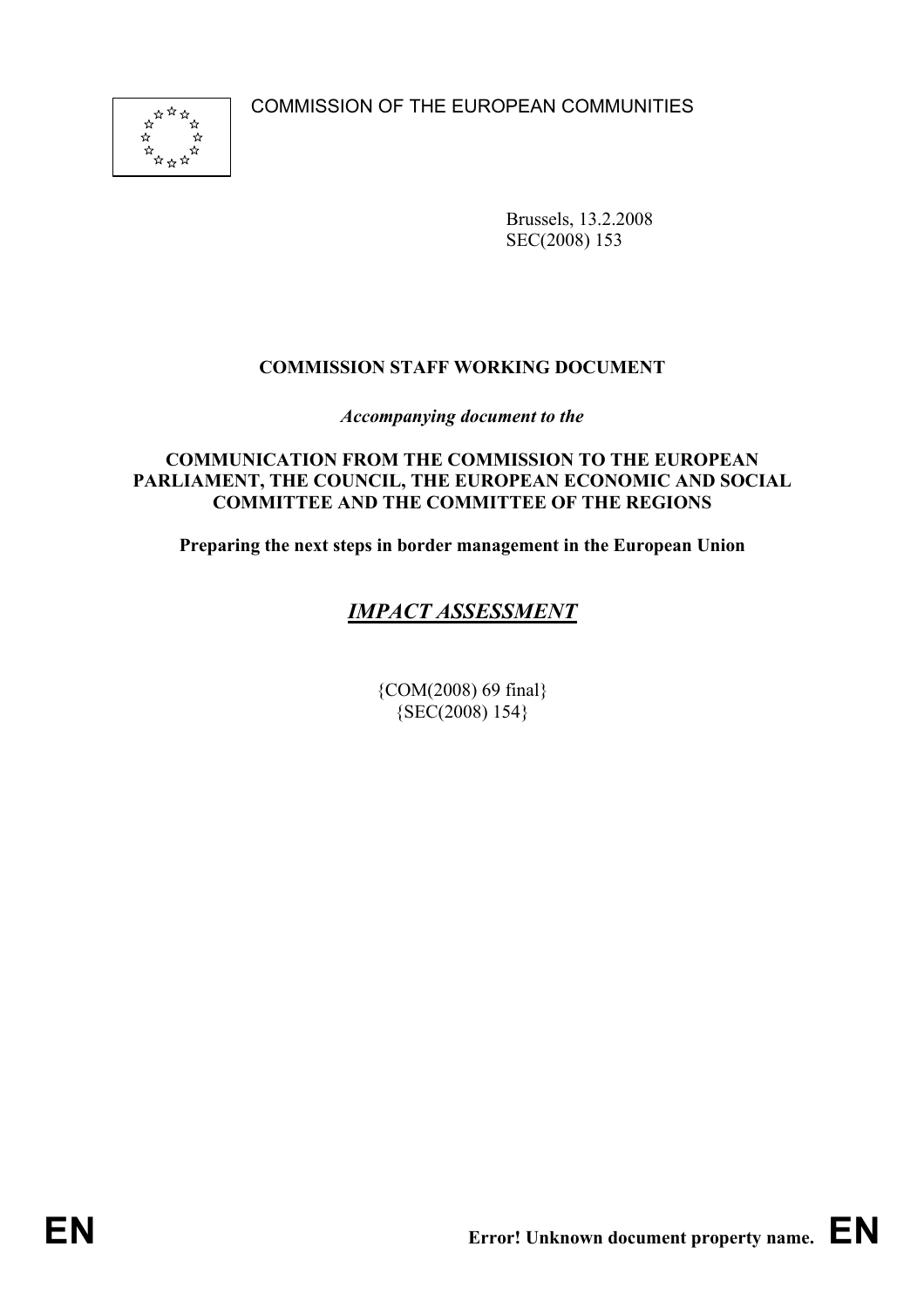# **TABLE OF CONTENTS**

| 1                |                                                                                                                                                           |  |
|------------------|-----------------------------------------------------------------------------------------------------------------------------------------------------------|--|
| 2.               |                                                                                                                                                           |  |
| 2.1.             |                                                                                                                                                           |  |
| 2.1.1.           |                                                                                                                                                           |  |
| 2.1.2.           |                                                                                                                                                           |  |
| 2.1.3.           |                                                                                                                                                           |  |
| 2.2.             |                                                                                                                                                           |  |
| 2.2.1.           |                                                                                                                                                           |  |
| 2.2.2.           |                                                                                                                                                           |  |
| 2.2.3.           |                                                                                                                                                           |  |
| 2.2.4.           |                                                                                                                                                           |  |
| 2.2.5.           |                                                                                                                                                           |  |
| 2.2.6.           |                                                                                                                                                           |  |
| 1.               | political orientations and objectives of the entry/exit system and measures for<br>facilitate cross-border flows (automated border control and registered |  |
| 3.1.             |                                                                                                                                                           |  |
| 3.2.             |                                                                                                                                                           |  |
| 3.3.             |                                                                                                                                                           |  |
| $\overline{4}$ . |                                                                                                                                                           |  |
| 4.1.             |                                                                                                                                                           |  |
| 4.2.             |                                                                                                                                                           |  |
| 4.3.             |                                                                                                                                                           |  |
| 5.               |                                                                                                                                                           |  |
| 5.1.             |                                                                                                                                                           |  |
| 5.2.             |                                                                                                                                                           |  |
| 5.3.             | Option 3: Measures to facilitate cross-border flows (Registered Traveller                                                                                 |  |
| 5.4.             |                                                                                                                                                           |  |
| 5.5.             |                                                                                                                                                           |  |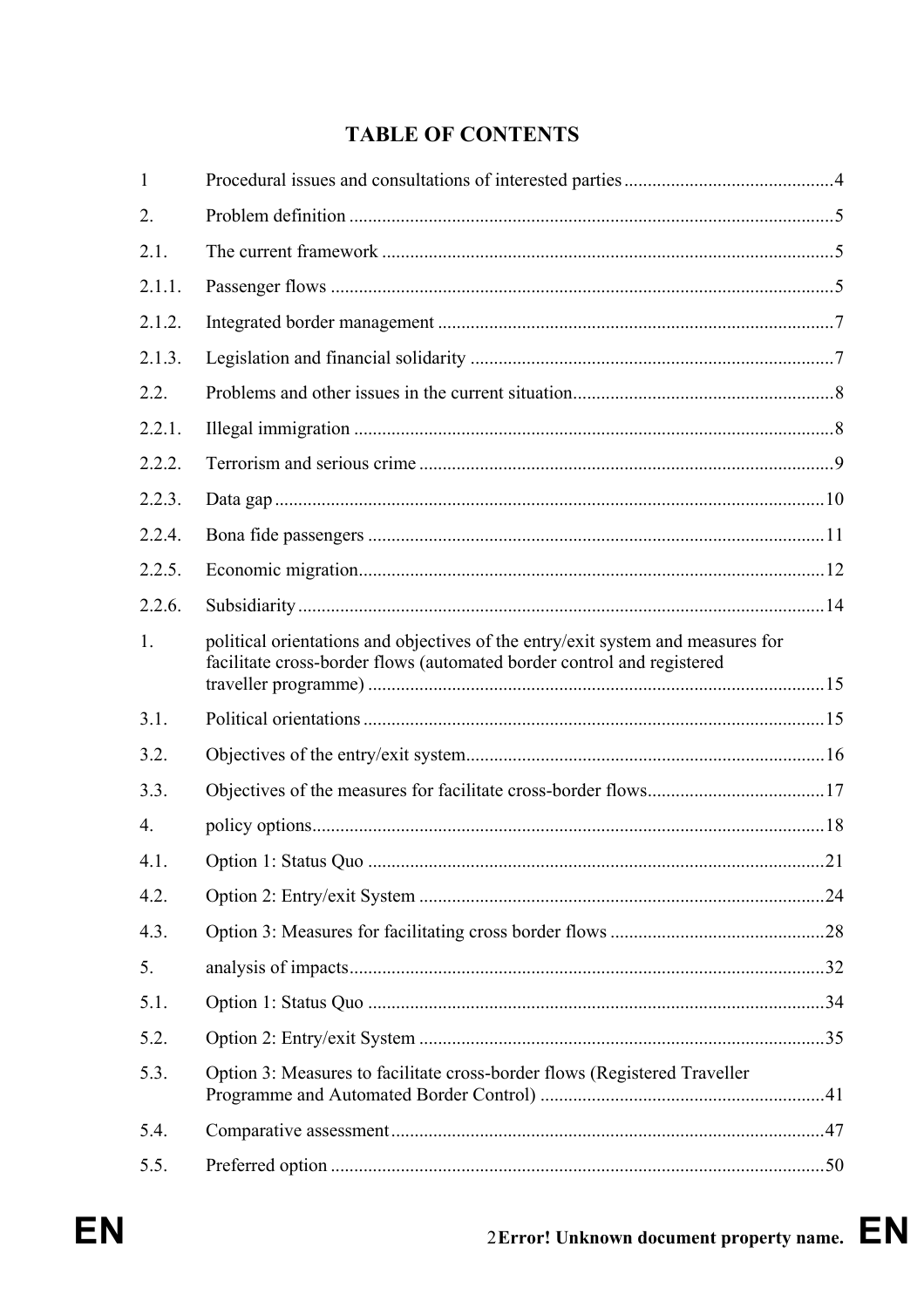| 6.   |                                                                             |  |
|------|-----------------------------------------------------------------------------|--|
| 6.1. |                                                                             |  |
| 6.2. |                                                                             |  |
| 6.3. | Measures to ensure data protection and protection of rights of travellers56 |  |
| 7.   |                                                                             |  |
|      |                                                                             |  |
|      |                                                                             |  |
|      |                                                                             |  |
|      |                                                                             |  |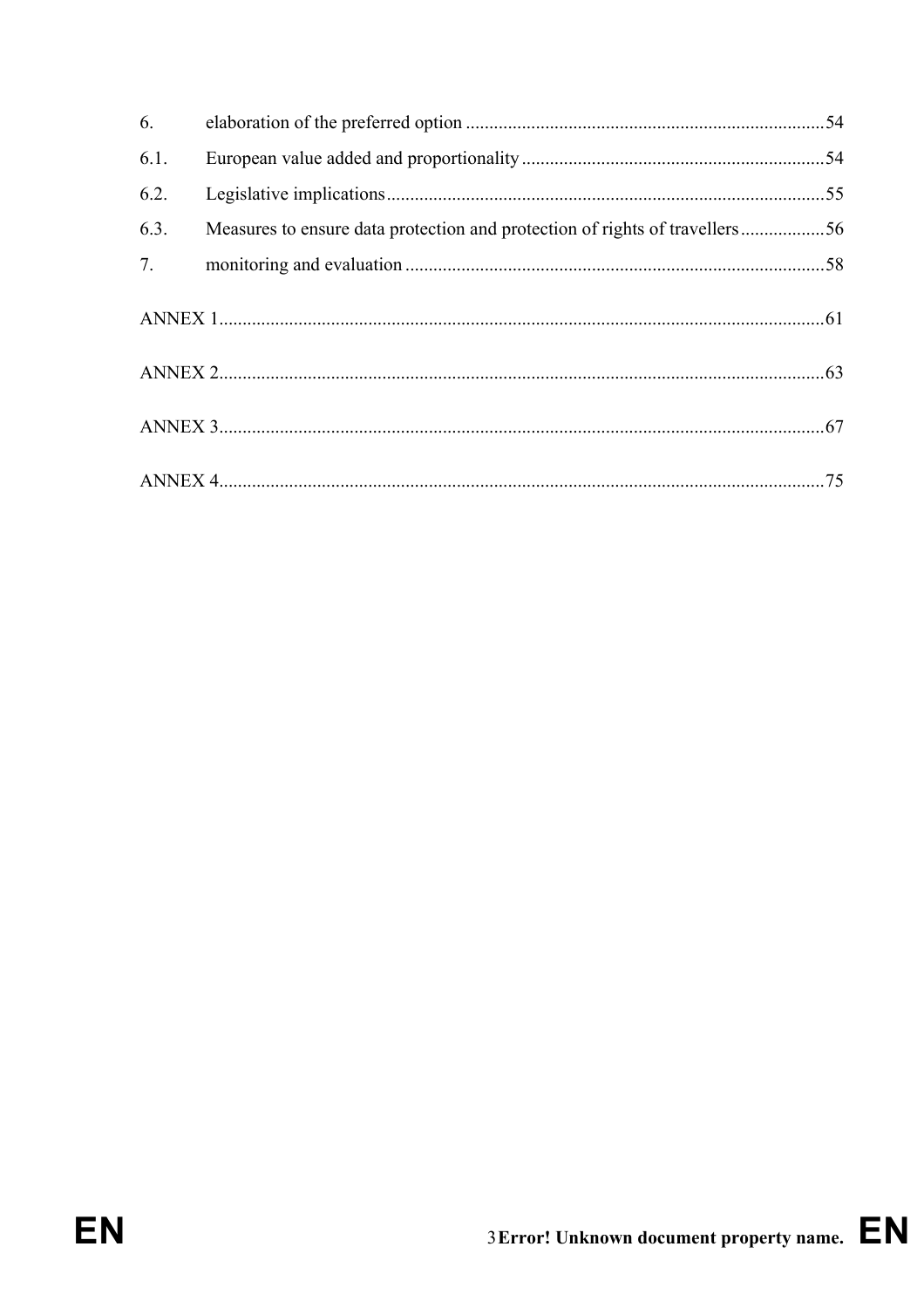#### Lead DG: Justice, Freedom and Security

#### **1 PROCEDURAL ISSUES AND CONSULTATIONS OF INTERESTED PARTIES**

This strategic initiative is to be seen in the context of the progressive establishment of a European model of integrated border management of the external borders. In the Commission Legislative and Work Programme (CLWP) 2008 it is stated that "the EU needs to protect its external borders with common tools, to prevent illegal migration, and maximise efforts to counter human trafficking and reduce the tragic death toll of immigrants in the sea trying to reach our borders". According to the CLWP 2008 the main aims of this proposal are "to strengthen border control procedures on third-country nationals to help better management of migration flows, preventing illegal immigration, as well as any possible threats to the security of the EU and to facilitate border crossing (both on arrival and on departure from the EU) to both EU citizens and third-country nationals bona fide travellers, thus allowing to better focus resources on border controls". This impact assessment report examines policy options in order to achieve the above mentioned goals.

The report is based on data collected from interviews as well as from case studies, pilot projects and literature reviews. Interviews were mainly held with experts with regard to the already existing systems in the Member States. The data-gathering and a large part of the consultations with relevant authorities in the Member States were undertaken through two external studies ordered by the Commission in December 2006 and June 2007 (launch of request for services)<sup>1</sup>. The external studies constitute the main support for this report. The problem, objectives, policy options and technical implementation assessed were based on the draft final reports of the first study and the interim report of the second, prepared in close consultation with the Commission and on the basis of a desk analysis of appropriate analytical methods and applicable legal documents. The Contractors provided the methodological tools in line with the Commission's guidelines and the handbook on impact assessments. They carried out an integrated assessment of the direct and indirect impacts of a range of policy options, derived after careful analysis of the problems and objectives by using the appropriate analytical methods. The external studies and this report have been drafted with input from numerous contacts between the Directorate-General for Justice, Freedom and Security and the contractors. An inter-service meeting with other services including Legal Service (SJ), Taxation and Customs Union (TAXUD), Fisheries and Maritime Affairs (FISH), Enterprise and Industry (ENTR) and External Relations (RELEX) was held in November 2007. However, it should be noted that DG TREN formed part of the steering committee for the external study and was involved in the process already from the very beginning. Taking in the account the nature of the Impact Assessment and the Commission Communication Minimum standards for consultation were met.

<sup>1</sup> Preparatory study to inform an Impact Assessment in relation to the creation of an automated entry/exit system at the external borders of the EU and the introduction of a border crossing scheme for bona fide travellers ('Registered Traveller Programme') made by GHK and Entry/exit Feasibility study made by Unisys. Studies will be published on the website:

http://ec.europa.eu/dgs/justice\_home/evaluation/dg\_coordination\_evaluation\_annexe\_en.htm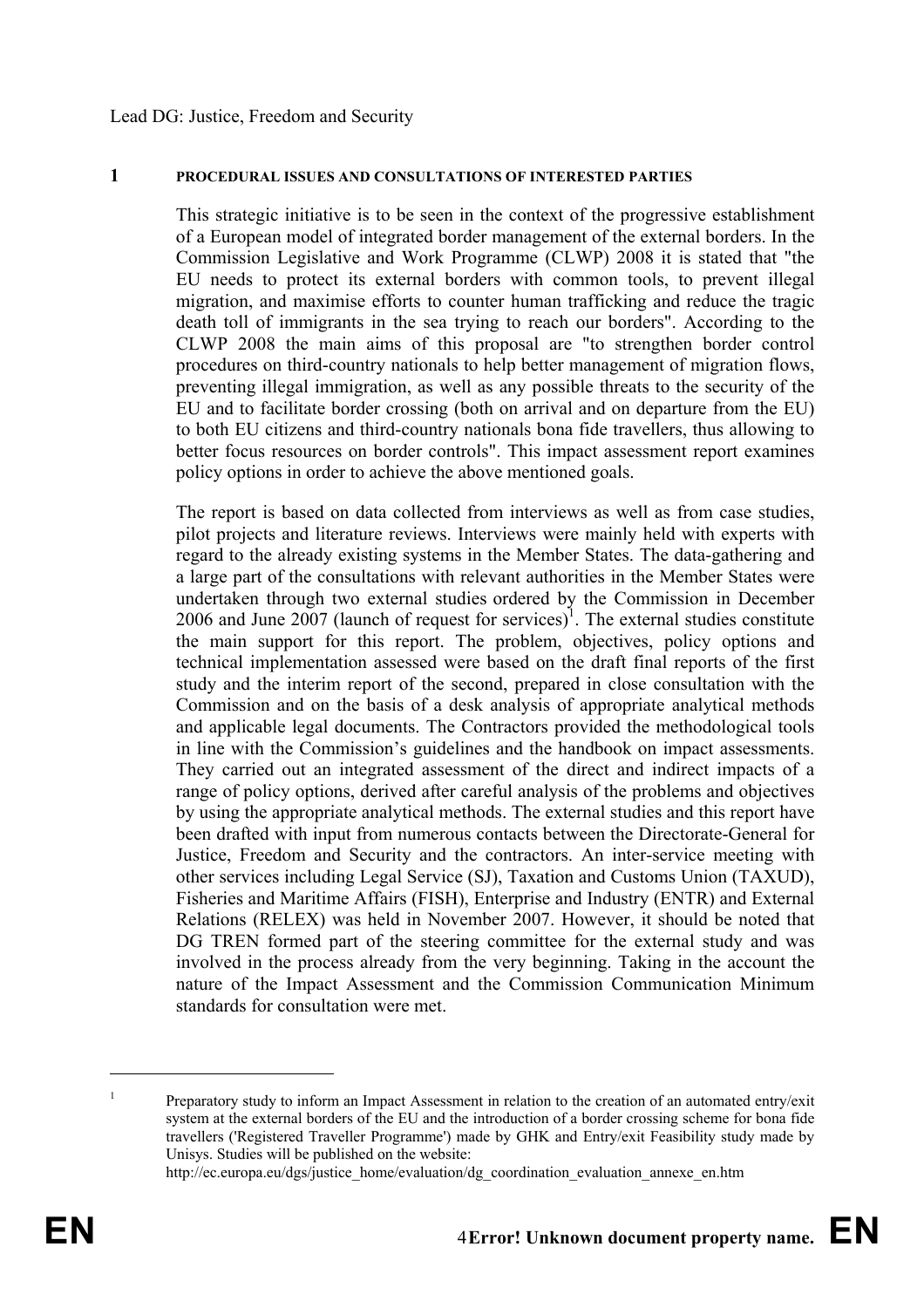During the Portuguese Presidency the use of new technologies for enhancing border management, including an entry/exit system and a Registered Traveller Programme were discussed at the Informal Strategic Committee on Immigration, Frontiers and Asylum (Scifa) on 4-5 September 2007 and the Informal Justice and Home Affairs (JHA) Council on 1-2 October 2007. Most Member States agreed there is a need to make better use of new technologies in the area of border control and welcomed in principle the introduction of an entry/exit system and a Registered Traveller Programme.

The Impact Assessment was revised to take into account the opinion issued by the Impact Assessment Board (IAB) on 4 and 14 December 2007. All the comments made by the IAB were taken into consideration in the revised Impact Assessment. On the basis of the comments, amendments were made into the Impact Assessment, especially regarding economic migration and its management; sanctions; the responsibilities of the Commission and the Member States; also the assessment of the status quo and baseline was more defined and the omission of two policy options was better justified. The impact of different options on the time required for border crossing and the amount of border guards were considered only on a general level, due to the scarcity of available data and the fact that these impacts will vary from one border crossing point to another. In relation to productivity, two examples were added. They indicate that the productivity is completely different in each country and, in fact, at each border crossing point. The traveller flows and especially the traveller profiles and the capacity of the border crossing point have an impact both on the border crossing time and on the productivity.

This Impact Assessment, the Commission Communication and the separate Commission Staff Working Paper which will be published in the beginning of 2008 are the Commission´s response to the invitation set by the European Council. Based on these documents, it is the aim of the Commission to launch a political discussion with Member States on the way forward regarding the entry/exit system and the Registered Traveller Programme. The Commission will consider further the preparation of concrete proposals and the substance of those proposals on an entry/exit system and a Registered Traveller Programme in the light of discussions with the Member States and the European Parliament.

#### **2. PROBLEM DEFINITION**

## **2.1. The current framework**

#### *2.1.1. Passenger flows*

The passenger flows at the external borders of the European Union have been growing and will continue to increase in the future. Most of the passengers are so called bona fide travellers and are granted entry in compliance with the existing Regulations and rules; but there are also serious crimes closely related to cross border movements of people: travel document and identity fraud, people smuggling, human trafficking and terrorism.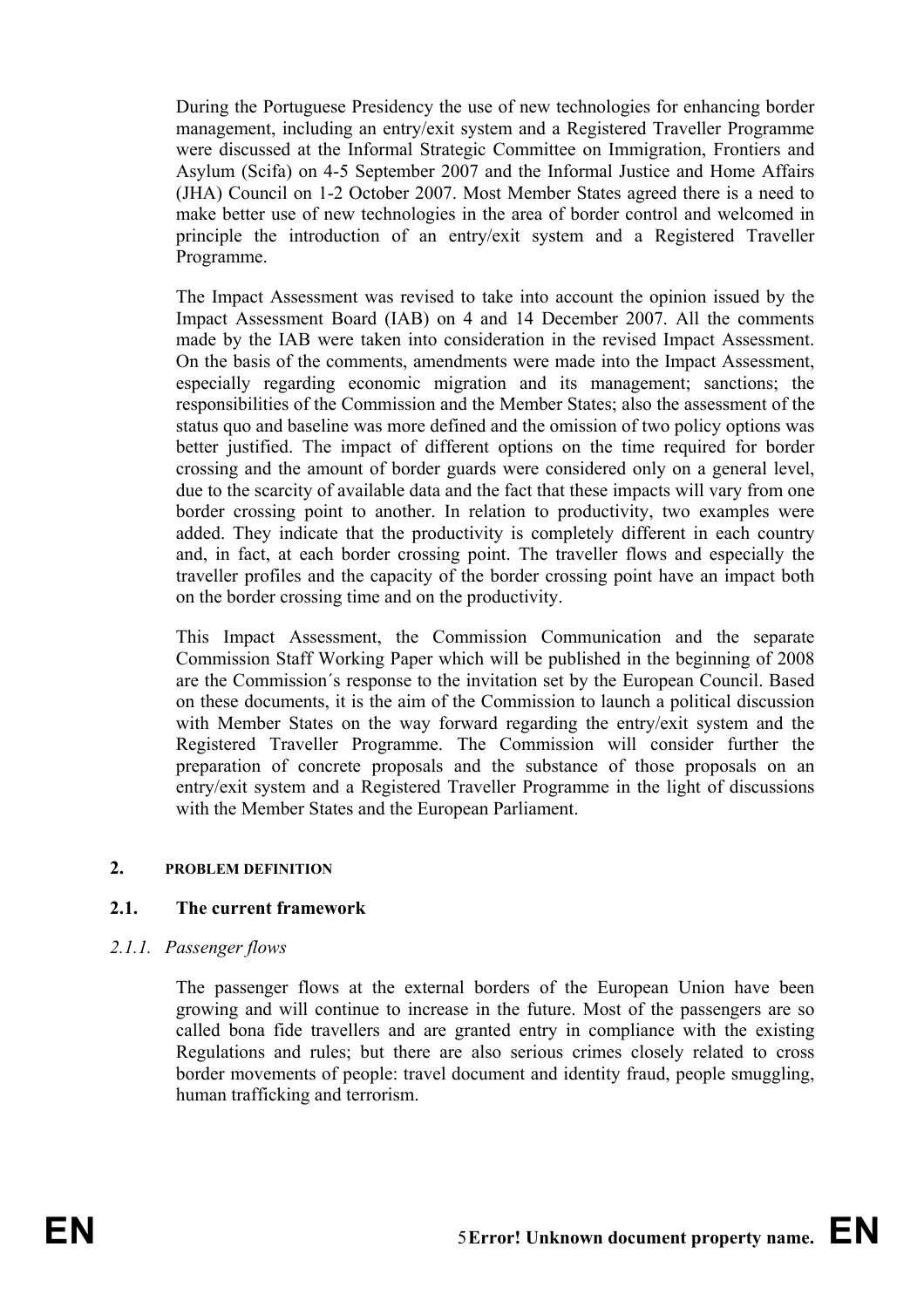There are in the order of 300 million EU27 external border crossings per annum<sup>2</sup> (i.e. approximately 150 million movements into the EU and 150 million out) at designated border crossing points<sup>3</sup>. It is estimated that  $160$  million of these border crossings are made by EU citizens, 60 million  $4$  by third country nationals (TCN) not requiring a visa and 80 million by TCN requiring visas<sup>5</sup>. For the time being, only official data is provided by Eurostat. However, this data is based on overnight stays.

In accordance with the data from the Member States there were 880 million EU27 external border crossings in 2005 and 878 million in 2006. Member States do not record such movements in a coherent manner, so the rates are based on estimations or samples. It is not known how many of the border crossings were made by TCN.

Existing regulations require that checks are made at borders (entry and exit) of the identities of passengers and whether passengers are listed in various databases. The required resources in terms of border guards can be estimated to around 11,500 persons at a cost of 400 million euro<sup>6</sup>. No statistics are collected on the number of border guards in the field of border checks.

It is estimated that there were up to 8 million illegal immigrants within the EU25 in 20067 . An estimated 80% were within the Schengen area. It is likely that over half of illegal immigrants enter the EU legally but become illegal due to overstaying their right to stay<sup>8</sup>.

The increasing traffic at the external borders has had both positive and negative effects on the Member States. One of the positive effects is increased social interaction between people and growth of the economy in the Member States. As to negative effects, it is hard to know exactly or even reliably estimate the number of third country nationals illegally residing in the Member States. The term "illegal immigration" is used to describe a variety of phenomena. However, border crossing procedures should be eased to the maximum for the bona fide majority of travellers, as long as the travellers´ current and future bona fide status can be guaranteed.

 $\overline{\phantom{a}}$  The figure was calculated by adding the number of trips of EU residents outside EU27 with the number of TCN travelling to EU27. See Annex 4, table 14, 15 and 16.  $\frac{3}{2}$ 

See Annex 4, table 13.

<sup>4</sup> The figure was calculated on the numbers of trips made into Europe by the most important countries. See Annex 4, table 16.

See Annex 4, table 11. 6

This estimate is based upon data from one Member State. There are an estimated 100 million passengers who enter that Member State per annum. 2930 full-time equivalent (FTE) staff are checking passengers as they enter the territory. If it is assumed that it costs an average of 45000 euro to employ them (without equipment) the total costs are 132 million euro, equivalent to 1.32 euro per passenger entry. According to data for one other Member State, there are 16 million passengers who enter and exit that Member States. There is 1313 FTE staff who are working in the field of border checks. The average salary costs are 47900 per annum. Then the total costs are 63 million euro, equivalent to 3,90 euro per passenger entry/exit. It should however be borne in mind that the organisation and tasks of national border guard authorities differ widely between Member States and as a consequence resource implications are not comparable, nor can they be aggregated.

This estimate is consistent with that of the United Nation's Trend and the estimates of EU25 Member States given. However, there are other estimates: 2-3 million (Global Migration Perspective 2005) and  $\frac{4.5 \text{ million (IOM } 2000)}{3}$ 

There are varied estimates in different national studies undertaken in the Netherlands ('large majority'), Italy (75% in 2004 ) and UK (31% in 2002 ).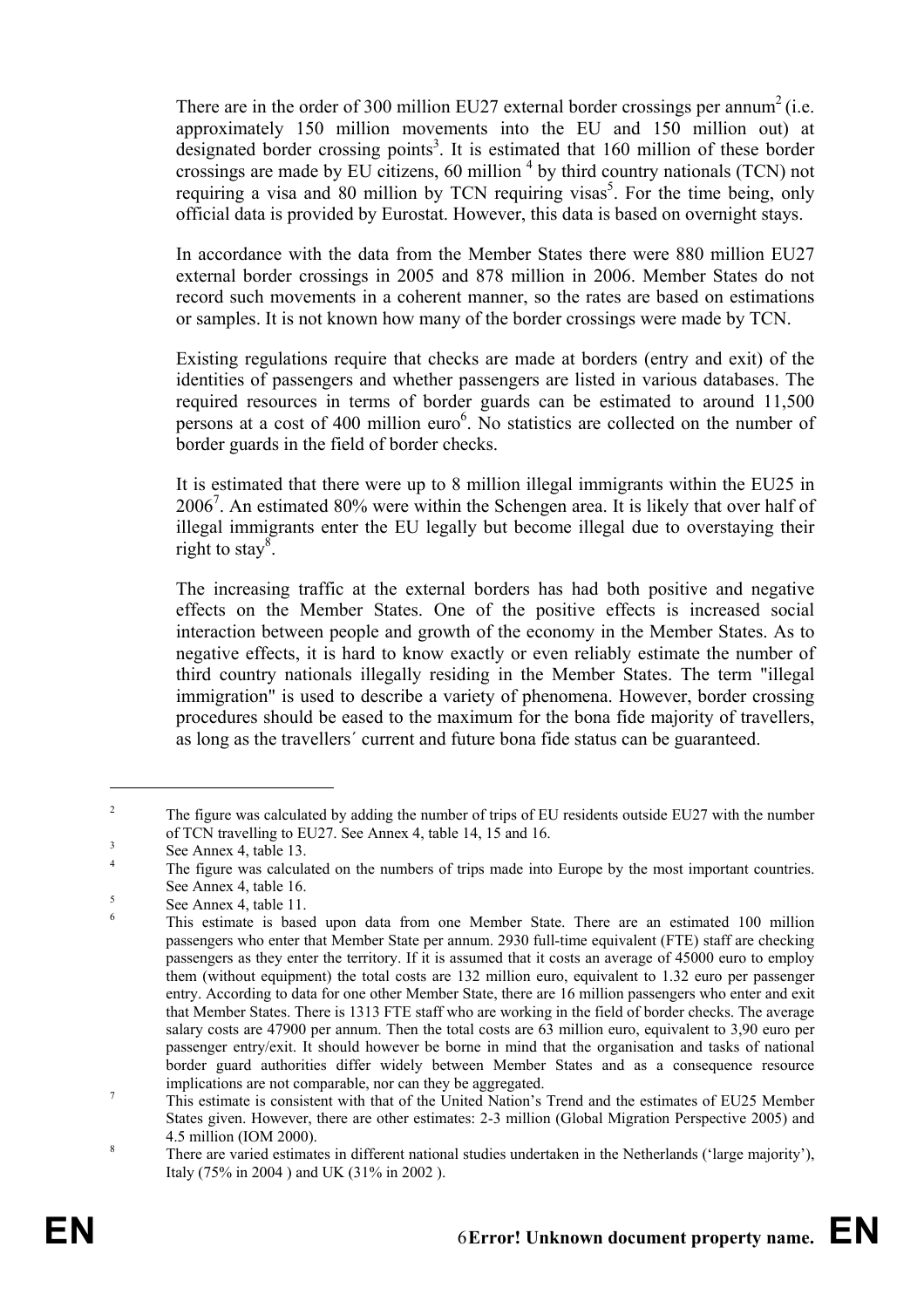It is obvious that there exists a dichotomy in this dilemma. On the one hand, the bona fide passengers should be ensured a smooth border-crossing and on the other hand, the internal security of the Schengen area should be guaranteed. These challenges will be further examined in Chapter 2. It is also important to note that compared to air and sea borders, land borders are more complex to manage in instances when individuals arrive at land border crossing points in groups in cars, busses or even trains. Cars carried onboard ferries undergo similar checks as at land border.

#### *2.1.2. Integrated border management*

Efficient, extensive and effective border control makes a significant contribution to the level of security in the Member States. The Integrated Border Management System is used in the European Union to achieve these aims. On 14 and 15 December 2006, the European Council recalled the need to improve the management of the European Union's external borders on the basis of the integrated border management strategy discussed in the Council in 2006. Management of the external borders is built up around three pillars, namely common legislation, common operations and financial solidarity.

In order to manage increasing passenger flows, it is necessary to take advantage of modern and rapidly developing new technology in an open manner. To increase the number of personnel participating in border control or to improve the functionality of border crossing points, for example by enlarging the border crossing points or by adding more border check booths and lanes, is not necessarily cost efficient and in some cases not even possible. Over the last years, the Integrated Border Management System has developed significantly. For example through common legislation, Frontex coordinated operations and financial burden sharing among Member States. This development should be systematically continued.

## *2.1.3. Legislation and financial solidarity*

Since the entry into force of the Treaty of Amsterdam in 1999, a number of common measures have been adopted to manage the external borders of the European Union in accordance with Article  $62$  (1) and (2) of the EC Treaty. In particular, four Regulations dealing with different aspects of this policy have been adopted aiming at the harmonisation of the legal framework and improvement of practical co-operation:

- Council Regulation (EC) No 2007/2004 establishing a European Agency for the Management of Operational Cooperation at the External Borders of the Member States of the European Union (Frontex).
- The European Parliament and the Council Regulation (EC) No 562/2006 establishing a Community Code on the rules governing the movement of persons across borders (Schengen Borders Code).
- The European Parliament and the Council Regulation (EC) No 1931/2006 laying down rules on local border traffic at the external borders of the Member States and amending the provisions of the Schengen Convention.
- The European Parliament and the Council Regulation (EC) No 863/2007 establishing a mechanism for the creation of Rapid Border Intervention Teams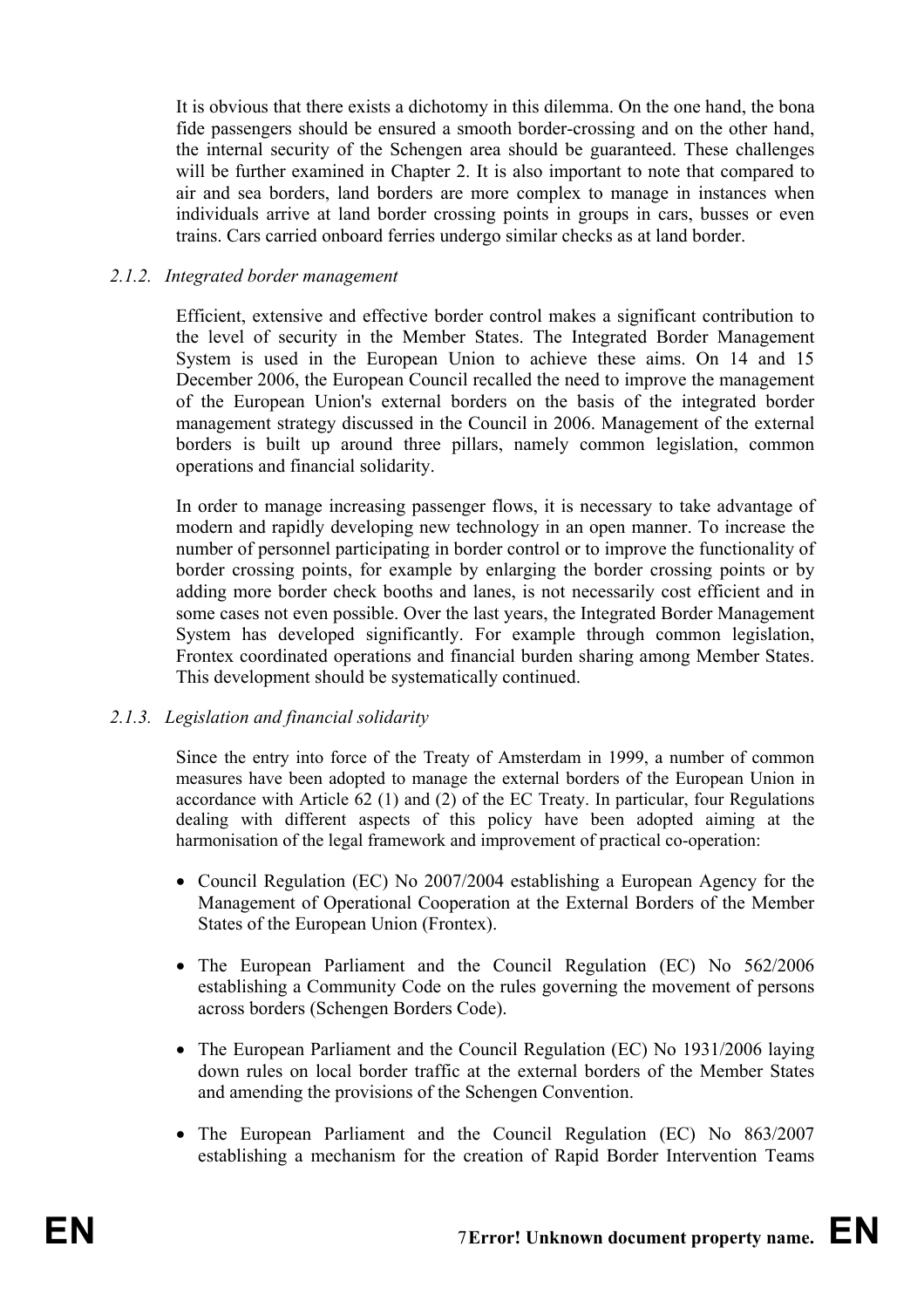and amending Council Regulation (EC) No 2007/2004 as regards that mechanism and regulating the tasks and powers of guest officers.

There are also several other Regulations that are particularly relevant in this field, notably the European Parliament and the Council Regulation (EC) No XX/2007 on the Visa Information System (VIS) and the exchange of data between Member States on short stay-visas.

In addition, the Commission Recommendation establishing a common Practical Handbook for Border Guards was adopted on 6 November 2006. The external borders fund (EBF) was set in place on 23 May 2007, which on the basis of the principle of solidarity supports Member States with specific requirements for checks and surveillance of long or difficult stretches of external borders, and Member States confronted with special and unforeseen circumstances due to exceptional migratory pressures on their external borders. The EBF is operational already 2007 and it will apply for the financial period 2007-2013 with  $\epsilon$ 1.82 billions.

#### **2.2. Problems and other issues in the current situation**

#### *2.2.1. Illegal immigration*

Even if it is likely that the majority of illegal immigrants enter Europe legally (e.g. with a short-term visa) and then fail to depart when their legal entitlement to stay expires, consistent and reliable data on the stock and inflow of illegal migrants in Europe is difficult to provide.

According to data collected by the external contractor there were up to 8 million illegal immigrants within the EU in 2006, over half of which entered the EU legally but become illegal or irregular due to exceeding their right to stay.

In 2006 in the order of 500,000 (year 2005 429 000; year 2004 396 000) illegal immigrants were apprehended in the EU27 and it is estimated that around 40% of these were removed<sup>9</sup>. In 2006 the EURODAC database stored 25,162 fingerprints of people who were detected crossing borders irregularly<sup>10</sup>.

Data collected at national level indicate that more than 75% of the illegal immigrants that were apprehended on the territory of Member States in 2006 were from third countries where visas to visit the EU are required<sup>11</sup>. It is therefore likely that most overstayers originate from these third countries.

Illegal entry, transit and stay of TCN who are not in need of international protection, without effective countermeasures, undermine the credibility of the common European and the Member States´ immigration policy.

The costs of identifying, apprehending and returning illegal immigrants are high. Illegal immigrants are likely to be subject to exploitation including in particular by organised crime. One of the factors encouraging illegal immigration into the EU is

<u>.</u>

 $\alpha$ See Annex 4, table 3, 4 and 5.<br>
See Annex 3.

See Annex 4, table 4.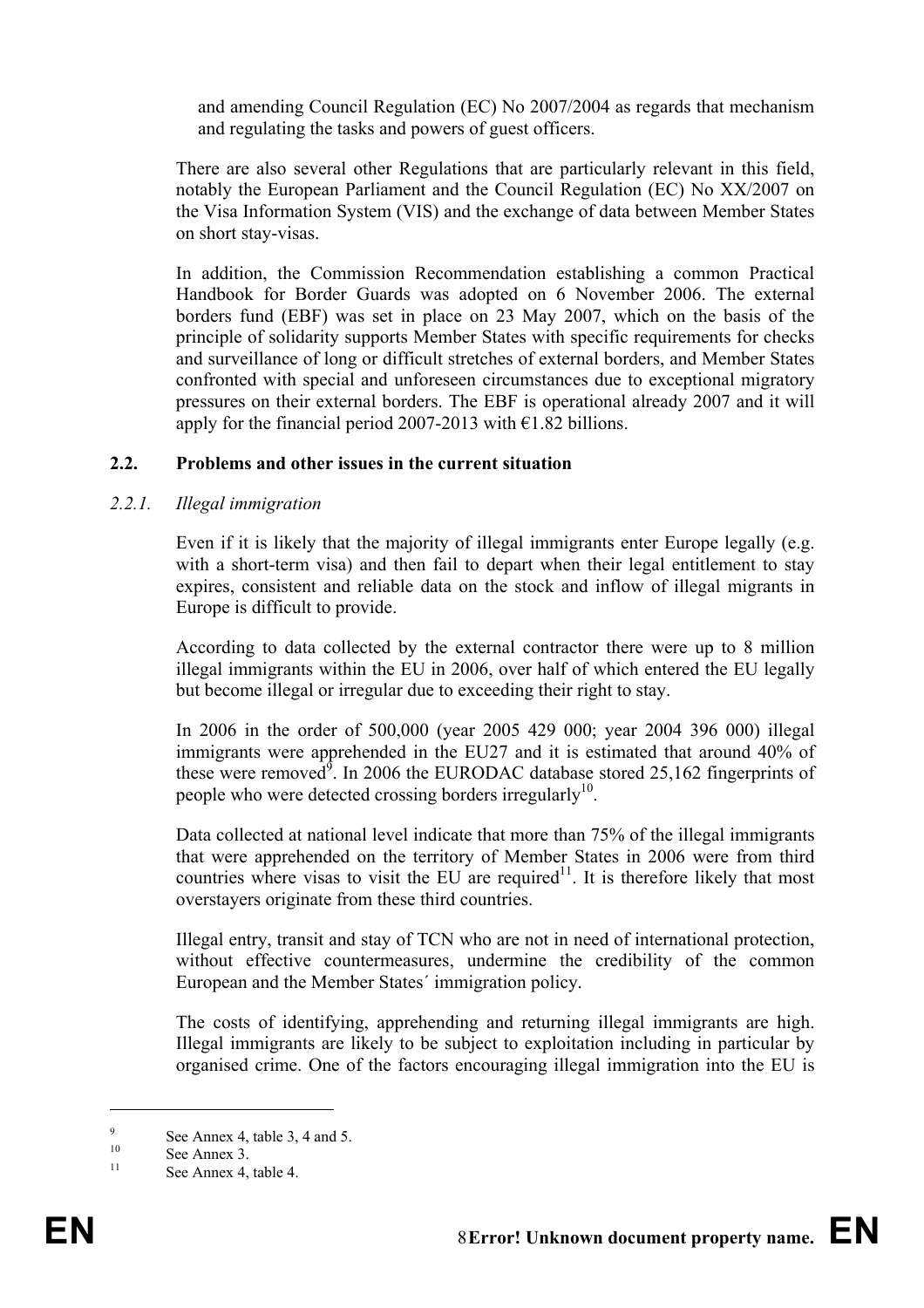the possibility of finding work. Illegal immigration is thus a widespread and continuing problem and current measures to detect and reduce its incidence are only partially effective.

Considerable efforts are underway within the EU and in particular within the Schengen area to combat illegal immigration. These are described under the status quo policy option in Section 4. Within the EU and elsewhere there are examples of initiatives with analogies to the proposed entry/exit system that have been implemented with a view to reducing illegal immigration such as the US –VISIT programme and the provision of advanced passenger information in the  $UK^{12}$ .

#### *2.2.2. Terrorism and serious crime*

Terrorism and serious crime are major problems with strong international dimensions. Organised crime is growing and though difficult to predict terrorism is likely to remain a major problem. The problems are extremely difficult to combat and generate huge human and social costs. There are serious crimes closely related to cross border movements of people: travel document and identity fraud, people smuggling and human trafficking.

Border controls play a role in combating terrorism and serious crime. The controls involve identity checks and the information is searched against various databases of known persons to be either apprehended or denied entry to the territory. These procedures can lead to refusals to enter the EU. In 2006 over 300,000 (year 2006 280 000; year 2004 397 000)<sup>13</sup> persons were refused entry at EU borders<sup>14</sup>. Most of these were from third countries where visas are required<sup>15</sup>. This compares with the estimated 70 million TCN entries into the EU (both visa and non visa holders); approximately 4 per thousand are refused for entry at borders. However, the majority of those refused entries are neither terrorists nor serious criminals but those without the appropriate travel documents and suspected of being prospective illegal immigrants.

Data available from the Schengen Information System (SIS) provide some indication of the scale and trends. Since 1995 more than 17 million records have been created on the SIS. The vast majority of these concern lost or stolen items, such as identity documents. Information from 2006 indicated that:

- More than 13 million records have been created on stolen identity documents (passports, identity cards, driving licence) of which a majority concern travel documents issued by the Member States;
- More than one million records have been created on wanted persons (894,776 wanted persons plus 312,052 aliases);

<sup>&</sup>lt;sup>12</sup> See Annex 2.

Excluding the figures for Spain that are very high (600,000) due to refusals made outside of the EU at Spanish enclaves in North Africa.<br>
See Annex 4, table 1 and 2.

See Annex 4, table 2.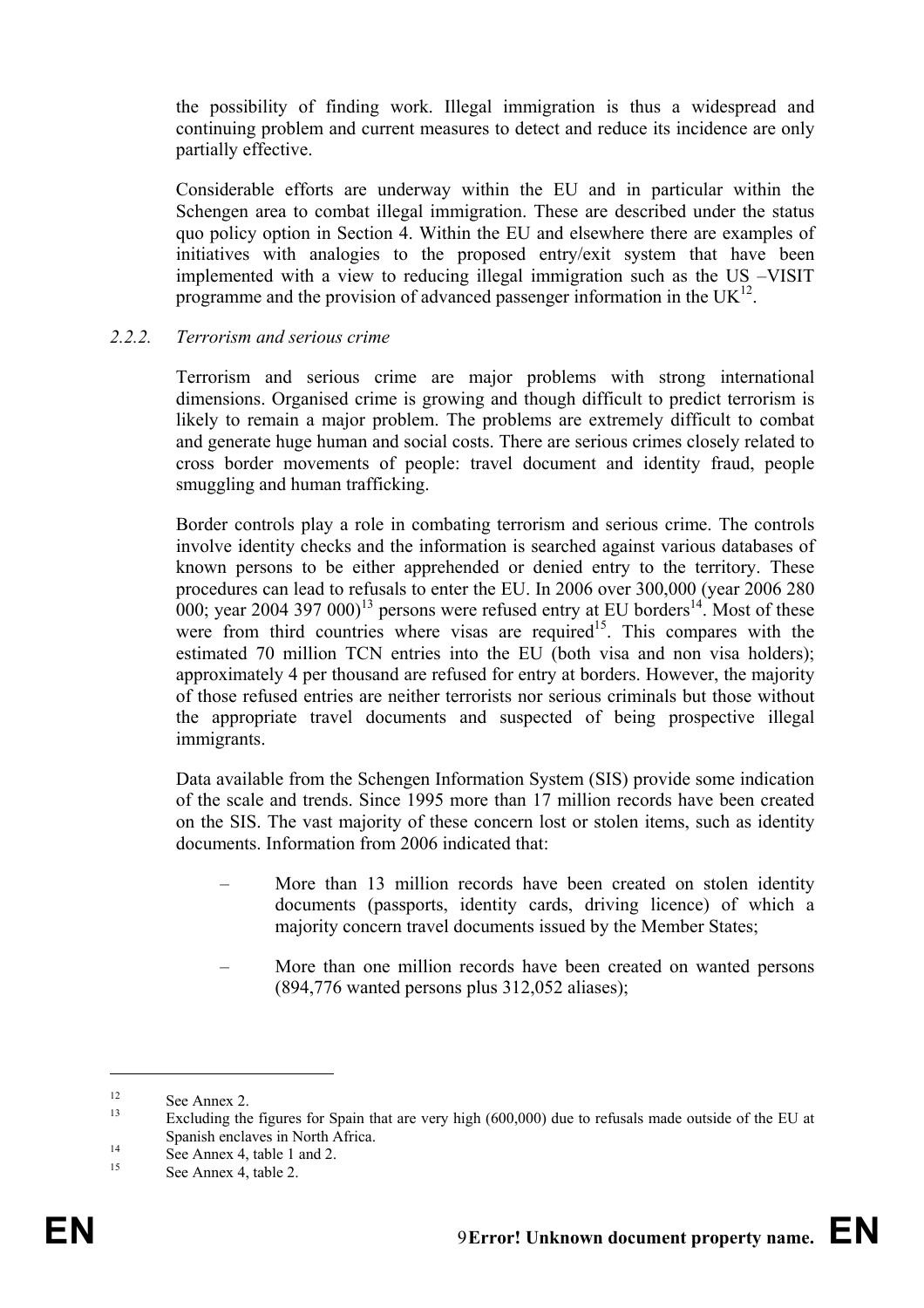- The vast majority of wanted people are TCN who should be denied entry under article 96 (e.g. people to be rejected on grounds of national security and public order and rejected asylum seekers);
- Over 33,000 people have been placed under 'discreet surveillance'.

Specific restrictive EU measures are directed against certain persons and entities with a view to combating terrorism. They normally include groups posing a threat to public security, as well as the names of individuals belonging to such groups.

In view of the latest terrorist acts in the EU, it can be noted that the perpetrators have mainly been EU citizens or foreigners residing and living in the Member States with official permits. Usually there has been no information about these people or about their terrorist connections in the registers, for example in the SIS or national databases.

The international nature of crime and terrorism has contributed to the development of mechanisms through which border controls contribute to the detection and apprehension of criminals and terrorists. These developments are described under the status quo policy option in Section 4.

#### *2.2.3. Data gap*

As stated earlier in sub-paragraphs 2.1. and 2.2., for the time being the number of overstayers is the main problem in the European Union. There is no information source or data base that would explicitly provide the exact number of illegally residing TCN in the European Union. It is precisely for this reason that it is difficult to make any reliable estimation on the matter. In other words, it is very difficult to identify those TCN who have overstayed their visa or visa free period.

The passport of every TCN should be manually stamped when she/he enters and exits the Schengen area<sup>16</sup>. The time a third country national has spent in the area of the Member States is calculated based on these stamps, which are however often difficult to interpret; they may be illegible or the target of counterfeiting. Exact calculation of time spent in the Schengen area on the basis of stamps in the travel documents is thus both time-consuming and difficult. In addition, there is no record of the time spent in the Schengen area for TCN. Due to these reasons, at the moment there is

- at the border crossing point no easy manageable and reliable mean of determining if a TCN has overstayed his/her right to stay,
- no consistent record of entries and exits of travellers from the Schengen area, which could help to improve border management, security and planning and
- no possibility to gather information on overstayers.

<sup>&</sup>lt;sup>16</sup> Except for certain categories of persons such as those who present a valid residence card of a family member of a Union citizen.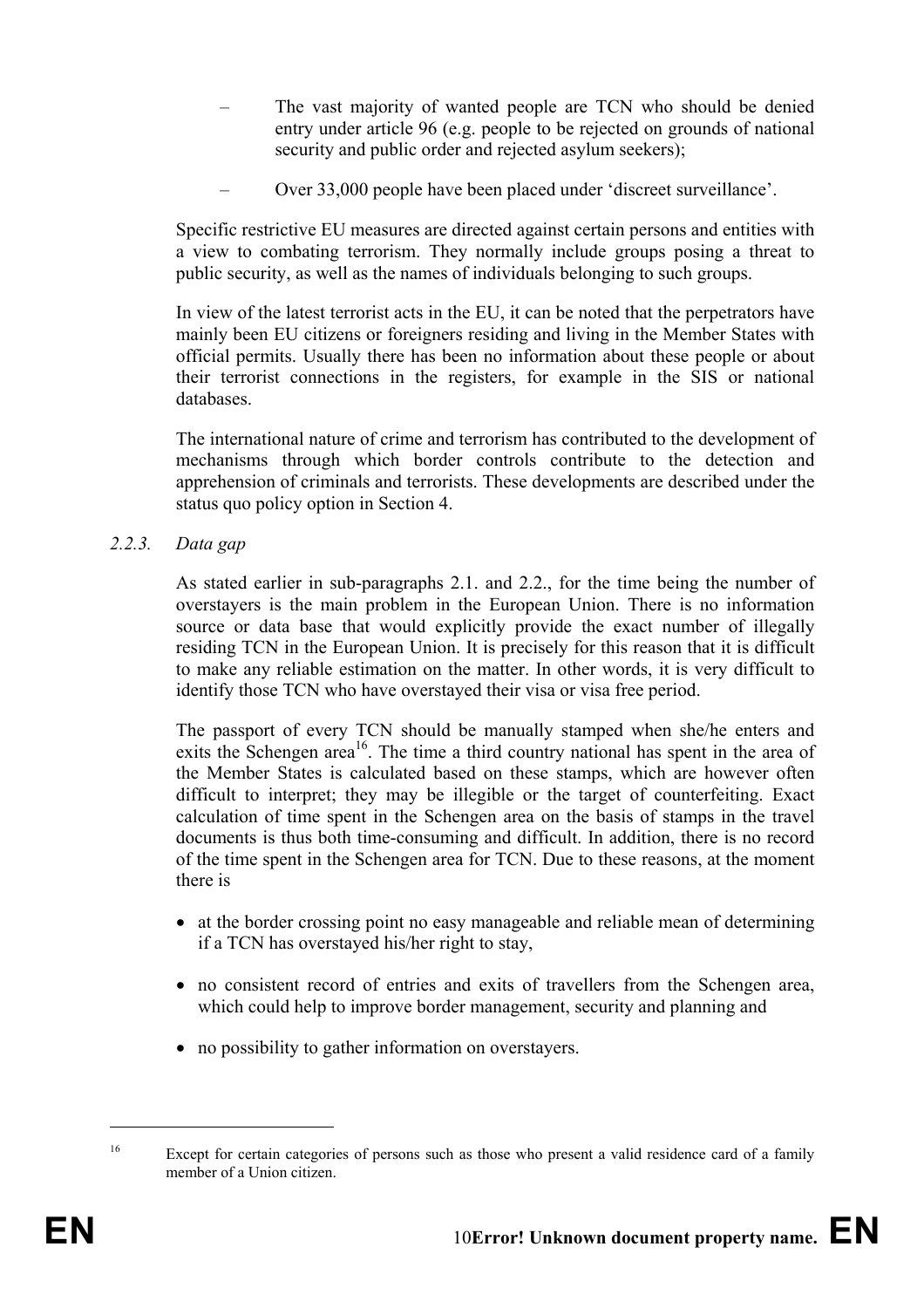#### *2.2.4. Bona fide passengers*

It is reasonable to assume that many travellers cross the borders more than twice per annum and that a minority of the crossings are made by frequent travellers. For example, EU and TCN business travellers, researchers and their technical staff, students, EU citizens with close family connections to third countries, TCN and EU citizens living in regions bordering the EU are all likely to make multiple border crossings per annum.

It is estimated that around 20% of border crossings of TCN applying for Schengen visas are regular travellers seeking multiple entry visas $^{17}$ .

The flows have been growing and are likely to increase. Taking into account the forecasts for international travel and its development in the mid-term18, the current infrastructure at border crossing points will have even greater difficulties in dealing with the growing numbers than today. The increasing amounts of travellers can only be dealt with through the implementation of new systems and procedures or making considerable investment in physical infrastructure and human resources.

The biggest amount of crossings of the external border occur at the airports. Land border crossing points are the next most frequently used type of border crossing. There are 1792 designated EU external border crossing points with controls (665 air borders, 871 sea borders and 246 land borders $1<sup>9</sup>$ .

Existing regulations require that checks are made at borders (entry and exit). The process imposes costs on bona fide passengers. These costs relate to: the time taken at borders to complete formalities; the time and financial costs of getting appropriate travel documents and visas; and the consequences of mistakes being made. These costs are generally higher for TCN requiring visas than for EU citizens, as they have to spend time and money acquiring visas and because it currently takes longer to have their travel documents checked and processed at border crossing points. There are also costs associated with granting visas. In the order of 11.5 million Schengen visas are granted per annum.

Given the very large numbers of border crossings small changes in the time taken to make border crossings are potentially very significant. However, many other factors contribute to time spent at border crossings. These include: check in times; customs checks; time spent waiting for luggage; air traffic delays; and security checks. At many border crossings, passport controls contribute just one component of delays.

http://register.consilium.europa.eu/servlet/driver?page=Advanced&typ=&lang=EN&fc=REGA  $18$  ISEN&srm=25&md=100&cmsid=639<br>http://tinet.ita.doc.gov/view/f-2000-99-001/index.html.

In 2006, the United States hosted 51 million international visitors, a 4 percent increase from 2005. The arrivals forecast for 2007-2011 predicts that by 2011, international arrivals will reach 61 million, an increase of 20 percent between 2006 and 2011. Forecasts are derived from Global Insight, Inc. econometric travel forecasting model and are based on key economic and demographic variables as well as DOC consultation on non-economic travel factors. The rates of the United States are used, because there does not exist comprehensive estimations from Europe.<br>See Annex 4, table 13.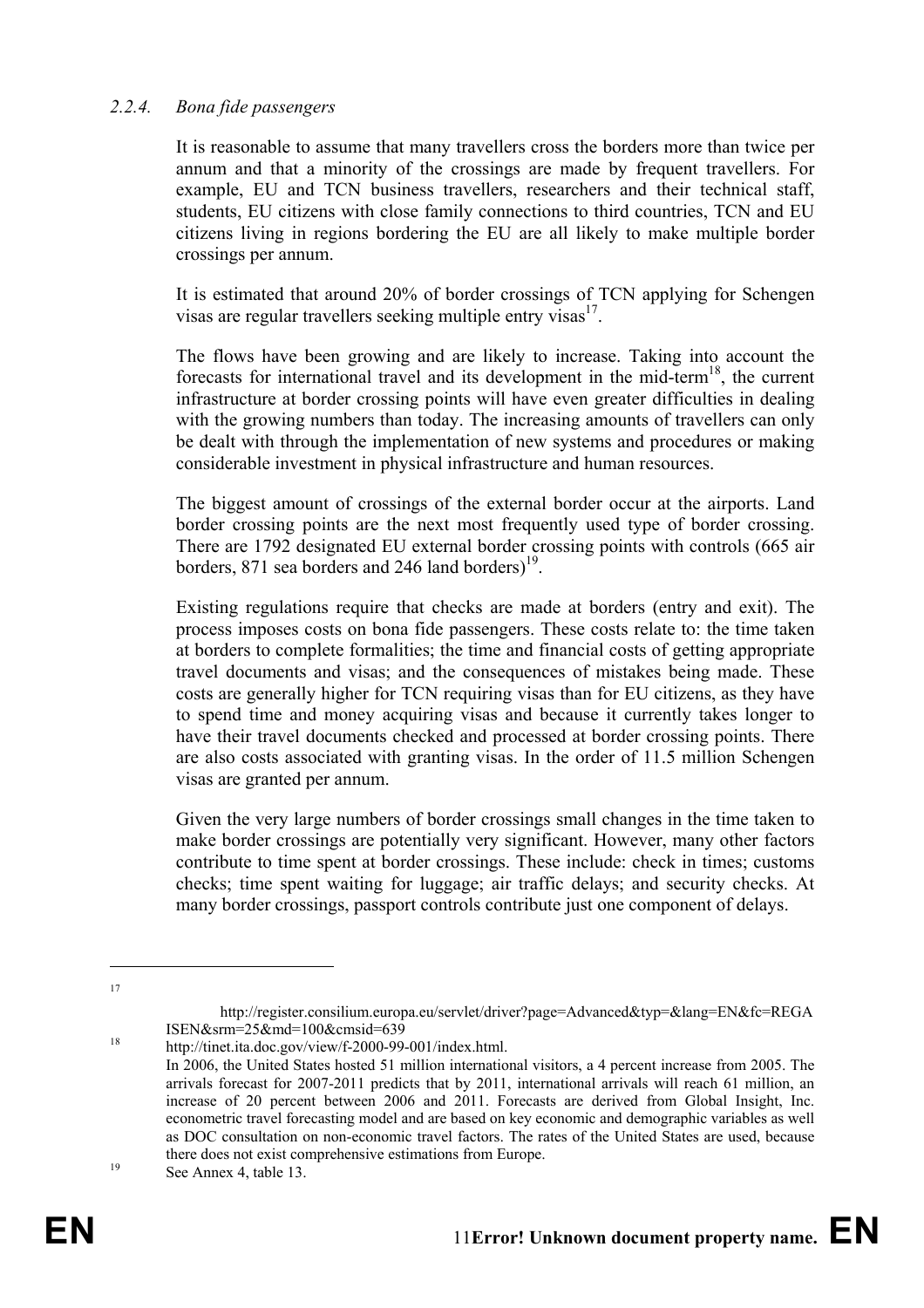Within the EU and elsewhere there are examples of initiatives with analogies to the proposed Registered Traveller Programme that have been implemented with a view to facilitating bona fide border crossings. These include both Registered Traveller Schemes for particular border crossings and Automated Border Control systems that check the identity of passengers using biometric information. Several Member States have developed pilot programmes and projects at various airports throughout the EU (for example, in the UK at Heathrow, Gatwick, and Birmingham airports; in the Netherlands at Schiphol airport; in France at Charles De Gaulle airport; in Germany at Frankfurt airport; in Portugal at Lisbon airport). $^{20}$ 

This seems to be a growing trend. Yet, it might not be desirable to have different national Registered Traveller schemes that are not interoperable across EU Member States and thus common standards and guidelines might need to be considered to avoid the need for multiple registrations with each programme individually.

#### *2.2.5. Economic migration*

In this Impact Assessment, economic migration has mainly been considered from the perspective of work-related legal migration. Economic migration is important to the development and competitiveness of the EU. It was estimated that in 2003 there were in the order of 16 million TCN residents in the  $EU^{21}$ . Legal economic migration to the EU mainly involves: those with skills where there is demand exceeding supply and seasonal workers, largely working in the agriculture and tourist sector. Economic migration to the EU has increased. In light of demographic changes (a lower proportion of EU population will be of working age), economic migration is likely to grow.

Since the entry into force of the Treaty of Amsterdam in 1999, a number of common measures have been adopted in the areas of immigration. Despite such important steps forward in the creation of a common policy on legal migration, no common measures yet exist to admit TCN entering the EU territory for employment, even though the admission of economic migrants represents the cornerstone of any immigration policy.

The reasons for proposing an EU policy on labour migration have been explored in SEC (2005) 1680, annexed to the Policy Plan on Legal Migration, where the Commission has examined whether and for which reasons a common policy in this field would be necessary, by evaluating the following elements:

• *interrelation of national immigration policies*: at the current state of the acquis, it is acknowledged that admission of economic immigrants in a Member State can have an impact on other Member States and/or on the Community as a whole. For instance a regularisation procedure may attract illegal immigration into one Member State, from which regularised migrants could afterwards move easily to other Member States;

 $\sum_{21}^{20}$  See Annex 2.

See Annex 4, table 6.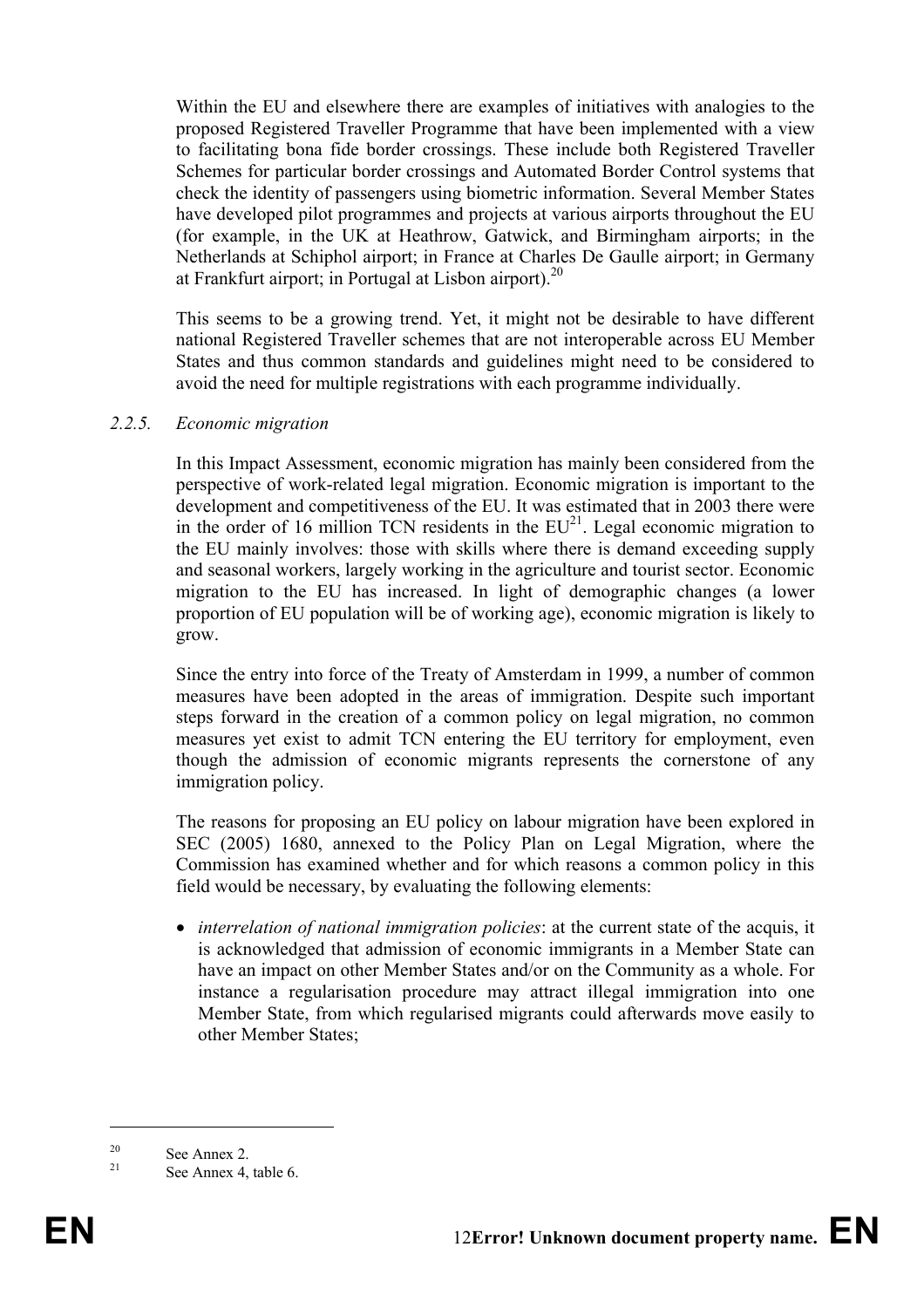- *the EU labour market and demographic change*: Eurostat projections concerning demographic ageing and its impact on the labour market indicate that there will be a fall in the EU working age population by 2011, with an estimated fall of 52 million between 2004 and 2050 (STAT/05/48). Already existing needs in the high qualifications' segment of the labour market will become more and more evident in the years to come and will have to be addressed if Europe wants to remain competitive on the global market;
- *the outcome of the public consultation on the Green Paper on managing economic migration:* some elements clearly emerged, i.e. the need for EU common rules regulating admission for employment, including temporary work, coupled with the request to ensure a secure legal position to all immigrants in employment.

The Commission Communication "Towards a Common Immigration Policy" concluded that a renewed commitment to develop a common immigration policy is required to enable the Union to turn immigration to its advantage for economic growth and competitiveness. This new commitment would: build on an assessment of the situation of migrants in the Member States, including the current and future needs and skills gaps; define a plan leading to a common understanding of the kind of immigration Europe needs and the accompanying measures required to ensure proper integration; set out common measures on how to effectively tackle illegal immigration, addressing both new arrivals and illegal migrants already present in the EU; ensure genuine and efficient coordination and information between Member States as regards major decisions in the immigration field, particularly regularisation measures and measures to tackle illegal immigration; ensure policy consistency: all policy fields need to contribute and work in complementing each other to face common challenges; both national and EU levels and different sectorial policies; and continue the process of linking the EU immigration policy with the external agenda, including development. $^{22}$ 

In the EU, there currently exist 27 national systems for the management of economic migration. These national systems are very diverse varying from databases at national level to micro management at local level. Thus, there is a lack of management systems at EU level and there are no EU wide real-time figures on the admission and return of third country workers for the whole EU area. The effective management of the economic migration is not possible without comprehensive and comparable data. In this Impact Assessment, impact of the entry/exit system and the Registered Traveller Programme in improving the management of economic migration have mainly been considered from the perspective of work-related legal economic migration.

Several EU Member States have strategies to attract workers with the desired skill levels. For example, in 2002 Germany adopted a major reform of their immigration laws to facilitate the entry of highly skilled workers. In 2005 the UK Government presented its five year strategy for immigration and asylum, which indicated an emphasis on highly skilled migrants.

<sup>&</sup>lt;sup>22</sup> COM(2007) 780, 5.12.2007.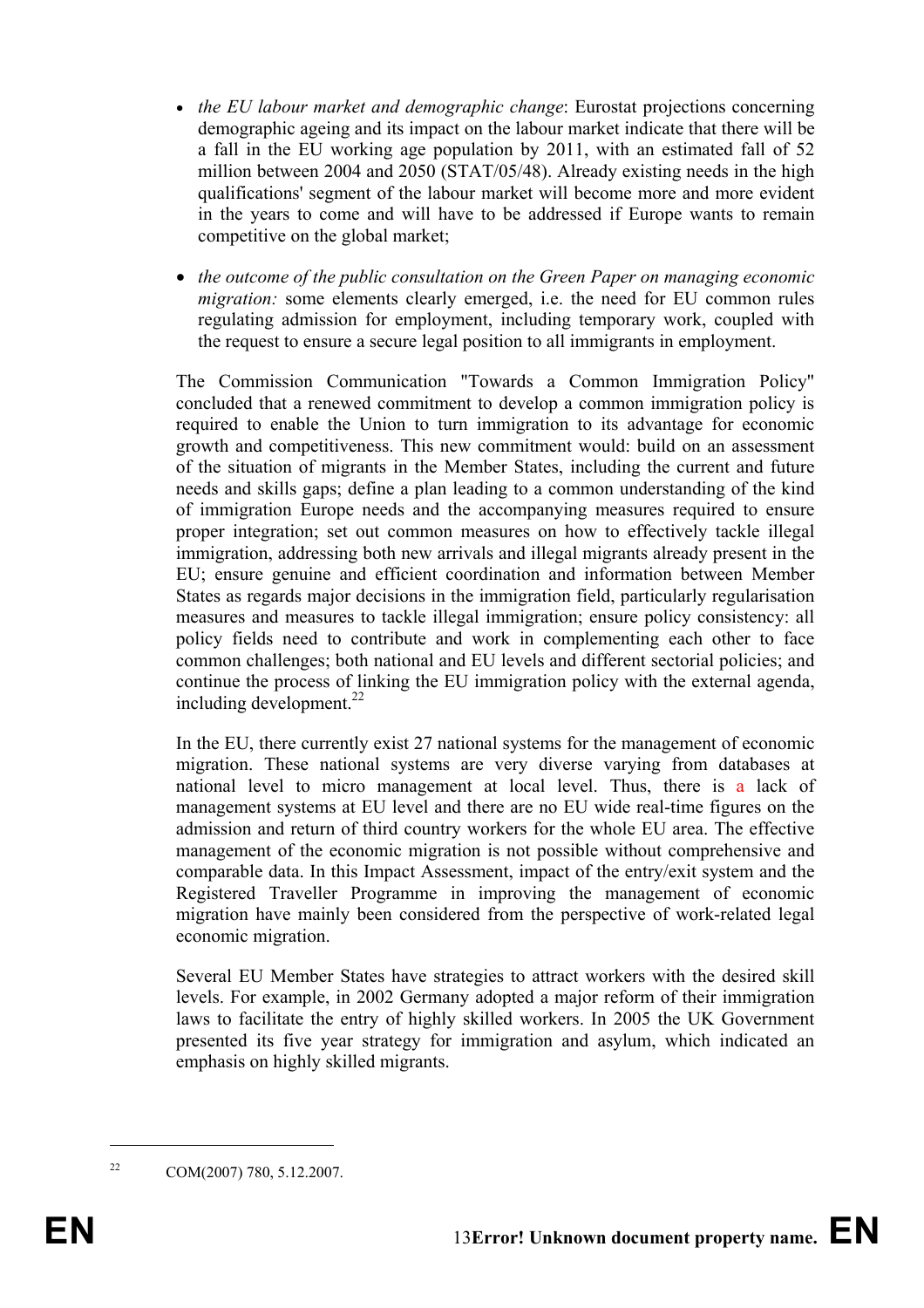Steps are being taken to harmonise procedures and set common standards for admitting workers from outside the EU. In the line with 2005 Policy Plan on legal migration<sup>23</sup>, the Commission adopted two legislative proposals on 23 October 2007 in the area of economic migration. The first proposal sets out the conditions of entry and residence for the admission of highly qualified migrants to the EU, creating the EU Blue Card. The second proposal is a Framework Directive that establishes a single application procedure for a single residence and work permit and a common set of rights for third-country workers legally residing in a Member State.<sup>24</sup> The policy plan foresees further proposals in the area of economic migration for 2008, namely Directives on the conditions of entry and residence of seasonal workers', of intra-corporate transfers (ICT) and remunerated trainees. In addition to the direct economic contribution, labour migration to the EU generates and strengthens international links. Indeed, economic migration to the EU is an important factor for third countries. Those TCN working in the EU send home remittances that can represent a significant proportion of the gross domestic product (GDP) of the countries of origin. At the same time outward migration can also be a source of 'brain drain' and 'loss' of the public investments made in human capital.

To meet the key challenge of maintaining a good match between the requirements of the EU labour markets and economic migration is attained, efficient management arrangements need to be put in place. This in turn would maximise the reliability and public confidence in the system of control. Border controls have an important role to play in this.

#### *2.2.6. Subsidiarity*

Under Article 62(2)(a) of the Treaty establishing the European Community, the Community has the power to adopt measures relating to the crossing of the external borders of the Member States.

The need for intervention at the European level is clear. No Member State is able to combat alone against illegal immigration including overstayers. A person may enter the Schengen area at a border crossing point where a centralised register of entries/exits is used, but exit through a border crossing point where no such system is used. TCN that enter the Schengen area are able to travel freely within it. In an area without internal borders, action against illegal immigration needs to be undertaken on a common basis. This is the case not only at the common borders but also with regard to action to reduce pull factors.

Any measures relating to border control would have to apply to the Schengen area without internal border controls which currently includes all EU15 member states except UK and Ireland and two other European countries (Norway and Iceland). Nine new Member States are in the process of becoming full Schengen members by December 2007 (March 2008 for air borders). Schengen countries are committed to maintaining common EU borders and common standards for border controls. All the options are also relevant to non Schengen Member States as their citizens could be affected by their implementation when travelling elsewhere in Europe. Therefore, the

<sup>&</sup>lt;sup>23</sup> COM(2005) 699, 21.12.2005.

<sup>24</sup> COM(2007) 637, 23.10.2007 and COM(2007) 638, 23.10.2007.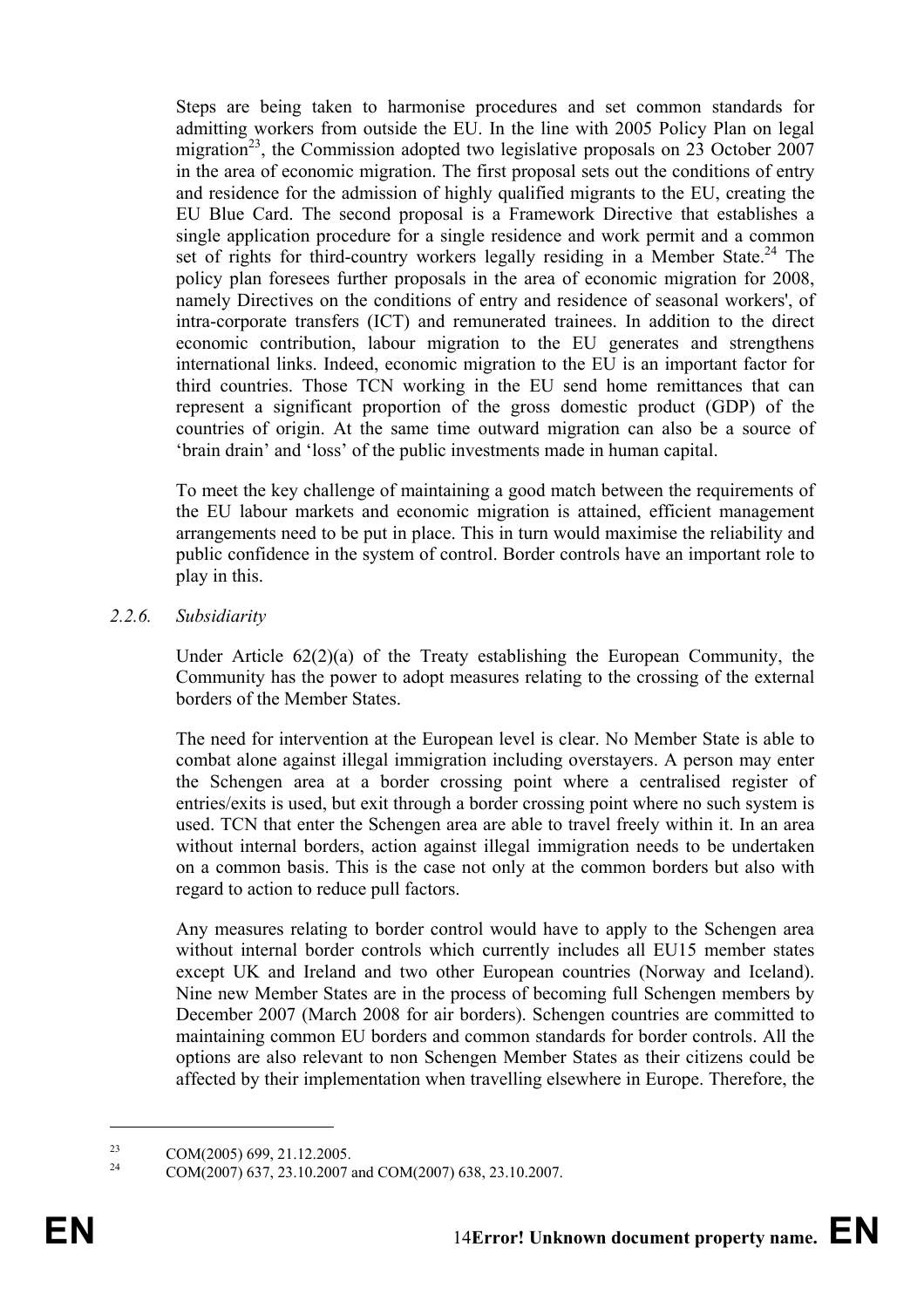objectives cannot be sufficiently achieved by the Member States acting alone but better achieved at EU level.

#### 1. **POLITICAL ORIENTATIONS AND OBJECTIVES OF THE ENTRY/EXIT SYSTEM AND MEASURES FOR FACILITATE CROSS-BORDER FLOWS** (**AUTOMATED BORDER CONTROL AND REGISTERED TRAVELLER PROGRAMME**)

The essential rationale of the introduction of an entry/exit system is that it would enable the maintenance of a record of TCN entering and exiting the EU. However, the introduction of such a system might increase the time necessary for TCN to go through EU external border controls. There could be, therefore, a basis for reducing the impact of new border control measures by introducing a cross border facilitation scheme which in a form of automated border crossing systems would apply to those assessed to be eligible. The implementation of such measures to facilitate crossborder flows would be voluntary and could have the extra benefits of enabling border guards to focus their resources on risky categories of persons.

At first glance the set of objectives may look conflicting with the need to deal with an ever increasing stream of travellers. Any additional means of entry-exit control invariably will lead to longer processing time at the point of border crossing and this in turn will lead to longer waiting queues overall. As it will be shown in the possible scenarios, the conflict can to some extent be resolved by leveraging advanced biometrics and technology for automating the border crossing process for different types of travellers.

The aim of the Impact Assessment is both to analyse the means to achieve defined policy objectives and to examine different implementation options for both the entry/exit system and for the Registered Traveller Programme. The objectives, mainly derived from various documents (The Policy Plan on legal Migration, The Communication on Policy Priorities in the fight against illegal immigration, The Action Plan on Combating terrorism, the Impact Assessment of the Visa Information System, Council Conclusions and the Commission Communication regarding EU-US Partnership) referring to the systems, had an essential part in making system options deal more with different traveller groups than with different systems.

#### **3.1. Political orientations**

The idea of creating an automated system registering the entry and exit of third country nationals at EU level was first raised by Germany in a letter addressed to the Commission and to the UK Presidency in September 2005.

After that the creation of an entry/exit system has been discussed as a possible policy option in several EU documents:

• The Commission included the "creation of an entry-exit system and the introduction of a border-crossing facilitation scheme for frequent crossers" among the possible long-term developments in its Communication on improved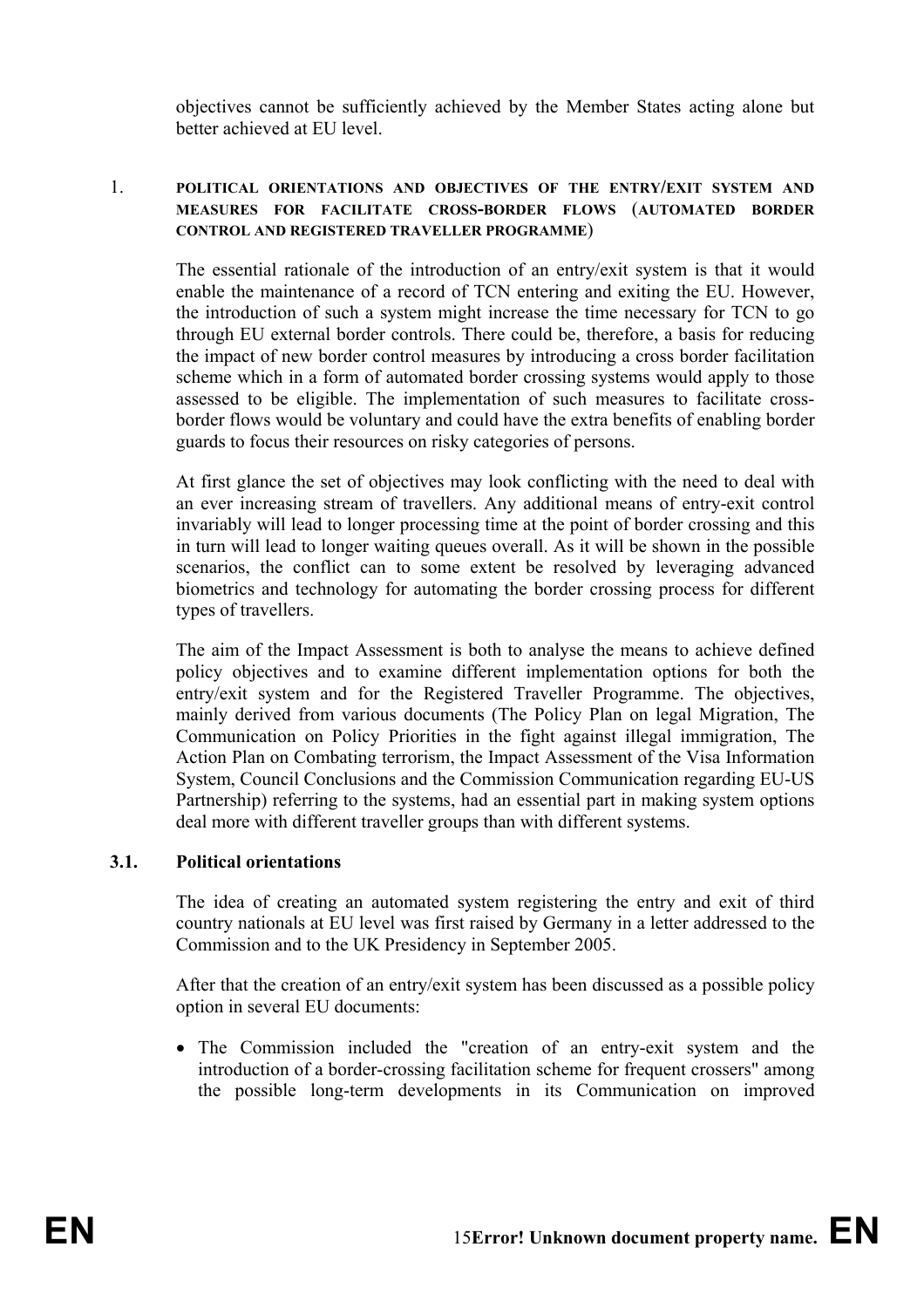effectiveness, enhanced interoperability and synergies among European databases in the area of Justice and Home Affairs<sup>25</sup>.

- The Policy Plan on Legal Migration<sup>26</sup> considered an automated entry exit system as a component of a possible future EU scheme for the admission of seasonal workers. It indicated that such a system would help Member States to verify overstayers and thus improve the management of economic migration.
- The Communication on Policy Priorities in the fight against illegal immigration of third-country nationals<sup>27</sup> noted that the Community rules do not provide for automated registration of TCN on entry to/exit from the EU territory. The creation of an automated entry/exit system would therefore facilitate the management of illegal migration as checks on the immigration and residence status of TCN entering and exiting EU territory would be undertaken.
- In the context of the EU Action Plan on Combating Terrorism<sup>28</sup> an automated entry exit system was included amongst the border control measures that could be taken to prevent terrorism.
- The question of setting up a (biometric) automated entry/exit system at the external borders of the EU was addressed also in the framework for the Impact Assessment for the setting up of a Visa Information System  $(VIS)^{29}$ .

In relation to the setting up of a Registered Traveller programme, this issue has been raised in the Communication as mentioned above as well as in the framework of the relations with the United States:

• The Commission Communication "A Stronger EU-US Partnership and a more open market for the  $21^{st}$  century<sup>30</sup> suggested examining the possibility of a travel initiative for a special status of 'trusted persons' to facilitate the movement of international travellers and ensure compliance with security procedures at the same time.

On 14 and 15 December 2006, the European Council emphasized that existing and new technological possibilities will be fully utilised to enhance border control and to allow persons to be identified reliably; the Commission was invited to report before the end of 2007 on how to improve access control, including on the feasibility of establishing a generalised and automated entry-exit system for this purpose.

#### **3.2. Objectives of the entry/exit system**

The general objectives are, in order of priority:

• To reduce illegal immigration (especially overstayers);

<u>.</u>

<sup>&</sup>lt;sup>25</sup> COM(2005) 597, 24.11.2005.

 $^{26}$  COM(2005) 669, 21.12.2005

 $^{27}$  COM(2006) 402, 19.6.2006.

<sup>&</sup>lt;sup>28</sup> Council Document 5771, 27.1.2006.<br><sup>29</sup> CEC(2004) 1628, 28.12.2004.

<sup>&</sup>lt;sup>29</sup> SEC(2004) 1628, 28.12.2004.<br>
COM(2005) 106, 19.5, 2005.

COM(2005) 196, 18.5.2005.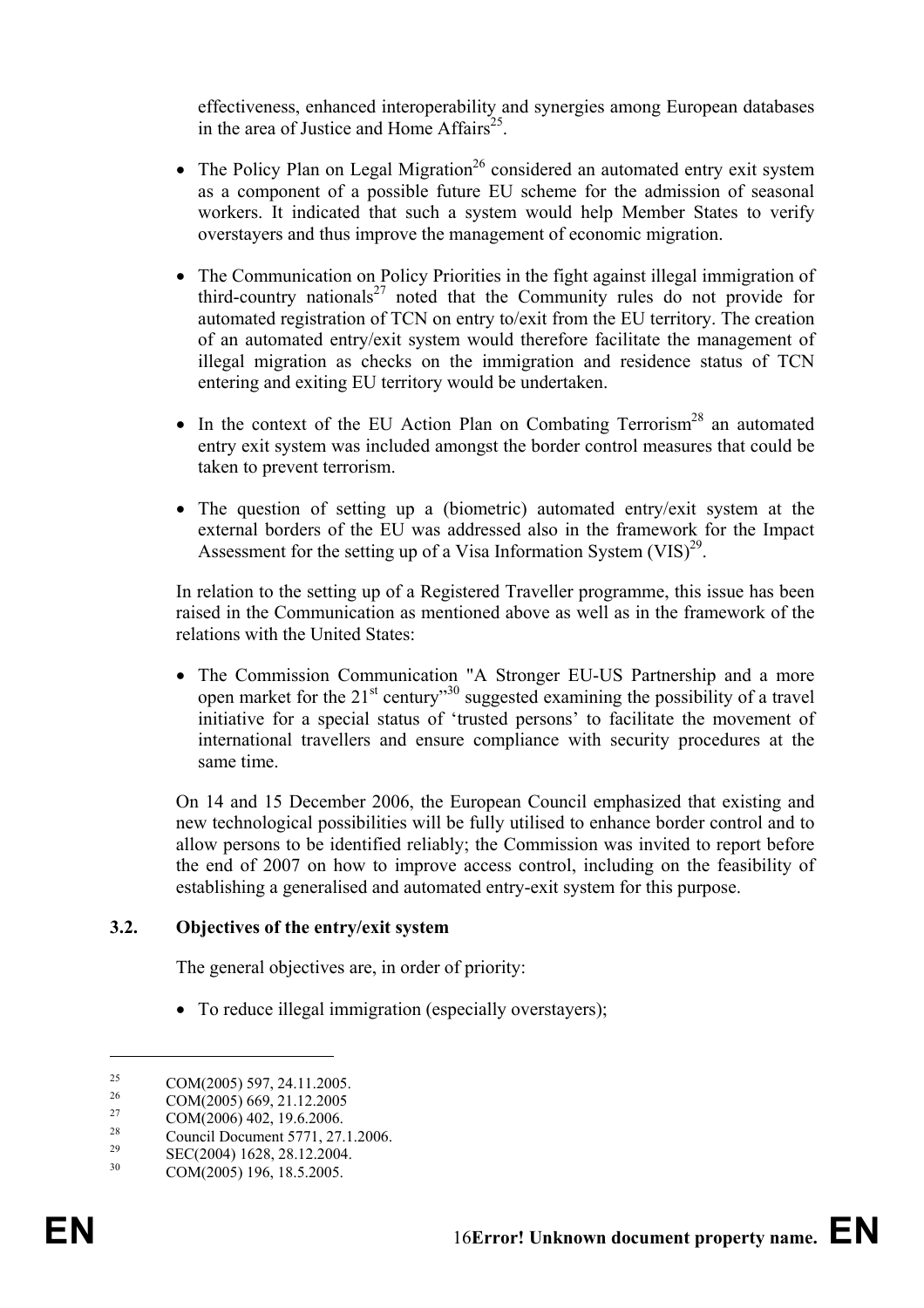- To contribute to the fight against terrorism and serious crime;
- To improve the effective management of economic migration (for example, seasonal workers).

The specific objectives are

- To generate information which would help to apprehend irregular and illegal immigrants especially overstayers and to deter illegal immigration;
- To generate information that would prevent terrorism and serious criminal activity and that would lead to (or help ensure) the apprehension of terrorist and criminal suspects;
- To enable border control resources to better focus on checking riskier groups of travellers and tackle illicit movements of people in order to maximise the reliability and public confidence in the system of control;

The operational objectives are:

- To identify overstayers:
- To facilitate the sanctioning of overstayers;
- To identify the cross border movements of potentially dangerous third country nationals;
- To identify the compliance of seasonal and other categories of third country national migrants to the EU to their conditions of migration.

## **3.3. Objectives of the measures for facilitate cross-border flows**

The general objectives are, in order of priority:

- To facilitate the crossing of EU external borders for bona fide travellers, while ensuring overall coherence of EU border policy;
- To improve the effective management of economic migration (for example, seasonal workers).

The specific objective is:

• To enable border control resources to better focus on checking riskier groups of travellers and tackle illicit movements of people in order to maximise the reliability and public confidence in the system of control.

The operational objectives are:

• To decrease the time and costs of border crossings to (frequent) bona fide travellers, both EU citizens and third country nationals;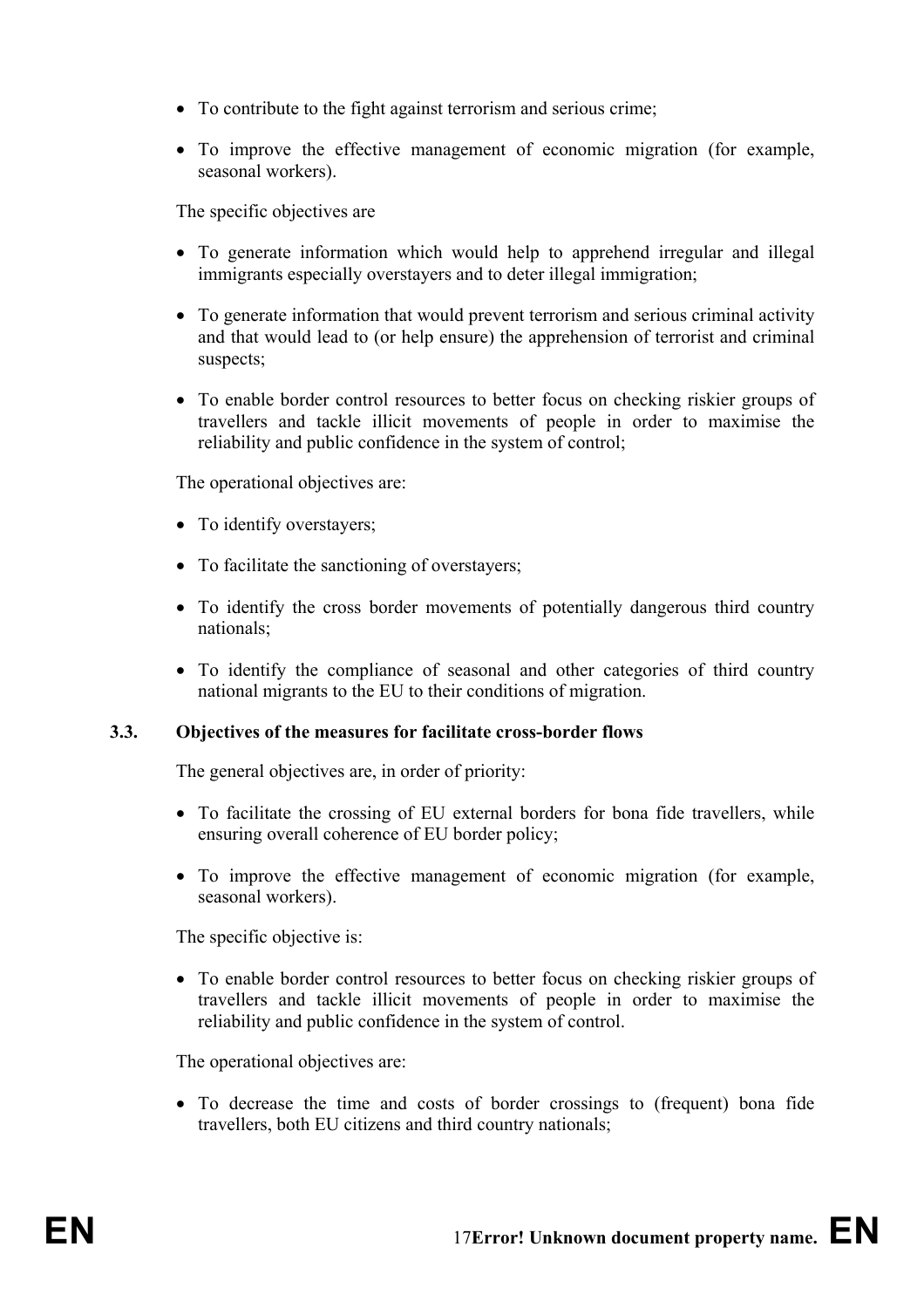• To free up border control resources from the checking legitimate cross border movements.

#### **4. POLICY OPTIONS**

This Section describes each of the policy options and sub policy options in turn. The most relevant aspects of each policy option and sub option that could radically influence its feasibility, costs and the effects it might have relative to the policy objectives are elaborated.

Other policy options introducing various obligations on migrants to confirm return to the country of origin, and possibly combined with a bond system, were considered but eliminated. In the policy option "obligation on TCN to confirm their return to country of origin" TCN requiring visas to visit the EU would be required to provide upon return to the country of origin a proof of having respected the duration of stay as a condition to re-enter the EU. Such travellers will have to provide biometric information which will be stored in the VIS. Their identities will be checked on entry to and exit from the EU, passports will be stamped but the time and place of entry and exit will not be recorded. In order to verify that a TCN holding a visa had left the EU, this policy option foresees they would have to return to the visa consulate in their country of origin and provide biometric information to prove their identity and verify that they had left the EU in due time. Thus the sub policy option would provide information on exits made within the provisions of visas and information on the identity of 'overstayers' who had not verified that they had left the EU in due time.

This policy option would affect all TCN holding a visa with the possible exception of those holding multiple-entry visas. Around 11.5 million (Schengen) visas are granted each year. It is reasonable to assume that well over 5 million 'returns' to a visa consulate would be required per annum.

In the policy option "a system of bonds for TCN requiring visas to visit the EU" TCN requiring visas would be required to provide a bond (certain sum of money) to EU consular authorities if they have been granted a visa. This bond would be reimbursed to the TCN providing that they conformed to the requirements of their visa or right to stay. These requirements would normally include providing evidence that they have left the EU. Thus the policy option would provide information on exits made within the provisions of visas and information on the identity of overstayers who had not reclaimed their bonds in due time.

The policy option would not require investment in biometric recognition systems and thus could be operational in the short term. However, this option would need data generated by a central register. The data could be used to verify that TCN holding a visa had in fact left the EU and should therefore receive back the bonds paid by them or on their behalf.

These options were too wide and complex - both in the political sense and with regard to the practical implementation - to be carried out in the medium-term. For example, fast and sufficient transfer of information on overstayers would have been difficult to arrange, and from the viewpoint of a customer the options can be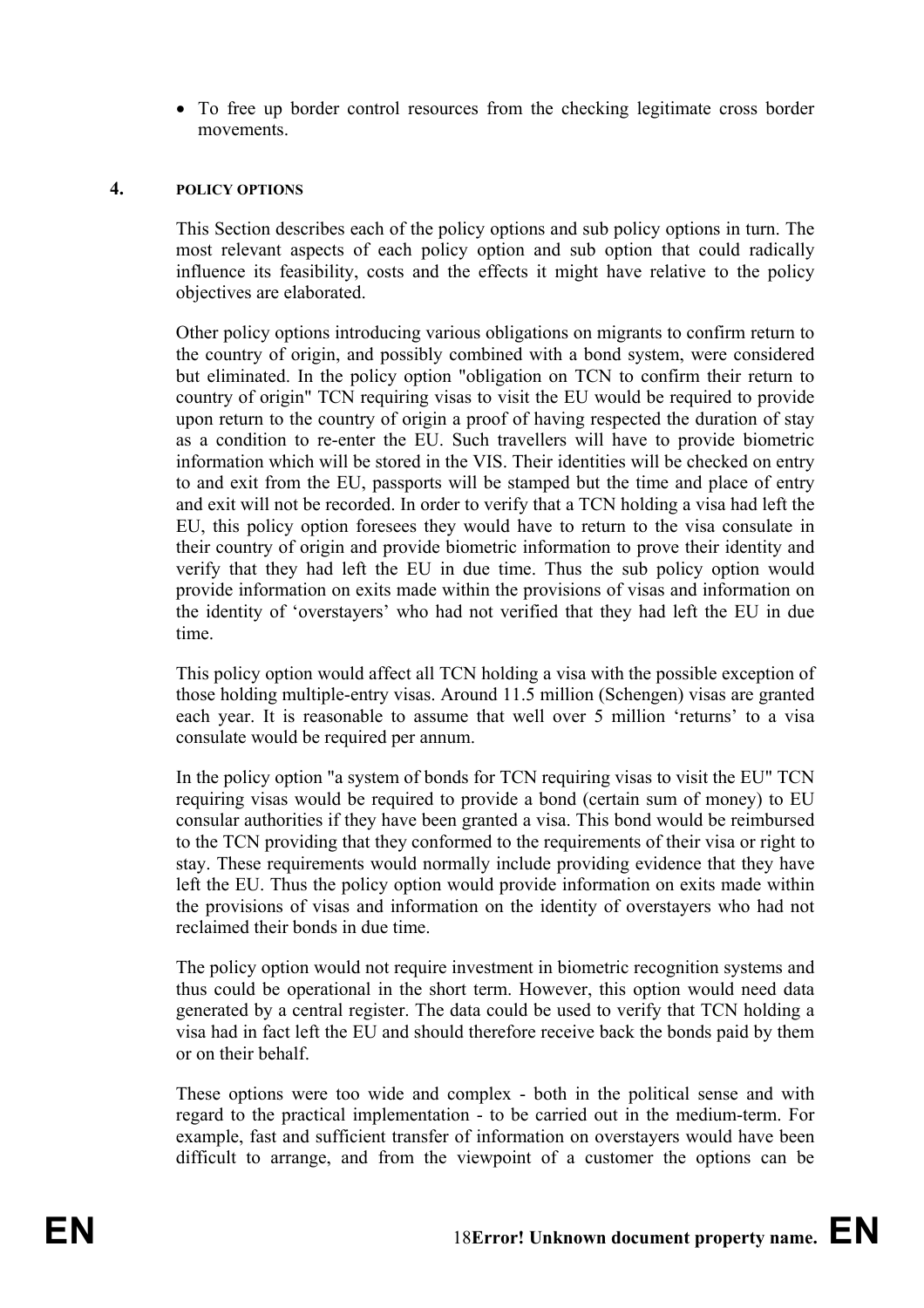regarded unreasonable. Traveller should first go to a consulate to register or pay a bond and only after that s/he could enter the Schengen territory. This could mean hundreds of kilometres of travel within the country of origin and also additional costs (time and money) for the traveller. Moreover, these options go well beyond border control measures and are rather migration management tools in a wide sense. They might therefore better be reflected on in another, larger context as a part of wider policy considerations for the management of economic migration and international development. However, it should be stressed that their political feasibility would above all need to be evaluated from the perspective of how they would fit into the overall EU policy of encouraging people-to-people exchange, whilst ensuring a high level of security, having regard to the clear deterrent effect on travel that any options of this nature would have.

The possibility of extending the entry/exit system to EU nationals was also considered because of the possible benefits with respect to identifying histories of cross border movements of potentially dangerous persons from within the EU. However, questions as to the compatibility of any such system with Community rules on free movement were considered to outweigh the potential benefits. In addition, several technical options for the entry/exit system for TCN were considered but the assessment has focussed on a system that makes use of the developments that are taking place in the status quo and in particular the VIS.

Also the use of alternative biometrics particularly iris recognition in the harmonised Registered Traveller Programme for EU citizens was briefly evaluated but this was considered likely to be very expensive, requiring investment over and above biometric equipment that would rely on current plans for e-passport development and the VIS, and involving longer enrolment times, though greater accuracy could potentially be achieved.

A digital photograph and fingerprints have been established as biometric identifiers currently in use in EU large-scale IT systems - also in the VIS. These biometric identifiers are used in passports, visas and residence permits. The equipment have already been partly acquired at the consulates and at the border crossing points, and these investments will continue. If other biometric identifiers, such as iris, were used in the entry/exit system and Registered Traveller Programme, the consulates and border crossing points would need more equipment and no current information systems, such as the VIS and the SIS, could be efficiently used. Also, including iris into the biometric identifiers would require further training and place greater demands on the personnel<sup>31</sup>.

The Biometric Matching System (BMS) is a system that will store the minimum amount of data needed to perform identification and verification requests by the VIS on behalf of the Member States. Initially, the BMS will only provide services to the VIS. From an architectural and structural point of view it can easily be expanded to provide services to additional systems, such as the SIS II, EURODAC, and a potential entry/exit system and automated border crossing systems in connection with a Registered Traveller Programme.

<sup>&</sup>lt;sup>31</sup> See also Study on Automated Biometric Border Crossing Systems for Registered Passengers at European Airports carried out by Frontex, p. 68.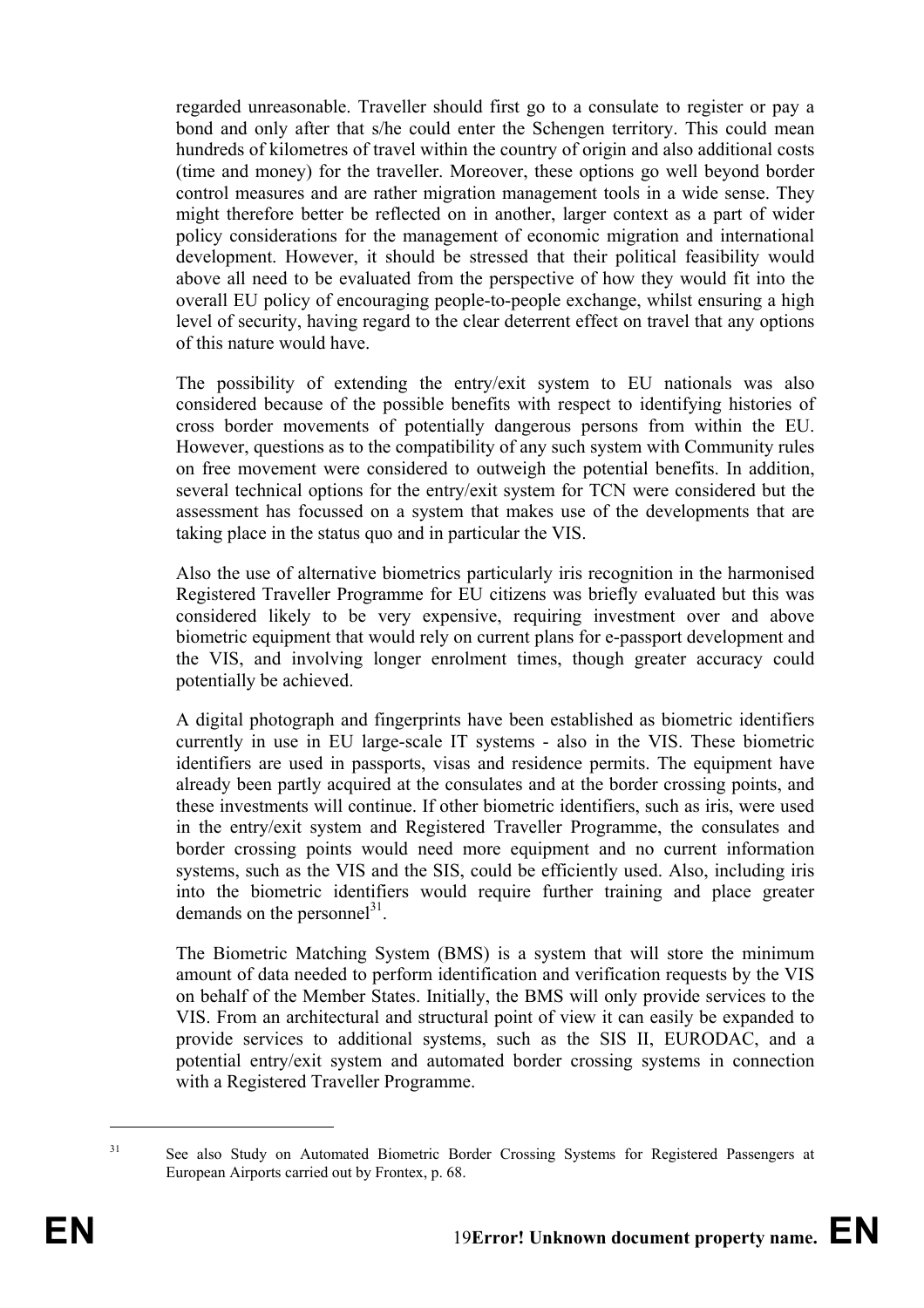Identifying synergies and making effective use of EU systems such as the VIS, the SIS II and the BMS in order to leverage the information they contain can greatly facilitate the implementation of an entry/exit system and Registered Traveller Programmes. There are definitely potential savings from a shared approach to improving border control processes across the EU.

It should be remembered when reading the Impact Assessment that any of the suboptions can be implemented separately and individually. The already existing systems in the Member States exemplify this. For example, the entry/exit system only for TCN requiring a visa is possible because the implementation is relatively simple and requires minimal investments. The biometric identifiers of the TCN will be stored into the VIS database when issuing visas at the consulates, and the Commission is preparing a legislative proposal which would make a search compulsory in the VIS system when the traveller is entering the Schengen area.

It is also quite possible to implement the entry/exit system for TCN not requiring a visa. In the future, if necessary, it will be possible with the help of the VIS to identify the TCN requiring a visa also within the Schengen area. As to the TCN not requiring a visa this will not be possible, because without the entry/exit system their biometric identifiers will not be captured and stored in any database. Consequently in this option entries and exits of the TCN not requiring a visa would be registered, whereas the entries and exits of TCN requiring a visa would not. Yet, it would be possible to verify the identity of all TCN residing in the Schengen area by using biometric identifiers.

Respectively, any of the Registered Traveller Programme sub-options can be realized with justification as an own entity.

However, the entry/exit system and Registered Traveller Programme could be combined as both have impacts on the border checks carried out at the external borders, and the two systems clearly share a common ground as to the practical border checks and management of resources. The entry/exit system and the Registered Traveller Programme can be seen as the systems which complement each other; the entry/exit system will entail more careful and time-consuming border checks especially for those TCN not requiring a visa, whereas the Registered Traveller Programme will enable smoother border checks for bona fide travellers. Roughly estimated these systems will cancel out each others´ effects as to the management of border check personnel and the average time required for border crossings. Of course, in practise there may be huge differences among different border crossing points.

One example of the costs and the required time (incl. legislation) to develop a largescale information system is the VIS. The development of the VIS was initiated in 2004, and the system should start operations in 2009. The estimated costs of the central system in 2004–2009 will be approximately 70 million euro (including the development of the Biometric Matching System, network, quality assurance contractor costs, etc.). The aforementioned figure neither includes the costs incurred by Member States nor the costs for maintaining the system. Nevertheless, the creation of an entry/exit system and Registered Traveller Programme should not incur comparable costs since the technical design of both should allow for maximum synergies with the VIS.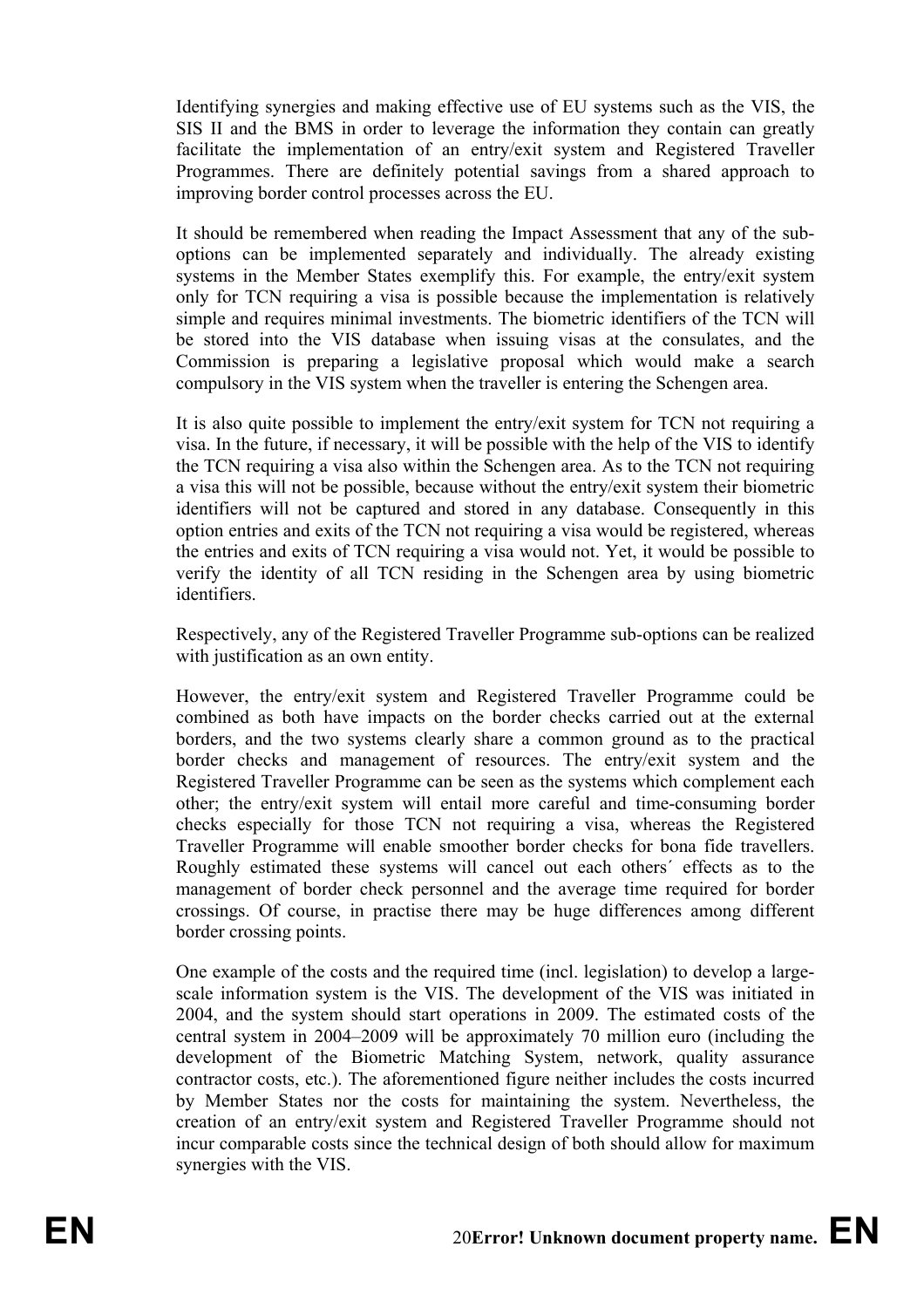At this stage, it is worth mentioning that a potential entry/exit system should be based on a similar technical platform as the VIS and also could cover the Registered Traveller Programme. As concerns the specific issue of storing the entry/exit data for visa holders, the VIS database could be expanded to record the entries and exits of TCN requiring a visa; this data could be included in the entry/exit system and Registered Traveller Programme database.

In any case, only one new database would be needed in the future. The Commission will present a separate Commission Staff Working Paper on technical options of the entry/exit system and the Registered Traveller Programme in the beginning of 2008.

#### **4.1. Option 1: Status Quo**

The status quo policy option needs to reflect a large number of important developments that are underway and a substantial improvement in infrastructure for managing cross border flows are anticipated to occur. However, these improvements are not yet in place, but expected to be fully implemented over the next couple of years.

These measures are designed to contribute to policy objectives that are in place, or that will be put in place, irrespective of the adoption of proposals for the entry/exit system and the Registered Traveller Programme. The precise nature of these measures, particularly in so far as they relate to the checks that will be made on different types of passengers crossing EU borders, are critical to the assessment of the policy options.

The most fundamental aspects of the status quo pertinent to this Impact Assessment are:

• In accordance with Article 7 of the Schengen Borders Code, all persons crossing the external border shall be subject to a "minimum check", both at entry and exit, consisting of the examination of the travel document so as to verify the identity of the individual. This is the rule for EU citizens and other persons enjoying the Community right of free movement. Third-country nationals must be subject, at entry, to a "thorough check", which implies a check to determine their purpose of stay, whether they possess sufficient means of subsistence etc, as well as a search in the Schengen Information System and in national databases to verify that they are not a threat to public policy, internal security, public health and the international relations of the Schengen States. At exit, checks may be less thorough, i.e. be limited to a verification of the travel document, but they may also entail checks in the SIS and national database(s); a check to see, if the person has overstayed and a verification that the person holds a valid visa, if this is required. Article 8 of the Schengen Borders Code states that border checks may be relaxed as result of exceptional and unforeseen circumstances leading to excessive waiting time. When border checks are relaxed, entry checks takes priority over exit checks.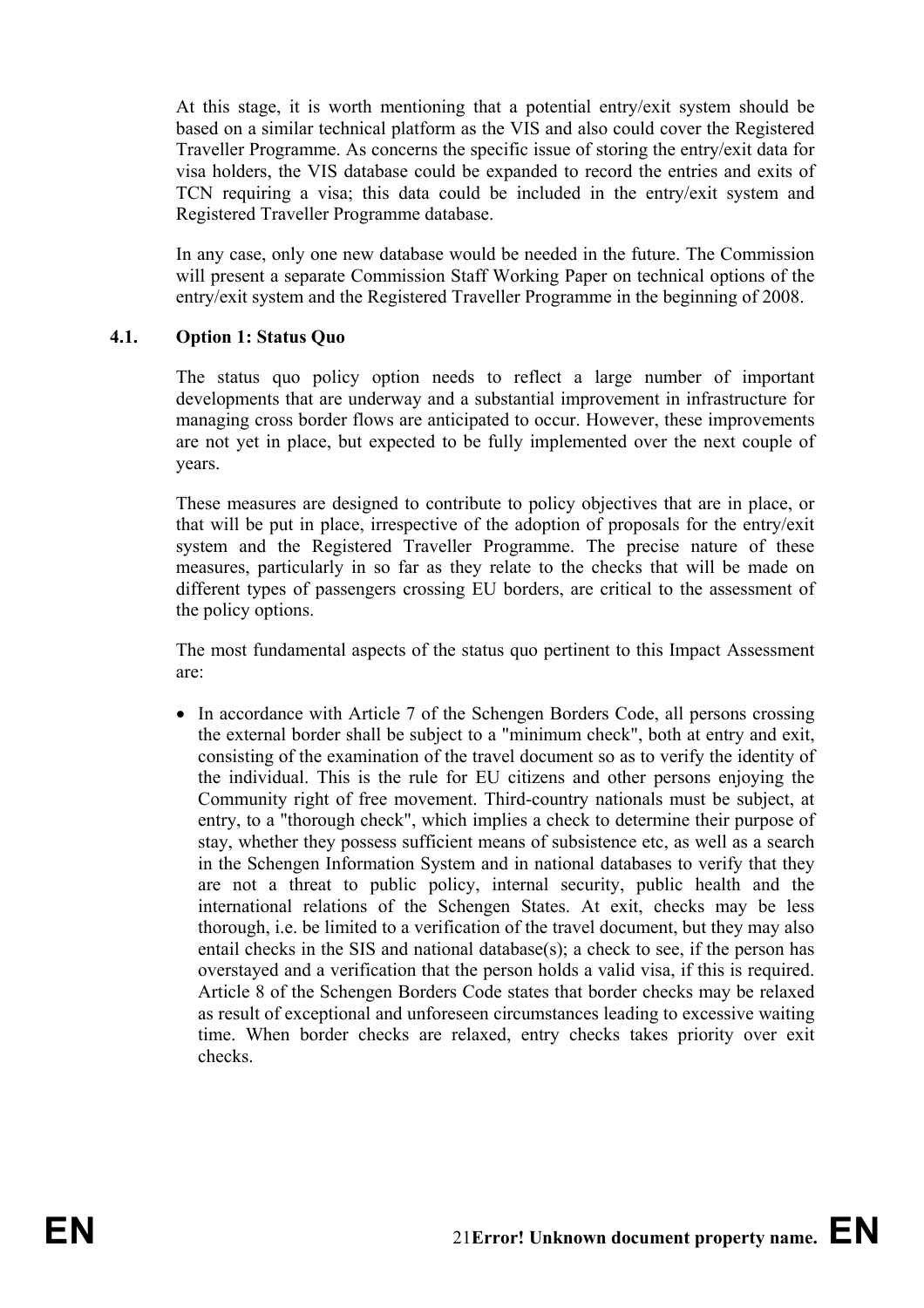- The VIS will be in place by  $2009^{32}$ . Given a minimum two year worldwide roll out period at consular posts all TCN requiring visas to travel to the Schengen area will have supplied biometric details when acquiring a visa as of 2011. These biometric and other data will be held in the central VIS database. When TCN holding a visa cross the EU external borders on entry,<sup>33</sup> and optionally on exit also, they will have to provide their biometric information for verification. Data will be compared with the visa record held in the VIS central data base so that the identity of the traveller can be automatically validated.
- The equipment required to carry out the biometric checks for TCN holding a visa will be available at all EU border crossing points. Mobile devices will be required as part of the VIS implementation, in order to perform biometric checks. These mobile devices are to be used for carrying out specific border checks, such as in trains and buses at the land border.
- The checks will be undertaken with a very high degree of reliability (in terms of the identifications being correct) and at very high speed. It is estimated that the search with the fingerprints will take approximately 15-20 seconds and maximum of 5% of checks may be unreliable due to, for example, injuries.
- SIS and the second generation system that will replace it (SIS II), and national databases are systematically checked as part of the visa application procedure and of the border checks at the external borders when TCN cross the border.

The following measures (legislative instruments, funding, recommendations and general measures) would be maintained in the status quo option:

- Directive 2002/90/EC and Framework Decision 2002/946/JHA. This Directive and Framework Decision define the facilitation of unauthorised entry, transit and residence and sets a penal framework to prevent these phenomena. The Directive stipulates that Member States are to adopt sanctions on "any person who, for financial gain, intentionally assists a person who is not a national of a Member State, to reside within the territory of a Member State in breach of the laws of the State concerned on the residence of aliens". However, the type of sanctions is not specified, i.e. sanctions are not harmonised $34$ .
- Article 1 of the Framework Decision 2002/629 JHA on combating trafficking in human beings. This Framework Decision provides that Member States are to criminalise any form of recruitment, transportation, transfer or harbouring and any other treatment of a person for the purposes of labour exploitation. Article 3 clarifies that these offences have associated penalties.

 $\frac{32}{33}$  This is an assumption according to the current planning.

The Commission has presented a proposal for amending the Schengen Borders Code so that the VIS will be systematically used at the external borders during entry checks. After the transitional period search of the VIS will be mandatory by using the visa sticker number in combination with verification of fingerprints of the visa holder.<br>In accordance with Article 3 "Each Member State shall take the measures necessary to ensure that the

infringements referred to in Articles 1 and 2 are subject to effective, proportionate and dissuasive sanctions".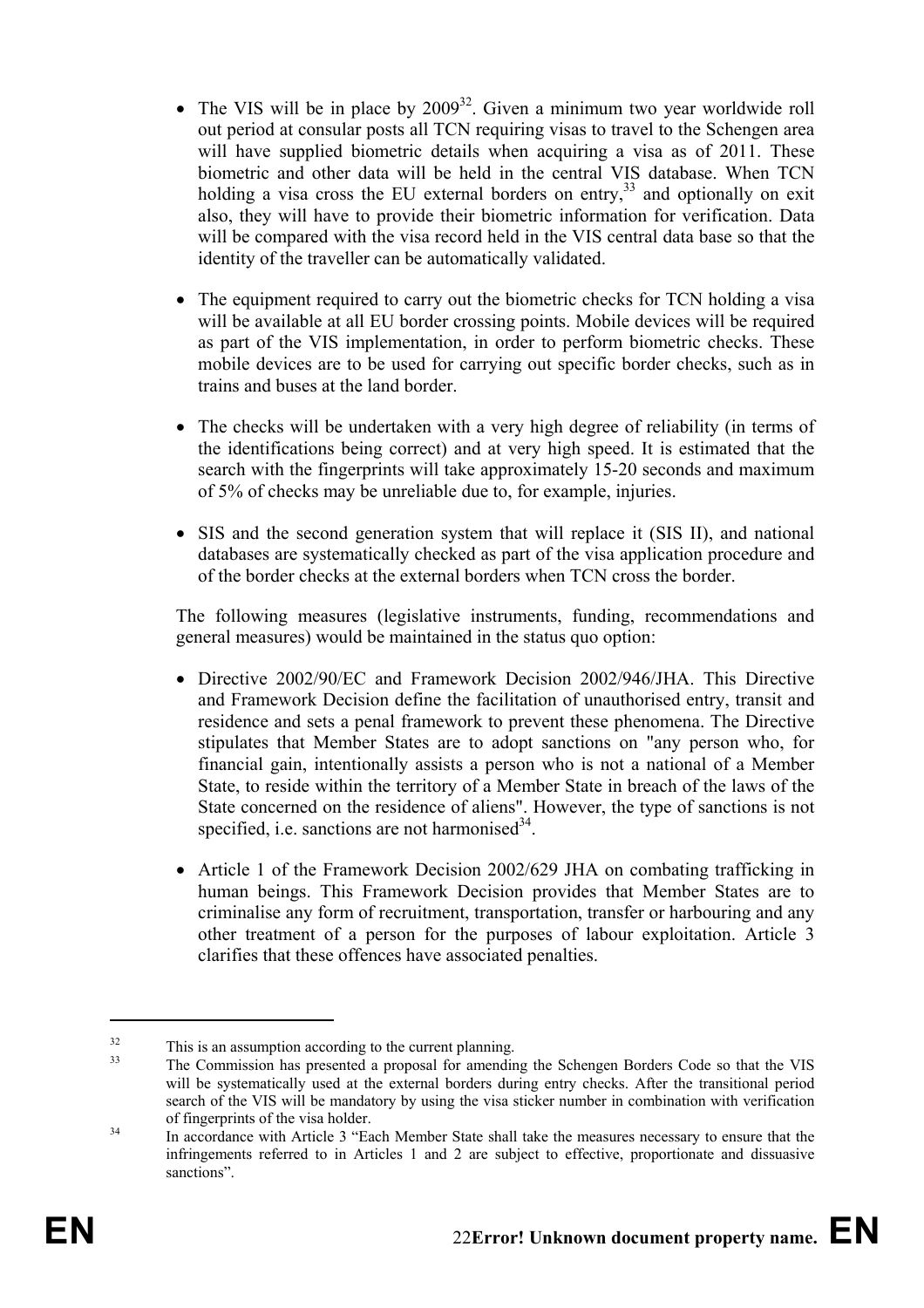- The Commission has elaborated a common policy on the return of illegally staying TCN in the 2002 Return Action Programme. This was followed by a directive on the assistance in case of transit for the purpose of removal by  $\ar{a}^{35}$ , and a directive on the organisation of joint flights for the removals  $36$ . The Commission has also proposed a directive  $37$  on common standards and procedures in Member States for returning illegally staying third country nationals. The proposal, which is currently being discussed in the European Parliament and the Council, provides for common rules concerning returns, use of coercive measures, temporary custody and re-entry.
- Proposal for a Directive providing for sanctions against employers of illegal immigrants: One of the factors encouraging illegal immigration into the EU is the possibility of finding work. This proposal aims to reduce that pull factor by targeting the employment of third-country nationals who are illegally staying in the EU. $38$
- In 2007 the Framework Programme Solidarity and Management of Migration Flows for the period 2007-2013 was launched. This Framework Programme encompasses four new funds related to: (1) refugees; (2) external borders; (3) the integration of third-country nationals; and (4) return.
- Legislation on e-passports: All new passports issued since June 2006 contain biometrics (i.e. a digital photo), and all new EU passports and travel documents issued from autumn 2009 at the latest will include two biometric identifiers (i.e. a digital photo and fingerprints placed on the contact less chip)<sup>39.</sup> Given that passports are valid for up to ten years, all European citizens holding passports will have both biometrics in their passport by 2019 at the latest. The implementation of electronic travel documents allows for stronger document and identity verification, as well as automating procedures that are currently manual such as the introduction of automated border control systems at EU external border crossings for EU citizens. Technological advances have made automation of border control processes more feasible and less expensive. Automation in this context can also bring added value to the whole system by enabling a more efficient use of border control resources.
- Member States are transposing the Council Directive (EC) No 71/2005 on a specific procedure for admitting TCN for the purposes of scientific research, which will facilitate and speed up their entry and residence permit procedures. TCN researchers would have the possibility to work in other Member States for a period of up to three months on the basis of the residence permit delivered by another Member State; no work permit would be needed any more.

<sup>&</sup>lt;sup>35</sup> Council Directive 110, 23.11.2003.

 $\frac{36}{37}$  Council Directive 573, 29.4.2004.

 $\frac{37}{38}$  COM(2005) 391, 1.9.2005.

 $\frac{38}{39}$  COM(2007) 249.

<sup>39</sup> Council Regulation 2252, 13.12.2004.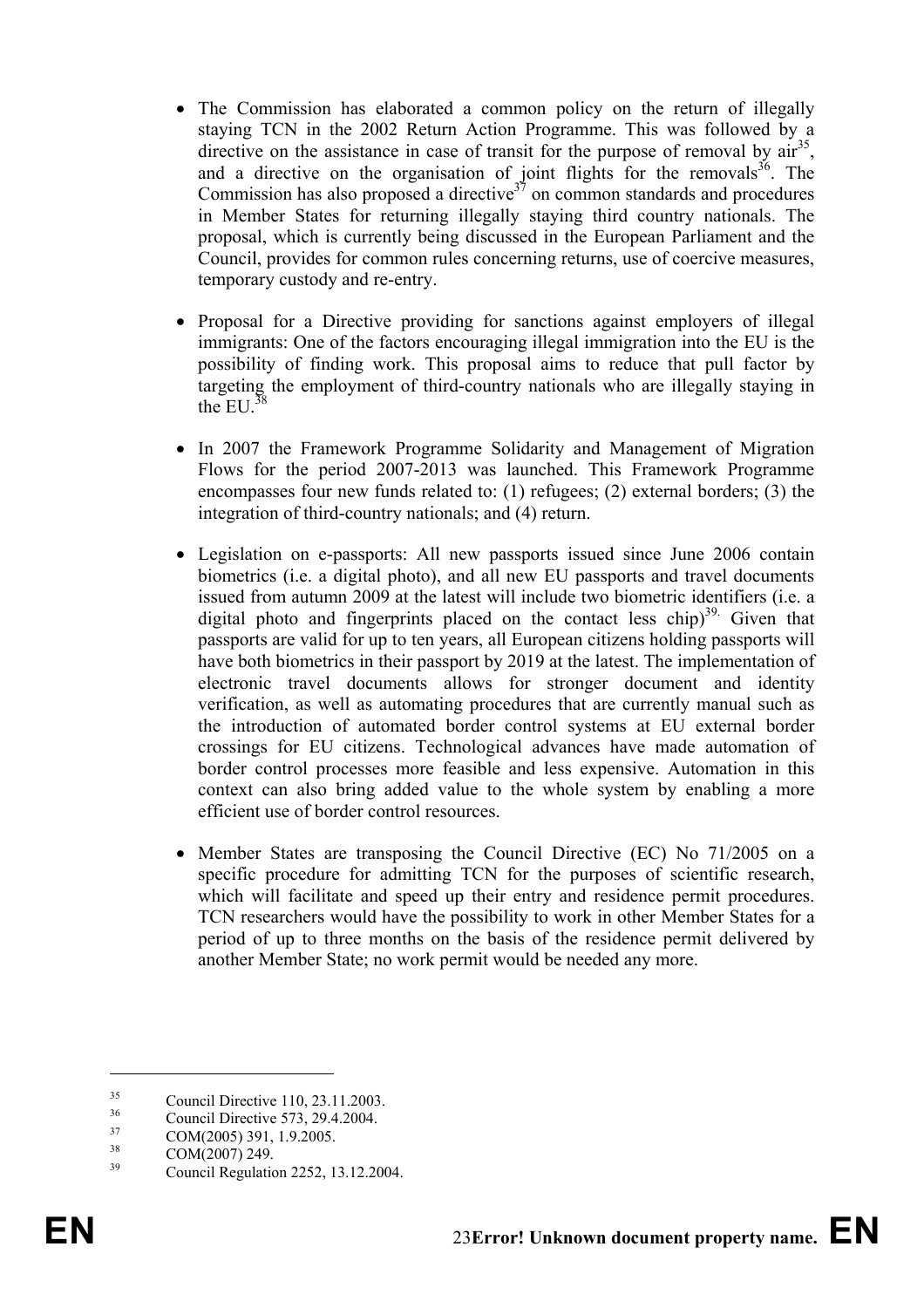The following measures included in the Council Conclusions of 14 and 15 December 2006 are in preparation and it is assumed that they will be put in place under the status quo policy option:

- Improved management of the EU external borders via the continuous implementation of the integrated border management strategy adopted by the Council in 2006.
- Improved coordination and cooperation between countries of origin and countries of transit.
- Moves towards common visa offices that may increase efficiencies in the visa issuing process.

#### **4.2. Option 2: Entry/exit System**

This policy option would involve the recording of the time and place of entry and exit of TCN crossing the EU external border. Improved information would be generated on the cross border flows of TCN. Such information could, for example, be used operationally to detect and or review the movements of overstayers. The data would also be useful in planning the use of border control resources and in migration management.

As stated earlier, the question of setting up an automated entry/exit system at the external borders of the EU was addressed in the framework for the Impact Assessment for the setting up the VIS. In that context, the view was taken that the entry/exit system would have been too costly and disproportionate<sup>40</sup> based on the status quo at the time. However, the technical feasibility of an entry/exit system has in the meantime improved due the development of the VIS and it is therefore timely to reassess the option more thoroughly.

There would be significant differences in the implications for applying an entry/exit system only to TCN requiring a visa and other TCN to enter the EU. In particular the latter group of passengers would need to be enrolled biometrically while the former are enrolled already under the VIS. Hence two sub options have been defined: one relating to TCN requiring a visa and one related to those not submitted to the visa obligation wishing to visit the EU.

Based on the Schengen Borders Code, as a general rule, persons travelling in vehicles may remain inside them during checks. However, if circumstances so require, persons may be requested to step out of their vehicles. Therefore one of the specificities of land borders and ferry traffic at sea ports concern the fact that it should be possible to perform border checks using devices that allow border guards to identify/verify travellers, when they are in a car or a bus. Concerning trains, the Schengen Borders Code specifies that border checks are carried out either on the platform in the first station of arrival or departure on the territory of a Member State; or on-board the train, during transit.

<sup>40</sup> SEC(2004) 1628, 28.12.2004.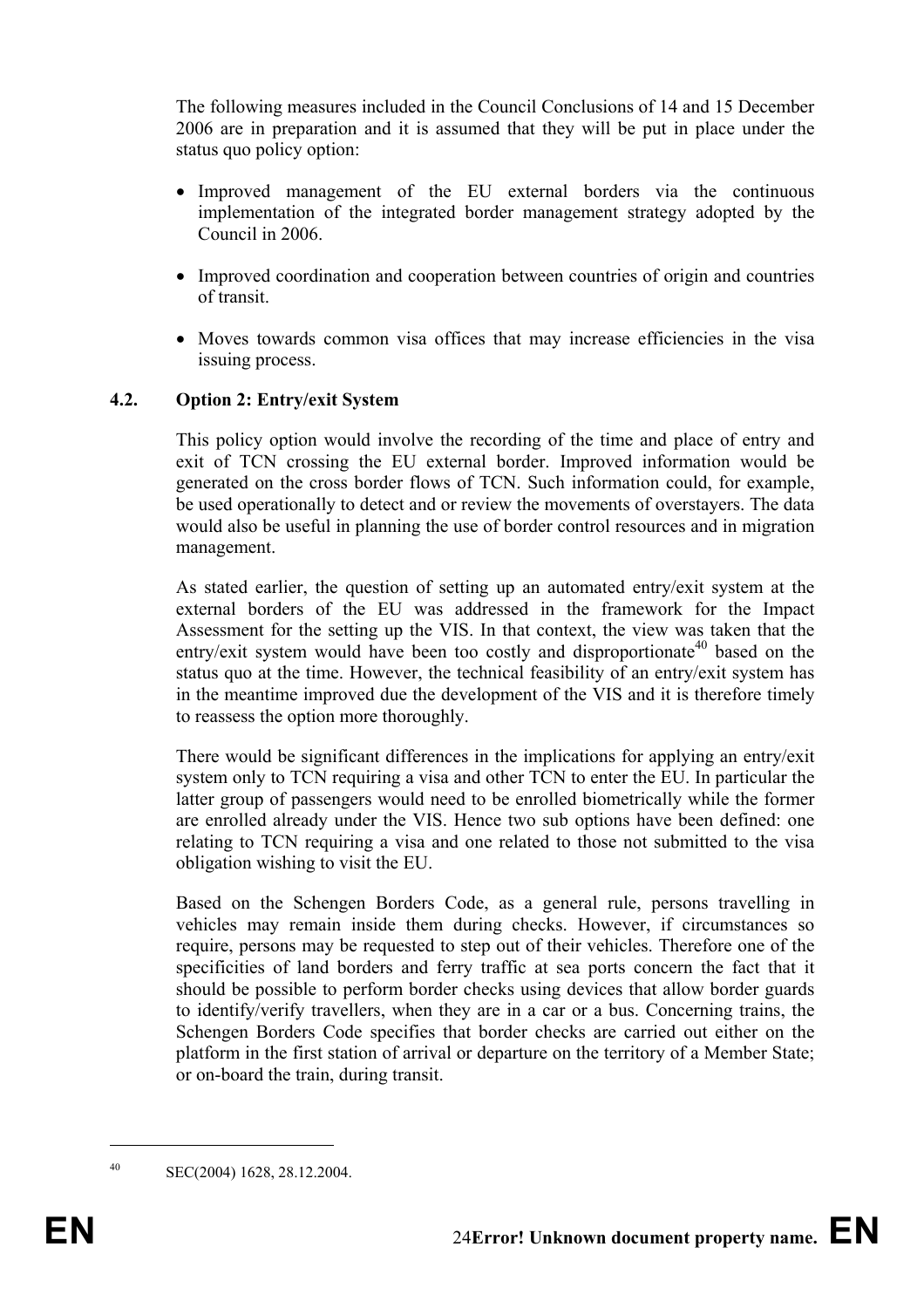The minimum set of information that is required to describe an entry/exit event, suitable for storage in a database, contain: Border crossing point of entry and exit; date and time of event; travel document(s) type, number and issuing country; traveller's personal details extracted directly from the travel credential; further details depending on the specific border type, traveller category and means of travel. The entry/exit system that would be established should include the following solution components: Data store for entry and exit data, service to create an entry record, service to create an exit record, service to track and calculate the time spent in the area, service to retrieve overstayer information, service to transmit alert information, service allowing updates to length of stay data and administration service (i.e. an automated housekeeping procedure which cleans up aged records according to the retention times).

The essential components of the entry/exit system are:

- There would be a system for recording the point and date of entry and of exit of TCN travellers at all EU external border (Schengen) crossing points. It is assumed that the information would be held in a database for an agreed retention period.
- Verification would be carried out at the external borders in accordance with the VIS Regulation and the Schengen Borders Code.
- The definition of who is identified as an overstayer, who is exempted under which circumstances and what might constitute an appropriate sanction should preferably be consistent at EU level. The definitions and sanctions would not necessarily be harmonised but there should not be marked variations between countries.
- The system would identify and provide information to the responsible authorities of those who had entered the EU but (apparently) not left before the expiry of their right to stay.
- The system would include the facility to amend the date of the exit deadline in the light of the actual date of entry.
- The system would take account of TCN being forced to extend their stay in the EU (e.g. should a national visa be granted due to flight cancellation, illness or other humanitarian reasons), or if a new entitlement to stay such as a long-term residence permit is issued.

With the help of information provided by an entry/exit system, it would be possible to impose a sanction on TCN who has not complied with the existing rules. However, sanctions will not be examined in this Impact Assessment and the feasibility of introducing such sanctions at European level will not form part of the Communication. Dealing with the sanctions and potential harmonisation of the sanctions would require a separate initiative where the sanctions should be reviewed within the context of an extensive and comprehensive migration policy, not only from the perspective of a border check or of the entry/exit system.

Within their national legislation, the Member States have an opportunity to issue sanctions on persons who have exceeded their legal time of residence in the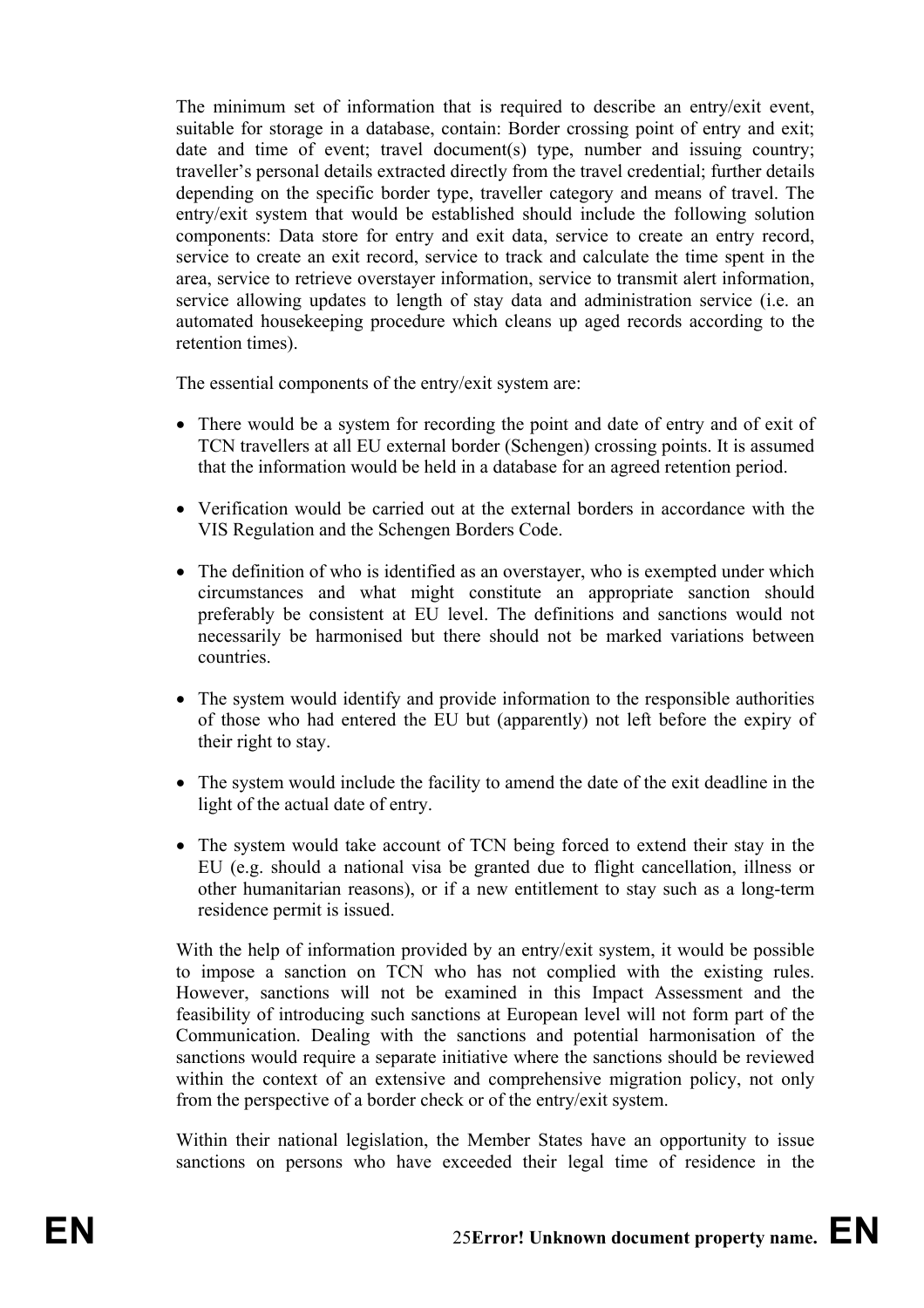Schengen area. The Member States have made use of this option and issued sanctions, including fines.

Various issues and measures may and will function as a sanction. Member States are responsible for issuing visas and the visa procedures belong under their competence. The visa administration officers could exploit the information on overstayers when handling the new visa application form of a previous overstayer. In the future, this information could be available in the entry/exit system.

If a TCN is found to be illegally staying within the area of the EU, the proposal for a Directive on common standards and procedures in Member States for returning illegally staying third-country nationals<sup>41</sup>, currently under discussion in the Council and the European Parliament, foresees the introduction of "a re-entry ban", which prevents a re-entry of an illegally staying TCN into the territory of all the Member States. The re-entry ban would accompany removal orders for illegally staying TCN. The length of the re-entry ban will be determined with due consideration to all relevant circumstances of each case. Normally, the re-entry ban should not exceed 5 years. It is the responsibility of a Member State to remove an illegally staying TCN from the area of the EU as soon as possible.

The Directive 2001/40/EC on mutual recognition of decisions on the expulsion of third-country nationals in combination with Council Decision 2004/191/EC setting out the criteria and practical arrangements for the compensation of the financial imbalances provides for a legal framework for mutual recognition of expulsion decisions. See also status quo (4.1.)

It should be noted that a coherent and proportionate approach at EU level to sanctions could extend the impact of the entry/exit system, reinforcing the deterrent to overstay while ensuring that sanctions could be imposed in practice. In the long term a coherent approach would provide the ground for adequate and similar treatment of illegally staying TCN, regardless of the Member State which carries out the sanction. Mere awareness of the existence of a sanction can be considered as a threat strong enough for a person who has intentions to overstay in the Schengen area. Therefore, it can be presumed that the sanctions could significantly decrease the amount of overstayers.

In further consideration of this issue there are also a number of risks that would need to be taken into account. Due to a system error a sanction could be imposed on a person to whom the sanction should not be imposed. Therefore, a person has to have the right to appeal against the sanction and prior to imposing any sanction, it should be carefully examined and ensured that the person really is an overstayer. Another risk is that some third countries may interpret the sanction as discriminating to their citizens and aim to apply a similar kind of system in their own country without the real possibility of ensuring that the sanction is justified  $(=$  that it really is possible to verify the time resided in the country). Yet another risk is the extension of the duration of overstaying, since the overstayers already are well aware of the fact that there will be a sanction imposed on them. Sanctions might also entice the overstayers

<sup>41</sup> COM(2005) 391, 1.9.2005.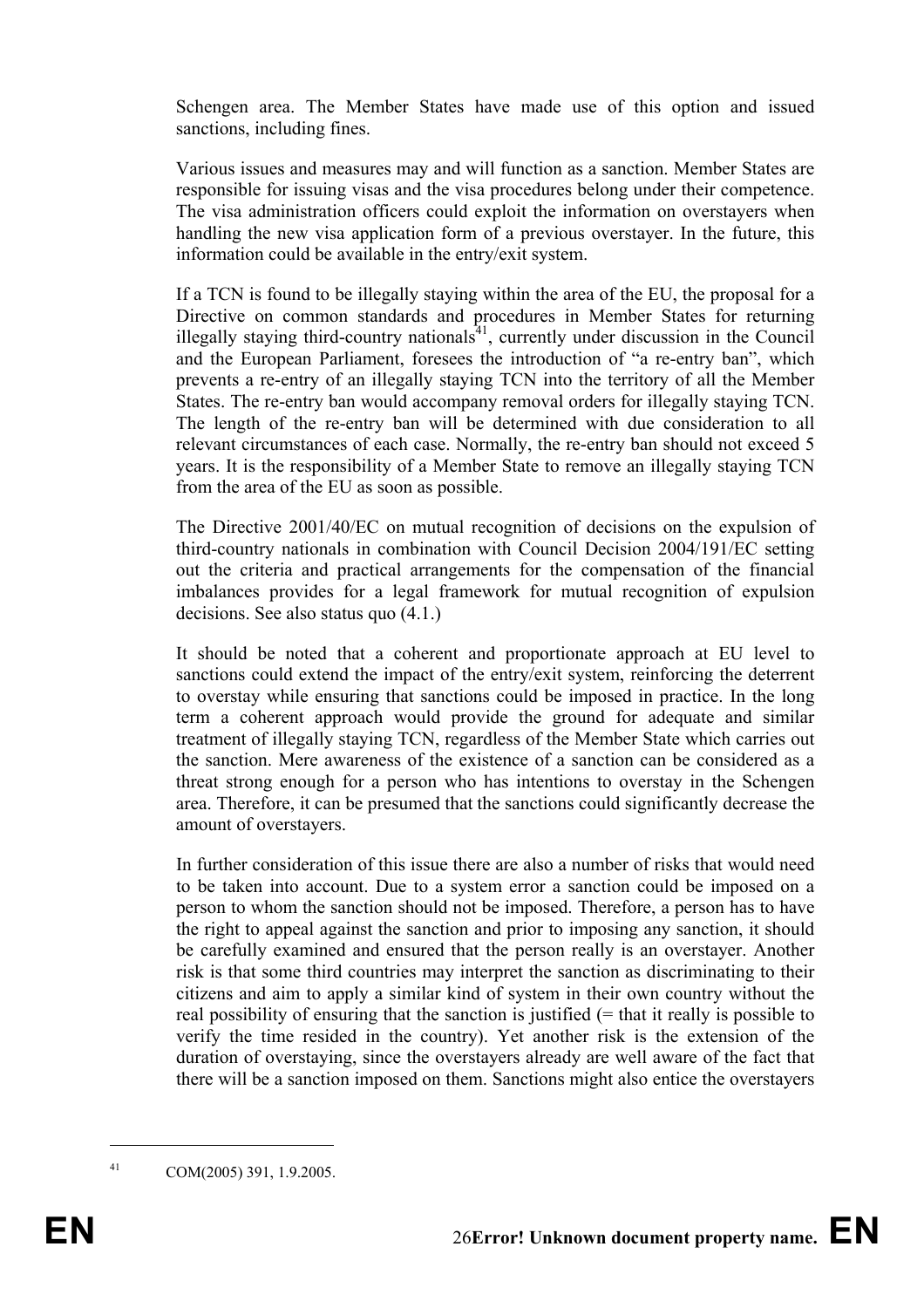to use illegal routes and/or means in order to leave the EU. An appropriate degree of proportionality would need to be found to limit any such effects.

The entry/exit system should be based on the same technology as the VIS system. In practice the border check procedure at the border crossing point will remain almost the same, therefore there will most likely not be a need for extensive training or other demands on border guards when using the entry/exit system. Once the VIS is in place, the border guards will already have enough experience in capturing and storing fingerprints, so there should be no further requirements from this perspective, either. The only major change would probably be related to the need for enrolling and storing fingerprints at the border crossing points as regards the TCN not requiring a visa.

It is worth noting that when registering entries and exits at the external borders, the TCN to be registered should not be categorised on the basis of the purpose for entry, but the registering should take place by following the same principles on every traveller. Registering should be part of the border check process and one important aim of it should be to monitor the compliance with the duration of stay in the EU. However, various authorities may, according to an agreed legal framework and when necessary, access and use the information on the different target groups that is available in the database.

#### **Sub Option 2a: Entry/exit for TCN requiring visas**

In this sub option the entry/exit system would apply to TCN holding a visa. Visas confer only limited rights to stay and work in the EU and hence TCN holding a visa could become overstayers. In terms of scope only holders of a short-term Schengen visa should be covered (excluding therefore holders of local border permits, holders of national long stay visas as they are not covered by the VIS, and holders of residence permits).

Since biometric identifiers have been captured already when issuing a visa, no specific enrolment would be needed. The biometric identifiers of the TCN requiring a visa could be used as such in the entry/exit system, exploiting the already existing VIS system. No increases in visa fees would occur.

The Commission would be responsible for acquisition and maintenance of the central database which for this category could be the central system of the VIS or a separate system. Member States would be responsible for arranging the required connections and equipment (including the fingerprint readers etc.) to all external border crossing points. In relation to the VIS, the required actions and investments are in practice already on the way both by the Commission and by the Member States. Furthermore, the Commission is responsible for the necessary amendments of the current legislation such as the VIS Regulation and the Schengen Borders Code.

## **Sub Option 2b: Entry/exit for TCN not requiring visas**

In this sub option the entry/exit system would apply to TCN not requiring visas. TCN not requiring visas are subject to limited rights to reside and work in the EU and could hence become overstayers. If biometric verification is used at the borders, TCN not requiring visas would have to be enrolled at the point of entry to the EU or,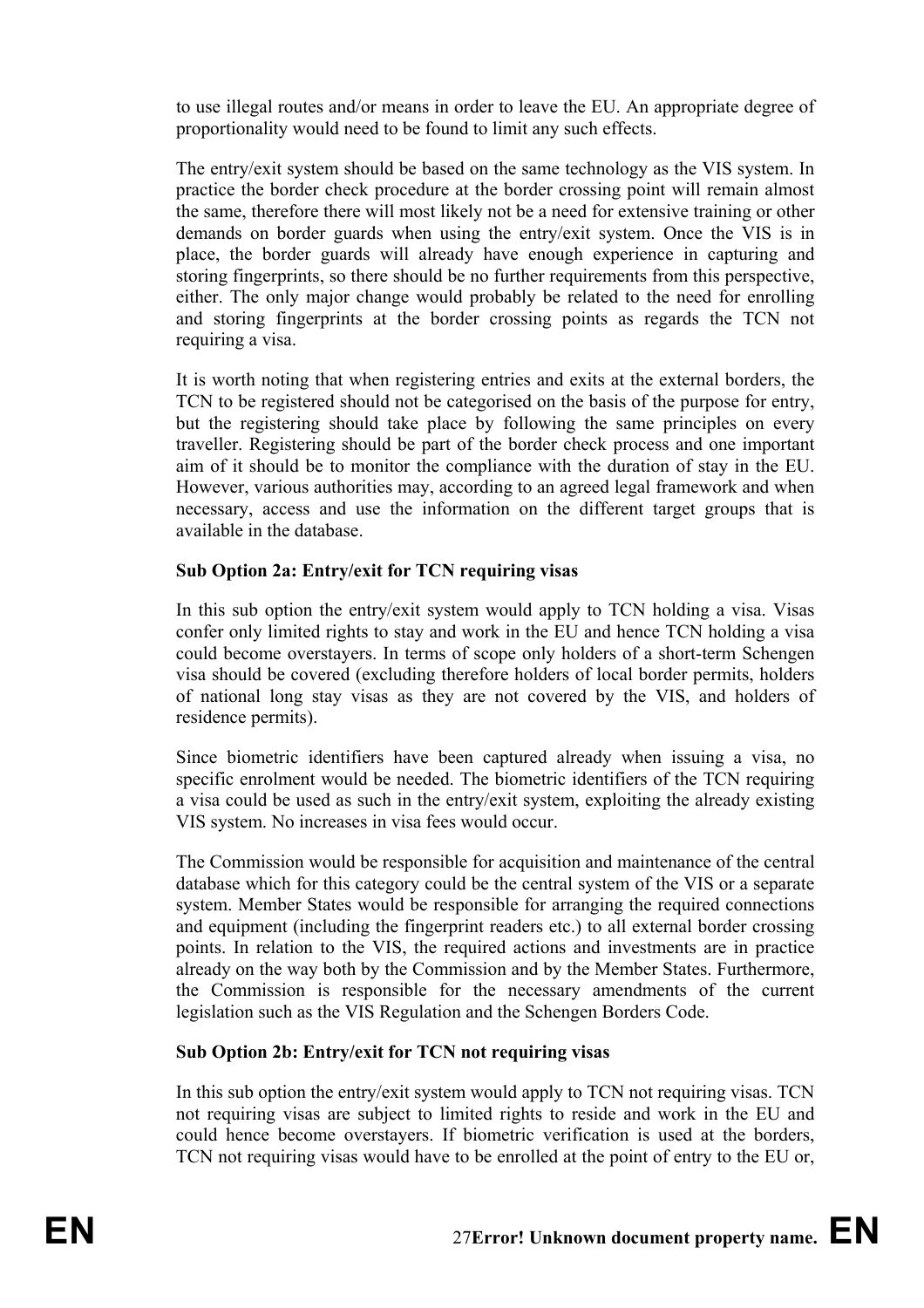for example, at Member State consulates and would provide biometric information equivalent to that provided by TCN holding a visa. This would ensure that the recording of their entry and exit information could be verified in the same manner as TCN holding a visa. No charge would be made for enrolment as this enrolment would be a condition of entry to the EU.

If biometrics would not be used in the entry/exit system, the machine readable zone of the passport may be used to save a traveller´s entry/exit information into the database. Queries concerning TCN are already being made in the SIS and in the national data bases at the time of the entry. Therefore, recording entry/exit time and place data could be integrated into these checks. However, it is clear that much improved reliability on a traveller´s identity can be achieved with the use of biometrics. This would be beneficial when comparing the identity of a person entering and exiting the Schengen area. This, in turn, has an impact on several facts, such as reliability of information, possibility of a sanction etc. To register entries and exits of TCN without biometric identifiers is faster and requires less investment, but it is also less reliable.

With third countries starting to issue passports with biometric identifiers, it could be possible to begin saving data of biometric identifiers of the passports of the TCN both into the entry/exit system and into a voluntary Registered Traveller Programme. Naturally, this would require a permission from the third country in question to deploy the biometric identifiers as well as the cryptographic key with which to read and "open" the biometric identifiers. At the moment also a traveller´s permission is required when re-saving the biometric identifiers contained in a national passport, for example, in a Registered Traveller Programme.

The Commission would be responsible for acquisition and maintenance of the central database, as there would be a need for a separate database. This same central database could be used also for the Registered Traveller Programme (options 3a, 3b, 3c) and for sub option 2a. Member States would be responsible for arranging the required connections and equipment (including the fingerprint readers) to all external border crossing points. Due to the roll-out of the VIS the relevant investments by Member States as concerns border crossing points are already on track. Additional investments may be needed for the purpose of enrolment and storage of fingerprints of this category. Furthermore, the Commission would be responsible for the necessary amendments of the current legislation such as the VIS Regulation and the Schengen Borders Code.

## **Key differences with the Status Quo of Policy Option 2**

The key differences with the status quo are: there would be a systematic register and recording of the time and point of entry/exit of TCN; there would be an increased probability of being sanctioned for overstaying, including within the Schengen area for non visa holders, if biometrics are used; and improved information would be generated on the cross border flows of TCN.

#### **4.3. Option 3: Measures for facilitating cross border flows**

This policy option could take several forms, and be applied to different categories and apply different eligibility criteria. The aim of the policy option is both to shorten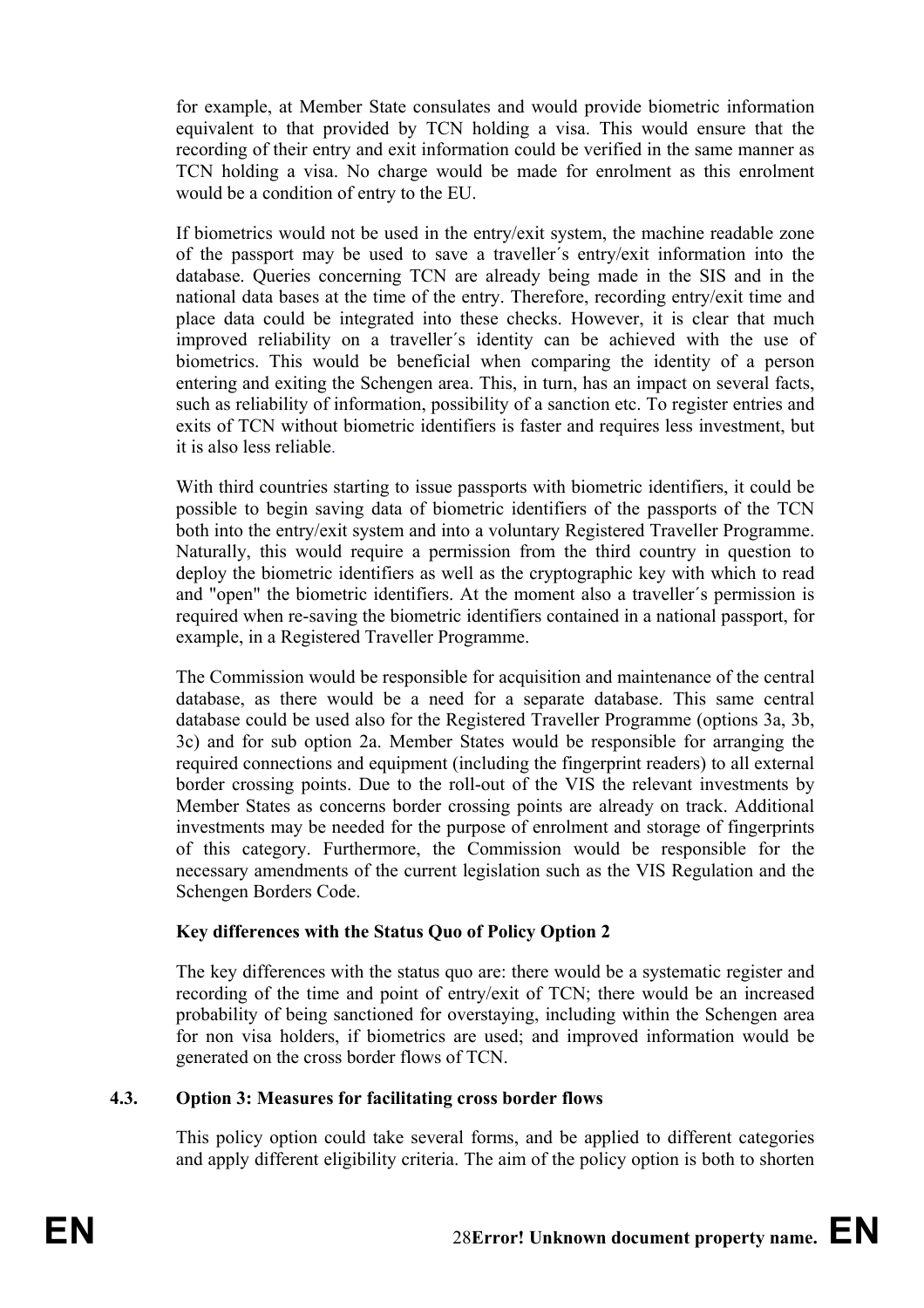the existing waiting time and mitigate the effect of the entry/exit system on the border crossing times at the external border. Three sub policy options have been chosen so that the Impact Assessment process can assess the implications of the main differences that could apply. The sub policy option of a Registered Traveller Programme for TCN would be, in part, a response to the additional constraints and implications for cross border travel that the entry/exit system could impose. The assessment of the two sub policy options relating to EU citizens illustrates the differences in approach between establishing a single EU wide system and establishing minimum standards for the development of a number of systems tailored to the needs of particular border crossings and groups of EU travellers (e.g. both Registered Traveller Schemes and Automated Border Control). Technically, the same Automated Border Control facilities could be used by TCN participating in a Registered Traveller Programme and by EU citizens.

The essential components of this policy option that have been considered are:

- Travellers, potentially including both EU citizens without e-passport and TCN, would be able to register for the programme on a voluntary basis.
- Criteria and administrative procedures would be put in place to enrol a TCN applicant. EU citizens would be automatically included and would only need to enrol if they do not hold an e-passport and choose to participate in a Registered Traveller Schemes (only option 3c).
- Applicants would provide biometric details<sup>42</sup>. The biometrics taken could be similar to those that will be required for e-passports (i.e. two fingerprints and a digitised facial image) or ten flat fingerprints as recorded on the  $VIS^{43}$ .
- The biometric information would be held on a special token or on their e- passport or on a separate database identifying them as a member of a Registered Traveller Programme.
- Separate channels would be put in place at EU external border crossing points with automated lanes for those eligible to use them.
- TCNs entries and exits would automatically be recorded by the system. The movements of EU citizens would not be recorded.
- For Automated Border Control e-passports could be used to verify EU citizens' identity and perform random checks within defined limits.

## **Sub option 3a: A Registered Traveller Programme available to TCN**

<sup>&</sup>lt;sup>42</sup> In accordance with the Study on Automated Biometric Border Crossing Systems for Registered Passengers at European Airports made by Frontex: "Although biometrics is an important part of the whole concept and many questions were raised before such border crossing systems came to practise, it turns out that biometrics is the least problematic component at the end". See also Facilitation of Aviation Security: Feasibility study of "Registered Passenger" Concept.

<sup>&</sup>lt;sup>43</sup> The US –Visit experience of enrolling two fingerprints and the facial image at the borders shows that less than two minutes are necessary.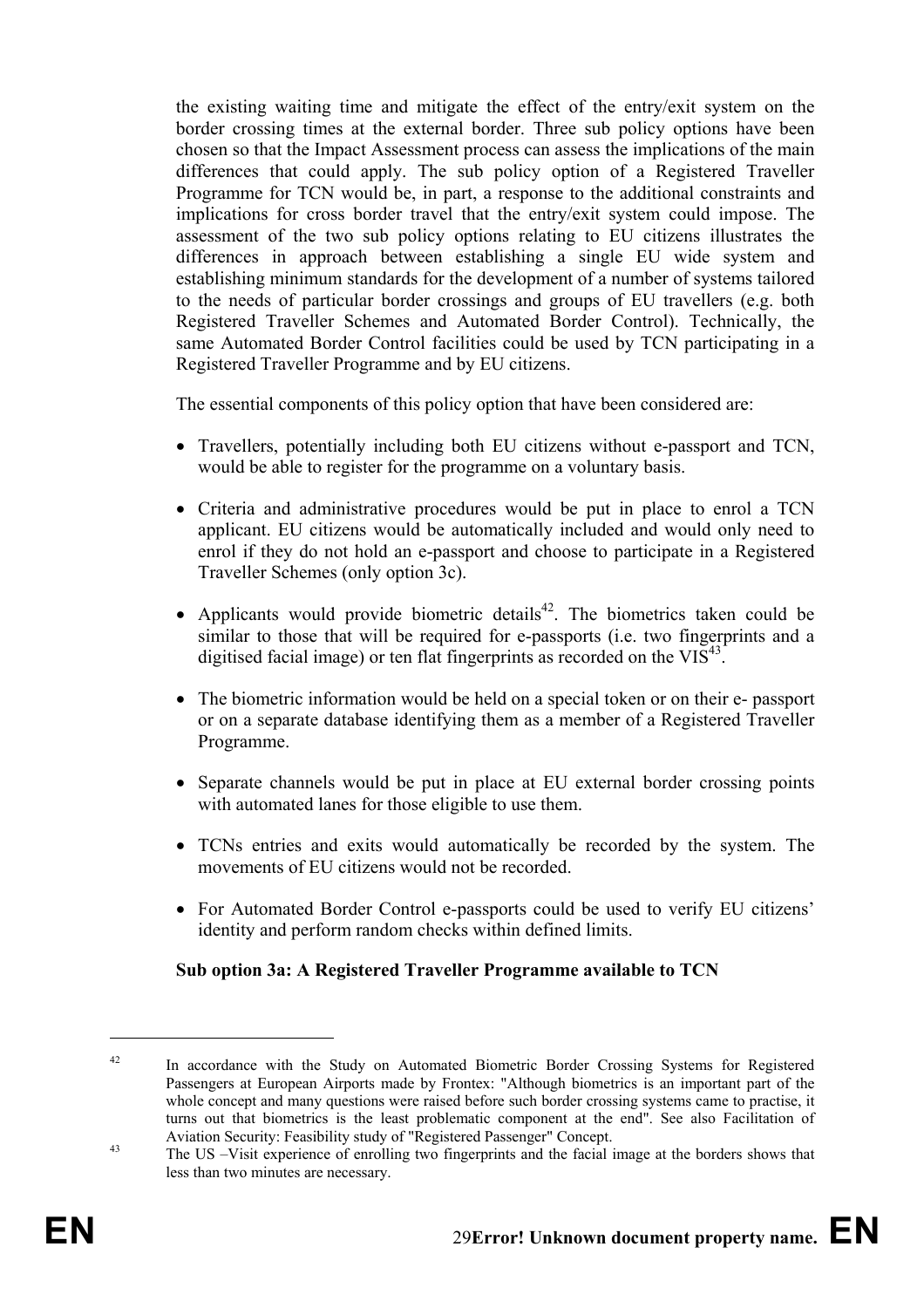A separate sub option for TCN was assessed, because border control procedures for this group take more time compared to EU citizens, as TCN must be subject to thorough checks at entry.

In this sub option, TCN wishing to travel to the EU would be able to apply to become members of a Registered Traveller Programme. Awarding the status of Registered Traveller and providing for automated checks for those persons will require that the verification of certain entry conditions at the border is waived (purpose of stay, means of subsistence, and absence of threat to public order). The criteria for awarding such a status should as a minimum include a solid travel history (no previous overstays; data to this effect can be retrieved from the entry/exit system), no threat to public order, proof of sufficient means of subsistence, and holding a biometric passport.

TCN granted multiple-entry visas could be granted Registered Traveller Status automatically. Vetting, which could take place at visa consulates or, for travellers not requiring visas, at the point of entry to the EU, would need to be periodically updated. Searches would be made of relevant databases, national as well as European (e.g. SIS II). Biometric data captured could be the same as for the VIS. Some border crossing points could introduce separate channels and, maybe, additional facilities such as parking places for registered travellers, particularly those where delays to TCN are severe. A fee could be charged for programme participants. However, the cost savings gained through reductions in the supervision of the separate channels by border guards could provide a case for not making a charge.

It is difficult to estimate the numbers of TCN that would chose to apply and be accepted on such a Registered Traveller Programme. Demand would depend upon the fees charged, the stringency of vetting, the time taken to process application and the difficulties faced in otherwise crossing borders. Eligibility criteria could limit the numbers deemed suitable. For example, the Programme could be limited to business travellers with strong verifiable connections to businesses in the EU. There are in the order of 11.5 million Schengen visas issued each year. It is estimated that around 20% of applications are for multiple-entry visas, which would entail around 2.3 million TCN among visa holders being awarded Registered Traveller Status. Considering the needs of business and economical cooperation including constant international travel, the demand should, at least, be similar among non visa holders.

The Commission would be responsible for acquisition and maintenance of a central database. This could be the centralised entry/exit system and Registered Traveller Programme database. Member States would be responsible for the acquisition and maintenance of other components of the system (e.g. equipment to store the biometric identifiers, potential (semi-)automated border checks, separate lanes etc) as well any equipment / staff needed for enrolment of registered travellers as such. Furthermore, the Commission would be responsible for the possible amendments of the current legislation such as the Schengen Borders Code.

#### **Sub option 3b: A harmonised Registered Traveller Programme available to EU citizens**

In this sub option Member States would be obliged to introduce the required systems for the Registered Travellers at all external border crossing points.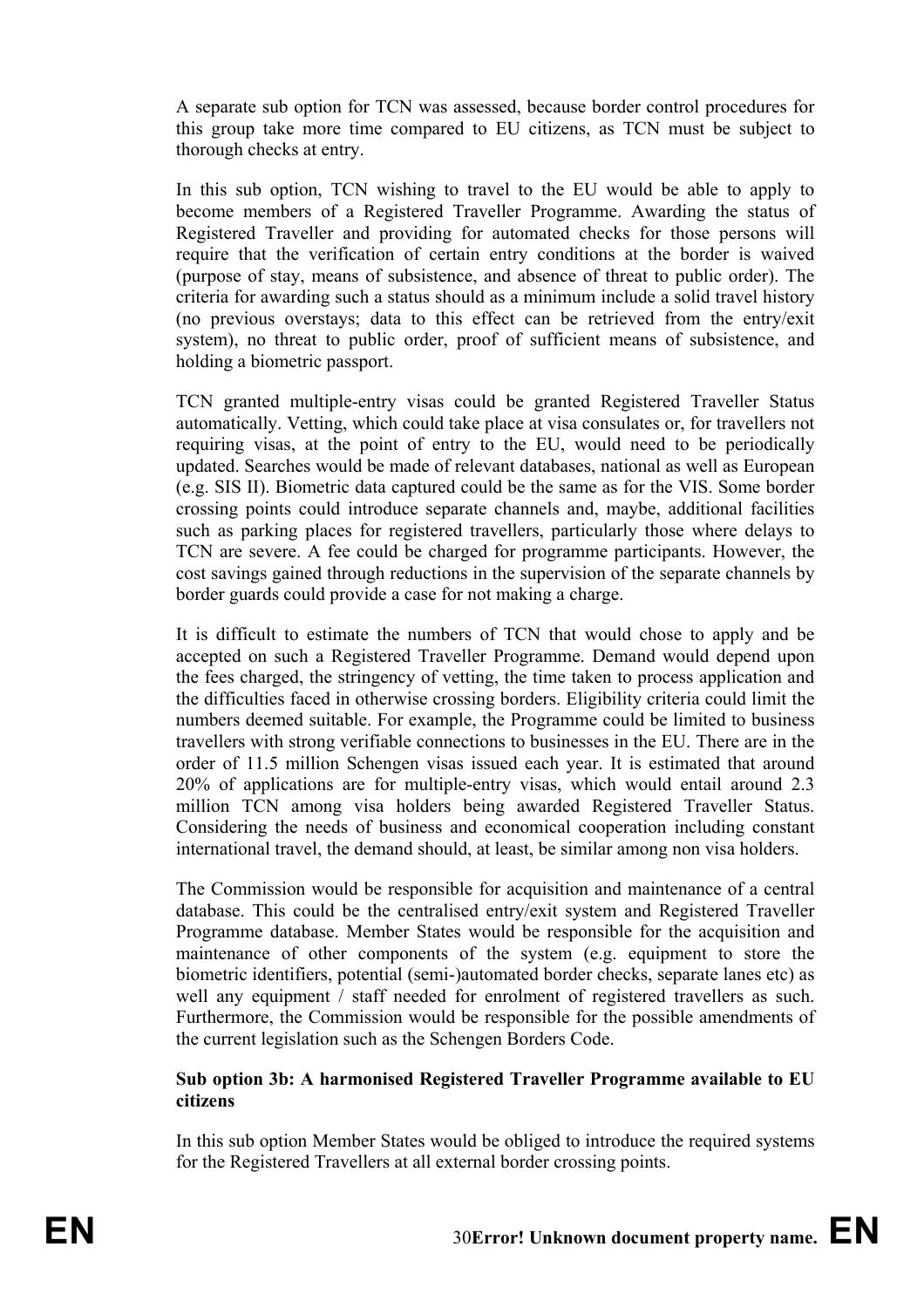The systems would be harmonised at EU level to be identical including the use of biometric identifiers (one or two identifiers), technical compatibility, vetting criteria etc. All EU citizens (also those without an e-passport) would be able to apply to become a member of the Registered Traveller Programme, but facilitated border control procedures would be available only for those citizens meeting the vetting criteria separately set at EU level. The vetting criteria could take into consideration, for example, the need for frequent crossings of the external border; important business relations etc. Controlling the fulfilment of the vetting criteria would demand separate pre-screenings going beyond minimum checks as laid down in the Schengen Borders Code.

Vetting would take place at border crossing points. The Registered Traveller Programme would not require biometric information over and above that which will be required for e-passports. The EU citizens without e-passport could be issued a specific token on which the biometric identifiers would be stored. Use would be made of biometric identity verification, but random checks could still be made. Membership of the Programme would enable Registered Travellers to use special channels at all EU crossing points. No fees would be charged.

It is difficult to estimate the numbers of EU citizens that would chose to apply and be accepted in such a Registered Traveller Programme. Demand would depend upon the stringency of vetting, the time taken to process application and the difficulties faced in otherwise crossing EU external borders. Around 80 million trips are made by EU citizens outside of the EU. It is reasonable to assume there are at least several million regular EU travellers who would wish to become members of such a Programme.

The Commission would be responsible for acquisition and maintenance of a central database. This could be the centralised entry/exit system and Registered Traveller Programme database. Member States would be responsible for the acquisition and maintenance of other components of the system at all external border crossing points (e.g. equipment to store the biometric identifiers, potential automated border checks, separate lanes etc). Furthermore, the Commission would be responsible for laying down rules regarding eligibility, vetting and technical compatibility.

#### **Sub option 3c: Minimum standards are established for Registered Traveller schemes and Automated Border Control system for EU citizens**

In this sub option a number and range of different schemes would be developed at national level in response to demand and in order to improve the management of passenger flows<sup>44</sup>. Member States would decide at which border crossing points they would like to set up the required systems. EU citizens holding e-passports would be able to benefit from Automated Border Control at all border crossing points in which the facility is available without having to register or enrol in advance. E-passports would be used to automatically verify EU citizens' identity. If a EU citizen does not have an e-passport, s/he could be nationally issued a specific token on which the biometric identifiers would be stored or the traveller could be asked to obtain an e-

<sup>44</sup> See also Facilitation of Aviation Security: Feasibility study of "Registered Passenger" Concept. The study came to the conclusions that the Registered Passenger scheme is best suited for large hub airports with high volumes of passengers and possibly some regional airports with a high percentage of frequent fliers, but not suited for all kind of airports.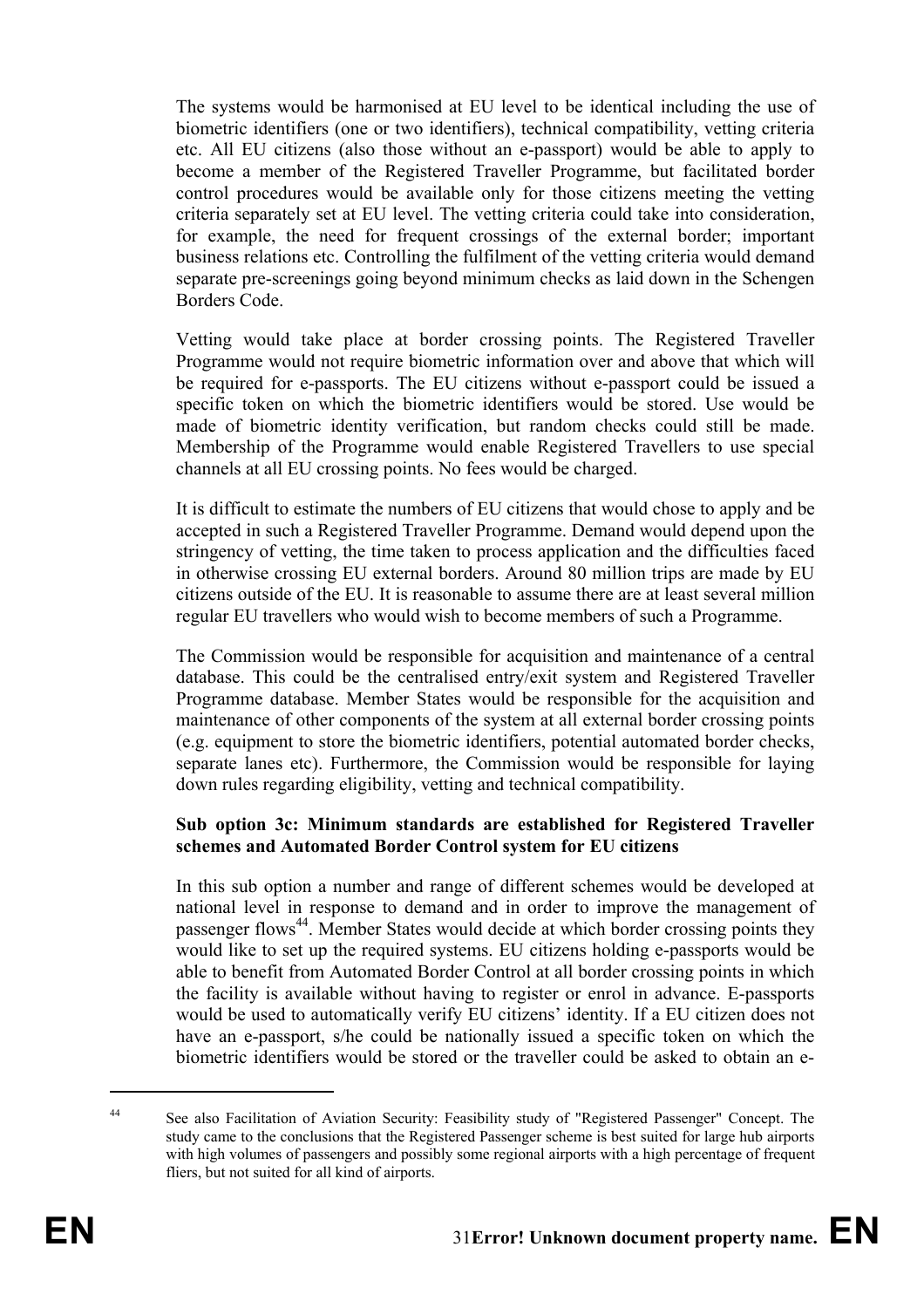passport. No pre-screening would apply. Minimum standards would be established and applied to parameters such as: the use of the biometric identifiers (one or two identifiers), random checks; technical compatibility; data protection; and possibly pricing policies. The standards would need to be reviewed in the light of best practices and technological developments.

In order to compensate for ever-increasing queues at borders corresponding to an increase of travellers, including EU citizens, an automated system would offer EU citizens a more efficient service especially at busy border crossing points, and at the same time enable a more efficient use of border control resources.

There would be no need for a central database. Member States would be responsible for the acquisition and maintenance of the system (e.g. potential automated border checks equipment, separate lanes etc). Furthermore, the Commission would be responsible for minimum standards of the systems. However, each Member State could decide the border crossing points where the system will be used.

#### **Key differences with status quo of policy option 3**

For sub option 3a the key differences with the status quo would be that border crossings would need to be modified for two classes of TCN traveller, those on the programme and others; additional vetting of TCN in advance of travelling would be required.

For sub option 3b the key differences with the status quo would be the provision for EU travellers to use separate channels at border crossings through being part of a programme. Registered Traveller Programme facilities are introduced at all border crossing points.

For sub option 3c the key difference with the status quo would be the assurance that all registered traveller schemes and Automated Border Controls in the EU met minimum technical and performance standards. Member States can identify the border crossing points where such facilities should be installed. EU citizens holding e-passports would be able to benefit from the facility without having to register or enrol in advance.

#### **5. ANALYSIS OF IMPACTS**

This section considers each of the policy options and sub policy options described in Section 4 against the criteria deriving from the policy objectives and the wider considerations of the Impact Assessment introduced in Section 3. The policy options have been assessed on a six point scale with respect to their likely performance relative to the general objectives. The baseline situation against which the ratings are made assumes the successful implementation of the status quo e.g. the VIS is used at the external borders. In other words, the policy options 2 and 3 have been assessed against a status quo option which foresees dynamic development of the current situation, whereas the status quo policy option has been assessed against the current situation.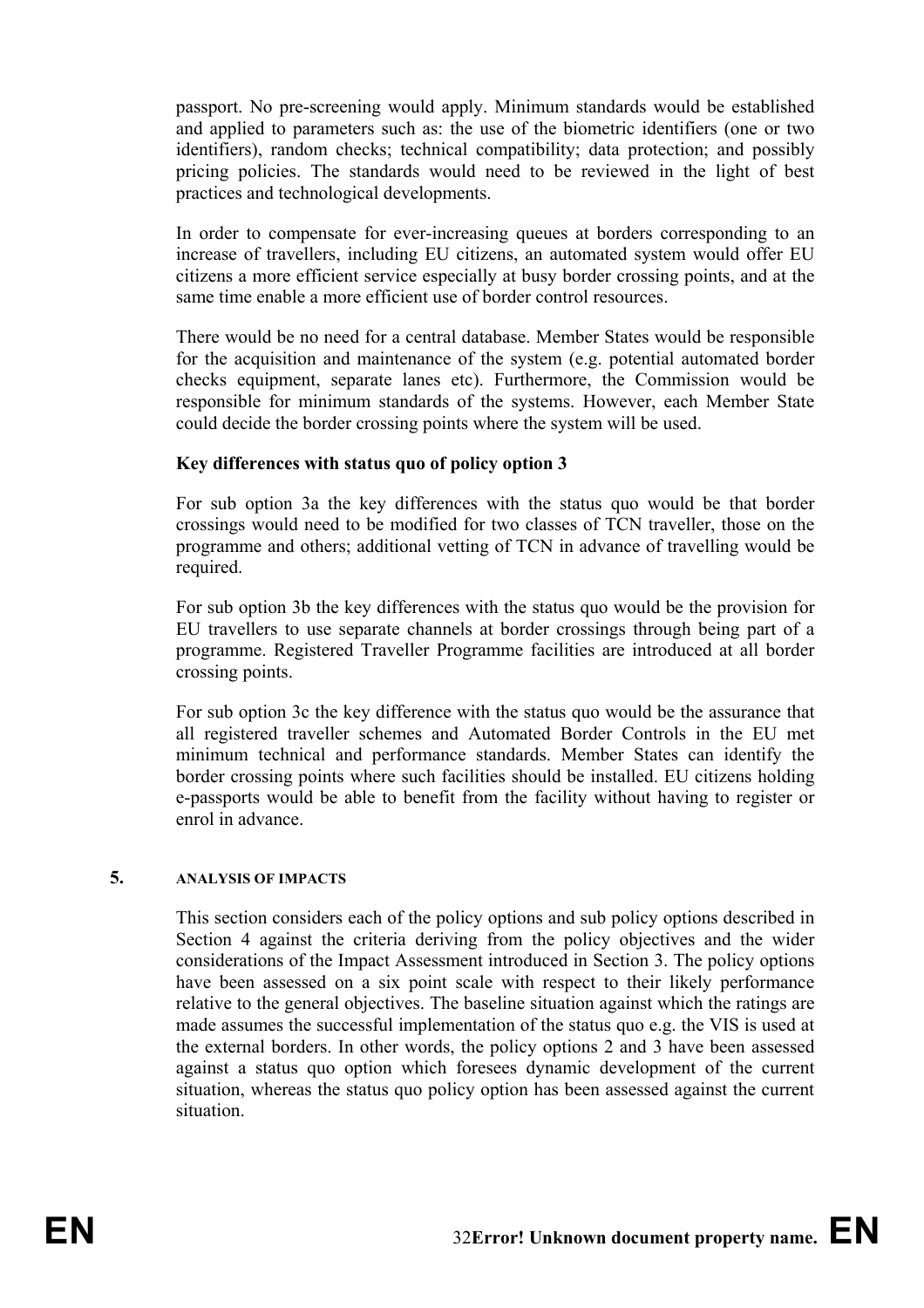Each policy option has also been assessed relative to a common set of criteria. These criteria derive from the general economic, social and environmental criteria and wider considerations applied in Impact Assessments. The link between the other relevant criteria and policy options was created so that whenever possible, the other relevant criteria were comprised in the assessment of the objectives. In practice, this means that the assessments of the other relevant criteria were used when weighing the objectives.

The other relevant criteria are:

- Robustness in the light of substantive and policy changes.
- Costs and benefits to bona fide EU citizen travellers.
- Costs and benefits to bona fide TCN travellers.
- Social and economic repercussions on the EU.
- Social and economic repercussions on third countries.
- Environmental impacts.
- Impacts on fundamental rights, particularly privacy and data protection.
- Net costs of implementation.
- Need for changes in Community legislation.
- Necessary pre conditions, accompanying measures to achieve impacts.
- Key risks of technical feasibility<sup>45</sup>.

The relative merits of the policy options are then considered and the preferred option identified.

|                    | Negative impact         |
|--------------------|-------------------------|
|                    | No impact               |
|                    | Small impact            |
| $\sqrt{\sqrt{2}}$  | Medium impact           |
| $\sqrt{\sqrt{}}$   | Very significant impact |
| $\sqrt{2}\sqrt{2}$ | Exorbitant impact       |

The impacts have graphically been indicated with symbols:

<sup>45</sup> To be presented in a separate Commission staff working paper on technical options in the beginning of 2008.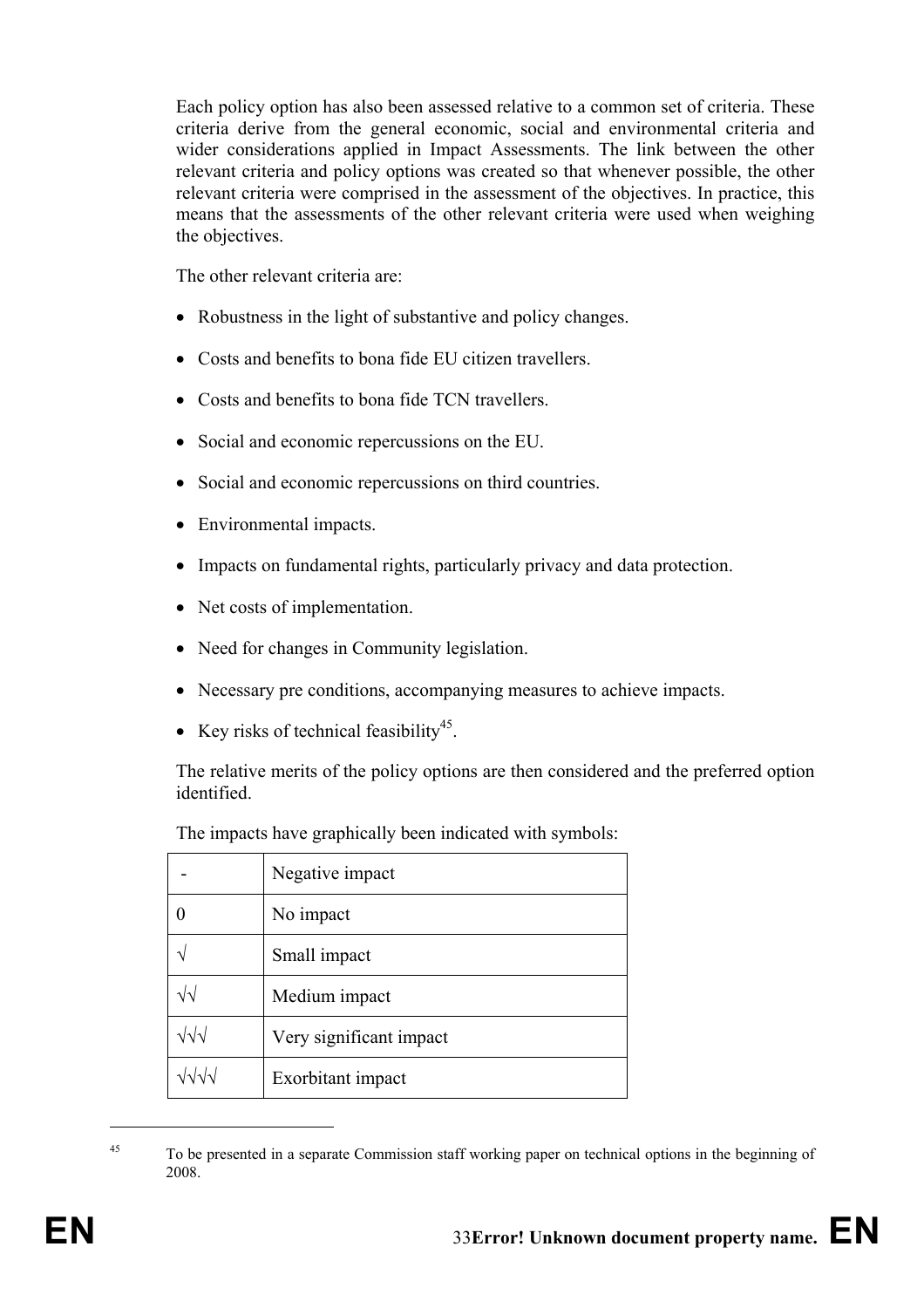It must be stated that with the Impact Assessment it was noted that it is extremely difficult to estimate the impact of the entry/exit system and the Registered Traveller Programme in practice on the number of border guards and on the travellers´ waiting time as these depend almost entirely on the individual border crossing point and the fact if the Registered Traveller Programme or Automated Border Control system is used at that specific border crossing point or not. It should also be borne in mind that in practise the organisation and tasks of national border guard authorities differ widely between Member States,

There are huge differences between the traveller profiles at different border crossing points at the external border (for example, the number of TCN vs. EU citizens differs greatly). In the case of TCN the main factor is whether the traveller requires a visa or not. Also the current capacity to manage (infrastructure, data transmission system, customs and security checks etc.) the passenger flows at the border crossing point has a huge effect on the travellers´ waiting time and also border guard resources needed. As a result of the above factors, precise estimates of the impact of each option on border crossing times and the need for human resources could only be done based on a detailed analysis of the current situtation at each and every border crossing point of the Schengen area.

#### **5.1. Option 1: Status Quo**

• To reduce illegal immigration (especially overstayers):  $\sqrt{v}$ 

Improved identity checks through the use of biometrics at entry and possible exit of the EU will deter the use of false or forged identity documents to enter the EU illegally. The provisions of the VIS and harmonised employer sanctions are anticipated to reduce illegal immigration. The identity of overstayers issued with a visa who are apprehended can be more readily validated as they would have provided biometric and other information under the VIS. Problems of overstaying will continue.

• To facilitate crossings of EU external borders for bona fide travellers, ensuring overall coherence of EU border policy: -

Possible deterioration for TCN requiring visas. In practice there could be deterioration in cross border travel by TCN requiring visas as waiting times may increase due to biometric checks being undertaken.

However, it is worth noting that the use of the VIS at external borders should not significantly prolong the duration of border checks. For example, in connection with the Biodev Study, it became evident that verifying biometric identifiers will take approximately 10-20 seconds.

• To contribute to the fight against terrorism and serious crime:  $\sqrt{}$ 

The identity checks at borders should be improved through the use of biometrics for TCN requiring visas. These checks could help identifying those persons who have committed offences. Identity checks within the EU would also be possible for TCN requiring visas.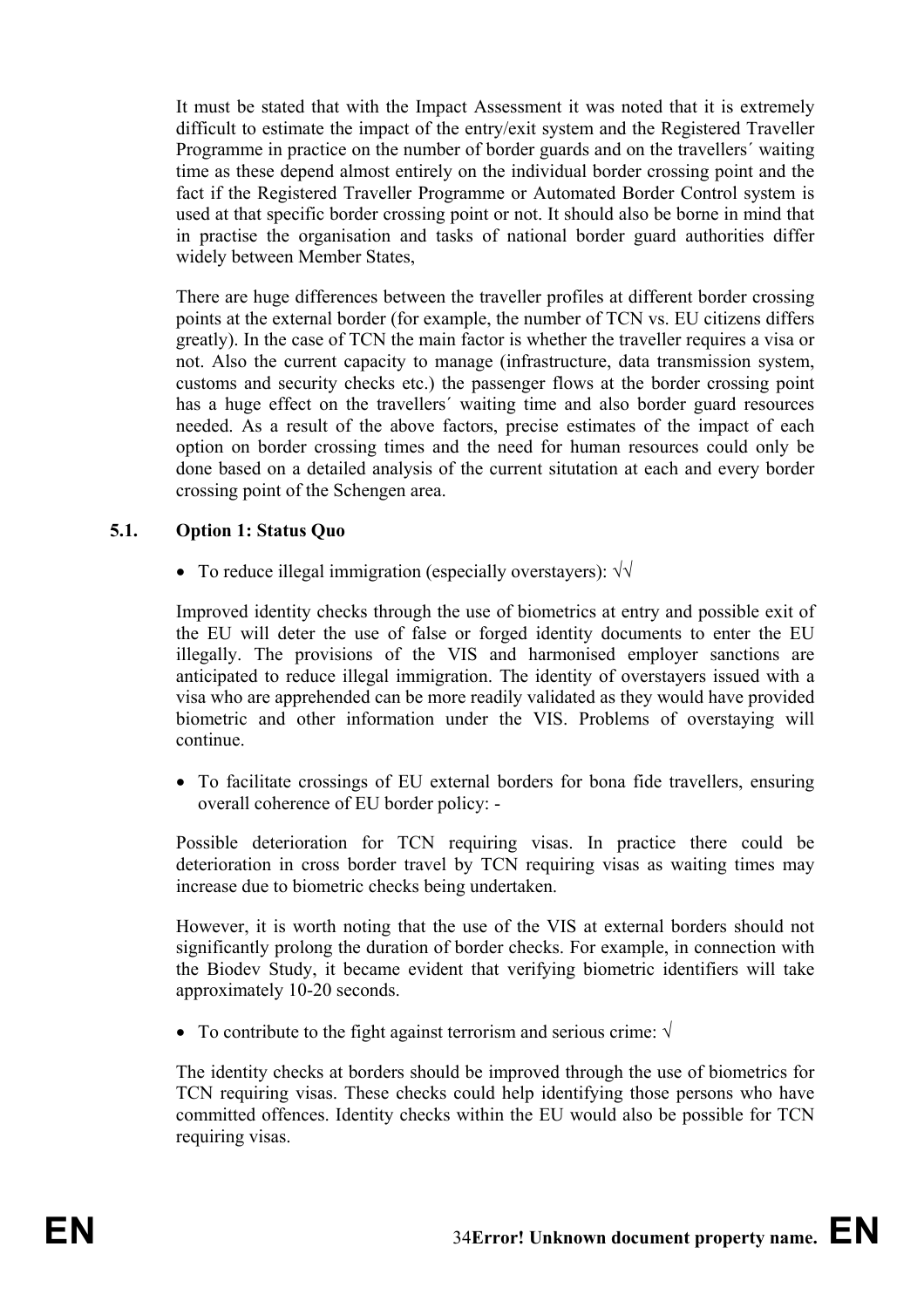• To improve the effective management of economic migration (for example seasonal workers): √

The improvements anticipated in controlling illegal immigration through the VIS and the harmonisation of employer sanctions may increase the confidence to grant visa to temporary migrants. The VIS is however not designed as a system to manage economic migration.

In this Impact Assessment the management of economic migration has mainly been considered from the perspective of work-related legal migration. However, during the border checks the travellers are not generally categorised from one another, but the border checks are carried out in accordance with the Schengen Borders Code, whether the illegal entry is attempted by a person aiming to work in the EU or travelling as a tourist, irrespective of the person´s sex, race or age. In the case of minors, however, the best interests of the child must always be considered in accordance with the 1989 United Nations Convention on the Rights of the Child.

Other relevant criteria have already been identified in the Impact Assessment for setting up the VIS.

## **5.2. Option 2: Entry/exit System**

#### **Assessment of sub policy option 2a entry/exit system for TCN requiring visas**

• To reduce illegal immigration (especially overstayers):  $\sqrt{\sqrt{ }}$ 

Legal entry into EU and subsequent overstaying by TCN holding a visa would be discouraged through the increased probability that overstayers would be identified and sanctions would be applied as necessary. Most overstayers originate from the countries where visas to visit the EU are required.

Information on a group of illegal immigrants, i.e. overstayers would improve (on TCN holding a visa). The entry/exit system would allow generating data to analyse profiles and patterns of overstaying and provide timely and reliable information on the identity and incidence of those entering the EU legally and overstaying their right to stay. This would allow border control resources to focus more on the detection of overstayers and illegal border crossings, and it would also contribute to maintaining internal security. Furthermore this would facilitate the apprehension and removals of illegal immigrants and enabling proper measures to be taken in order to review their status in the territory of the Member States and thus reducing the negative implications. Member States would be responsible for locating overstayers and mobilising the capacity for apprehending and returning them.

The simple presence of an effective entry/exit system would help to deter would-be over-stayers and criminals. This opportunity results from the psychological effect associated with the presence of a system that would track in a consistent, permanent and seemingly infallible way the flow of TCN in and out of the Schengen area.

• To facilitate crossings of EU external borders for bona fide travellers, ensuring overall coherence of EU border policy: √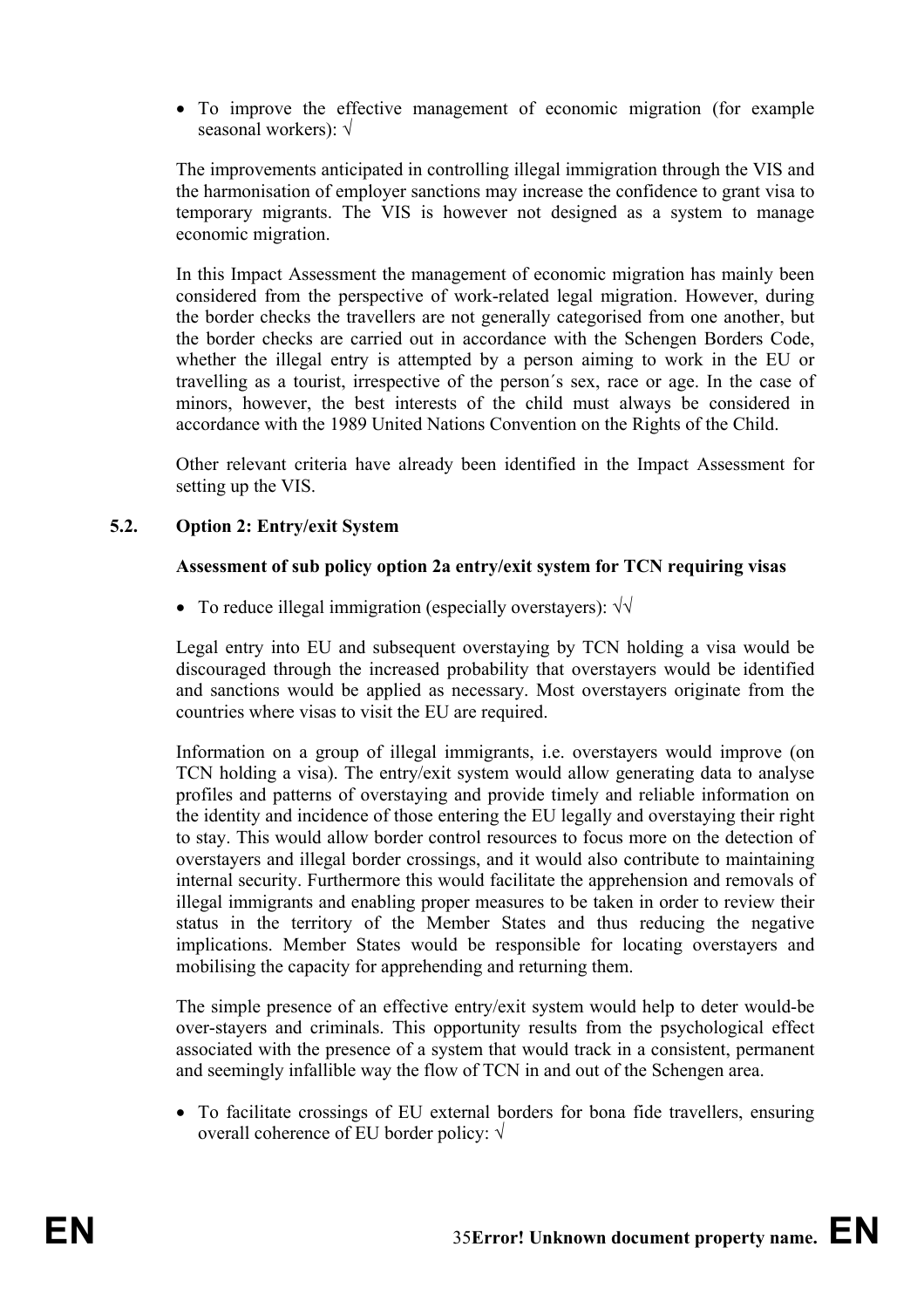Having a reliable record of the travel history of TCN holding a visa could help to identify and facilitate bona fide travellers. The entry/exit system would contribute to a risk-assessment. As this group would already provide biometrics at each entry under the VIS, no additional negative input should result from the entry/exit system. A register could give rise to changes in the visa policy, in the sense that citizens of certain countries would no longer require visas.

• To contribute to the fight against terrorism and serious crime:  $0/\sqrt{ }$ 

The entry/exit system would provide travel histories of passengers including those that are considered suspects and thus complementing the information in the SIS II. Such data on the movements of terrorists and serious criminal suspects could be of value in locating them and in subsequent prosecutions.

It is worth noting that in the case of the TCN searches are already being made using the SIS system and national databases. In that respect, the entry/exit system does not bring any new dimension to the prevention of terrorism.

EU citizens entries and exits would not be registered. Therefore, it would be difficult to identify those EU citizens who have connections to terrorism or serious crime.

• To improve the effective management of economic migration (for example seasonal workers): √√

The system could provide for a tool for the management of an EU level seasonal workers scheme, for instance in that it could be used as a register for such workers and would allow to verify whether seasonal workers have complied with their obligation to return after the end of the contract and are thus allowed to re-enter. Also, the entry/exit system might have the potential to reduce illegal immigration due to overstaying and indirectly increase confidence that migration policies could be adjusted in light of supply and demand. To this end, the system could improve confidence to grant visas and work permits to temporary migrants due to the incentive to not overstay. Thus an entry/exit system would allow for the management of the common immigration policy and the efficient management of an EU migration instrument. Initiatives concerning border controls tend to make an indirect rather than direct contribution to the management of economic migration.

It is likely that (Member States´) quotas for the admission of seasonal workers would be agreed with third countries, as a component of future EU mobility partnerships. The system would allow verifying whether the agreed quota is filled and whether return has taken place at the end of the agreed term.

In the absence of a centralised system it is difficult to assess (at least for Member States not having a national database) whether the amount of TCN admitted matches with the labour market needs.

It is difficult to estimate the impacts of the entry/exit system with respect to numbers/spread of economic migration between Member States. Numbers of economic migrants admitted depend, and will continue to depend, on the needs of Member States labour markets and not on the system for management, be it national or at EU level. The aim is not to increase/decrease the numbers of seasonal workers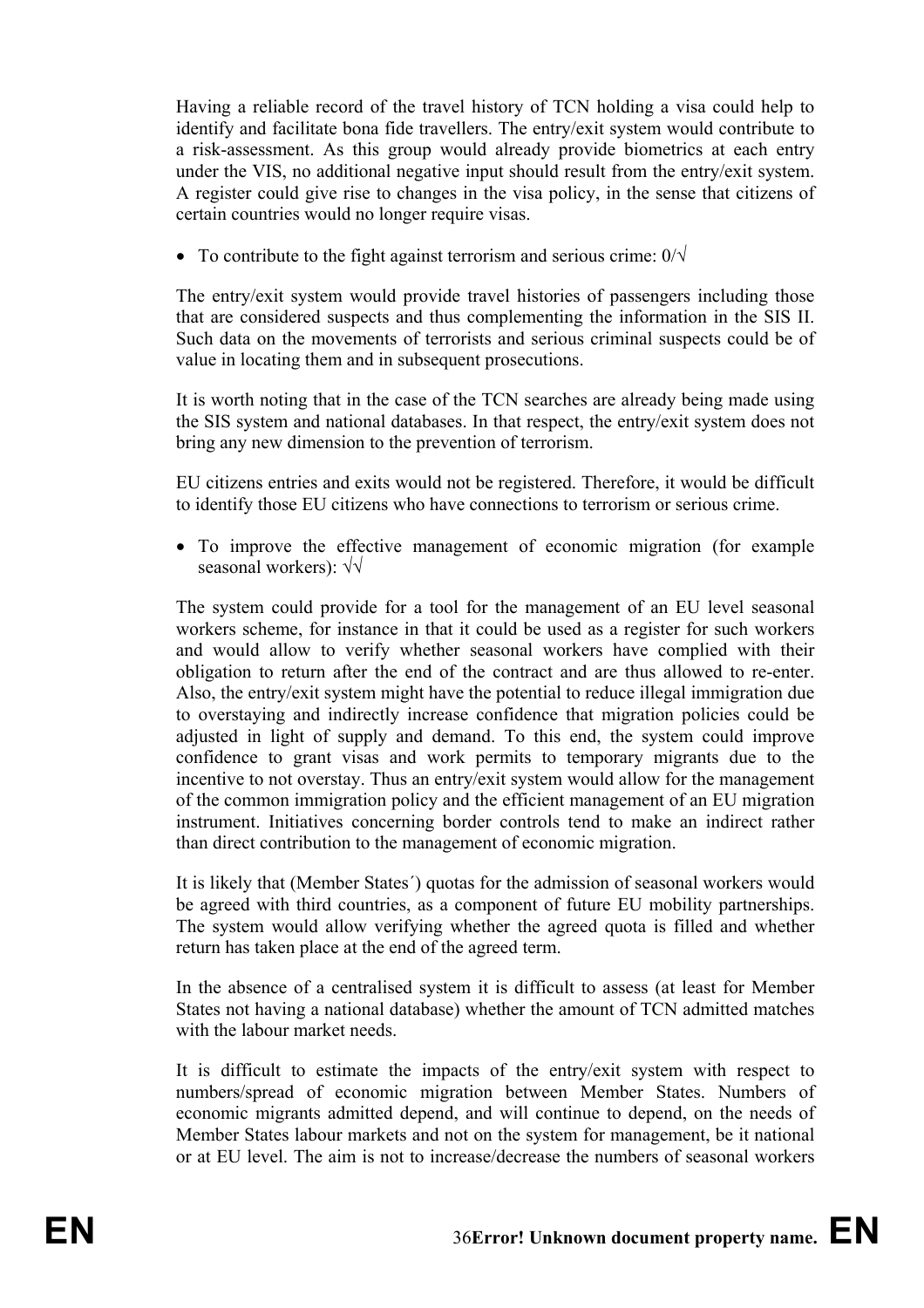admitted, but to provide for flexible rules on the admission of such workers that can be managed efficiently. A separate Impact Assessment on the upcoming proposal for a Directive on criteria for admission of seasonal workers was launched in December 2007.

## **Other relevant criteria:**

• Robustness in the light of substantive and policy changes

Benefits would accrue whether or not there are adjustments in migration and visa policy.

• Social and economic repercussions on the EU (including impacts on enterprise, governments, NGOs etc.)

Enterprises applying for visas for seasonal workers may be helped, if the sub policy option improves confidence in granting visas to temporary migrants and/or enterprises can demonstrate a record of employees complying with visa requirements.

• Social and economic repercussions on third countries

The repercussions would depend on the changes of visa policy. Some potential negative effects for third countries would occur if remittances relating to illegal economic migration are reduced.

• Impacts on fundamental rights: particularly privacy, data protection, presumption of innocence, fair trial, etc.

Potential significant impacts on data protection and protection of privacy as data on cross-border movements of TCN would be recorded and retained. System fallback procedures and the control of error rates would be critical as the consequences for the individual wrongly identified as an overstayer (e.g. missed flight, accident) could be severe. The scope of access to data should be limited to border control and migration authorities and duly authorised law enforcement authorities (as under the VIS Regulation). Data of TCN becoming EU citizens or their family members would need to be deleted.

The entry/exit system should follow the requirements set for the VIS system as to the privacy, data protection and fundamental rights of the travellers.

• Environmental impacts

No effects.

• Costs and benefits to bona fide EU citizens travellers

No effects.

• Costs and benefits to bona fide TCN travellers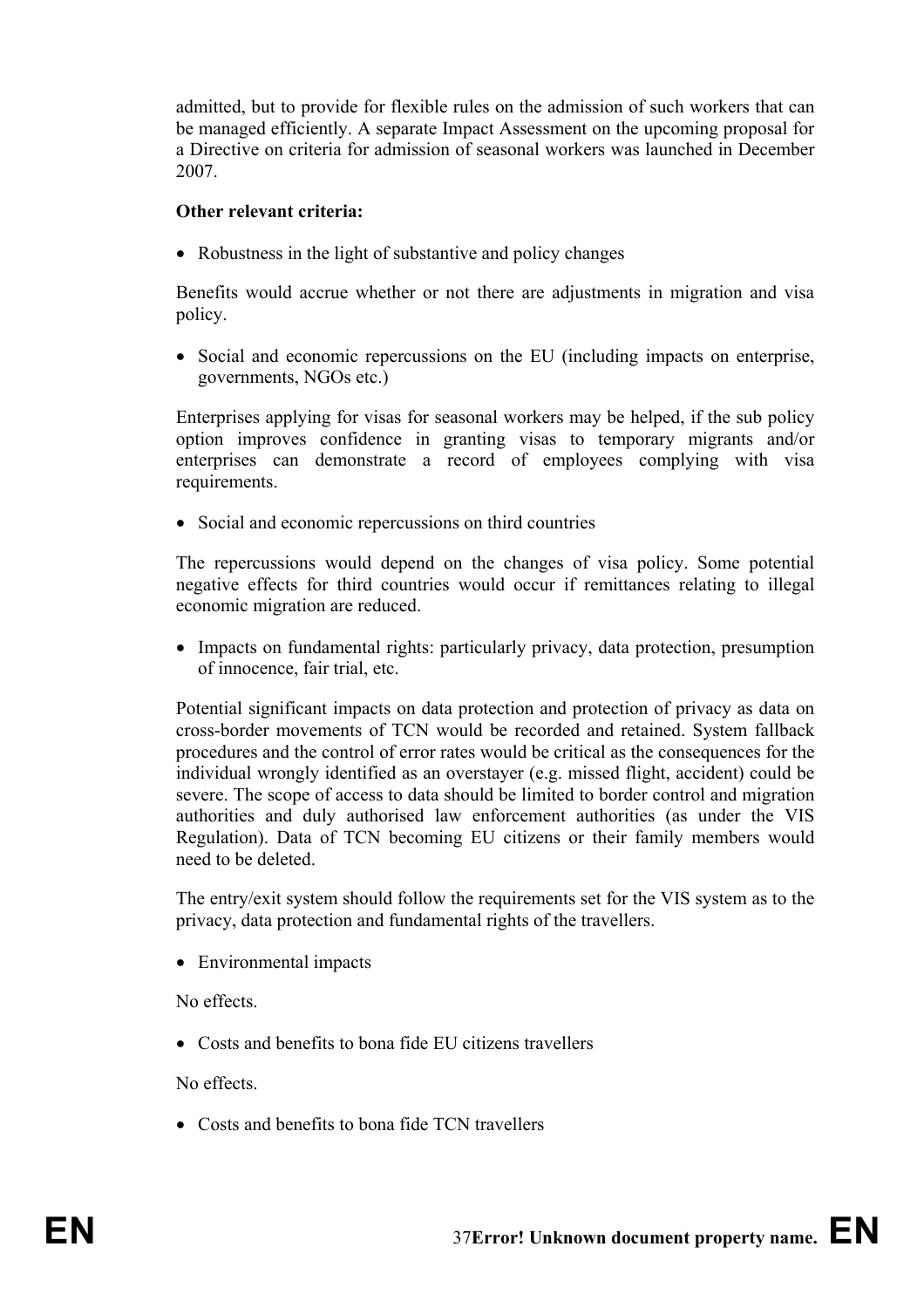The sub policy option would be able to confirm that TCN holding a visa had complied with the requirements of their visas. Some potential risk of subsequent visa applications being rejected or the TCN holding a visa being prevented from entering the EU due to system error.

• Capital/investment costs

There are likely to be only small additional capital costs.

• Ongoing financial costs (EU, MS, border authorities)

Increases in ongoing resource costs could accrue, if additional capacity is required to respond to the alerts received of overstayers. However, apprehension rates would be anticipated to improve.

• Necessary pre-conditions, accompanying measures to achieve impacts

Successful implementation of the status quo including the VIS, and in particular very high levels of accuracy with respect to the recording and validation through biometric identity checks of the timing of the cross border movements of TCN holding a visa.

All border crossing points should be equipped to be able to register the time and place of entry and exit of TCN holding a visa.

## **Assessment of sub policy option 2b entry/exit system for TCN not requiring a visa**

• To reduce illegal immigration (especially overstayers): √√√

Biometric identity checks would be applied to TCN not requiring a visa who might otherwise not be subject to them. Legal entry into EU and subsequent overstaying by TCN not requiring a visa would be discouraged through the increased probability that overstayers would be identified and sanctions would be applied as necessary. However, evidence on the countries of origin of those illegal immigrants that have been apprehended in the territory suggest that TCN not requiring a visa are a small proportion of all illegal immigrants.

The entry/exit system would allow generating data for the analysis of profiles and patterns of overstaying and provide timely and reliable information on the identity and incidence of those entering the EU legally and overstaying their right to stay. This would allow border control resources to focus more on the detection of overstayers and illegal border crossings, and it would also contribute to maintaining internal security. Furthermore this would facilitate the apprehension and removals of illegal immigrants and enabling proper measures to be taken in order to review their status in the territory of the Member States and thus reducing the negative implications. Member States would be responsible for locating overstayers and mobilising the capacity for apprehending and returning them.

The simple presence of an effective entry/exit system can help to deter would-be overstayers and criminals. This opportunity results from the psychological effect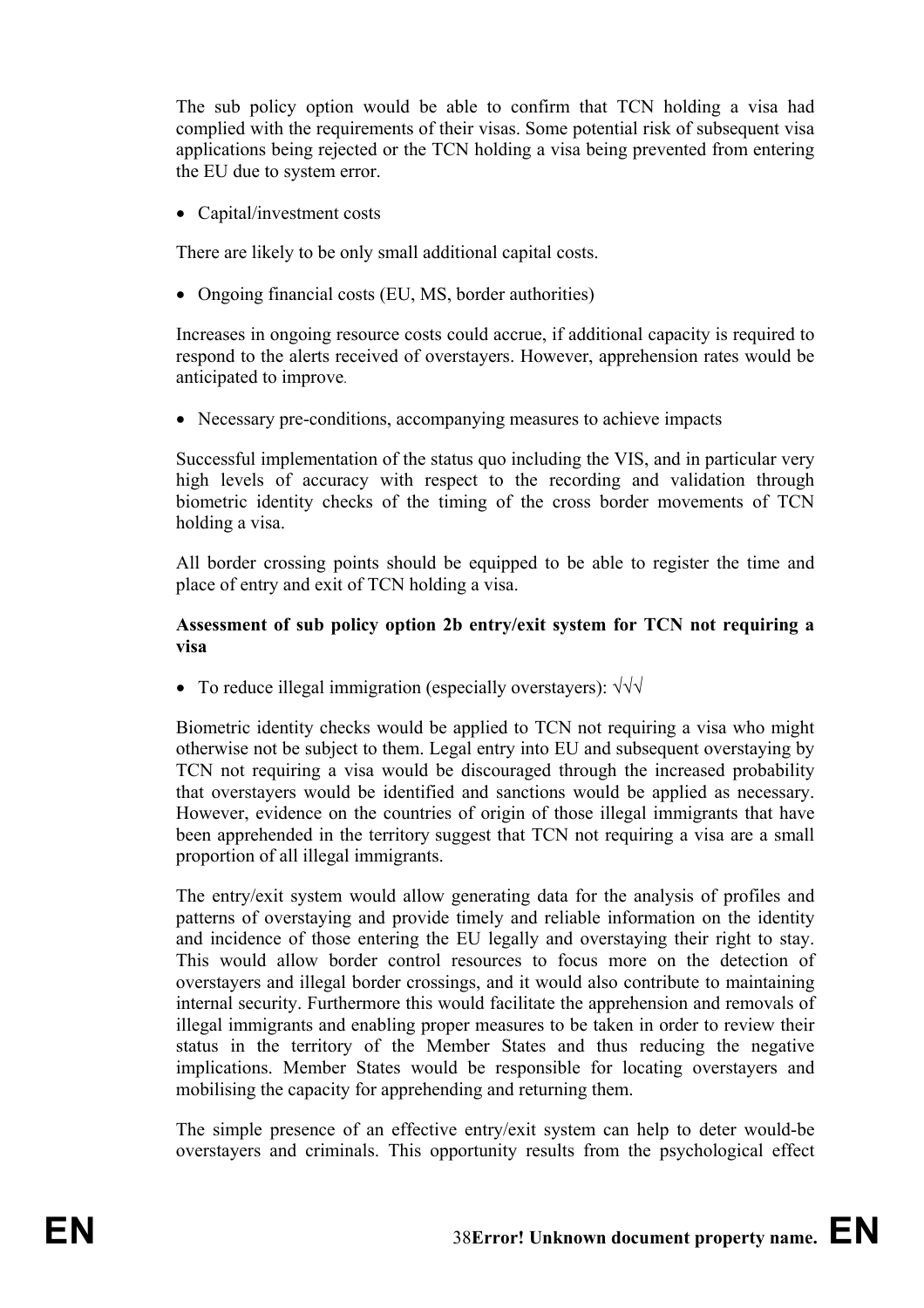associated with the presence of a system that would track in a consistent, permanent and seemingly infallible way the flow of TCN in and out of the Schengen area.

Without verification of biometrics:  $\sqrt{\sqrt{}}$ 

• To facilitate crossings of EU external borders for bona fide travellers, ensuring overall coherence of EU border policy: -/0

TCN not requiring a visa would be required to enrol in the system. This would have time and cost implications for them. If additional border control resources were not available for the enrolment and check of TCN not requiring a visa, there could be negative impacts on the bona fide passengers' crossings. On the other hand, having a reliable record of the travel history of TCN not requiring a visa could help to identify and facilitate bona fide travellers. A register could give rise to changes in visa policy, in the sense that citizens of certain countries would no longer require visas.

No particular negative impacts, if biometrics would not be used.

• To contribute to the fight against terrorism and serious crime:  $\sqrt{}$ 

Biometric identity checks would be applied to TCN not requiring a visa who might otherwise not be subject to them. These might be used for identification purposes as in status quo for TCN holding a visa. Verification of TCN not requiring a visa at border crossing points helps combating terrorism and serious crime. Biometric information would allow identifying travellers even if they use other identities to cross external EU borders.

The entry/exit system would provide travel histories of passengers including those that are considered suspects and thus complementing the information in the SIS II. Such data on the movements of terrorists and serious criminal suspects could be of value in locating them and in subsequent prosecutions. However, known terrorists or criminals may be unlikely to enter (or exit) the EU legally.

No impact, if biometrics would not be used except travel histories of suspects being available.

• To improve the effective management of economic migration (for example seasonal workers): √

The system could provide for a tool for the management of an EU level seasonal workers scheme, for instance in that it could be used as a register for such workers and would allow verifying whether seasonal workers have complied with their obligation to return after the end of the contract. Also, the entry/exit system might have the potential to reduce illegal immigration due to overstaying and indirectly increase confidence that migration policies could be adjusted in light of supply and demand. To this end, the system could improve confidence to grant work permits to temporary migrants due to the incentive to not overstay. Initiatives concerning border controls tend to make an indirect rather than direct contribution to the management of economic migration.

## **Other relevant criteria:**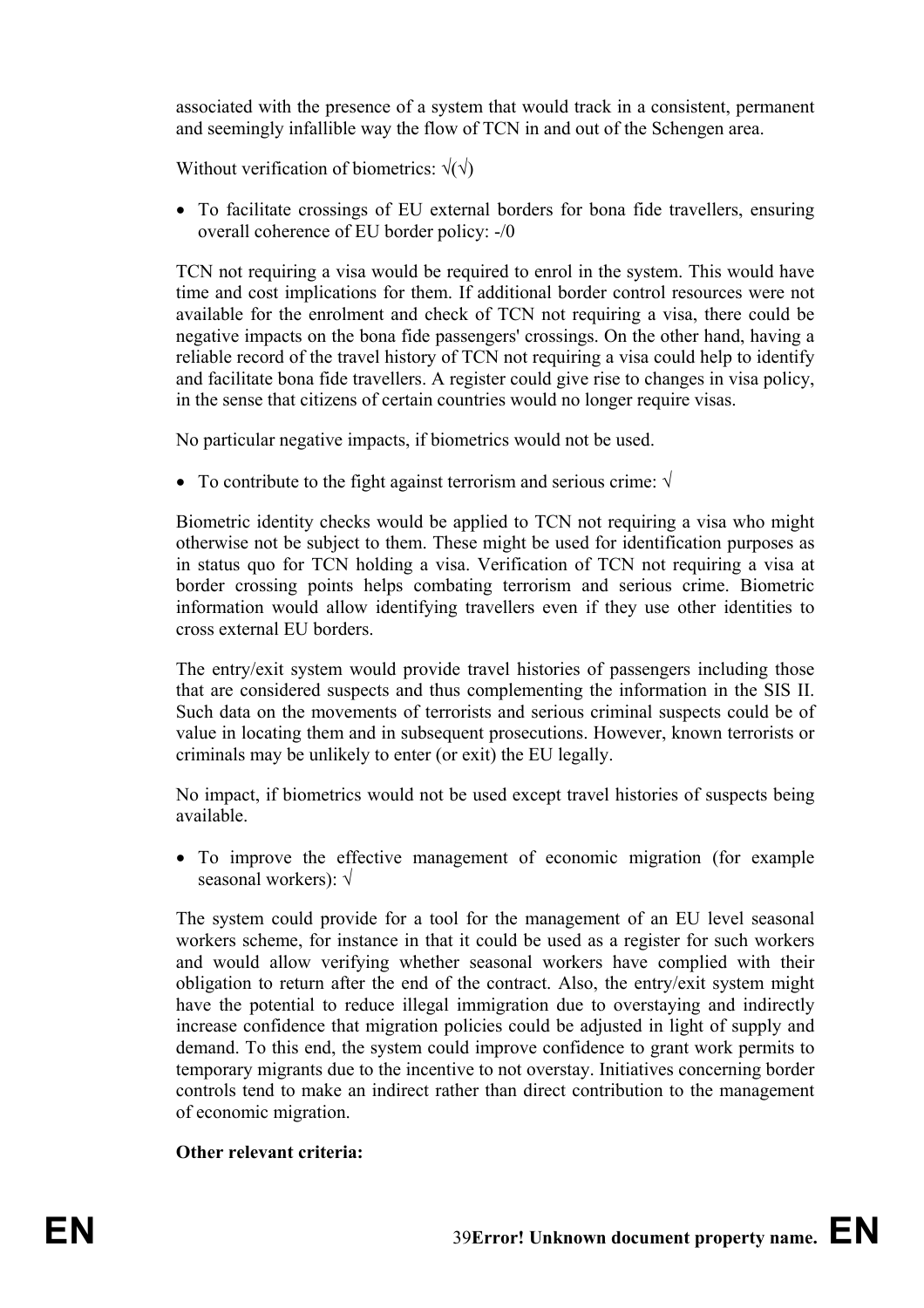Effects of the other relevant criteria are the same as the sub policy option 2a, except:

• Robustness in the light of substantive and policy changes.

Benefits would accrue whether or not there are adjustments in migration and visa policy.

• Social and economic repercussions on the EU

There could be some negative effects on those sectors experiencing labour shortages that are currently filled by only low skilled illegal migrants.

• Social and economic repercussions on third countries

Some third countries may 'retaliate' given that their citizens would be required to enrol and face potential delays at borders. The repercussions would depend on visa policy, that may become more 'open' to exempting some third countries from visa requirements should the sub policy option have the intended effect of reducing illegal immigration.

No particular negative impacts, if biometrics would not be used.

• Costs and benefits to bona fide EU citizen travellers

Potential indirect negative effects through delays, if additional resources are not available for the enrolment and for checks of TCN not requiring a visa. The border guards deployed at border crossing points may be increasingly used for handling TCN. This could mean less resources for the checks of EU citizens.

Existing Border Guard resources are used more than nowadays to enrol and check TCN.

No particular negative impacts, if biometrics would not be used.

• Costs and benefits to bona fide TCN travellers

There would be significant increases in the time taken and costs of crossing EU external borders of TCN not requiring visas. Several minutes is estimated to be required for the enrolment<sup>46</sup> of each of the circa 25 million TCN not requiring visas that enter the EU each year. Long queues and serious delays could occur at bottlenecks. Some potential risk of subsequent TCN not requiring visas being rejected or the TCN not requiring visa being prevented from entering the EU due to system error.

1

<sup>46</sup> Registered Traveller case studies indicated that fingerprints and facial images can be taken between 4 and 6 minutes. However, there would be merit in running checks during the enrolment process and for one reason or another some passengers may not be able to provide reliable biometrics which would lead to the requirement for alternative mechanisms to be applied.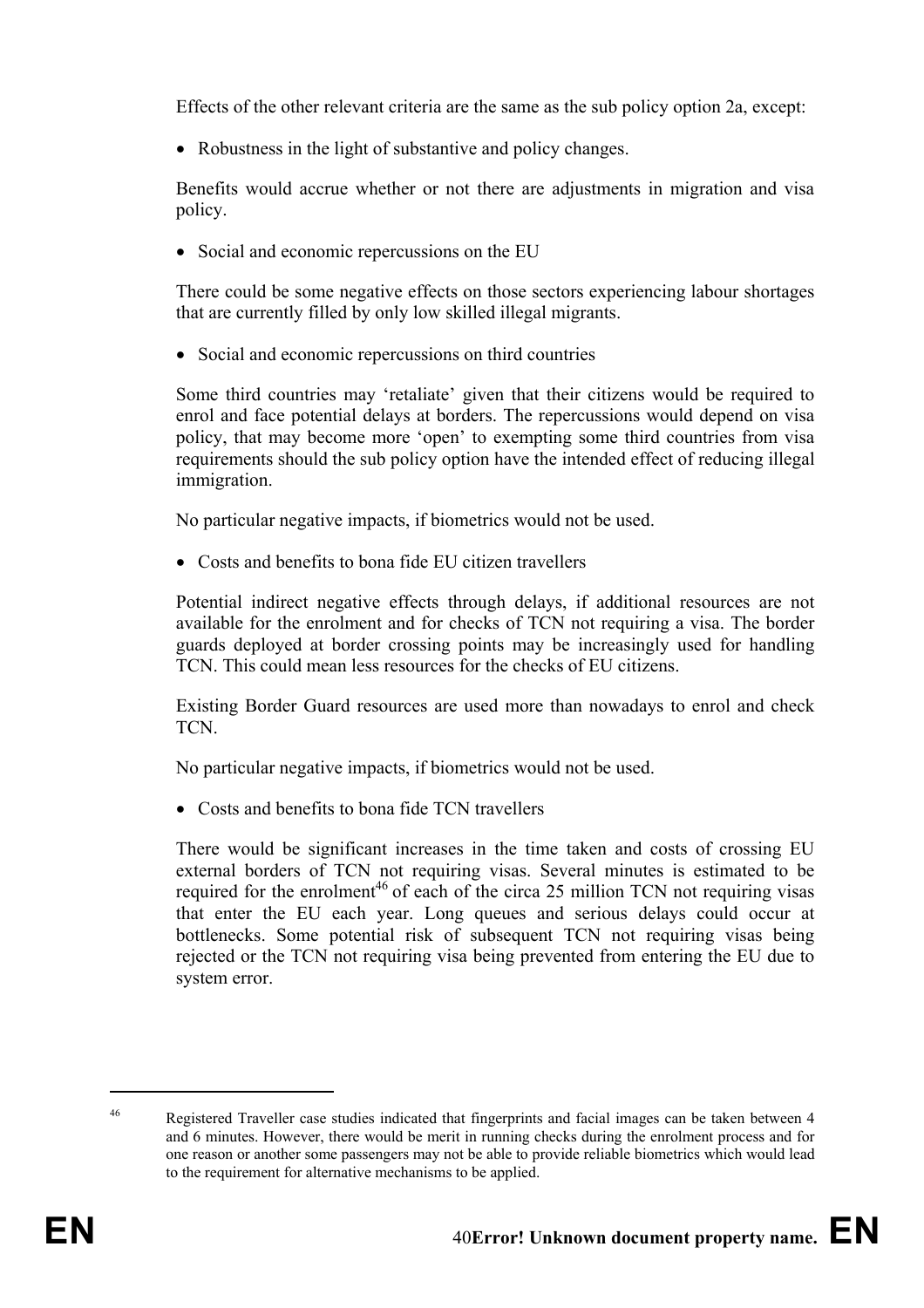No particular impacts, if biometrics would not be used, except that there is a potential risk of subsequent TCN not requiring visas being rejected or the TCN not requiring visa being prevented from entering the EU due to system error.

• Capital/investment costs (EU, MS, border authorities)

There are likely to be additional capital costs as the enrolment process would involve the taking of biometrics and biometrics should be checked at entry and exit. The Member States would be obliged to acquire more equipment to save and check the biometric identifiers of TCN not requiring visas at the border crossing points. All control lines for TCN would have to be equipped with fingerprint readers.

No particular impacts without biometrics.

• Ongoing financial costs (EU, MS, border authorities)

The enrolment of TCN not requiring visas would need to be supervised by border guards. It is reasonable to assume that one official could supervise and process 8000 enrolments per annum. In this case in the order of 3100 FTE additional border control staff would be required. Furthermore, all border crossing points would need to be resourced in a manner that would allow for enrolment. Increases in ongoing resource costs could also accrue, if additional capacity is required to respond to the alerts received of overstayers. However, apprehension rates would be anticipated to improve.

No particular impacts, if biometrics would not be used.

• Necessary pre-conditions, accompanying measures to achieve impacts

Successful implementation of the status quo including the VIS, and in particular very high levels of accuracy with respect to the recording and validation through biometric identity checks of the timing of the cross border movements of TCN not requiring a visa.

All border crossing points should be equipped to be able to register the time and place of entry and exit of TCN not requiring a visa.

## **5.3. Option 3: Measures to facilitate cross-border flows (Registered Traveller Programme and Automated Border Control)**

**Assessment of sub policy option 3a: A Registered Traveller Programme for TCN**

• To reduce illegal immigration (especially overstayers): √

A Registered Traveller Programme might have the potential to free up border control resources so that they could focus on groups of travellers assessed as being more and most likely to be linked to illegal immigration. To reach more positive effects the entry/exit system should be used. This would prevent overstayers from exploiting the Registered Traveller Programme.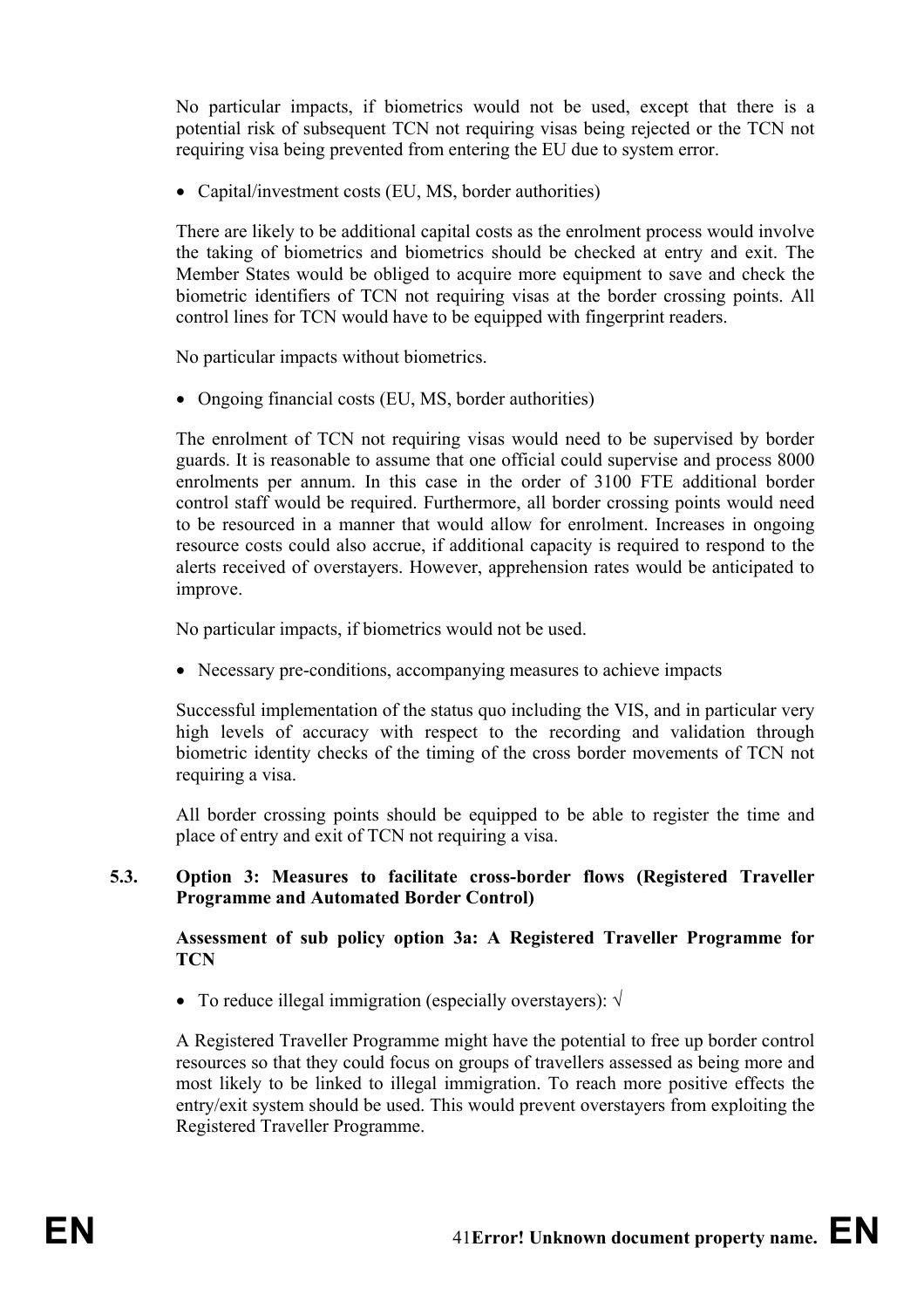• To facilitate crossings of EU external borders for bona fide travellers, ensuring overall coherence of EU border policy: √√√

Benefits due to reduced or limited waiting times at border crossing points. The impact of the Registered Traveller Programme on the border crossing time varies from each border crossing point. For that reason, it is difficult to make exact estimations.

However, some checks would still have to be carried out e.g random checks, second line checks, pre-screening of passengers and checks against watch lists including those from country of origin<sup>47</sup> of TCN.

The improvements would only accrue to Registered Travellers who would be a minority of TCN travellers.

The Registered Traveller Programme would be more beneficial to TCN than to EU citizens, because TCN are subject to thorough checks at the external borders.

The border crossing points especially at the land borders have queues that may take hours. The basic reason for the queues is not more careful border checks of TCN, but rather the steady increase of traveller flows and the respective decrease in the capacity of the border crossing points. Facilitated border checks will have an impact only on a small fraction of the time generally required for border crossings. In order to make border checks smoother, also the customs checks and security checks at airports should be made more fluent and faster. To decrease the time required for border crossing, the Registered Traveller Programme would enable building separate lanes in such a way that it would not be necessary to increase the number of border check personnel.

• To contribute to the fight against terrorism and serious crime: -

Potentially negative contribution. Prospective and unknown criminals or terrorists may seek to exploit the facility.

Potential negative effect is also due to the fact that border guards are accustomed to observe even the faintest cues, for example, reading the unusual behaviour of a human being, or observing the smallest details in the travel documents (change of photo etc.). This human factor is removed if the checks of the Registered Travellers are eased . Only in random checks will the human factor still exist. It is possible to forge finger prints using modern techniques and materials<sup>48</sup>; finger prints can be even bought or stolen.

• To improve the effective management of economic migration (for example seasonal workers): √

1

<sup>47</sup> See also Facilitation of Aviation Security: Feasibility study of "Registered Passenger" Concept. The study concluded that there should be a chance to reject TCN from the scheme if the requisite background checks cannot be completed.<br><sup>48</sup> See also Study on Automated Biometric Border Crossing Systems for Registered Passengers at

European airports made by Frontex page 14.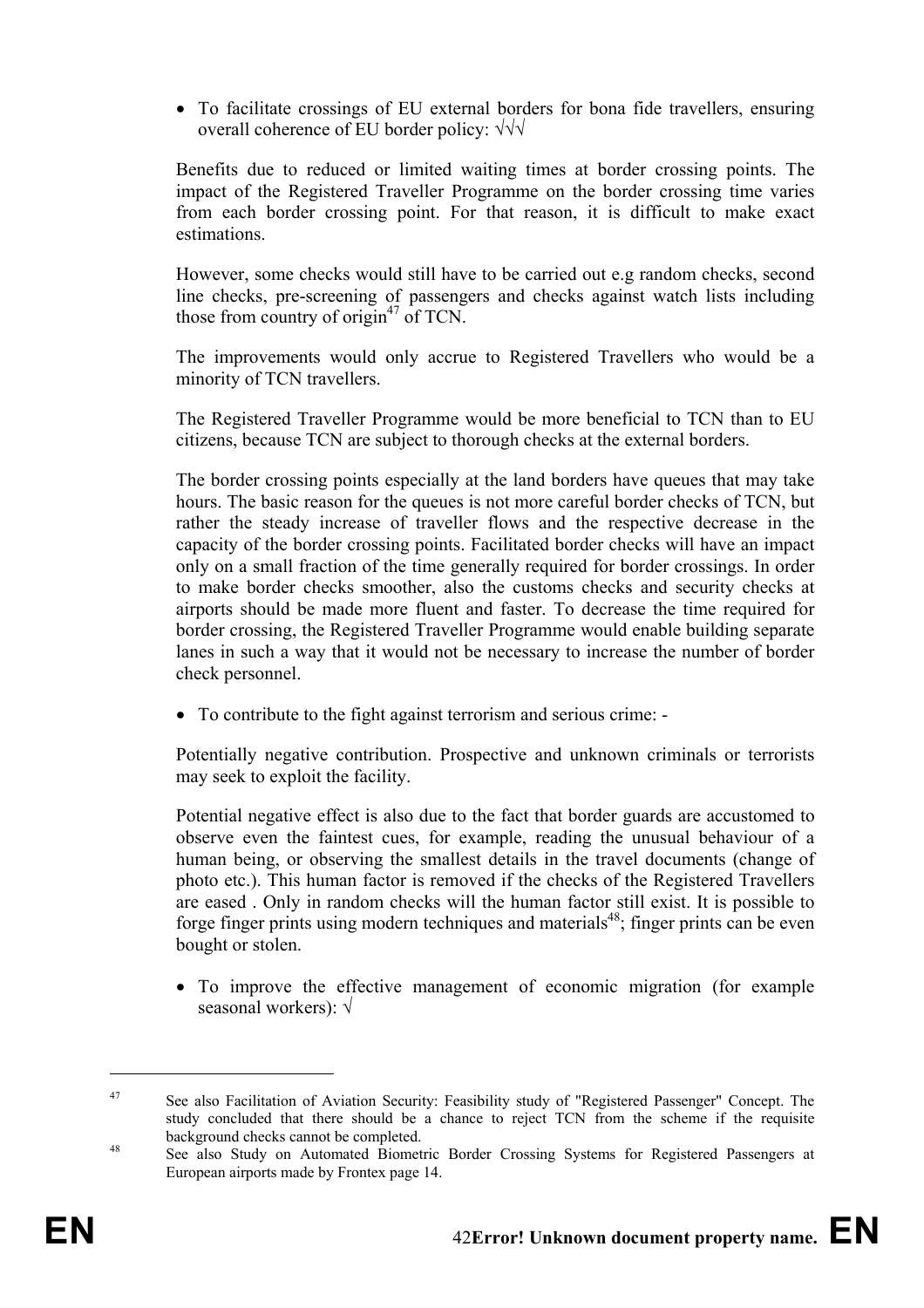Indirect effects: Benefits due to reduced or limited waiting times at border crossing points. The Registered Traveller Programme could encourage also those TCN who wish to commute daily from their own country to their work place in the Schengen area to look for a job in the Schengen area.

May enable border control resources better focus on checking riskier group of travellers and thus increase public confidence in the border control system.

## **Other relevant criteria:**

• Robustness in the light of substantive and policy changes.

The sub policy option could be adjusted within scenarios involving increases in travel and changes in migration and border control policy.

• Social and economic repercussions on the EU and third countries

Positive effects on business and trade are likely. Small positive economic effect via traveller time savings. There would be a need to cooperate with enforcement authorities in third countries in order to check would-be participants against national databases.

• Environmental impacts

Additional channels may need to be built at certain border crossing points.

• Impacts on fundamental rights: particularly privacy, data protection, presumption of innocence, fair trial etc

A provision would be required to provide TCN applicants with the reasons why they have not been accepted onto the programme. Data provided under the vetting process would need to be subject to data protection provisions.

• Costs and benefits to bona fide EU citizens travellers

No effect.

• Costs and benefits to bona fide TCN travellers

Benefits due to reduced or limited waiting times at border crossing points.

• Capital/investment costs (EU, MS, border authorities)

Resources would be required to create separate channels for Registered Travellers, although this would not necessarily need to take place at all border crossing points.

One automated gate unit costs approximately 35.000 euro.

• On going financial costs (EU, MS, border authorities)

Resources would be required to vet applicants at visa consulates and/or at the border crossing points. Some potential resource savings as checks on Registered Travellers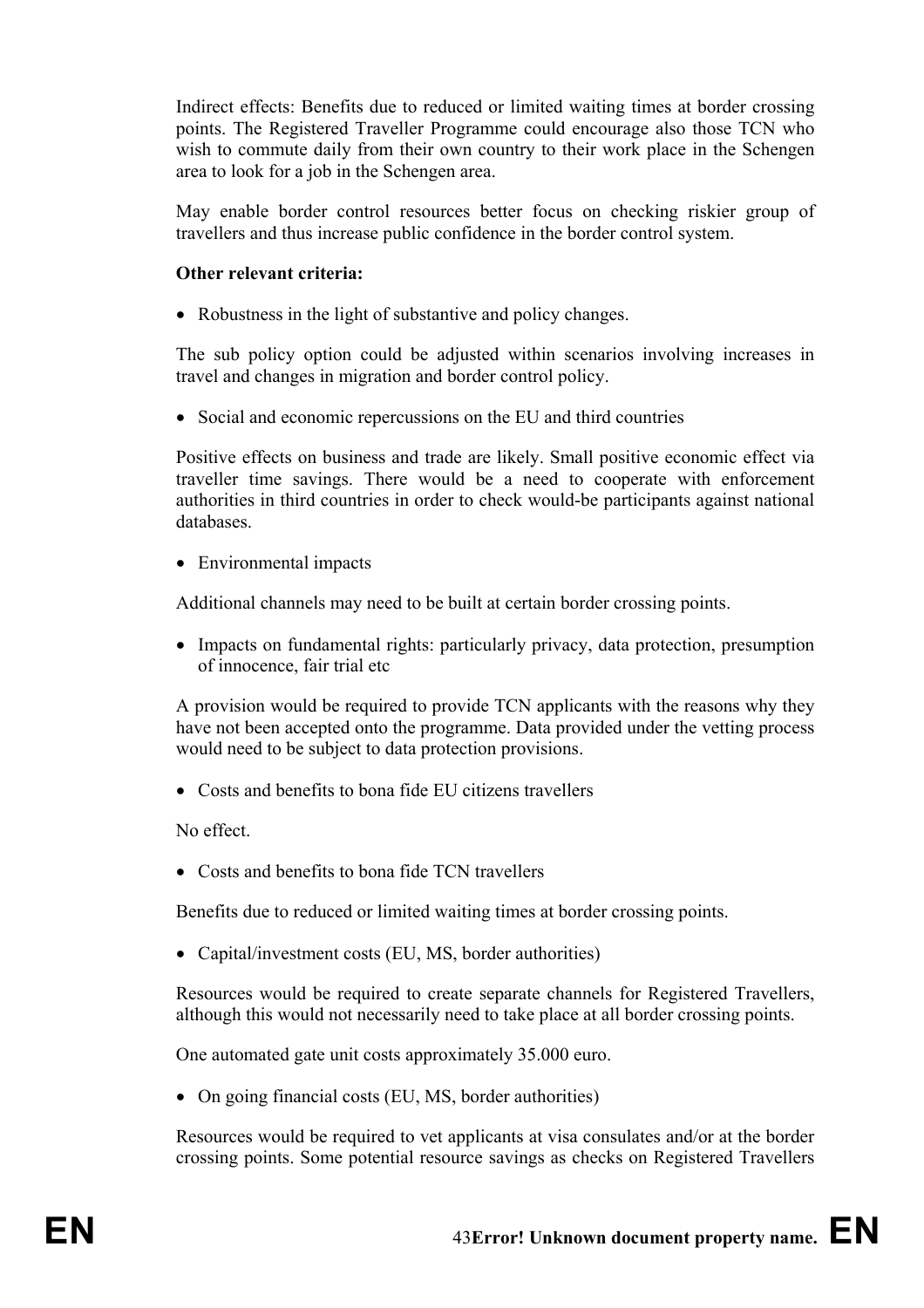would subsequently be lighter than on other TCN. Resource costs could be offset by charges for participation.

• Necessary pre conditions, accompanying measures to achieve impacts

Not reliant on other policy options.

## **Assessment of sub policy option 3b: A harmonised Registered Traveller Programme available to EU citizens**

• To reduce illegal immigration (especially overstayers): √

A Registered Traveller Programme might have the potential to free up border control resources so that they could focus on groups of travellers assessed as being more and most likely to be linked to illegal immigration.

• To facilitate crossings of EU external borders for bona fide travellers, ensuring overall coherence of EU border policy: √√

Benefits due to reduced or limited waiting times at border crossing points, but smaller than for TCN as minimum checks for EU citizens is already the rule. The impact of the Registered Traveller Programme on the border crossing time varies from each border crossing point. For that reason, it is difficult to make exact estimations.

The systems are available at all external border crossing points, but facilitated border control procedures would be available for only those EU citizens meeting the vetting criteria separately set at EU level.

The absolutely most useful benefit of the option would be the availability of the Registered Traveller Programme at all border crossing points. The negative point would be that Member States would have to implement the Registered Traveller Programme also at those border crossing points where there is no actual need for the programme, yet there would be substantial costs for implementing the programme there.

• To contribute to the fight against terrorism and serious crime: -

Potentially negative contribution. Prospective and unknown criminals or terrorists may seek to exploit the facility.

Potential negative effect is also due to the fact that border guards are accustomed to observe even the faintest cues, for example, reading the unusual behaviour of a human being, or observing the smallest details in the travel documents (change of photo etc.). This human factor is removed when border checks are automated. Only in random checks will the human factor still exist. It is possible to forge fingerprints using modern techniques and materials; fingerprints can be even bought or stolen.

• To improve the effective management of economic migration (for example seasonal workers): 0/√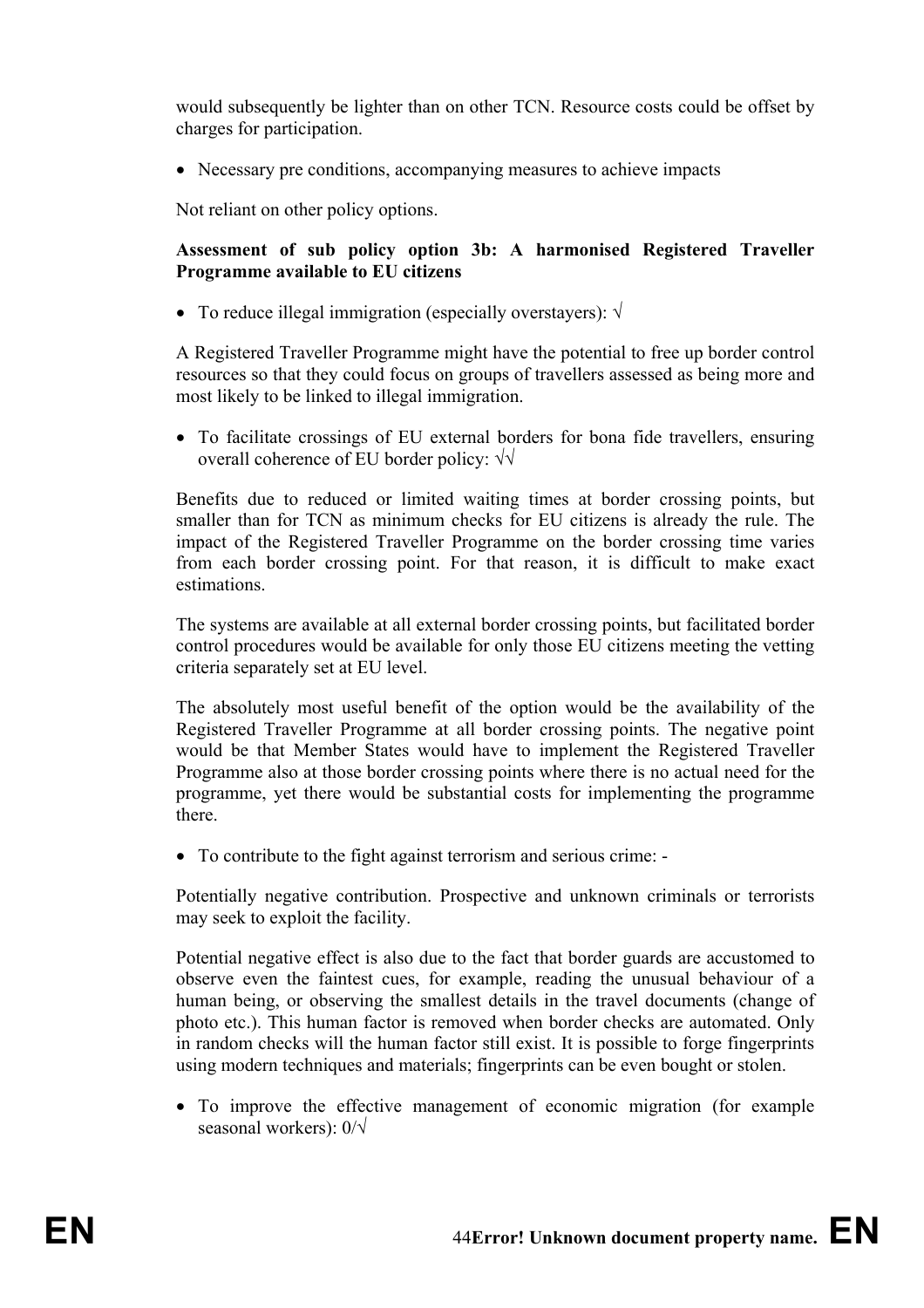Indirect effect: May enable border control resources to better focus on checking riskier group of travellers and thus increase public confidence in border control systems.

## **Other relevant criteria:**

Effects of the other relevant criteria are the same as the sub policy option 3a, except:

• Robustness in the light of substantive and policy changes.

The sub policy option would be able to adjust to scenarios involving increases in travel.

• Social and economic repercussions on the EU and third countries

Possible small positive effects on business and trade. Small positive economic effect via traveller time savings.

• Impacts on fundamental rights: particularly privacy, data protection, presumption of innocence, fair trial etc.

There is a potential issue of discrimination assuming that people that are not registered or accepted are suspicious, depending on the criteria applied to register in the programme. Data provided under the vetting process would need to be subject to data protection provisions. Systems of appeal for refusal of applicants would be required.

All EU citizens have the same rights to enter and exit the EU. In accordance with Article 7 of the Schengen Borders Code, all persons crossing the external border shall be subject to a "minimum check", both at entry and exit, consisting of the examination of the travel document so as to verify the identity of the individual. This is the rule for EU citizens and other persons enjoying the Community right of free movement. The sub policy option would arguably be a source of discrimination conferring benefits to those that have registered and been accepted to the programme.

• Costs and benefits to bona fide EU citizen travellers.

Potential travel time savings to registered travellers.

• Costs and benefits to bona fide TCN travellers.

No effects.

• Capital/investment costs (EU, MS, border authorities)

Separate channels would be required, particularly at major bottle necks such as big airports with huge number of travellers from the EU. These channels would need to be consistent at all EU border crossing points, giving rise to need for the EU to fund the investment so as to ensure burden sharing.

One automated gate unit costs approximately 35.000 euro.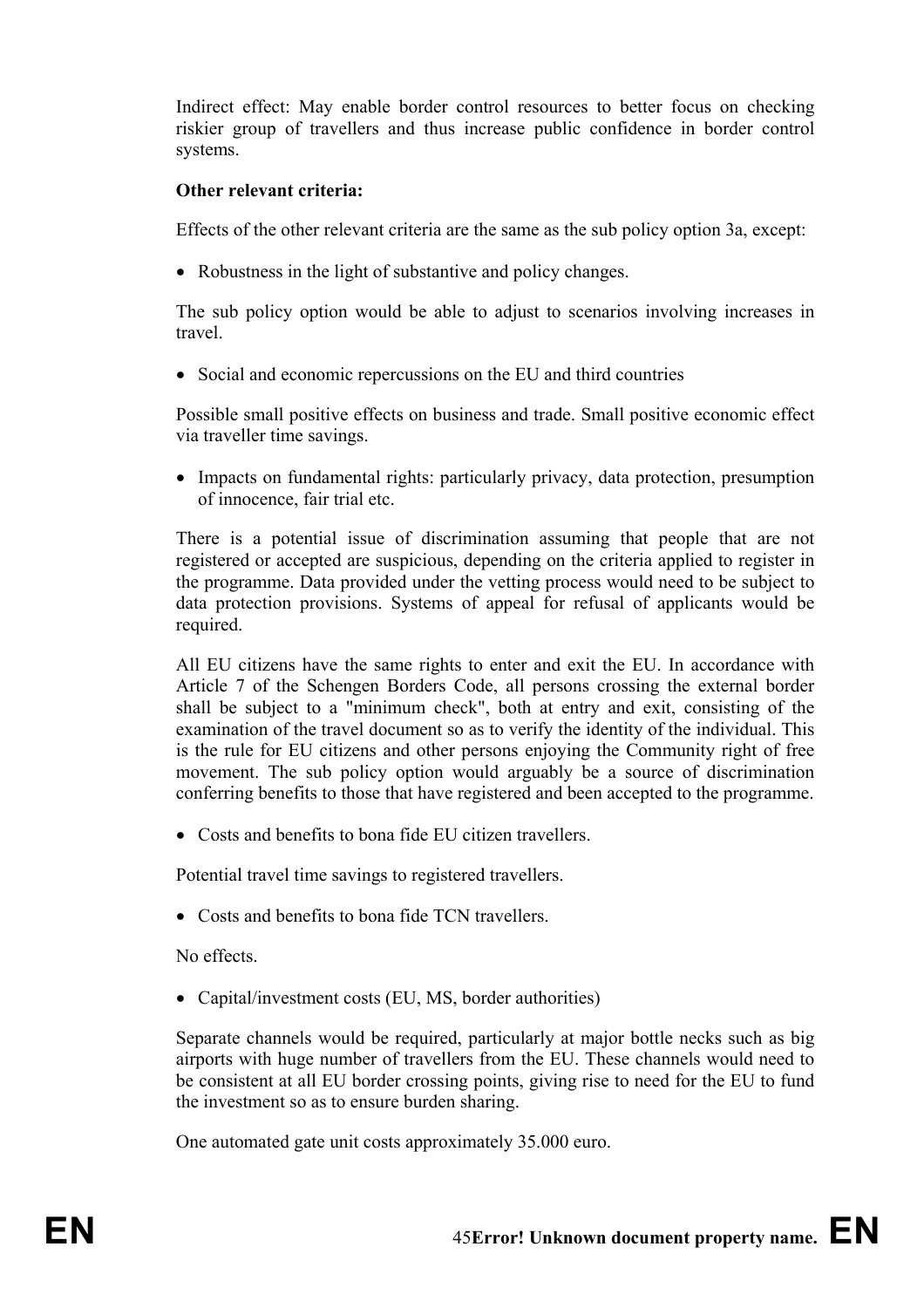• On going financial costs (EU, MS, border authorities)

The main costs would be in building up the system and processing applicants for the Registered Traveller Programme.

• Necessary pre conditions, accompanying measures to achieve impacts

The benefits that would accrue would largely depend upon the disadvantages and delays to EU passengers who are not registered in the Programme. If conditions for unregistered passengers are poor, then the benefits for registered passengers are potentially greater.

### **Assessment of sub policy option 3c: Minimum standards are established for Registered Traveller schemes and Automated Border Control for EU citizens**

• To reduce illegal immigration (especially overstayers):  $\sqrt{ }$ 

A Registered Traveller Programme and Automated Border Control might have the potential to free up border control resources so that they could focus on groups of travellers assessed as being more and most likely to be linked to illegal immigration.

• To facilitate crossings of EU external borders for bona fide travellers, ensuring overall coherence of EU border policy: √

Benefits due to reduced or limited waiting times at border crossing points, but smaller than for TCN as minimum checks for EU citizens is already the rule. The impact of Automated Border Control on the border crossing time varies across each border crossing point. For that reason, it is difficult to make exact estimations.

Member States would decide the border crossing points where they would like to set up the systems. EU citizens holding e-passports would be able to benefit from Automated Border Control without having to register or enrol in advance.

• To contribute to the fight against terrorism and serious crime: -

Potentially negative contribution. Prospective and unknown criminals or terrorists may seek to exploit the facility.

Potential negative effect is also due to the fact that border guards are accustomed to observe even the faintest cues, for example, reading the unusual behaviour of a human being, or observing the smallest details in the travel documents (change of photo etc.). This human factor is removed when border checks are automated. Only in random checks will the human factor still exist. It is possible to forge fingerprints using modern techniques and materials; fingerprints can be even bought or stolen. However the use of multimodal biometrics could help mitigate this risk.

• To improve the effective management of economic migration (for example seasonal workers): 0/√

Indirect effect: May enable border control resources to better focus on checking riskier group of travellers and thus increase public confidence in border control systems. The system might reduce also TCN border crossing time and in that way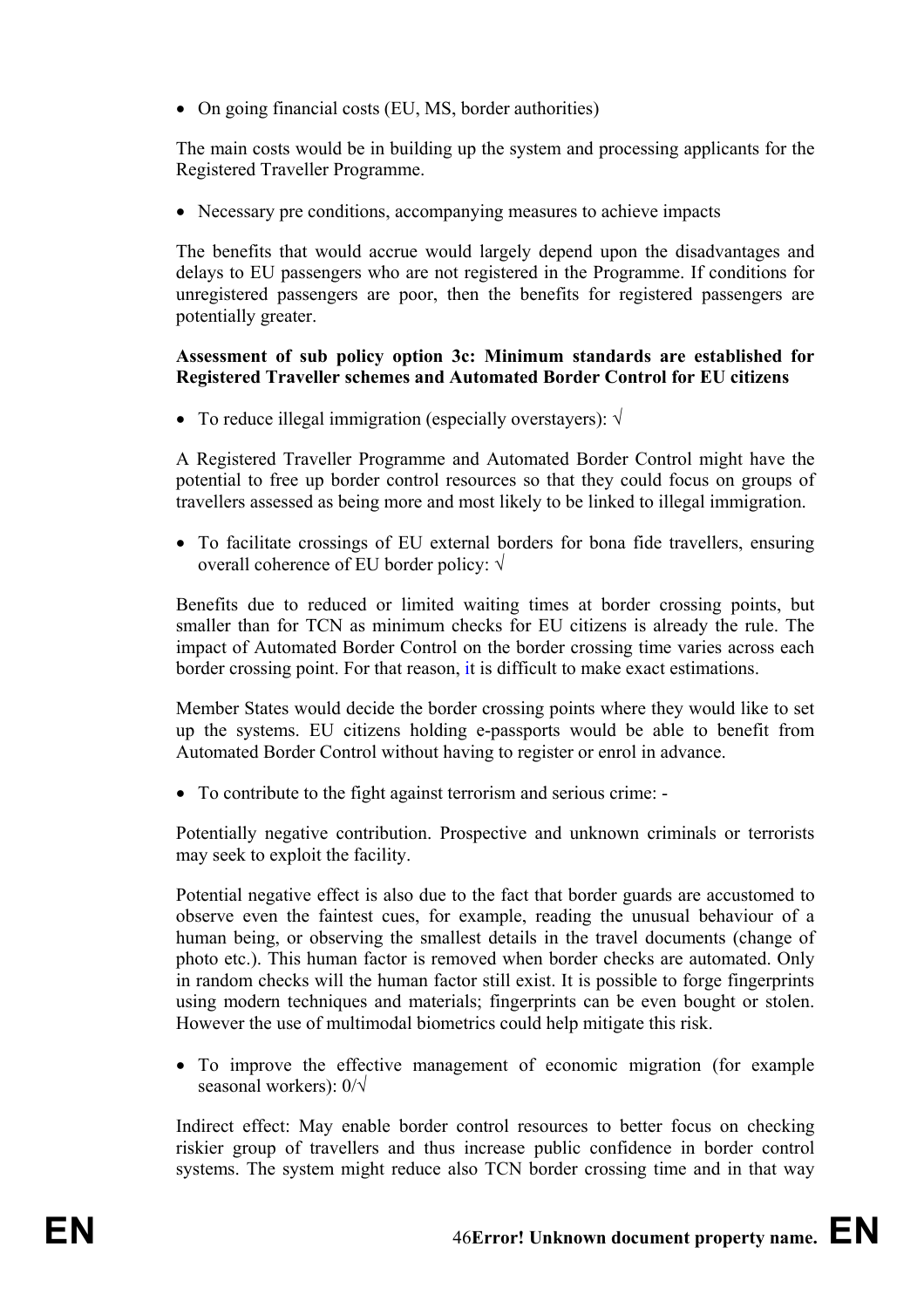encourage TCN to work in the Schengen area. Smoother border checks for TCN would be possible because the border guards could be transferred to check TCN instead of checking EU citizens.

### **Other relevant criteria:**

Effects of the other relevant criteria are similar as the sub policy option 3b, except:

• Robustness in the light of substantive and policy changes.

The sub policy option would be able to adjust to scenarios involving increases in travel. It would also be able to take account of the increase in number with the variety of Registered Traveller Schemes and Automated Border Control Systems that could be implemented.

• Social and economic repercussions on the EU and third countries

Minor positive effects on business and trade. Minor positive economic effects via traveller time savings.

• Impacts on fundamental rights: particularly privacy, data protection, presumption of innocence, fair trial etc.

The minimum standards would potentially strengthen aspects of the application and data protection. Defining, monitoring and enforcing 'minimum standards' could be problematic.

• Costs and benefits to bona fide EU citizen travellers.

Potentially small travel time savings to EU citizens.

• Capital/investment costs (EU, MS, border authorities)

It is unlikely that the minimum standards would lead to significant increases in capital costs, indeed the standards could be based on schemes which are judged to have been cost effective. Its feasibility is not dependent upon the status quo or other policy options. It could be implemented in the short term.

One automated gate unit costs approximately 35.000 euro.

• On going financial costs (EU, MS, border authorities)

The main costs would be in building up the system.

• Necessary pre conditions, accompanying measures to achieve impacts

Not reliant on other policy options.

#### **5.4. Comparative assessment**

As indicated below in Table 1 and 2 policy option 2b would have a more significant effect on reducing illegal immigration than policy option 2a. There are biometric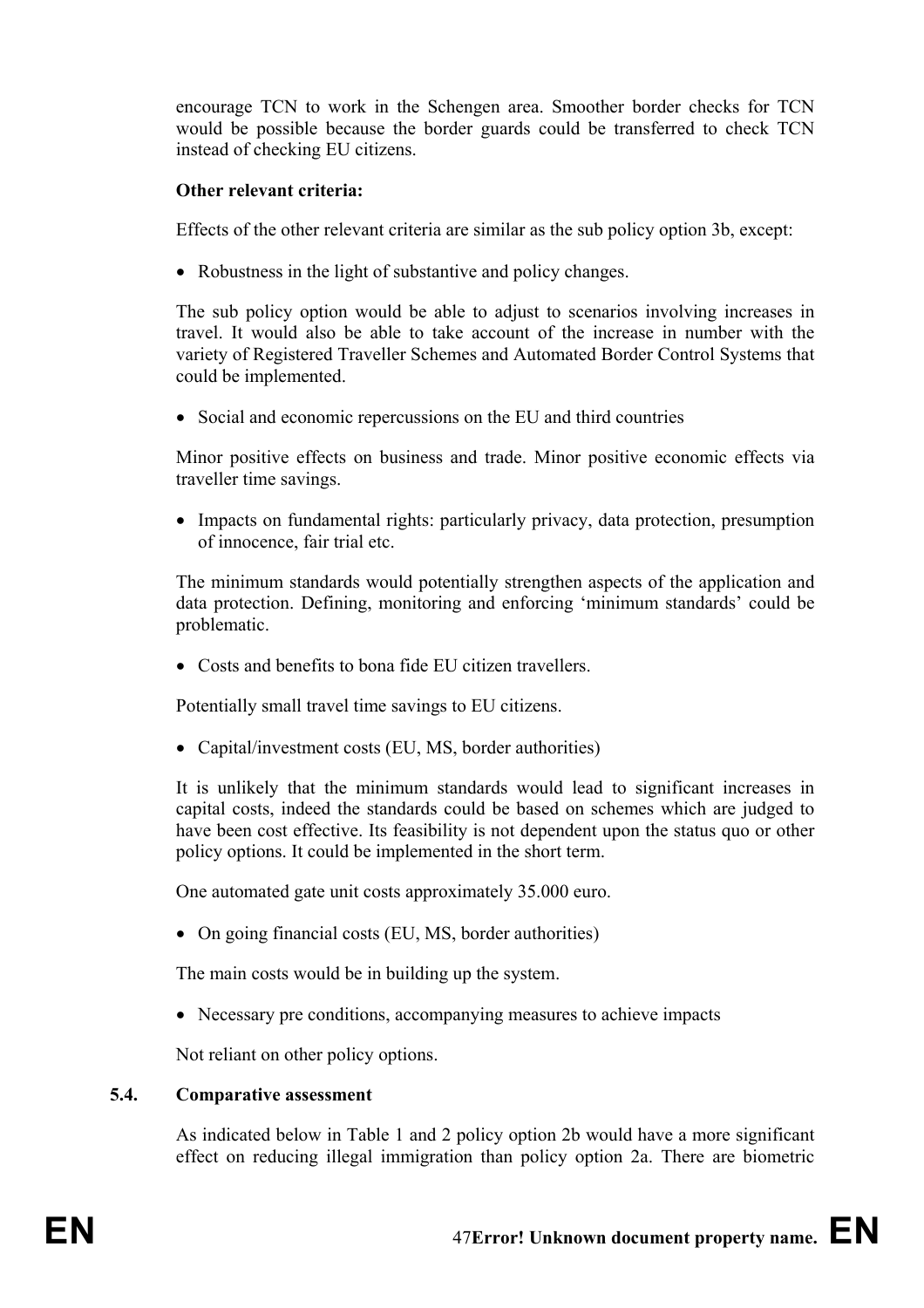identifiers of TCN requiring a visa in the VIS system. It is possible to identify biometrically a TCN requiring a visa both at the border crossing point and also if s/he travels or resides in the European Union without requisite travel documents. Whereas, in respect to TCN not requiring a visa (2b), this is not possible if biometrics are not captured. If biometrics are captured also from TCN not requiring a visa, policy option 2b is likely to be more effective in reducing illegal immigration.

The impacts of 2a and 2b would be greater than the status quo which is itself expected to reduce illegal immigration to some extent. However, it would be unrealistic to expect that the policy options would eliminate illegal immigration. The push and pull factors that lead to illegal immigration will remain strong and some amongst those who enter the EU legally will opt to overstay irrespective of whether sanctions may result. Indeed the prospect that leaving after their 'due date' could limit their ability to re-enter the EU legally could have a perverse effect of prompting some to stay longer.

Policy options 2a and 2b are likely to be effective in identifying overstayers and to lead to their apprehension if biometrics are captured also from the TCN not requiring a visa. Otherwise 2a is likely to be more effective. However, it should be noted that most overstayers are TCN requiring visas.

However, detecting and apprehending overstayers in the European Union is difficult because there is no information about the whereabouts of the overstayers. It is only known that the overstayers are somewhere in the European Union. At the border crossing points it is easier to detect overstayers, as the entry/exit system informs the border guard when an overstayer is being checked.

Only policy options 3a and 3b contribute markedly to facilitating the cross border crossing of bona fide travellers. However, both policy options 2a and 3c contribute to some extent, whereas option 1 and 2b may have a negative impact in this respect.

None of the policy options contribute markedly to reducing terrorism or serious crime but policy options 1 and 2b have the greatest potential in this respect. In view of the latest terrorist acts in the area of the EU, it can be noted that the perpetrators have mainly been EU citizens or foreigners residing and living in the Member States with official permits. Usually there has been no information about these people or about their terrorist connections in the registers, for example in the SIS or national databases. The entry/exit system does not register entries or exits of the EU citizens or their relatives. Therefore, the entry/exit system will not be able to have an impact on this specific target group.

Policy option 2a has the greatest potential to contribute to the management of economic migration.

Should fingerprints be used as the biometric identifiers in the entry/exit system for the TCN not holding a visa, this development will increase costs and time of the border crossings as compared to using only alphanumeric data and exploiting, for example, only the machine readable zone of the passport. It is faster to read only the alphanumeric data than verifying fingerprints, and no enrolment of the TCN is needed. On the other hand, benefits from using the biometric identifiers would include an improved level of security in the European Union, better legal protection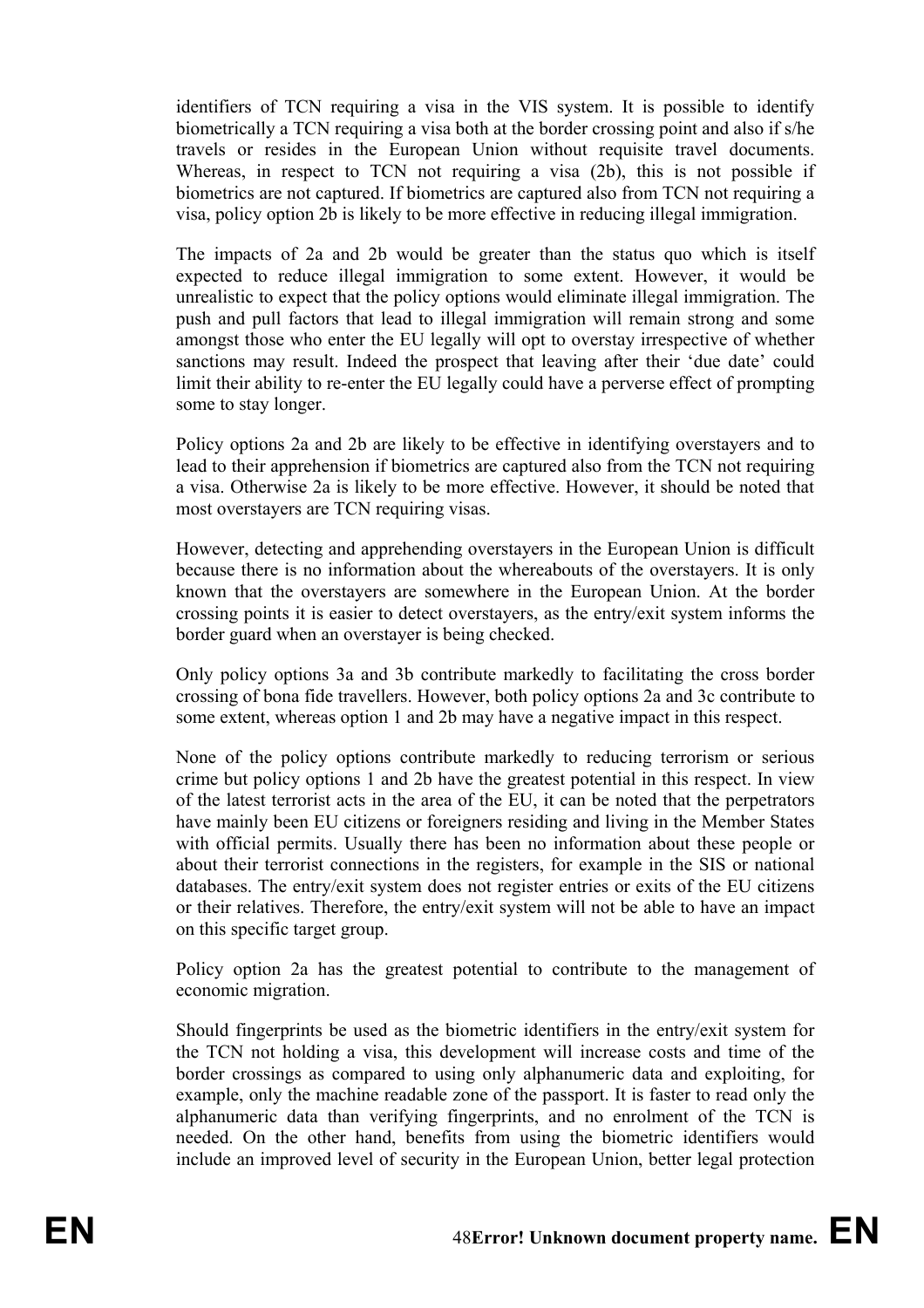of the traveller and reliability of the system. Earlier in this assessment, there have been references to potential sanctions that could be directed to the TCN overstaying in the Schengen area on the basis of information gathered from the system. Prior to any such sanctions, the authorities should be absolutely certain about the identity of the person in question. And vice versa, no such sanctions should be directed if there is not any 100% proof of illegal activities. With biometric identifiers, the Member States would have much more reliable information on the identity of the person illegally residing in the Schengen area and on the duration of the illegal stay. Verifying the identity of the persons illegally residing in a country would be easier and more reliable with the help of biometric identifiers, also within the Schengen area.

#### **Table 1 – Assessment of the status quo**

*Policy Option (Anticipated impacts rated from – (negative contribution to objective) to √√√√√ (full achievement of objective)* 

| Objective to be achieved/problem addressed                                                                                                   | Policy option 1 (status quo) |
|----------------------------------------------------------------------------------------------------------------------------------------------|------------------------------|
| Policy objective: To reduce illegal immigration (especially overstayers)                                                                     | $\sqrt{v}$                   |
| Policy objective: To facilitate crossings of EU external borders for bona fide<br>travellers, ensuring overall coherence of EU border policy |                              |
| Policy objective: To contribute to the fight against terrorism and serious<br>crime                                                          |                              |
| Policy objective: To improve the effective management of economic<br>migration (for example seasonal workers)                                | $\mathbf \Lambda$            |
| Relative costs                                                                                                                               | NA                           |

Note: Status quo has been assessed against the current situation.

## **Table 2 – Comparative assessment of other policy options and sub options (2a – 3c)**

Comparative assessment of policy options and sub options

*Policy Options (Anticipated impacts rated from – (negative contribution to objective) to √√√√√ (full achievement of objective)* 

| Objective to be achieved/problem addressed                                                                                                      | Policy<br>option 2a | Policy<br>option 2b | Policy<br>option 3a | Policy<br>option 3b | Policy<br>option 3c |
|-------------------------------------------------------------------------------------------------------------------------------------------------|---------------------|---------------------|---------------------|---------------------|---------------------|
| Policy objective: To reduce illegal immigration (especially<br>overstayers)                                                                     | $\sqrt{\sqrt{2}}$   | $\sqrt{\sqrt{}}$    |                     |                     |                     |
| Policy objective: To facilitate crossings of EU external<br>borders for bona fide travellers, ensuring overall coherence<br>of EU border policy |                     | $-\sqrt{0}$         | $\sqrt{}\sqrt{}$    | $\sqrt{2}$          |                     |
| Policy objective: To contribute to the fight against terrorism<br>and serious crime                                                             | $0/\sqrt{2}$        | V                   |                     |                     |                     |
| Policy objective: To improve the effective management of<br>economic migration (for example seasonal workers)                                   | $\sqrt{\sqrt{2}}$   | V                   |                     | $0/\sqrt{2}$        | $0/\sqrt{2}$        |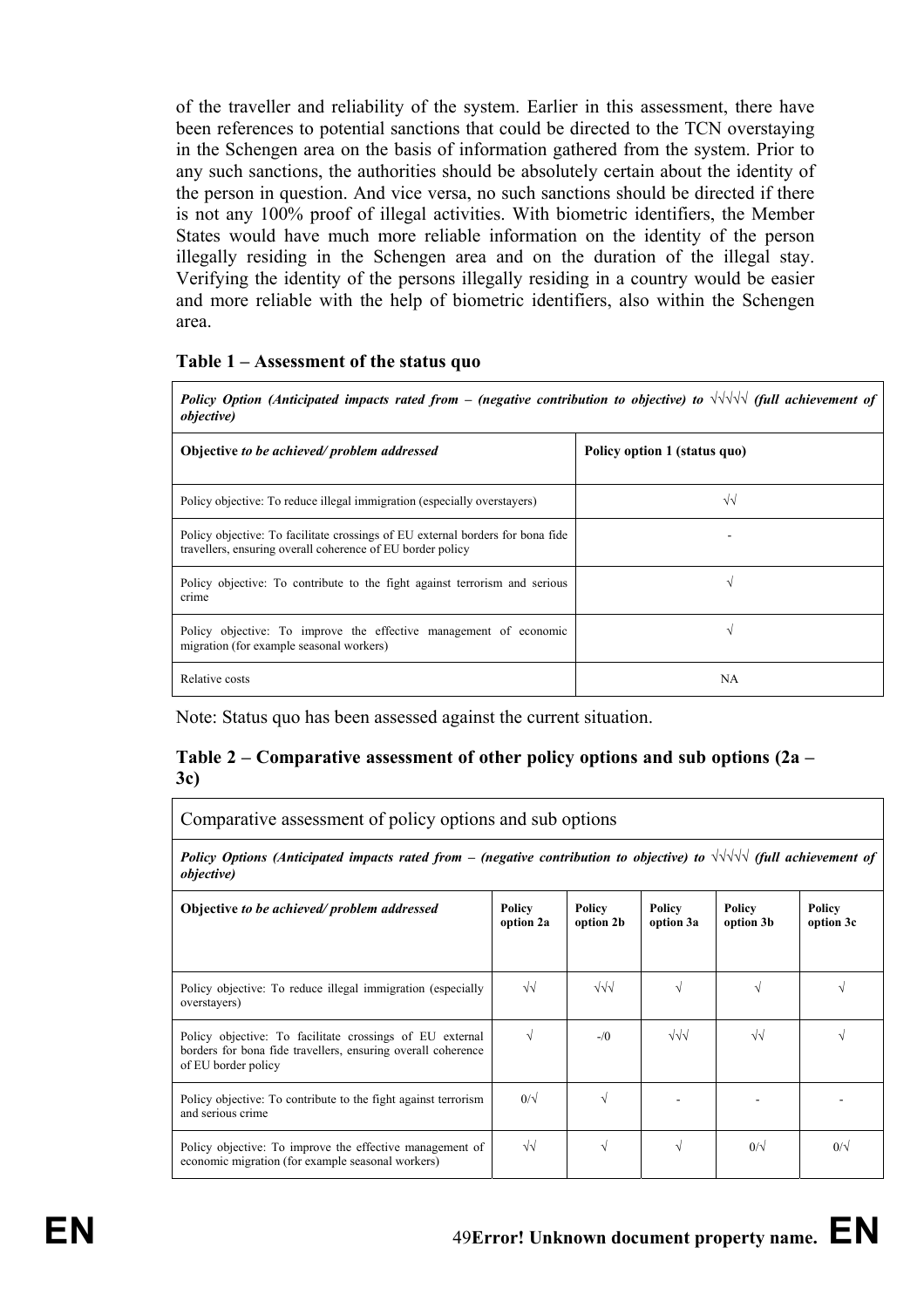| Relative costs <sup>49</sup> | Low | Medium | Low-<br>Medium | Low-<br>Medium | Low |
|------------------------------|-----|--------|----------------|----------------|-----|
| <b>Preferred option</b>      |     |        |                |                |     |

Note: The baseline situation against which the ratings are made assumes the successful implementation of the status quo (table 1). Other policy options (2a-3c) have been assessed against this option. As an example, the policy option 2a is two ticks (√√=medium impact) more effective "to reduce illegal immigration (especially overstayers)" than the baseline.

Note: policy option 2a=Entry/exit for TCN requiring visas; 2b=Entry/exit for TCN not requiring visas; 3a=Registered Traveller Programme available to TCN; 3b=Harmonised Registered Traveller Programme available to EU citizens; 3c=Minimum standards are established for Registered Traveller schemes and Automated Border Control system for EU citizens.

## **5.5. Preferred option**

There is a clear merit in pursuing policy option 2a, the entry/exit system for TCN requiring visas, to meet the specific objective of deterring illegal immigration. The costs are low and the policy benefits significant. There are no major risks associated with the policy option except those that concern the successful implementation of the status quo. Sub policy option 2a should thus be part of the preferred option.

The balance of costs and benefits of policy option 2b, the entry/exit system for TCN not requiring visas is less clear cut. There would be costs associated with the enrolment of TCN, if biometric identifiers are used and checked, but there would be benefits in reductions of illegal immigration. Data on non-visa holders should be used in an identical way as for visa holders with regard to alerts, data collection and law enforcement purposes. This would allow possibilities for identifying undocumented persons within the Schengen area.

Given the importance of reducing illegal immigration and the improved information on patterns of overstaying that the sub policy option would provide, and because it could give rise to changes in visa policy, in the sense that citizens of certain countries would no longer require visas, there would be resource savings to the EU. A central EU entry/exit system would also allow automated recording of entry and exit of a TCN seasonal worker and thus verification of compliance with the obligation to return after the fixed period. The register would be at EU level which in turn would allow for the implementation of EU policies in the field of economic migration. It is proposed that sub policy option 2b should also be part of the preferred policy option.

The entry/exit system has to be implemented at all types of borders (air, sea, land) and all border crossing points. In the absence of a thorough implementation at all types of borders the systems may displace the movements of would-be overstayers, criminals and terrorists towards those borders and entry points in which the system is

1

<sup>&</sup>lt;sup>49</sup> The costs of technical implementation will be presented in a separate Commission staff working paper on technical options in the beginning of 2008.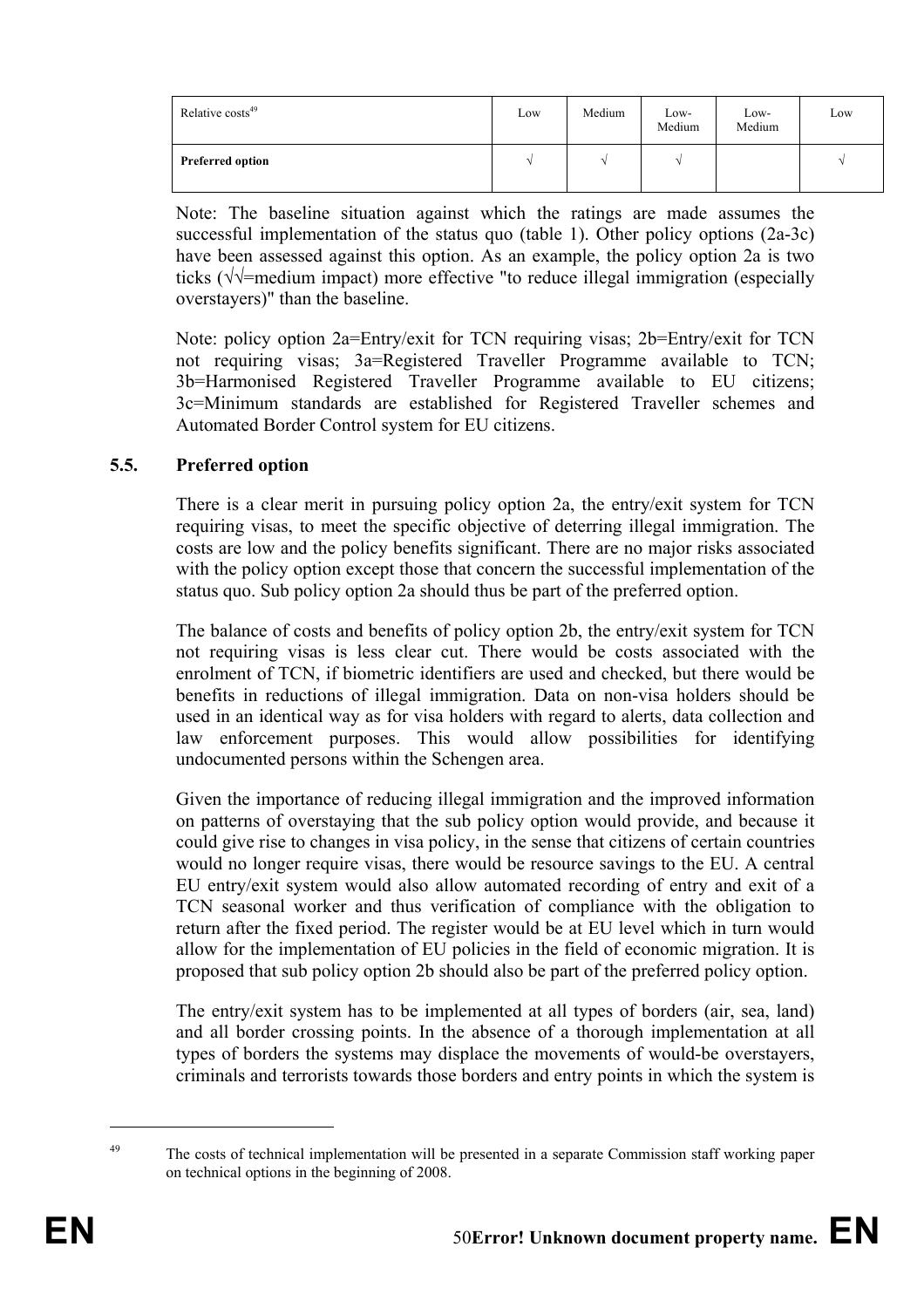not in place. As, in general, TCN enter and exit the Schengen area at border crossing points of their choice, a central solution is necessary to reconcile entry and exit data.

It should be noticed that the entry/exit system would help Member States to better profile traveller flows. In order to arrange and target the border checks and in order to manage economic migration, Member States will have real-time information about the current situation of legal and illegal migration (especially about the overstayers). At the same time, the fact-based statistics about the changes of illegal immigration at the level of the EU would be available (exempt from the illegal immigration outside the border crossing points).

In addition to this, it is possible to gather information on the following facts: traveller´s country of origin; the country of destination; the purpose of the visit; the amount of travellers requiring a visa or exempt from a visa etc. When individuals are applying for a visa they inform authorities about the aforementioned facts. In the case of the TCN not requiring a visa, those pieces of information should be added to the database when biometrics are stored. The gathered information will help authorities within the Schengen area to target their actions and measures to the right groups of individuals in the right country and/or in the right region. With the help of the entry/exit system it would be possible to verify the identity of the TCN not requiring a visa within the Schengen area. This opportunity will be most beneficial in a situation where a person has no travel documents and it has not been possible to verify his/her identity through the authorised use of other databases such as Eurodac.

With the help of the information created by the register it would be possible to define in a more reliable manner which TCN should be required a visa and which should not. In this way, the system could also have an effect on the visa policy of the EU.

In the case of seasonal workers, the register would allow making statistics of migration and thus help managing migration policy. The Register would enable the authorities to check if the seasonal workers have obeyed their right to stay in the Schengen area.

None of the arguments for the sub options within policy option 3 are extremely strong, because the benefits to travellers of being on Registered Traveller Programmes derive in large part from the relative 'costs' of being 'normal' traveller. However, on balance sub policy option 3a which would provide a Registered Traveller Programme for TCN would offer forms of improved service to TCN frequent travellers facing the challenges arising from increased security levels, growing demand and limited resources<sup>50</sup>. Thus this sub policy option should be part of the preferred option.

On the other hand the benefits of the introduction of sub policy option 3b, a harmonised Registered Traveller Programme for EU citizens would be unlikely to offset the costs and could be seen as discriminatory. At the same time sub policy option 3c, that would provide a framework for the development of Registered Traveller schemes and Automated Border Control tailored to the needs of particular border crossings but maintaining minimum standards, would be of merit and of low

1

<sup>50</sup> See Facilitation of Aviaton Security: Feasibility study of "Registered Passenger" Concept.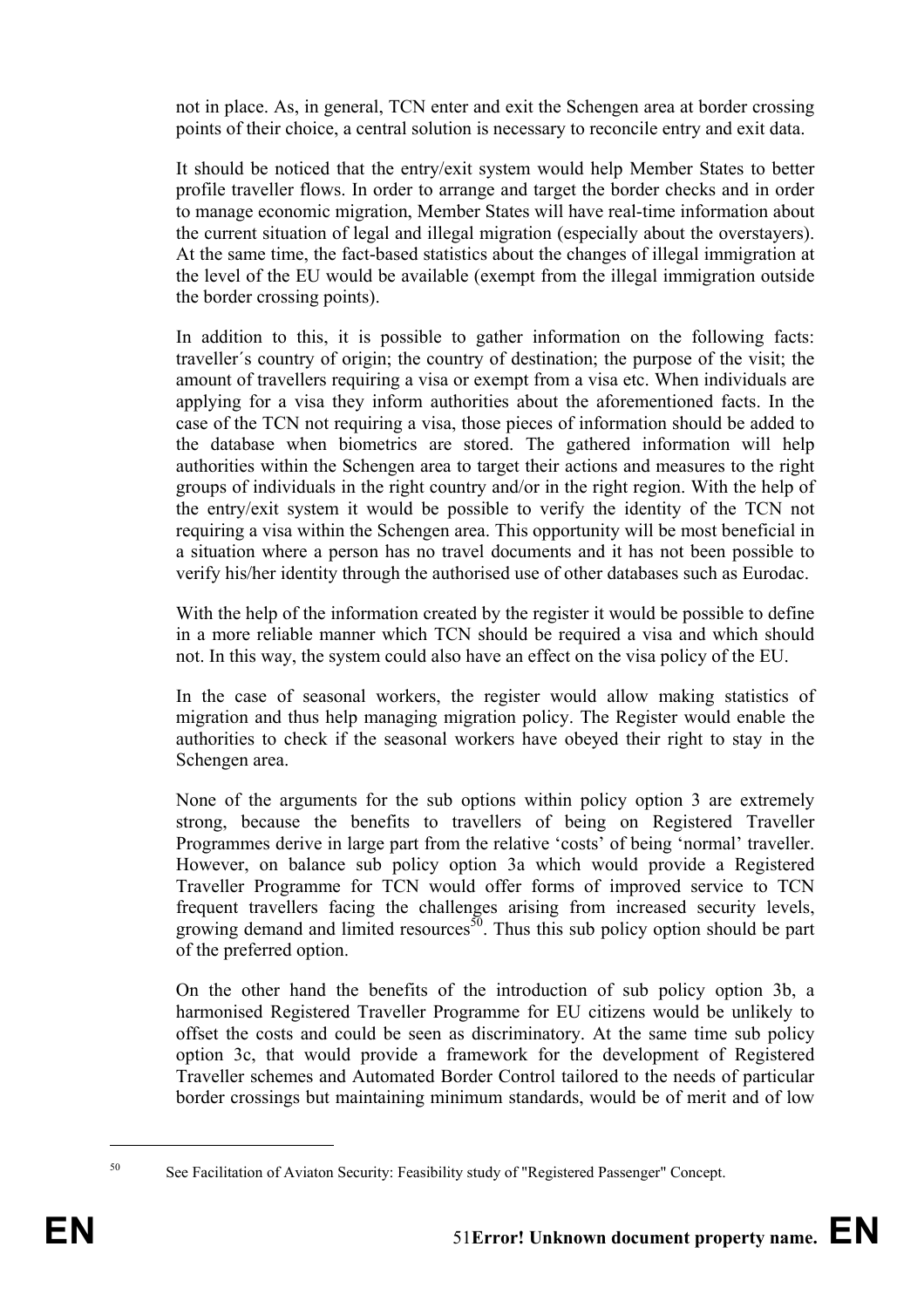cost. Sub option 3c would allow Member States to consider at which border crossing points such measures would have an added value. There is no need for establishing this at all external border crossing points and moreover the systems do not need to be identical.

The compatibility will be ensured with technical minimum standards. Hence, an EU citizen with an e-passport or a specific token can use the system of any other Member States, without specific enrolment. The latter, which would involve additional vetting criteria as outlined under sub policy option 3b, could be seen as a step backwards compared to the right of EU citizens to be subject to a minimum check only under the current legal framework. Thus it is proposed to include policy option 3c in the preferred option. Each Member State would inevitably have to make a precise assessment for each individual border crossing point, whether the system would bring added value to the throughput capacity of the border crossing point and thus decrease travellers' border crossing time.

The preferred option is not any of the policy options or sub options alone. It is thus a combination of an entry/exit system for all TCN (sub policy options 2a and 2b) and a Registered Traveller Programme open to TCN (sub policy option 3a) and a framework for the development of 'local' Registered Traveller schemes and Automated Border Control (sub policy option 3c). The preferred option generates reasonable benefits and contributes considerably to the achievement of the main objectives. The potential of the preferred option with respect to reducing terrorism and serious crime is however not substantial due to the nature of the problem and possibilities to tackle it by the means of border checks. The preferred option includes two complementary measures as the Registered Traveller Programme and automated border crossing systems can be seen as compensatory to TCN that are subject to more stringent migration and border controls and the potential costs of waiting at borders through the entry/exit system. The Registered Traveller Programme for TCN and Automated Border Control for EU citizens would allow border control authorities to focus their resources on those groups of travellers that require more attention in terms of risk analysis.

The costs would not increase considerably as compared to the status quo with the possible exception of waiting times at the borders. However, the preferred option is highly dependent upon the success of the implementation of the status quo. Failure of the VIS system for carrying out identity checks at EU external borders, and to operate efficiently and at all border crossing points would render the preferred option of limited benefit.

In accordance with the draft final report of the entry/exit technical feasibility study the estimated costs of the centralised entry/exit and Registered Traveller Programme system would be approximately 20 million euro, spread out over 2-3 years and the annual maintenance and operational costs approximately 6 million euro. The costs across all Member States would be approximately 35 million euro, but could vary greatly depending on the number of automated gates that would be implemented. External Borders Fund could support Member States in relation to purchasing necessary equipment. For third countries no costs would occur. After possible adoption of the entry/exit system and Registered Traveller Programme, third countries will be informed accordingly.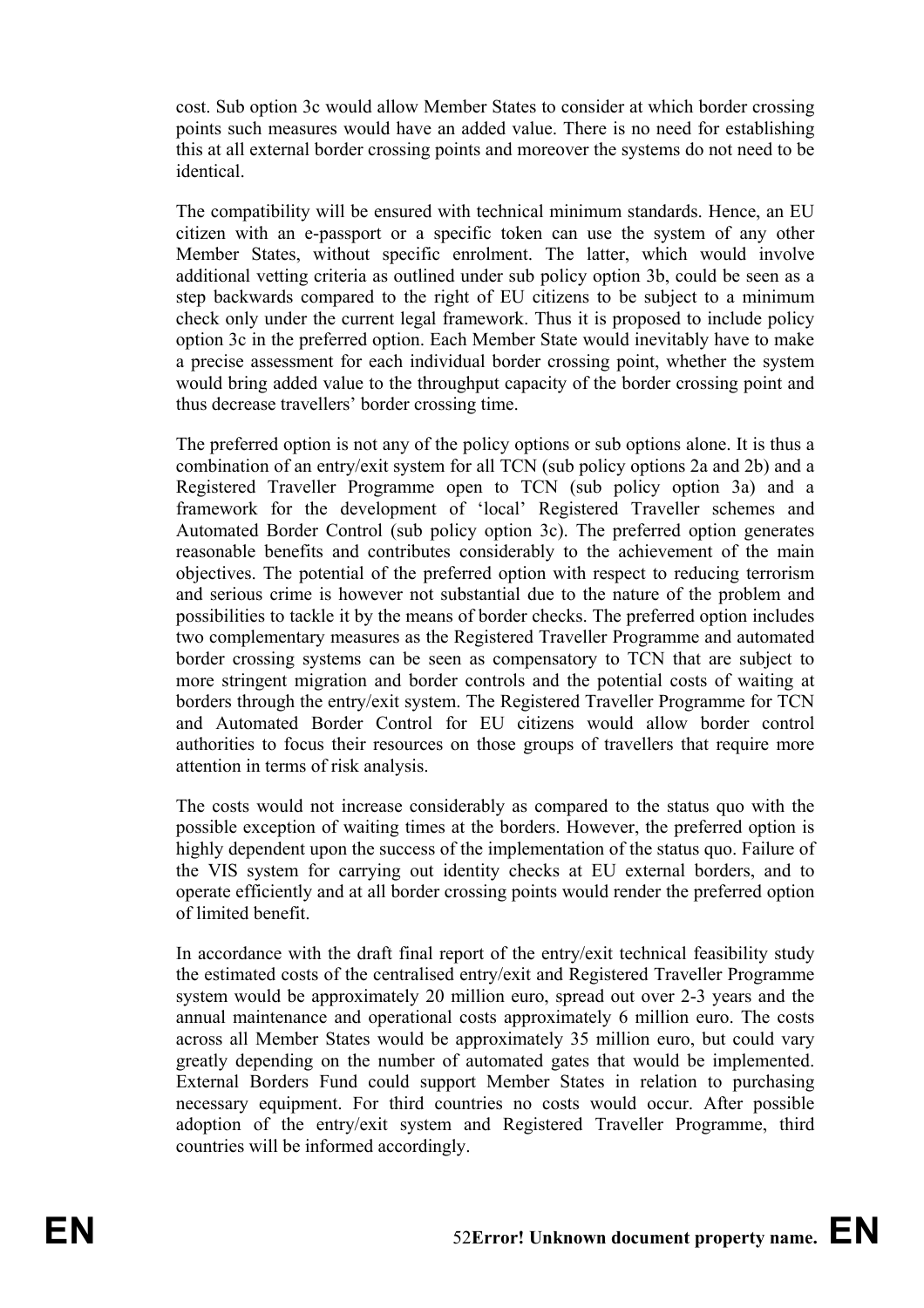The preferred option would require several safeguards:

- If there were errors on the identity checks of passengers, facilities would need to be available for manual checks and for amending the data on entry and exit at all border crossing points.
- Facilities should be widely available to update information in the entry/exit system to reflect changes, such as circumstances that might lead to overstay (for example plane cancellations, sickness etc.).
- Some form of 'right to appeal' against possible sanctions imposed due to apparent overstaying would need to be introduced.
- There would be merit in a measure of harmonisation of the definition of overstayers and of the possible sanctions applied to TCN that become overstayers and the procedures for removals.

To be effective, data would have to be retained on the histories of cross border movements of TCN. This raises data protection issues that will need to be safeguarded.

From the technical perspective concerning the entry/exit system, the VIS and the SIS II pursue different objectives and thus comprehensive synergies cannot effectively be applied in this context, although technical synergies could be found. The VIS system could be used for the purposes of the entry/exit system for registering the entry and exit data of TCN requiring a visa. Regarding TCN not requiring a visa, at least partially separate database would be required, but which could build on the same technical platform as the SIS II and the VIS and use the same Biometric Matching System (BMS). This would allow for exploiting synergies with existing biometric systems keeping costs low and ensuring interoperability. To maintain consistency and interoperability the same guidelines that are used by the VIS should be followed for the collection of biometric data, including quality, capture and storage requirements. As long as similar standards and procedures are followed, the procedure for TCN not requiring a visa can be virtually identical to the process for TCN requiring a visa. This provides for maximum efficiency gains of technology as well as maximum usability and minimal costs of deployment and running of the solution. This system should be accessible via system interfaces from Member State border control systems. As for the Registered Traveller Programme, a separate data store will be required. It is possible to construct one single centralised entry/exit system and Registered Traveller Programme database; thus in any case, only one new database would be needed.

It is likely that mobile devices will need to operate in online and offline modes, i.e. always when connectivity is available, they will communicate with Member State and/or EU systems to record the entry or exit and to verify biometrics stored in central databases. In the event that connectivity is not available, in offline mode, the device will match against biometric samples stored on e-passports or another token and store events in local memory for upload to the central databases at a later time.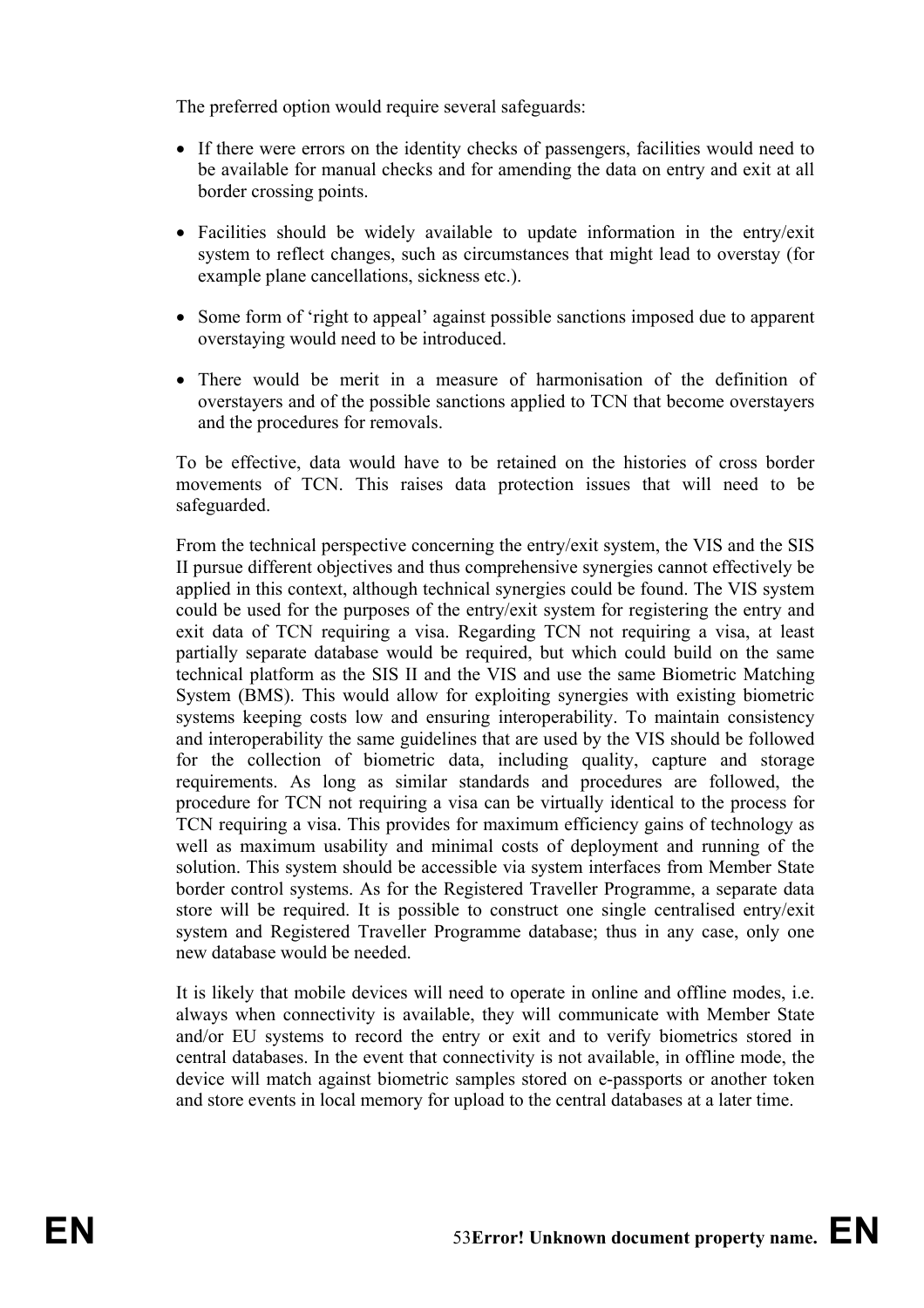#### **6. ELABORATION OF THE PREFERRED OPTION**

This section of the report elaborates the preferred option. That is a combination of an entry/exit system for all TCN and a Registered Traveller Programme open to TCN and a legal framework for the development of 'local' Registered Traveller schemes (including the introduction of automated border controls) for EU citizens, that are interoperable at EU level.

## **6.1. European value added and proportionality**

The entry/exit system for TCN requiring visas builds on the VIS and status quo policy option through which much of the necessary investment will have taken place. Its implementation and effectiveness will require the cooperation of Schengen countries. The case for organisation at the EU level is compelling. The additional costs are low and the sub option is clearly proportionate.

The entry/exit system for TCN not requiring visas must also be implemented at the Schengen level. It could have important implications for and dependencies on visa policy which is determined at the Schengen level. The policy option needs to be implemented at all EU borders and will have implications for burden sharing and the border guard resources of all Schengen countries. In order to fully meet its objectives an entry/exit system should be applied consistently at all borders and all border crossing points. A common database where all travellers at the external borders are registered is needed. Otherwise the end results would be: "invisibility" of the overstayers and exploitation of those border crossing points without the entry/exit system by criminals. A person may enter the EU at a border crossing point where an entry/exit system is used, but exit through a border crossing point where no such system is used.

The Registered Traveller Programme open to TCN has to be implemented at the Schengen level although special facilities for the passage of Registered Travellers would not need to be introduced at all border crossing points. The net costs are likely to be low and proportionate to the benefits offered to bona fide registered travellers. TCN traveller would be properly screened, vetted and identified as a Member of the Registered Traveller Programme before facilitating entry to the Schengen area. Screening and vetting criteria as well as the policies on validity, expiry and revocation would have to be defined EU wide. This in turn would establish the basis for a central database to be provided and shared on an EU level.

The minimum standards for Registered Traveller Schemes and Automated Border Control would similarly need to be introduced at the Schengen level. This is because the implications of failures of a Registered Traveller Scheme and Automated Border Control operating in one country could impact on other Schengen countries. It should be noted that there are already well developed schemes in a number of Member States. It would represent a major step forward in terms of facilitation if such schemes would be interoperable within the EU and a person could use the Automated Border Control System of another Member State. Common criteria and minimum standards would be a prerequisite for such interoperability. On the other hand, each Member State should be able to decide if it will use the programme at its border crossing points or not. Otherwise systems would be set up in such border crossing points where there is no actual need for the system.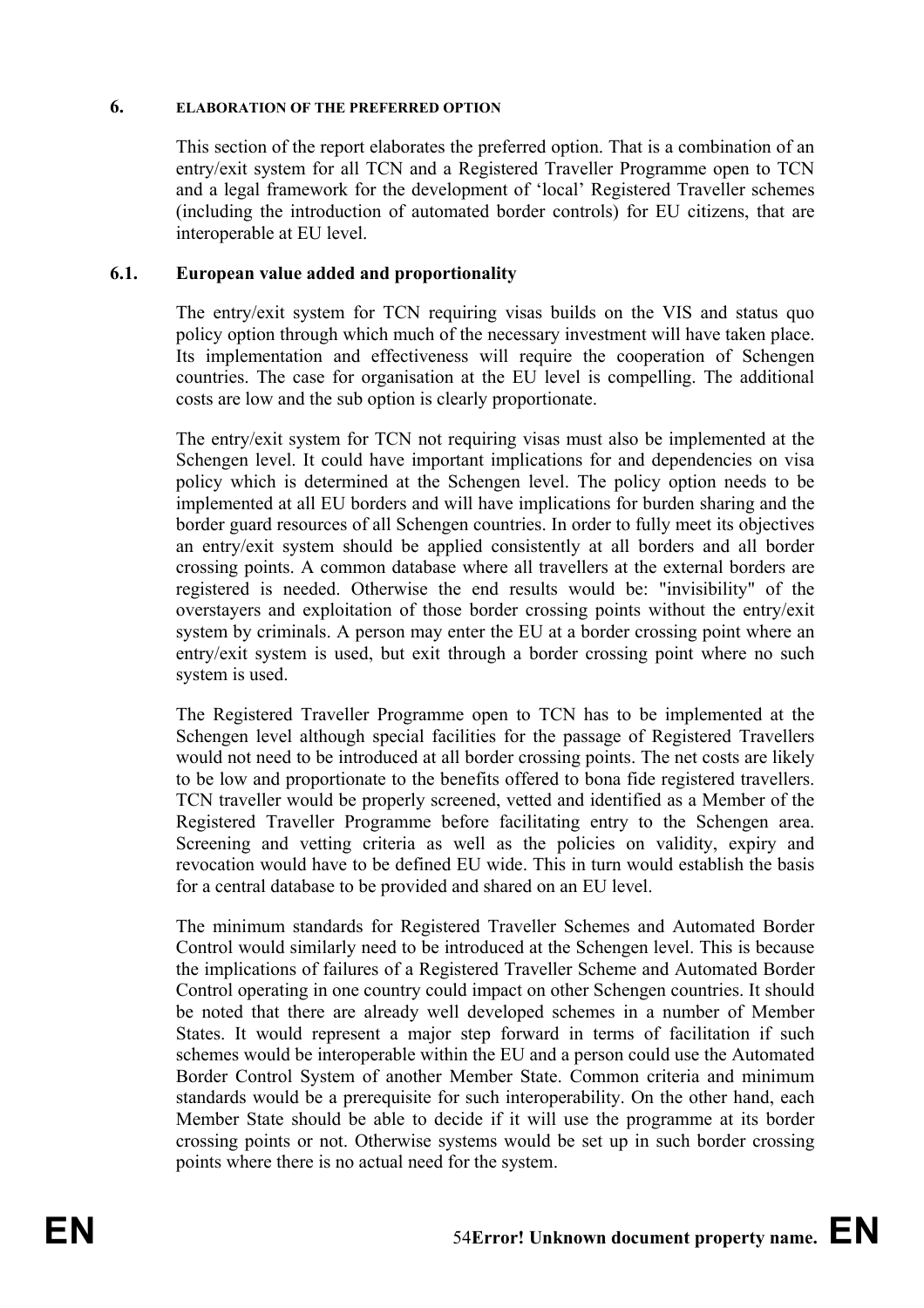The preferred policy option would remain relevant also if there would be substantial changes in border control and migration policies and in the patterns of EU external cross border movements. The preferred option would not limit the scope for the introduction of other improvements.

## **6.2. Legislative implications**

There are no provisions in the Schengen Borders Code on the registering of cross border movements of the travellers. Currently the stamping of the travel document is the sole instrument indicating the dates of entry and exit at the disposal of border guards and immigration authorities to calculate the duration of the stay of TCN. Other tools to check persons at the external borders such as the databases of which consultation is compulsory at entry, not at exit, are not intended to have this functionality.

## **Entry/exit**

It is not envisaged that major legislation would be needed for the entry/exit system for TCN requiring visas. However, amendments to the Schengen Borders Code and the VIS Regulation would be necessary in order for cross border movements of TCN holding a visa to be systematically recorded using the biometric identifiers stored in the VIS. If a separate entry/exit database were developed containing records of all TCN then the VIS Regulation would not require an amendment. Whilst not essential for the efficacy of this policy option there would be merit in a measure of harmonisation of the definition of overstayers and of the possible sanctions applied to TCN that become overstayers and the procedures for removals.

New Community legislation would be required to implement the entry/exit system for TCN not requiring visas by amending the Schengen Borders Code. If the fingerprints are captured, the requirement to enrol the TCN would be mandatory, a condition of entry to the EU and the information generated by the policy options could be used to identify, apprehend and return overstayers and limit the possibilities for them to enter the EU or otherwise impose sanctions on them. Whilst not essential for the efficacy of this sub policy option, there would be merit in a measure of harmonisation of the definition of overstayers, the 'sanctions' applied to TCN that become overstayers and the procedures for removals.

## **Registered Traveller Programmes and Automated Border Control**

The minimum control to which EU citizens are systematically submitted each time they cross the borders consists in the verification of the person's identity and of the validity of the travel document. The primary requirement of an Automated Border Control process for EU citizens is to automatically verify the claim of EU citizenship through the authentication of the travel document and traveller. This type of checking does not require the intervention of border guards once it proves possible to be fully carried out with recourse to the new technologies. This would thus not appear to require any legislative changes. However, it should be noted that checks against the SIS and national databases would still be carried out on a random basis.

If TCN were also covered, it would be necessary to find a solution specifying the screening to be carried out at the time of the enrolment in the programme, which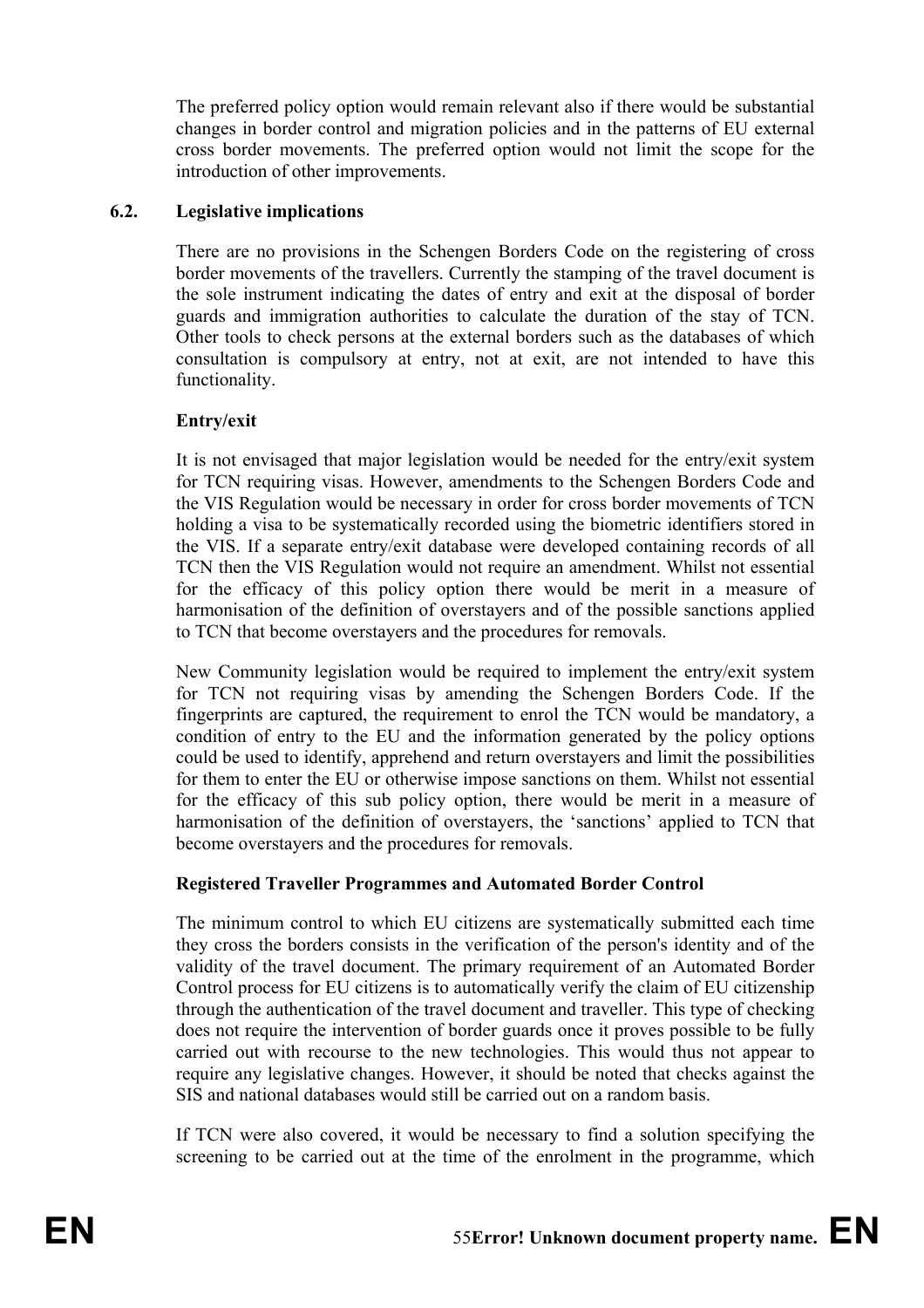could replace certain checks at borders and ensure that the person still fulfils the conditions of entry and stay at the time of the border crossing. In order to enable an EU-wide recognition of Registered Traveller credentials, and having regard to that border checks are currently harmonised at EU level, the process for screening eligibility criteria and vetting would need to be harmonised across the EU. Only the fact that a traveller has been properly screened, vetted and identified as part of the enrolment process to the Registered Traveller Programme allows for the possibility to facilitate entry to the Schengen area. Also the policies on validity, expiry and revocation would have to be defined EU wide. This in turn would establish the basis for a central database to be provided and shared on an EU level. It should be noted, that a legal change to remove the stamping obligation of a passport and a visa should be done.

Given that a legal framework should be established enabling the development of Registered Traveller schemes for TCN, standards would be settled and applied to parameters such as: eligibility and vetting including its regularity; automatic verification systems; random and second line checks; data protection; protection of privacy and fundamental rights and possibly pricing policies. This could be achieved through amendments to the Schengen Borders Code and through other legal instruments.

If a traveller granted a Registered Traveller Status would not have complied with the rules of the programme e.g. (s)he overstays or an alert is inserted in the SIS or national database, a responsible Member State should immediately revoke the traveller's status and when necessary inform other Member States.

## **6.3. Measures to ensure data protection and protection of rights of travellers**

It is important that the preferred policy option should comply with data protection principles and the requirements of necessity, proportionality, purpose limitation and quality of data; and that safeguards and mechanisms are in place for the effective protection of the fundamental rights of the individual travellers and in particular the protection of their private life and their personal data. Third country nationals must be made aware of these rights. However, the preferred option is relevant to both migration and to combating terrorism and serious crime and as with aspects of the status quo this poses data protection challenges.

Respect for fundamental rights is a basic principle of any Community policy in the field of fight against illegal immigration. The Hague Action Plan states the need "to ensure the full development of policies enhancing citizenship, monitoring and promoting human rights". Thus, any policy initiative to reduce the amount of illegal immigration into the EU has to respect fundamental rights, which illegal immigrants enjoy.

Although some of the information generated by the entry/exit system would be, in theory, already available $51$ , the policy option would involve the systematic electronic recording and storing of information on the time and place of entry and exit of TCN. Most travellers crossing the EU and other international borders provide similar information via ticketing information held by carriers or on other records of entry

1

<sup>&</sup>lt;sup>51</sup> TCNs' passports are stamped on entry and exit. On exit border guards are able to ascertain whether the visa holder has overstayed.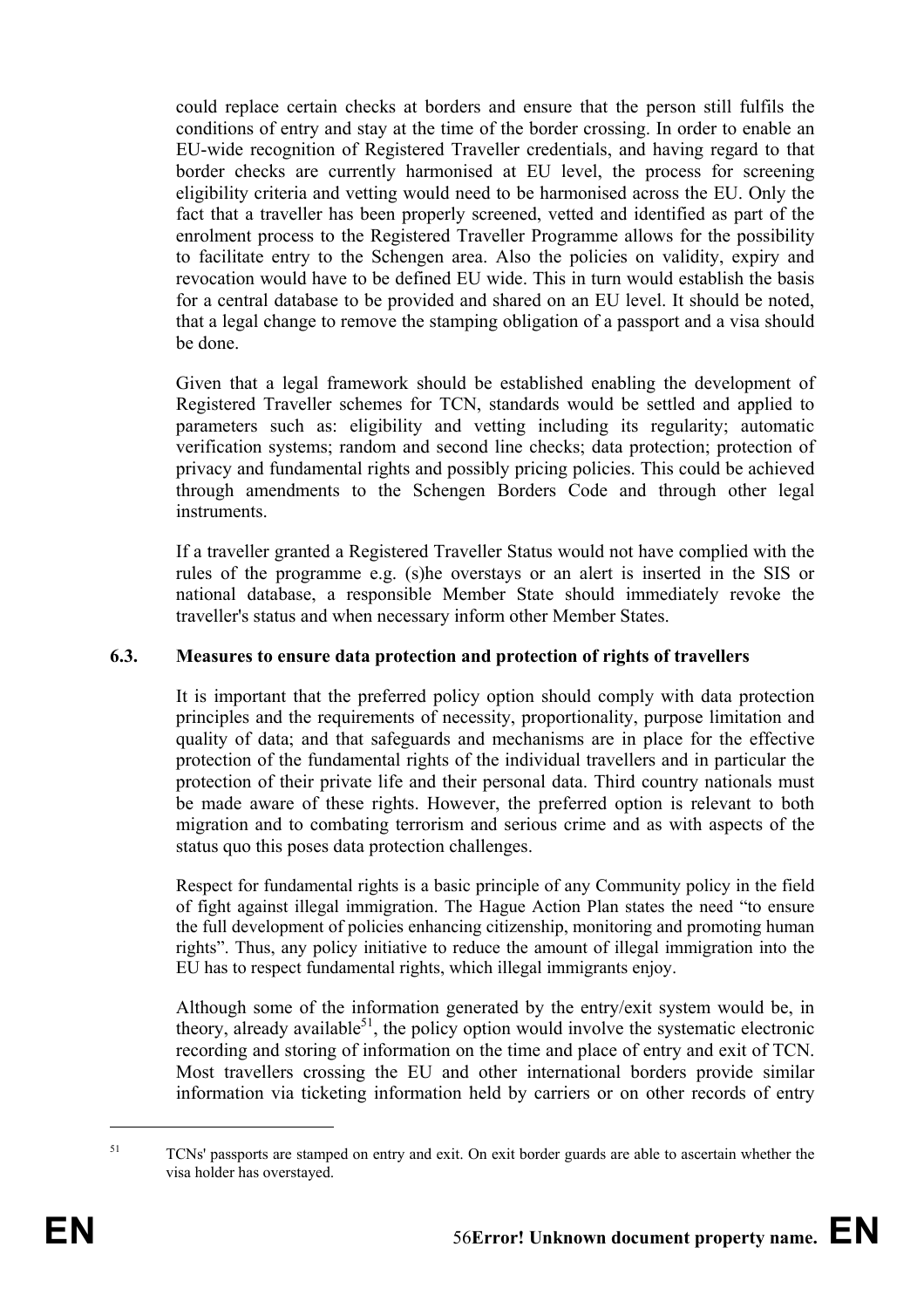and  $\text{exit}^{52}$  and may not consider such information as highly confidential. However, some will consider its retention on a database invasive, as the data would normally be held as confidential. Whether or not the information is considered confidential is, in any case, irrelevant from the perspective of data protection law and has limited relevance as regards the protection of the right of privacy.

The data would be stored in a form that could be easily manipulated and there is a potential problem, as with any data of this type, that it could be used inappropriately. According to Article 6 of Directive 95/46/EC Member States shall provide that personal data must be processed fairly and lawfully, that they are collected for specified, explicit and legitimate purposes. Furthermore the processing of personal data must be adequate, relevant and not excessive in relation to purposes for which they are collected and processed.

The provisions of data protection for the VIS and the status quo including the retention of information for just 5 years would be necessary to ensure adequate data protection provisions for this policy option. In addition, provisions would be necessary to ensure that, for the records of entry and exit that:

- The data generated by the entry/exit system should only be used by responsible migration and border control authorities except in exceptional circumstances where duly authorised law enforcement authorities seek with good cause, evidence on the travel histories of named individuals.
- Individuals should have the right to access to information held on them and to challenge and correct it, if errors have occurred.
- The provisions would allow for appeals in cases where TCN are forced to overstay, overstayed only apparently and/or if there were errors made in recording dates of entry or exit.

On the other hand, the systematic recording of TCN travel movements could also be of value in demonstrating the consistency of travel history with the rules and requirements.

The basic provisions for data protection and protection of fundamental rights and privacy would need to be similar to those of the VIS Regulation plus provisions relating to the entry/exit information. However, the data collected on TCN not requiring visas would be less extensive than that given by visa applicants and hence issues of data protection would be slightly less challenging in this case. The rights to appeal in circumstances of errors occurring and forced overstaying would need to be ensured. At the same time given the large numbers of new travellers affected and the new requirement for them to provide biometric information the data protection and appeals mechanisms would need to be visible and evident.

The Registered Traveller Programme open to TCN would also pose data protection challenges. The vetting process might involve the collection of personal information over and above that required to obtain a visa or enrol as a TCN not requiring a visa.

1

 $52$  Road passengers in private vehicles would not normally give such information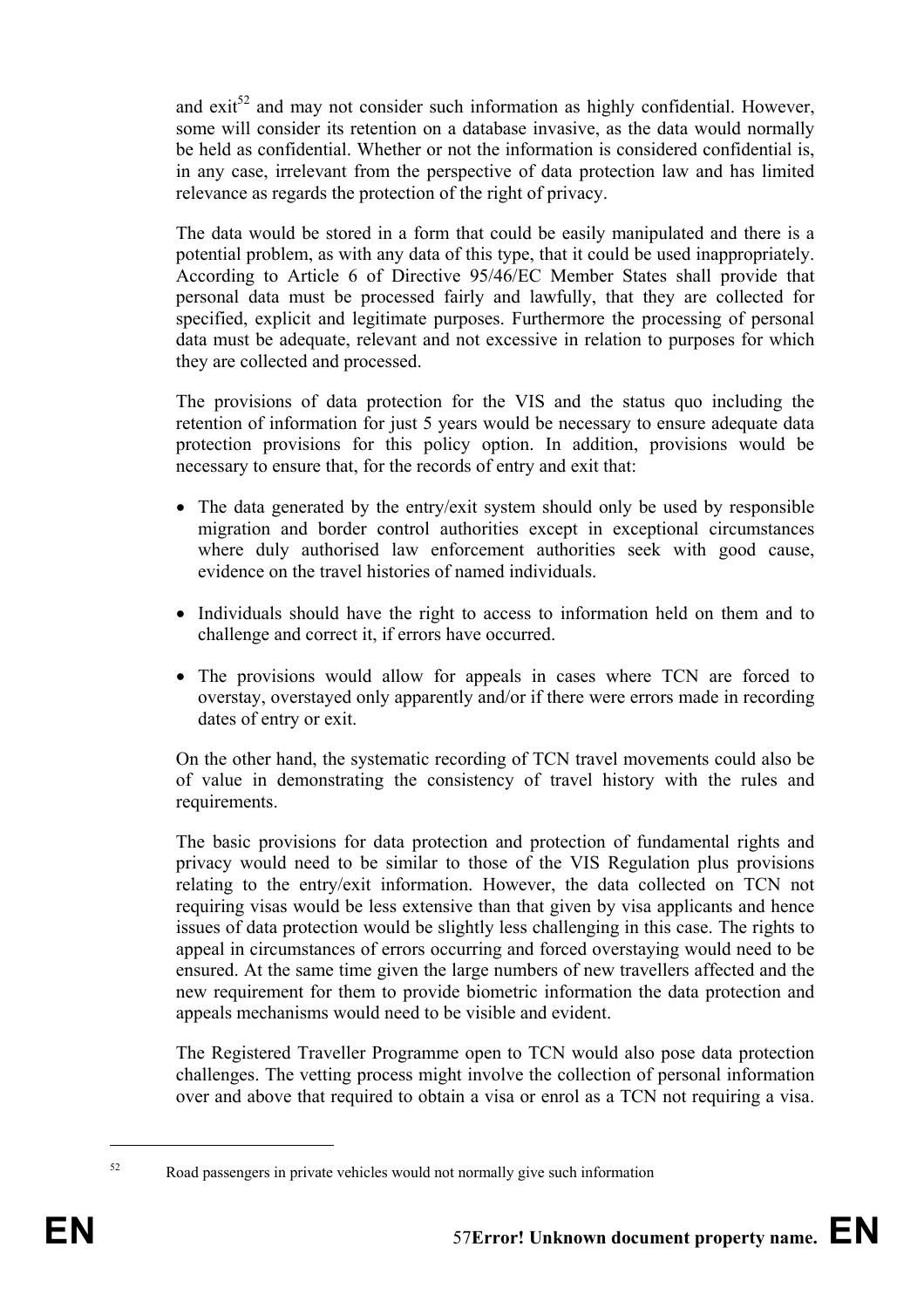At the same time the Registered Traveller Programme would be voluntary. Data protection provisions including the right of access to personal information that had been used to inform refusals of applications would be appropriate. In the same vein the Registered Traveller Programme in this sub policy option could include the requirement of authorities to provide the reasons for refusal and the opportunity for applicants to appeal against refusal.

Minimum standards for the Registered Traveller Schemes would itself define the minimum standards for data protection and identify the most appropriate means of achieving these. Minimum standards would also include procedures on authorities providing reasons for refusal, access by the applicant to the information used to inform such refusals and the opportunity to appeal against refusal. Particular consideration would need to be given to the use and transmission of biometric data. Limitation on the access to the information, although provided voluntarily, would nevertheless be extremely important.

#### **7. MONITORING AND EVALUATION**

The Commission shall ensure that systems are in place to monitor the functioning of the entry/exit system and the Registered Traveller Programme against the main policy objectives. Two years after these systems start operations the Commission should submit to the European Parliament and the Council a report on the technical functioning of the systems. Moreover four years after the entry/exit system and the Registered Traveller Programme start operations the Commission should produce an overall evaluation of the systems including examining results achieved against objectives and assessing the continuing validity of the underlying rationale and any implications of future options. The Commission should submit the reports on the evaluation to the European Parliament and the Council.

Monitoring and evaluation indicators could be in particular:

## • **Entry/exit:**

- Number of entries on the system;
- Numbers of 'registered' persons identified at border (terrorists, cross-border criminals etc.);
- Numbers of illegal immigrants identified at border (excl. 'registered' persons and overstayers);
- Number of alerts on overstayers;
- Number of incorrect alerts on overstayers;
- Numbers of alerts leading to apprehensions;
- Numbers of overstayers that have been given permission to work legally;
- Average time of enrolment for visa-exempt TCN;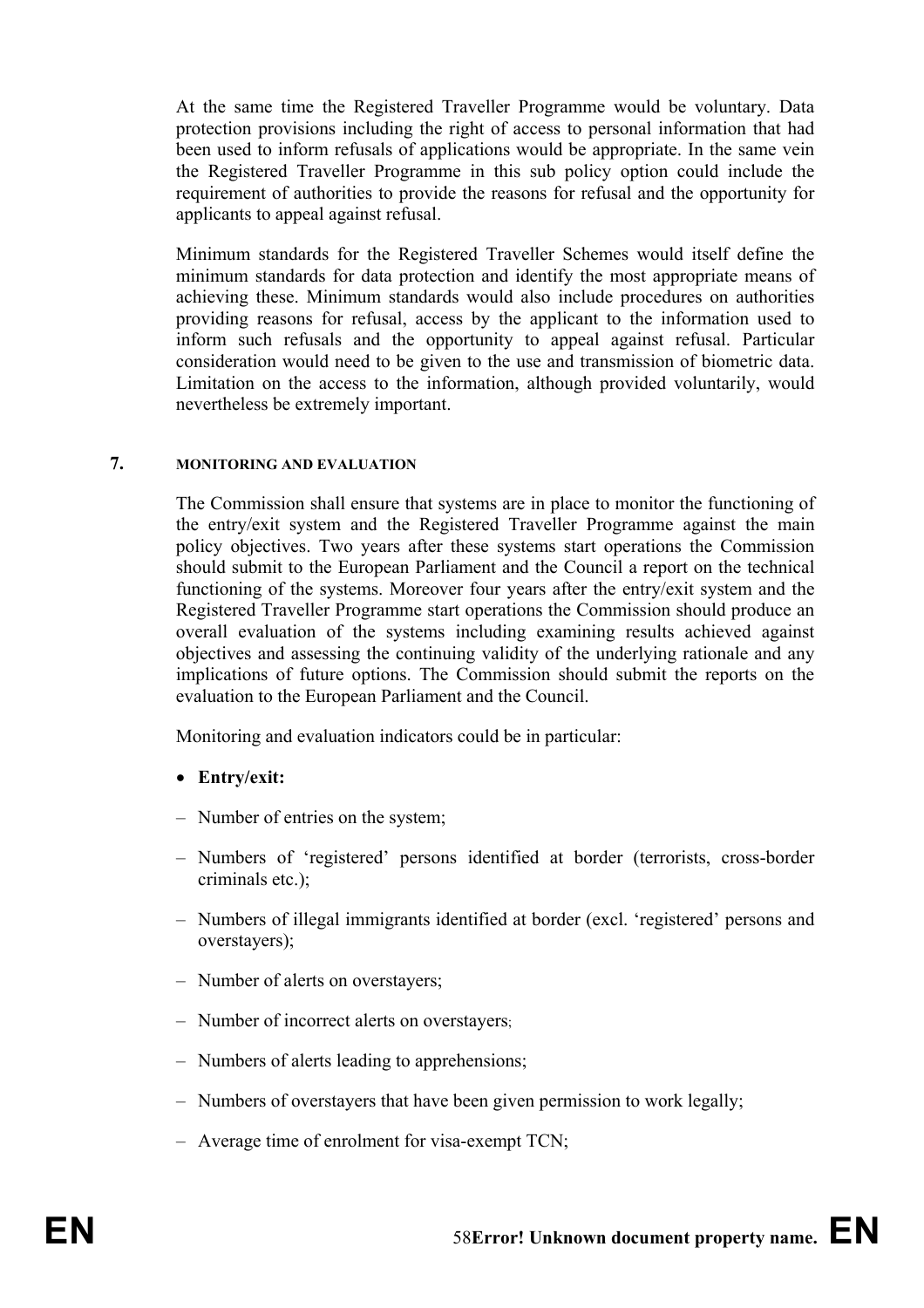- Processing time at the border crossing points;
- Overall time needed to cross an external border;
- System availability rate;
- Error rates e.g. Failure to Enrol (FTE) rates, false matches, etc.
- **Registered Traveller Programme**
- Number of entries on the system;
- Numbers of persons on the programme (TCN and EU citizens);
- Average time of enrolment;
- Processing time at the border crossing points;
- Overall time needed to cross an external border;
- System availability rate;
- Error rates e.g. FTE, false matches, etc.;
- Border guard resources replaced by RTP.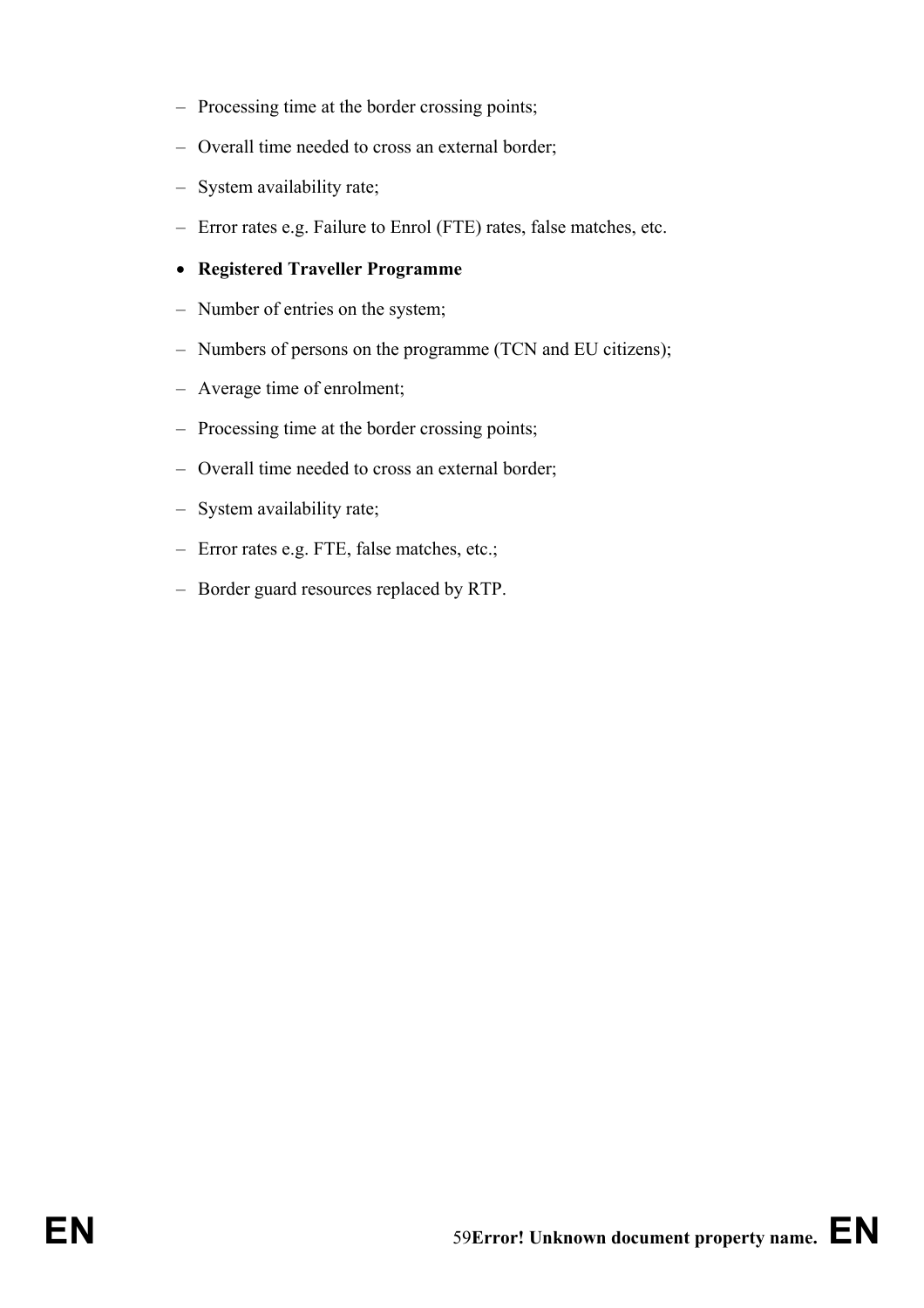#### **ANNEXES**

## Annex 1 Glossary

- Annex 2 Case studies and key lessons
- Annex 3 Databases and systems at EU level

## Annex 4 Statistics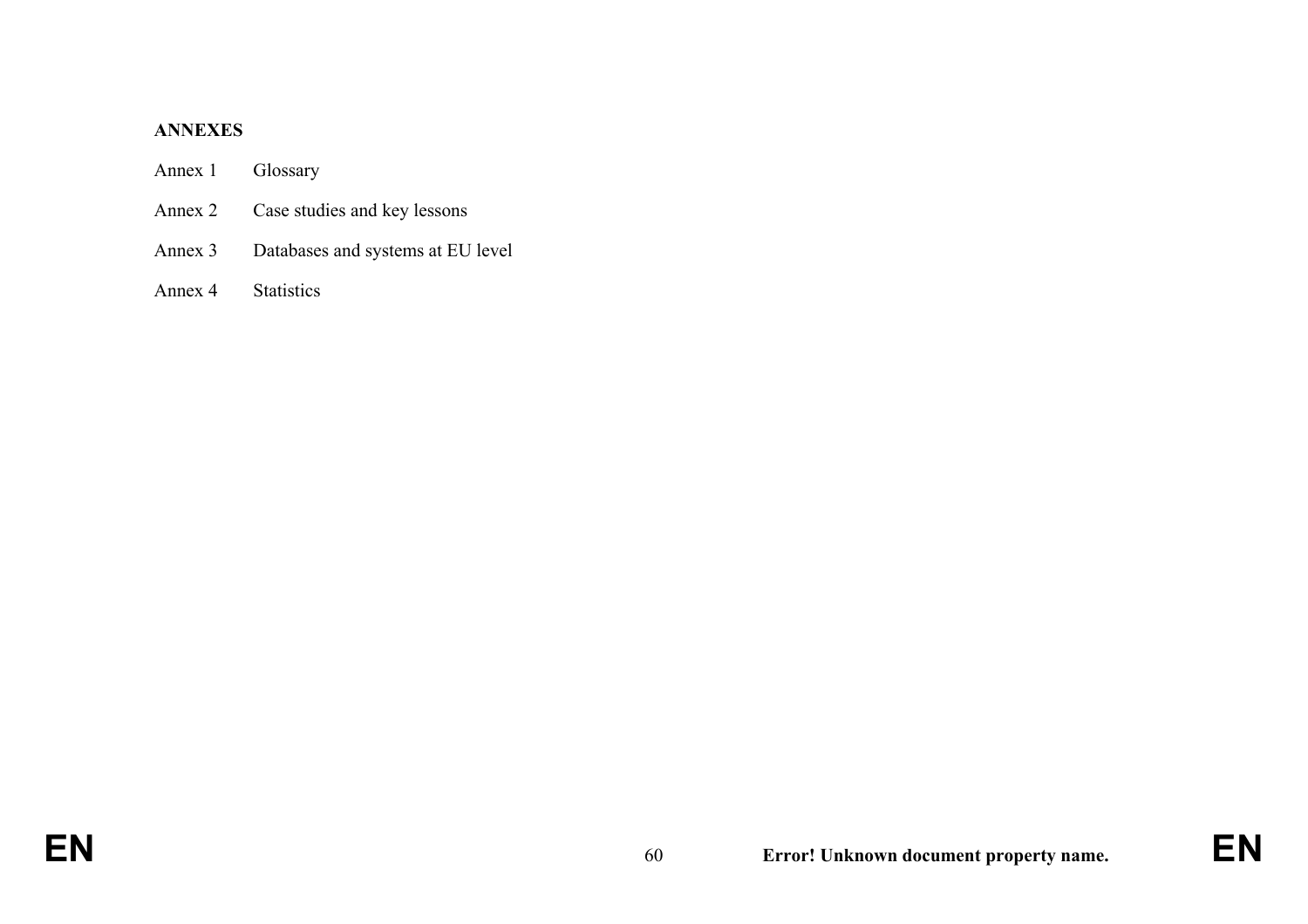# **ANNEX 1**

## **GLOSSARY**

The following terms have been used in this report.

| <b>Automated Border</b> | A system that enables the automated verification of travellers' identity without the intervention of border guards.                                                                                                                                                                                                                                                    |  |
|-------------------------|------------------------------------------------------------------------------------------------------------------------------------------------------------------------------------------------------------------------------------------------------------------------------------------------------------------------------------------------------------------------|--|
| Control                 | A document reader electronically reads the biometrics included in the travel documents or stored in a system or database and<br>compares them against the biometrics of the passengers.                                                                                                                                                                                |  |
|                         | Passengers can be checked against 'watch' lists in an automated fashion if necessary.                                                                                                                                                                                                                                                                                  |  |
| <b>Bona</b> fide        | (From Latin) genuine, real or legal; not false: for bona fide travellers, refer to Registered Traveller Programme and Scheme<br>definition below                                                                                                                                                                                                                       |  |
| <b>Border Control</b>   | Border Control means the activity carried out at a border, in accordance with and for the purposes of the Schengen Borders<br>Code, in response exclusively to an intention to cross or the act of crossing that border, regardless of any other consideration,<br>consisting of border checks and border surveillance including risk analysis and crime intelligence. |  |
| <b>Biometrics</b>       | Biometrics are "unique, measurable characteristics or traits of a human being for automatically recognising or verifying<br>identity." $(OECD, 2004)$                                                                                                                                                                                                                  |  |
|                         | The primary purposes of biometrics are to allow for:                                                                                                                                                                                                                                                                                                                   |  |
|                         | Verification (also called authentication) or "confirming identity" (ICAO, 2003a): a one-to-one match is intended to<br>establish the validity of a claimed identity by comparing a verification template to an enrolment template.                                                                                                                                     |  |
|                         | Identification (also called recognition) or "determining possible identity" (ICAO, 2003a): a one-to-many matches is<br>intended to check the biometric characteristics of a person against an existing enrolee dataset (e.g. check against a watch<br>list, prevention of multiple enrolments).                                                                        |  |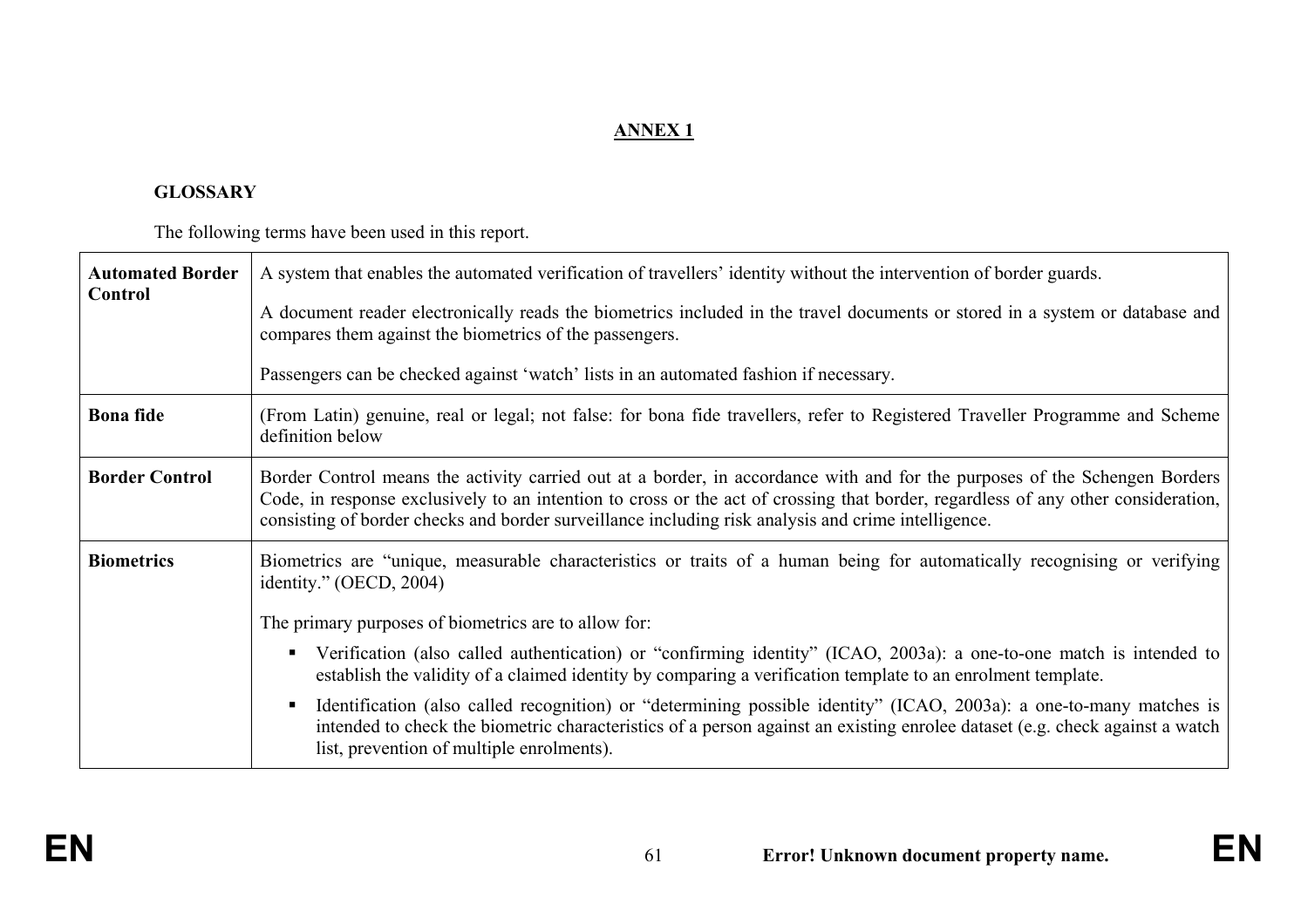| <b>Enrolment</b>                                   | Enrolment is the process of collecting data from an individual for registration in the Registered Traveller Programme,<br>determining programme eligibility and issuance of membership and optionally token.                                                                                                                                                                                                                                                                |
|----------------------------------------------------|-----------------------------------------------------------------------------------------------------------------------------------------------------------------------------------------------------------------------------------------------------------------------------------------------------------------------------------------------------------------------------------------------------------------------------------------------------------------------------|
| Entry/exit system                                  | An entry/exit system:<br>registers the entry and exit of individuals in a database or system,<br>generates automated alerts when the legal entitlement of an individual to stay in the territory has expired and there is no                                                                                                                                                                                                                                                |
|                                                    | record in the system that he/she has left the country.                                                                                                                                                                                                                                                                                                                                                                                                                      |
| <b>Overstayers</b>                                 | Persons that have entered the territory legally (i.e. with a valid travel documents and/or visa) but have remained in the territory<br>beyond the period they were entitled to stay                                                                                                                                                                                                                                                                                         |
| <b>Registered</b><br><b>Traveller</b><br>Programme | Registered Traveller Programmes facilitate border crossing procedures for voluntary participants. These users have previously<br>enrolled in the system by providing information including biometric identifiers. The passengers are checked against 'watch' lists<br>to make sure that they are not considered to be a threat to public policy, internal security, public health or international relations<br>of any of the Member States. Other criteria may be imposed. |
|                                                    | At airports with Registered Traveller Programmes, individuals undergo a biometric verification that allows automated check-in<br>or out. These systems tend to use different types of biometric technologies (OECD 2004)                                                                                                                                                                                                                                                    |
| <b>Vetting</b>                                     | Vetting refers to process of adjudicating an applicant to determine programme eligibility.                                                                                                                                                                                                                                                                                                                                                                                  |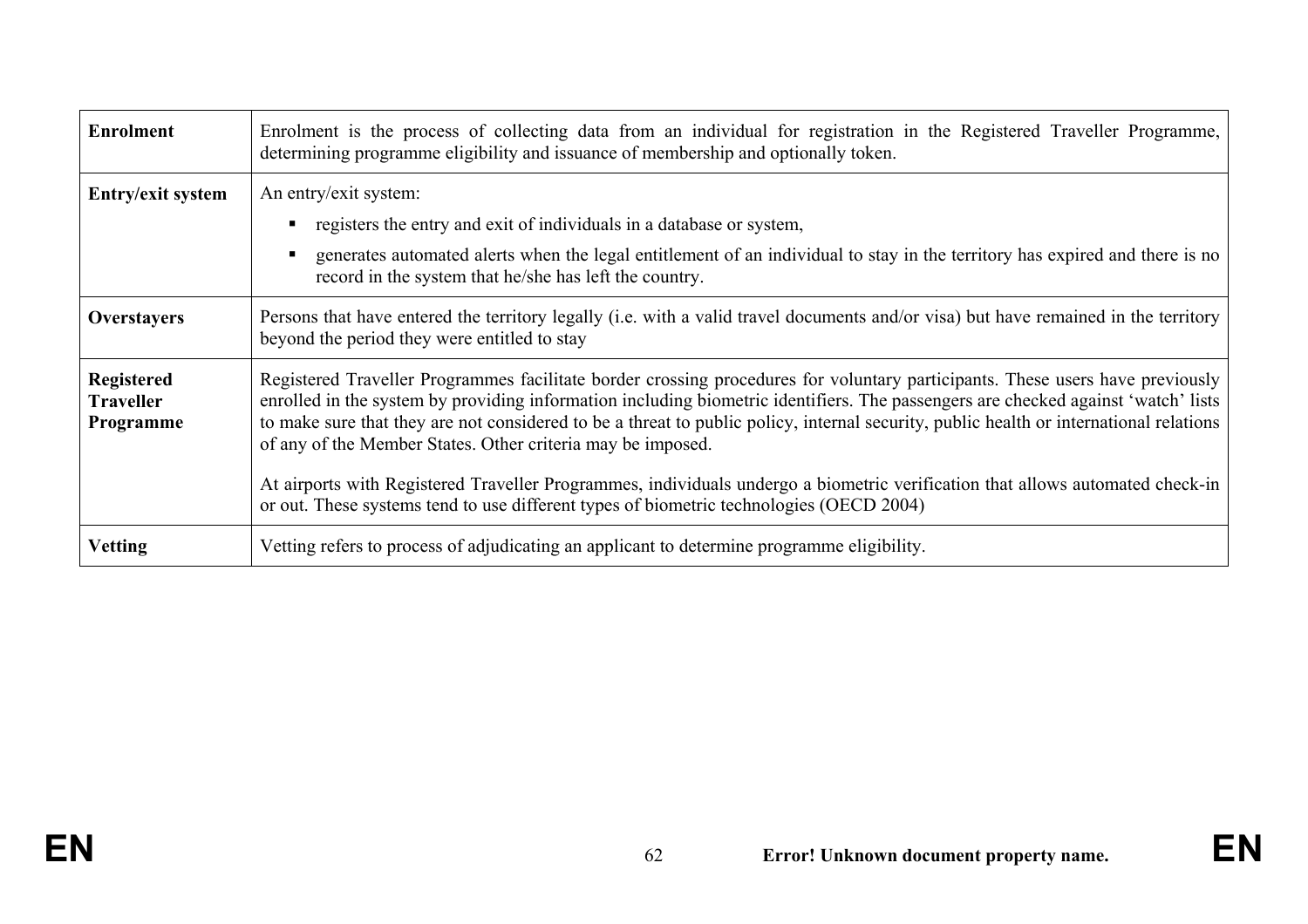# **ANNEX 2**

## **CASE STUDIES AND KEY LESSONS**

#### Entry/exit systems

Four existing systems were assessed in order to find key lessons and possible best practises; The United States Visitor Status Indicator Technology (US-VISIT) system, Malaysia Autogate and the entry/exit systems in Finland and Estonia. The Japanese Ministry of Justice is introducing a biometric border control program for all non-Japanese citizens (with some small exceptions) from November 2007. This is being introduced as a measure for preventing terrorism and illegal immigration. When entering the country, all non-Japanese citizens will have their photograph taken using a digital camera and two fingerprints captured using a LiveScan device. This is done by an officer at a border control desk and is in addition to the usual immigration procedures at the border, including inspection of travel and immigration documents and questioning by the officer.

Entry/exit systems have been adopted with the view of tackling overstayers and preventing terrorists and serious criminal to enter the territory of a country. However, their implementation is particularly challenging. The entry element has generally been prioritised over the exit.

In the US the exit element has not yet been fully implemented. However, there have been some biometrics exit pilots in air borders, and there are plans for thorough implementation of biometrics exit registration at air and sea borders<sup>53</sup>.

In Finland, the exit registration has been implemented selectively, for example only when it is possible without disrupting border crossings.

Some benefits have been achieved by the systems in terms of detecting forged or stolen documents at entry (when biometrics are used). In US, over the period 2003-2007, 14,000 persons were referred to the immigration enforcement unit, of which 315 (2.25%) were arrested.

Some minor benefits have been achieved in preventing criminals and serious criminals to enter the territory. In the US, the entry system enables to check the identity of the travellers against several databases of wanted person, known or suspected terrorists and sexual offenders. A total of 1,500 people were rejected at the border (but it is not clear how many of them could be classified as serious criminals or terrorist). Information on how many terrorists were rejected at the border is not available.

<sup>&</sup>lt;sup>53</sup> At the moment the idea of having biometrics exit points at land borders has been postponed.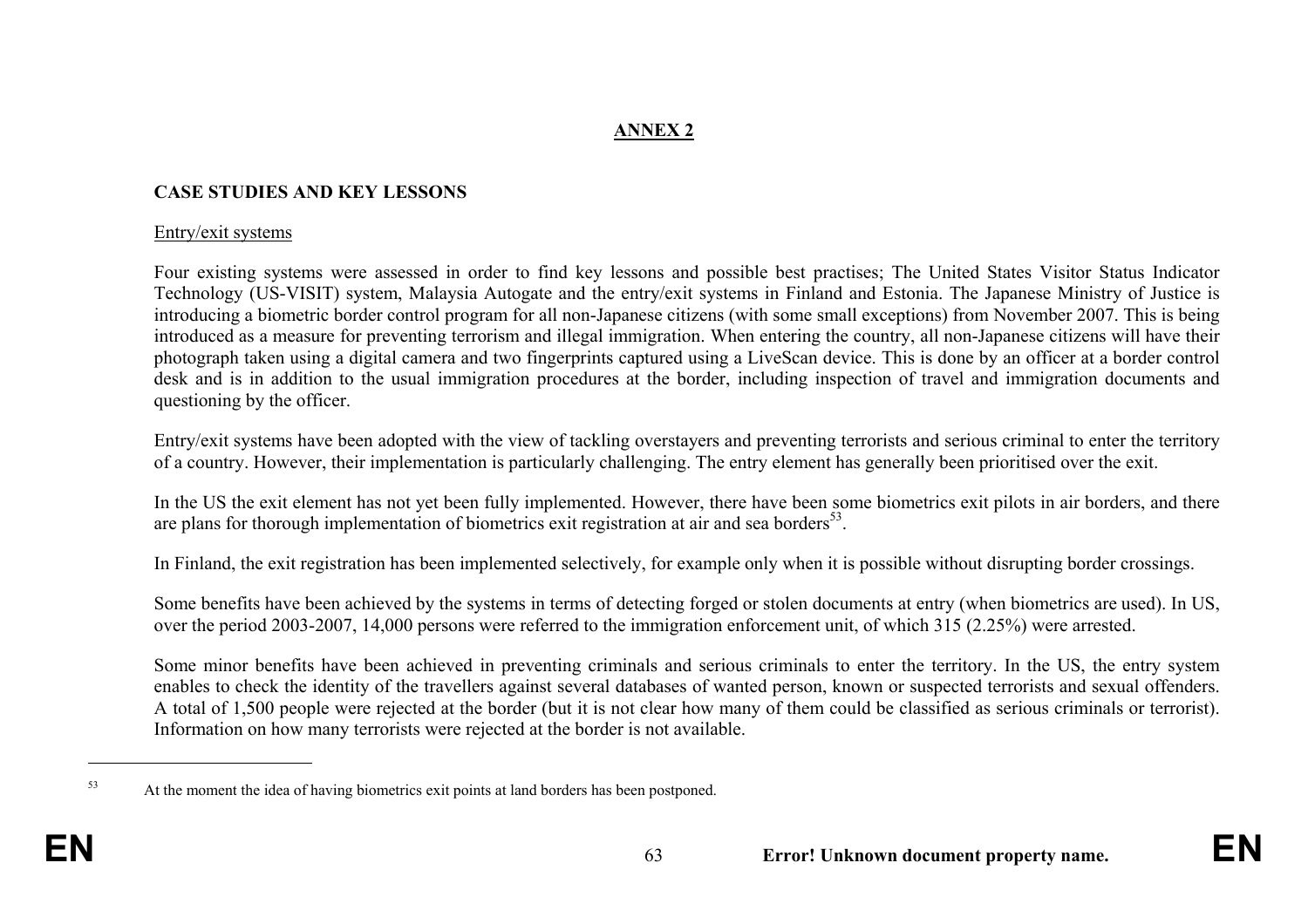In order to be effective, efficient and reliable, an entry/exit systems need to satisfy all these conditions:

- The system has to be implemented at all types of borders (air, sea, land). In the absence of a thorough implementation at all types of borders the systems may displace the movements of would-be overstayers, criminals and terrorists towards those borders and entry points in which the system is not in place.
- The exit element needs to be fully operational. The entry element is beneficial for deterring, detecting and stopping serious criminals, however, if the exit element is not fully operational the system does not help to identify, sanction and deter overstayers.
- It should use biometrics to verify people's identities and detect forged or stolen documents.
- It should have an automated enrolment and search facility to check people against overstayers lists or watch lists of criminals and terrorists and generate alerts.
- They should generate automated alerts to identify overstayers.
- The information on overstayers should be passed on to responsible law enforcement authorities.
- Information on overstayers should be used to detect them, and to impose a sanction as a fine.
- They may or may not have automated gates.

## Automated Border Control

Two existing systems were assessed in order to find key lessons and possible best practises; Smartgate in Australia and e.channel in Hong Kong.

The main rationale of automated border control systems has been to improve the accuracy and efficiency of border controls. The main elements are:

• Enabling the accurate verification of travel documents and identities with biometrics checks. Automated border controls have a positive effect on deterring forged or stolen passports and improving identity verification.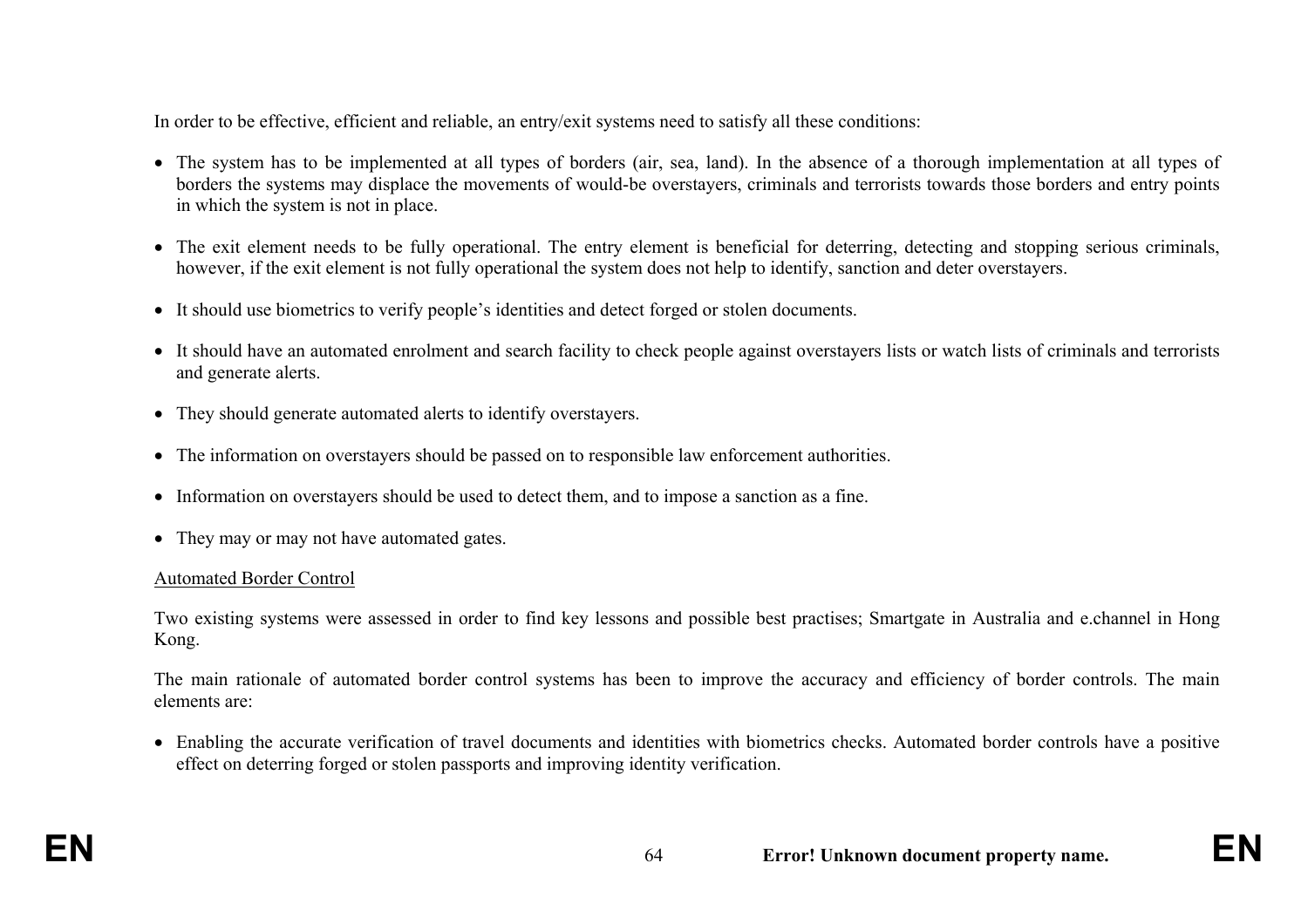- Increasing border efficiency by allowing border guards to focus on those people that have not enrolled into the scheme. However, this benefit can be achieved only if a significant number of travellers have registered for the systems (e.g. Hong Kong).
- Registration and pre-screening of travellers are not necessary. The system is just about identity verification. In the case of Hong Kong the system is open to all Hong Kong nationals in possession of a biometric travel document. In the case of Smartgate the system is open to all travellers holding an Australian e-passport and other ICAO-compliant e-passport.

Automated Border Control processes normally consist of the following: Fingerprint matching would be used in conjunction with an automated gate and kiosk. The traveller enters the automated gate area, possibly by presenting their passport in order to open a door that closes behind them once they have entered (to ensure only one passenger uses the gate at a time). The kiosk prompts the traveller to present the e-passport for scanning (visual and electronic) and is prompted to present one or two fingerprints for scanning. The fingerprint image is captured and the system converts both the captured image and the image stored on the e-passport into templates and attempts to match them, according to predetermined thresholds. If a good match is achieved, a second gate opens and the traveller is allowed to cross the border. If there is not a good enough match, or any other problem occurs, the gate does not open and the traveller is directed for processing by a border guard.

### Registered Traveller Programme

Six existing systems were assessed in order to find key lessons and possible best practices; Privium in Netherlands, Pegase in France, Iris (which is part of the e-borders strategy) in the United Kingdom, Nexus in Canada/the United States of America, ABG in Germany and APEC Business Travel Card. For example, Privium aims at facilitating the airport's most frequent users (around 1% of the traveller population responsible for around 10% of the total traveller movements). Membership in the programme is open to citizens with passports from the European Economic Area and Switzerland, namely to all EU Member States, Norway, Iceland, Liechtenstein and Switzerland. Privium currently has 36,000 members and it is estimated that it registers about 600 new members per month.

The essential elements of Registered Traveller Programmes are:

- Ensuring that registered travellers (RT) do not present a risk in terms of illegal immigration or internal security. This is generally done by:
- (1) Undertaking a risk assessment prior to the registration. For instance people are checked against watch lists and other police databases. Biometrics may also be collected for undertaking security searches in police databases, (i.e. fingerprints are collected, stored and used to run security checks in US and Canada, Germany and France).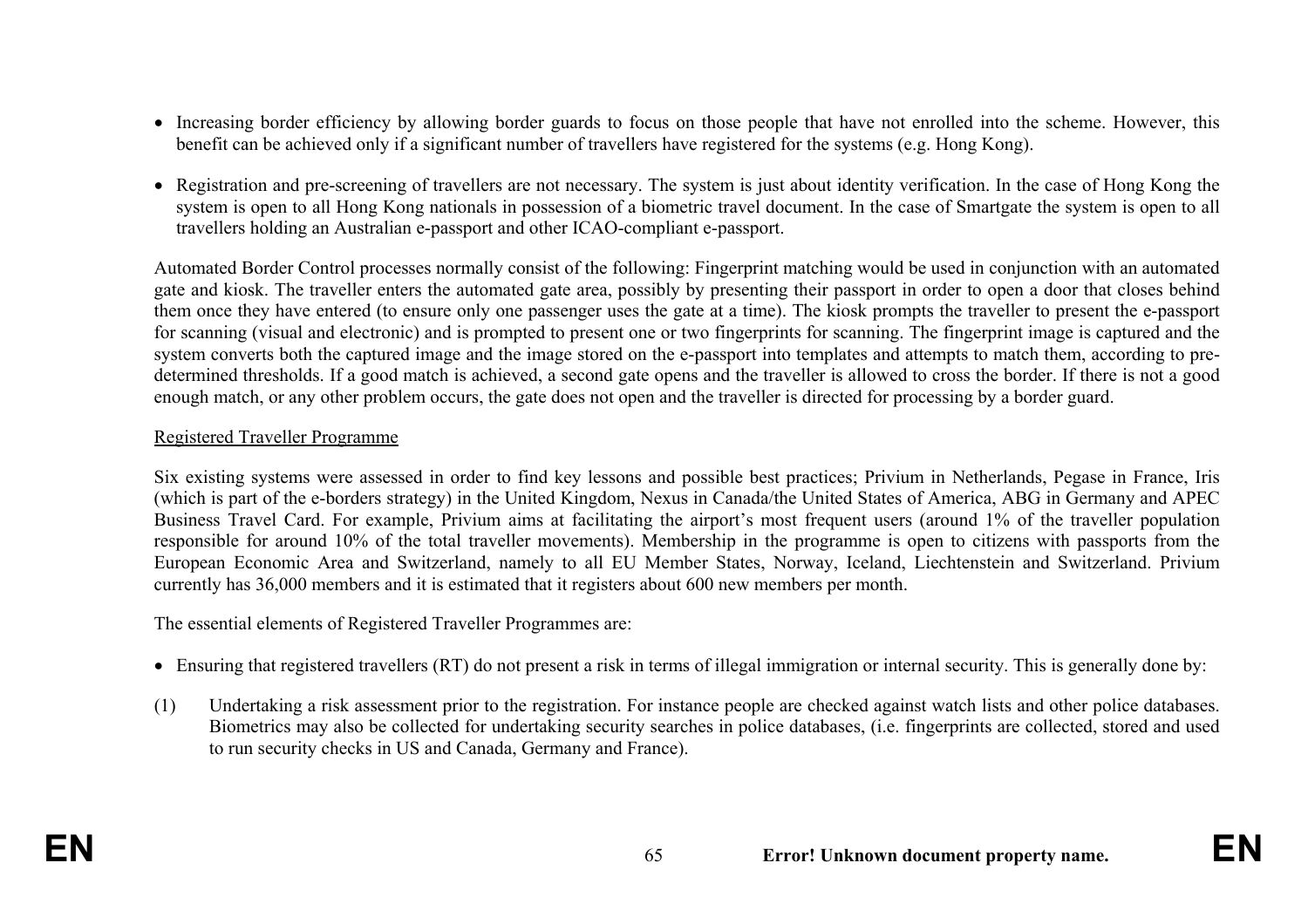- (2) Restricting the eligibility of participants. For instance, in France and the Netherlands only EU and Swiss nationals can participate; in the APEC countries the scheme is open only to business people that are frequent flyers and national of countries participating into the scheme.
- (3) Eligibility might be extended to non-nationals providing that certain security conditions are met. For example in the UK, permanent residents, visa holders and work permit holders are eligible to enrol in the Iris programme. Participants to the APEC business Card are checked against watch lists of all participant countries.
- Ensuring faster border checks. This is done by creating automated, self-service kiosks and creating separated lanes. However, borders checks takes approximately the same time that manual checks, the main advantage of RT is shorter queues because less people are part of the system. When the RT is applied to TCN, there are additional benefits for participants as they can go through a fast track immigration process (i.e. in ABTC scheme visa holders go through a faster immigration interview assessment).
- Ensuring the integrity of border checks by undertaking random checks.
- Verification of travellers' identities with biometric checks. All the schemes use biometrics, even if there is a great deal of variation on the type of biometrics used (i.e. iris in UK and the Netherlands, fingerprints in France).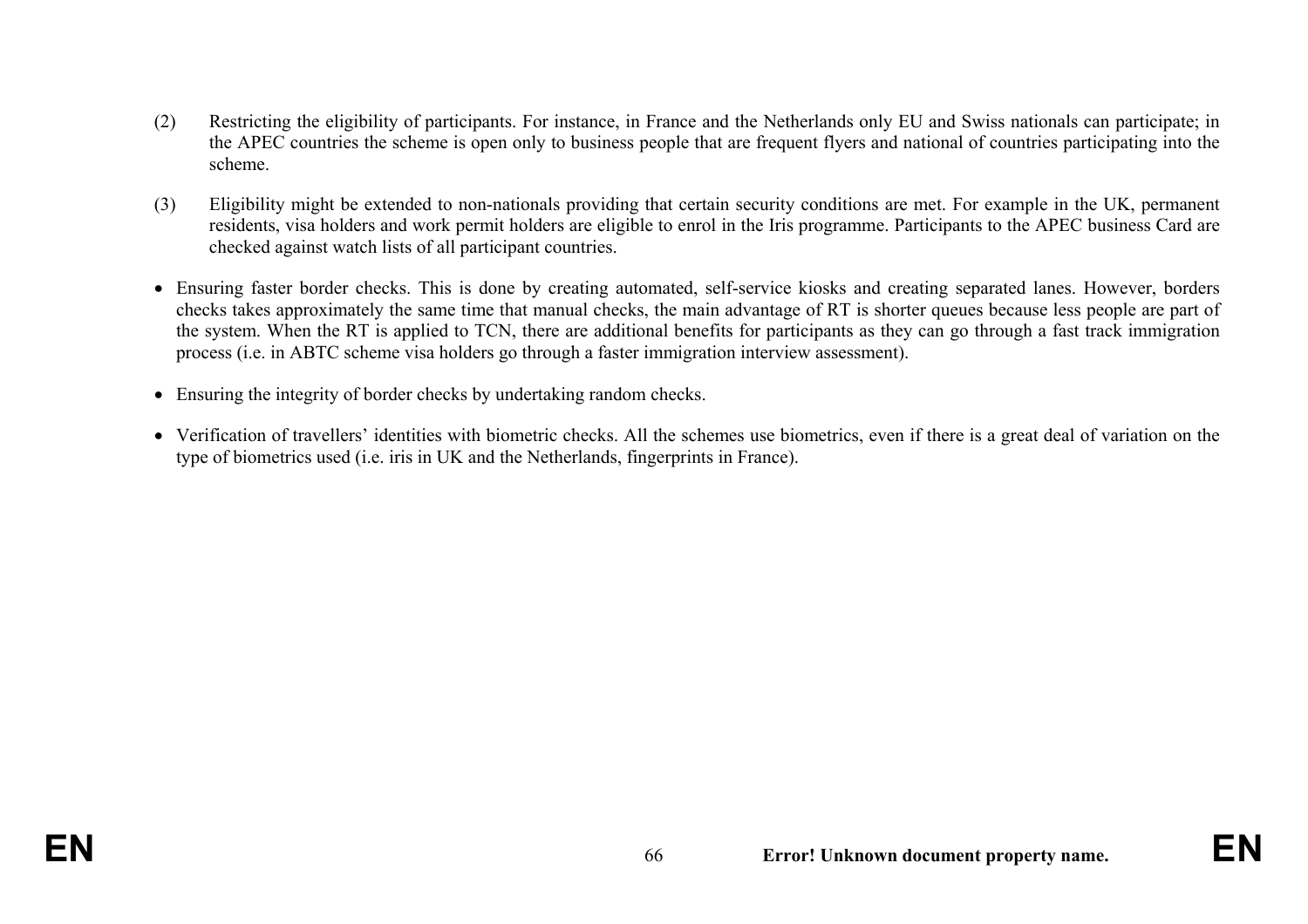# **ANNEX 3**

#### **DATABASES AND SYSTEMS AT EU LEVEL**

Databases containing information on potentially dangerous people, visa and asylum applicants have been set up and/or are being developed.

## SIS

The Schengen Information System (SIS) is a computer network for the collection and exchange of information relating to immigration, policing and criminal law for the purpose of law enforcement and immigration control. SIS was established after the 1990 Schengen Convention for the implementation of the 1985 Schengen Agreement and became operational in 1995. The system applies to Member States that fully participates in the Schengen acquis.

The main categories of data contained in the SIS are:

- Persons wanted for arrest, extradition and for transfer in the context of the European Arrest Warrant and to be placed under surveillance or subjected to specific checks;
- Third country nationals to be refused entry into the Schengen territory;
- Missing persons (minors and adults);
- Witnesses and persons required to appear before the judicial authorities;
- Person or vehicles to be put under surveillance or for specific checks;
- Certain categories of objects (e.g. stolen identity cards, vehicles, firearms, bank notes);

The names of persons in the above categories can be introduced into the SIS by each Schengen State. The Schengen States are the owners of the data they introduce into the SIS and bear the responsibility for their legality and accuracy.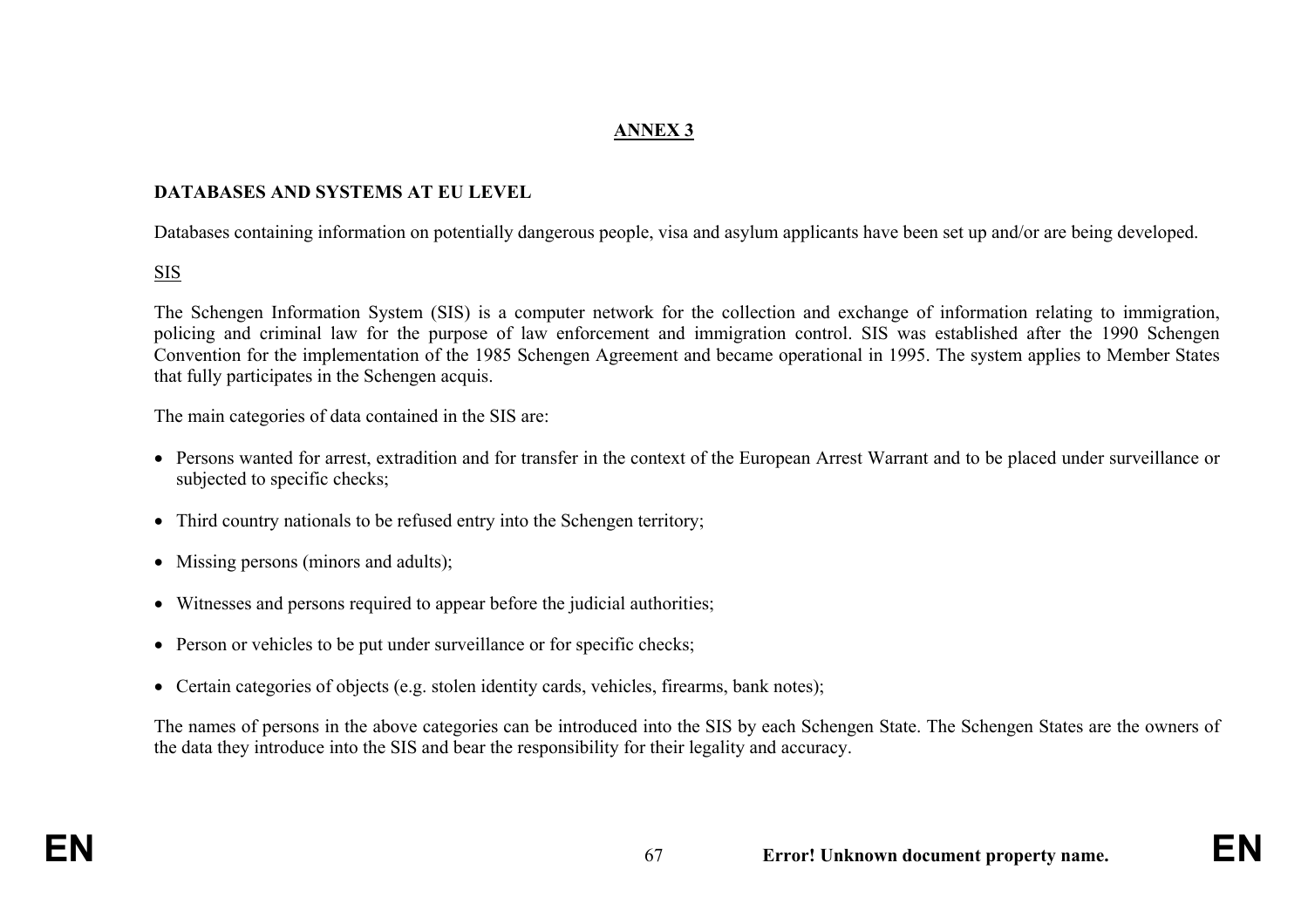The SIS can be consulted by police, border police, customs and partially by authorities responsible for delivering visas and resident permits. It is up to each Member State to decide which national agencies are to have access to some or all categories of SIS alerts.

The SIS enables the users to check persons and objects both at external borders and within the territory of the Schengen States. The SIS allows the law enforcement authorities to know if a person is wanted and why, what priority action is to be taken and if the person is violent and armed.

Since 1995 more than 17 million records have been created on the SIS. The vast majority of records concern lost or stolen items, such as identity documents. Since 2005 yearly statistics on the SIS operations have been published, but without giving details relating to different Member States, as these are considered 'sensitive national data'. Figures from 2007 indicated that<sup>54</sup>:

- More than 13 million records have been created on stolen identity documents (passports, identity cards, driving licence);
- More than one million records have been created on wanted persons (894,776 wanted persons plus 312,052 aliases);
- The vast majority of wanted people are third-country nationals who should be denied entry under article 96;
- Over 33,000 people have been placed under 'discreet surveillance' and 7 to be checked.

The SIS currently stores only alphanumeric data (letters and numbers), comprising (as regards individuals) data on  $55$ .

- names, including aliases;
- sex and "objective physical characteristics";
- date and place of birth;
- nationality;

 $^{54}$  Council document 6178, 13.22007.

Article 94(3) of the Schengen Convention.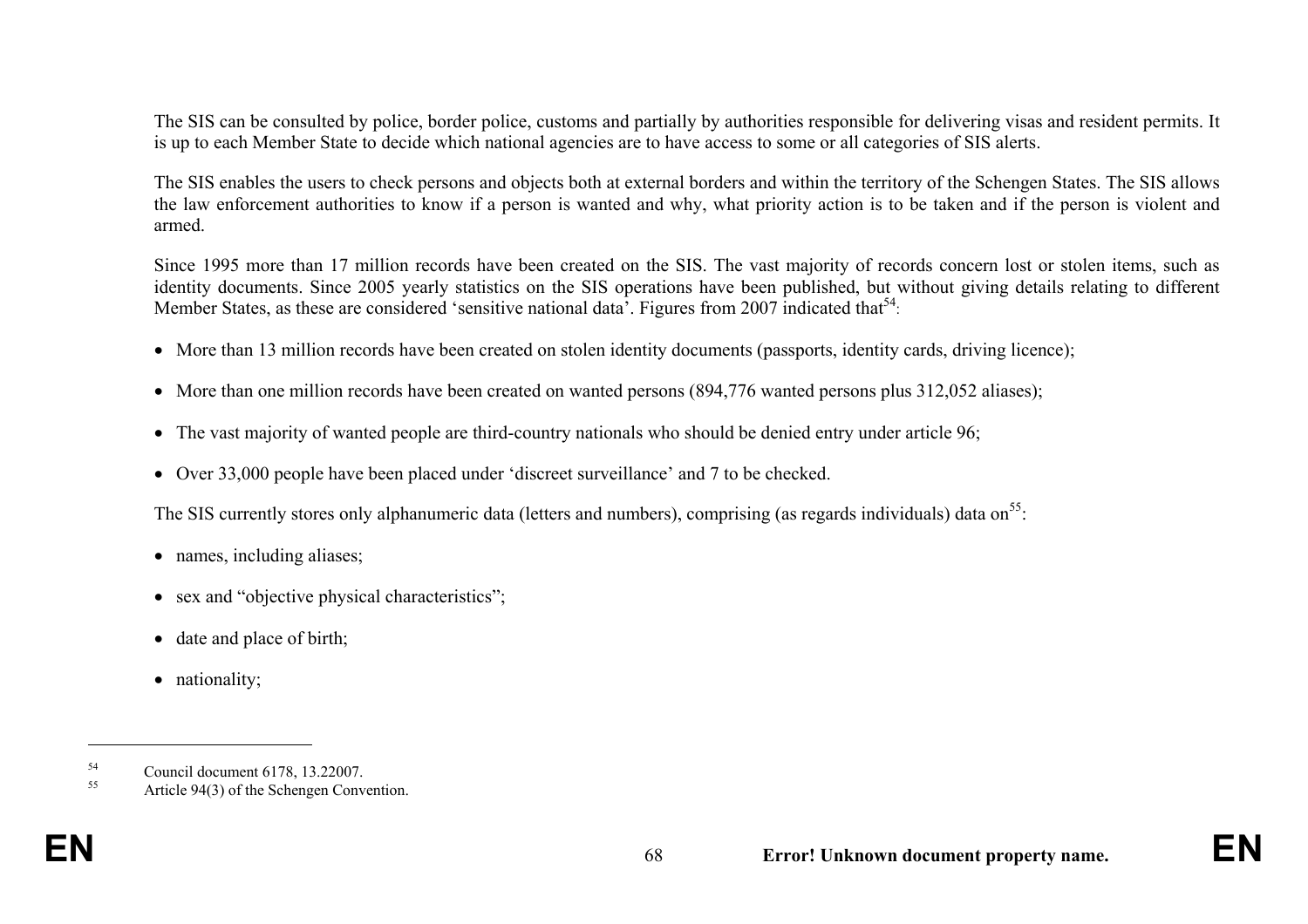- whether the persons are armed or violent;
- the reason for the alert; and
- the action to be taken.

Very often these details are not enough to give the authorities the information they need, and thus a supplementary system with extra information has been created since SIS became operational.

Each Member State holds this supplementary information on persons who are the subject of its alerts on the SIS in a national data bases known as SIRENE (Supplementary Information Request at the National Entry). Information contained in SIRENE databases is accessible, upon request, to law enforcement agencies in all Member States, as set out by the SIRENE Manual<sup>56</sup>.

With the European enlargement, the SIS has proved insufficient, and SIS II is being developed.

SIS II has been designed to function in an enlarged Europe, but also to deal with new challenges and use biometrics to verify people's identity. SIS II is being developed to contain new functions, such as new categories of subjects, and new types of data such as biometrics. There is also the possibility that SIS II may be linked to other European databases, such as VIS. SIS II should provide for the following new functions:

- The addition of new categories of alerts;
- The addition of new categories of data, including 'biometric' data;
- The interlinking of alerts;
- Widening access to the SIS. For example, the national members of Eurojust, the EU prosecutors' agency, which will have power to access alerts concerning extradition, missing persons, wanted persons and alerts on objects<sup>57</sup>;
- A shared technical platform with the Visa Information System (VIS).

 $^{56}$  COM(2001) 720 and revised manual OJ L 317, 22.9.2006.

Under SIS Eurojust can only access alerts concerning extradition and wanted persons.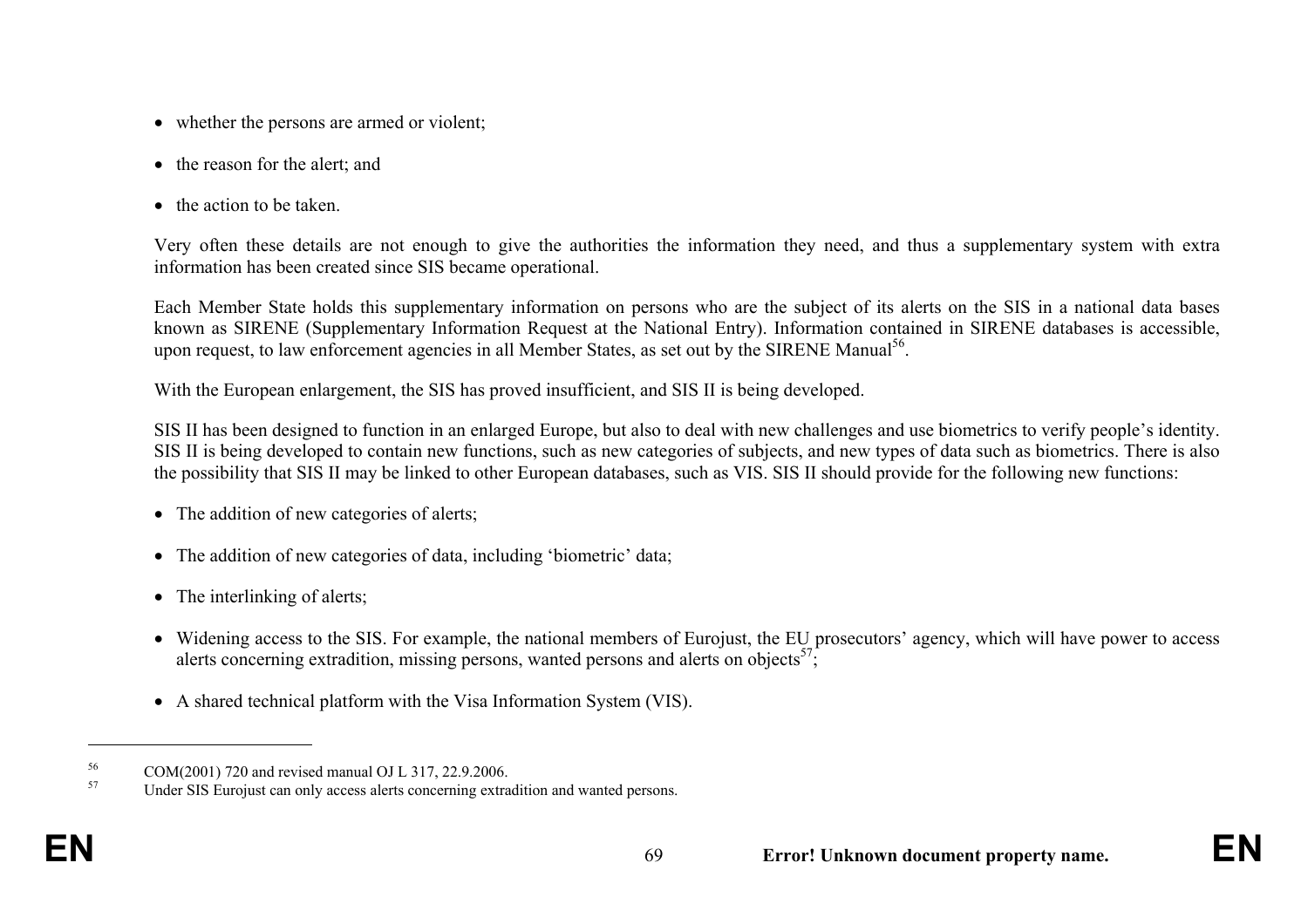In 2004 a Council Regulation and in 2005 a Council Decision were passed to introduce some new functions to SIS II for the fight against terrorism $^{58}$ .

On 20<sup>th</sup> December 2006 two Regulations were approved on the establishment, operation and use of SIS  $II^{59}$ .

# VIS

The Visa Information System (VIS) is a system for the exchange of visa data between Member States that was initially put forward in 2004<sup>60</sup>. All functionalities of VIS operate on applications or visa decisions attached to applications. Visas are always issued as a result of an application in the system. After a first registration, an application can be amended, until a decision is made whether a Schengen visa should be issued or not. After visa issuance further decisions can take place, for example, an issued visa can be revoked due to bad behaviour of the traveller in the Schengen area, or a visa can be extended. VIS supports the storage, maintenance and retrieval of all this information.

The main objectives of the VIS are:

- to facilitate the visa application procedure;
- to prevent the bypassing of the criteria for the determination of the Member State responsible for examining the application;
- to facilitate the fight against fraud;
- to facilitate checks at external border crossing points and within the territory of the Member States;
- to assist in the identification of any person who may not, or may no longer fulfil the conditions for entry to, stay or residence on the territory of the Member States;
- to facilitate the application of Regulation (EC) No 343/2003;

<sup>58</sup> Council Regulation 871, 28.4.2004.

<sup>&</sup>lt;sup>59</sup><br>Regulation (EC) No 1987/2006 and Regulation (EC) No 1986/2006.<br> $\frac{60}{20000}$ 

Council Decision (EC) 512, 8.6.2004.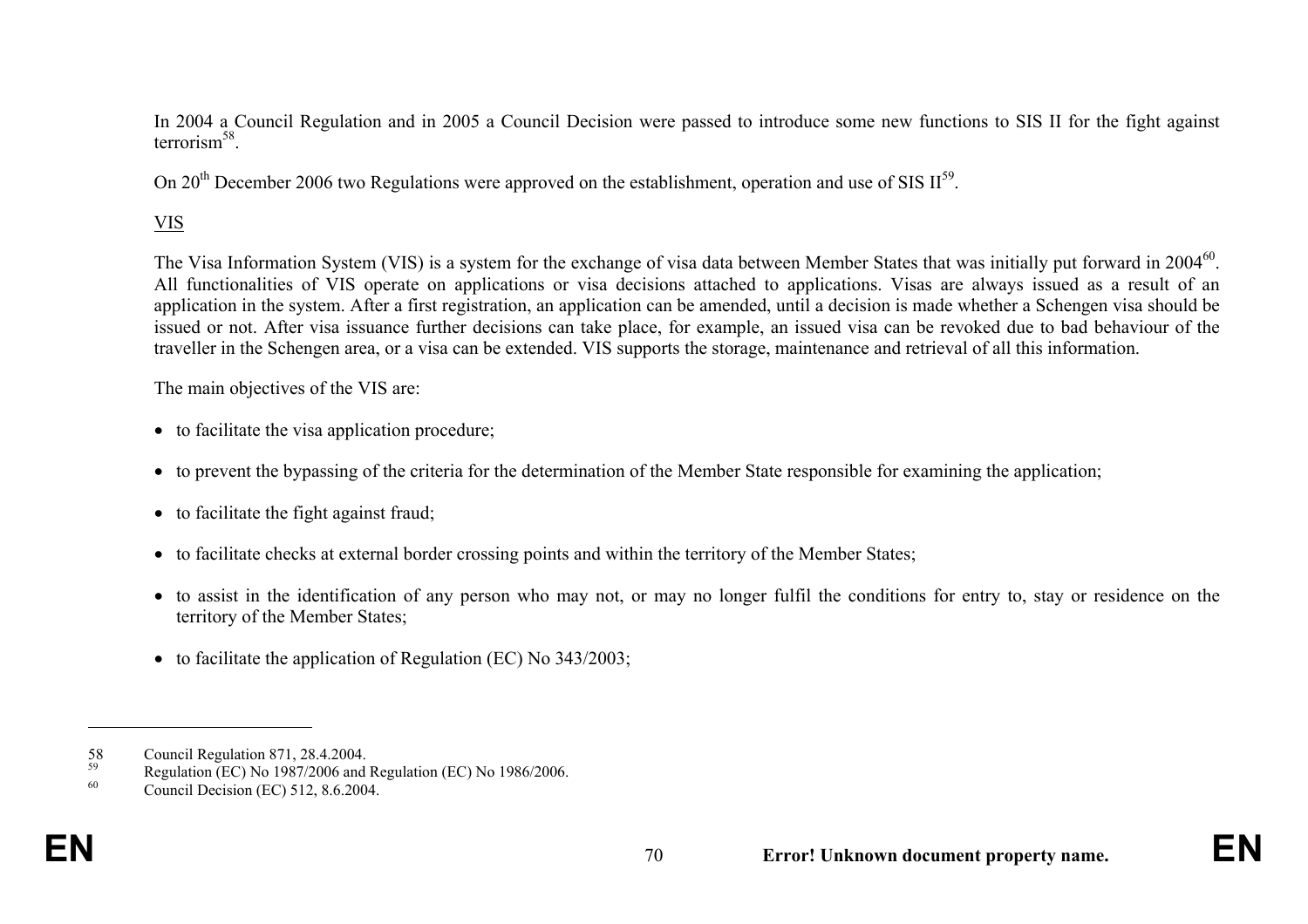• to contribute to the prevention of threats to the internal security of any of the Member States.

According to the text of the draft VIS Regulation agreed by the European Parliament and Council on 14 May 2007, the VIS will store personal data from the VISA applicants:

- Data on the applicant (i.e. name, address, occupation);
- Data on the visa application process (date and place of the application, visas requested, issued, refused, annulled, revoked or extended);
- Biometrics (photographs and fingerprints).

Police authorities from Member States and Europol will have a restricted and indirect access to the VIS data. Each Member State will have to nominate an authority responsible for controlling police access to the database and the police will have to supply evidence that their query is necessary for criminal investigations. However, in case of emergencies the police can put a more direct query on the VIS.

Transfer of data to third countries or international organisations may take place only in an exceptional case of urgency and only for the purpose of the prevention and detection of terrorists' offence and serious crime offence and with the consent of the Member State that entered the data. Furthermore, a permanent Management Authority will be responsible for the VIS database and visa application will be stored for a maximum of five years.

## EURODAC

Eurodac is a fingerprint database that stores and compares the fingerprints of asylum applicants and illegal immigrants and allows Member States to determine the State responsible for examining an asylum application according to Dublin II Regulation. The EURODAC central unit is responsible for operating a computerised central database for comparing fingerprints, an automated fingerprint identification system (AFIS) and a secure communication system for data transmission from and towards the national units (National Access Points) in Member States.

Data collected for any asylum applicants over 14 years of age are:

- Fingerprint and control images;
- Date of the application;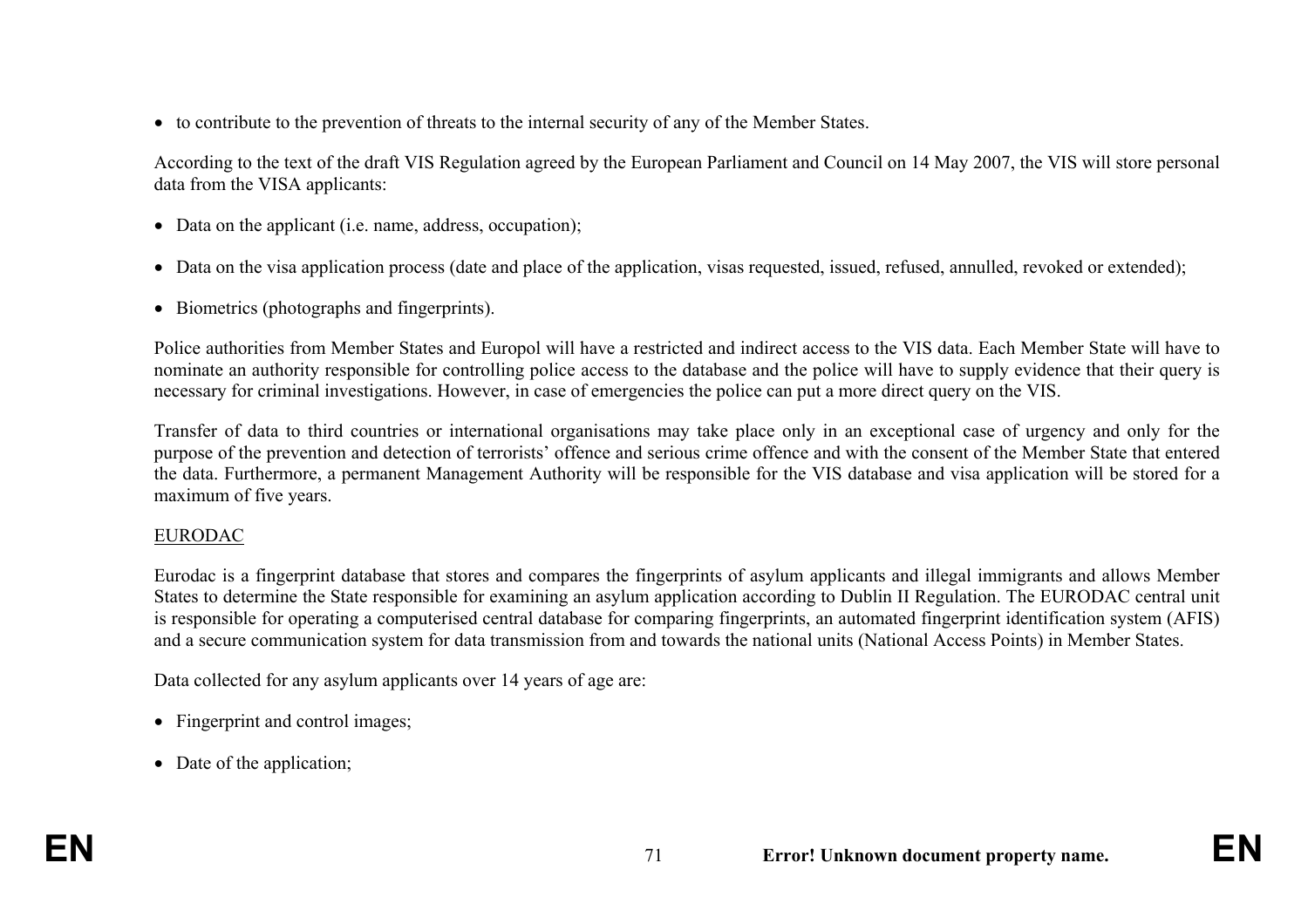- The Member States where the asylum application was filled;
- The gender of the applicant.

Data are collected for:

Category 1: data of asylum applications. Fingerprints (full 10 fingerprints and 4 control images) of asylum applicants are sent to the Central Unit for comparison against fingerprints of other asylum applicants who have previously lodge their application in another Member State. The data will also be compared against the 'category 2' data. These data will be kept for 10 years. Data should be erased when an individual obtains the nationally of one of the Member States.

Category 2: data of aliens apprehended in connection with irregular crossing of an external border and where not repatriated. These data (10 fingerprints and 4 control images) are sent to the Central Unit for storage only, in order to be compared against data of asylum application submitted subsequently to the Central Unit. These data are kept for 2 years and are deleted if the individual received a residence permit, leave the territory of a Member State or obtain the nationality of one of them.

Category 3: data of aliens found illegally present in a Member State. These data are not stored but are searched against the data of asylum applicants stored in the central database. The transmission of this category is not mandatory but optional for Member States.

The Central unit can transmit three types of 'hits':

- Category 1 against category 1 hit. This gives an indication of the secondary movements of asylum seekers in the EU.
- Category 1 against category 2 hit. It gives information on whether an asylum applicant applies in the same MS he/she has been apprehended or in a different MS.
- Category 3 against category 1 hit. It gives indications as to where illegal immigrants first applied for asylum before travelling to another MS.

In 2006, EURODAC processed:

• 187,223 fingerprints of asylum seekers (category 1), down by 20% compare to the previous year,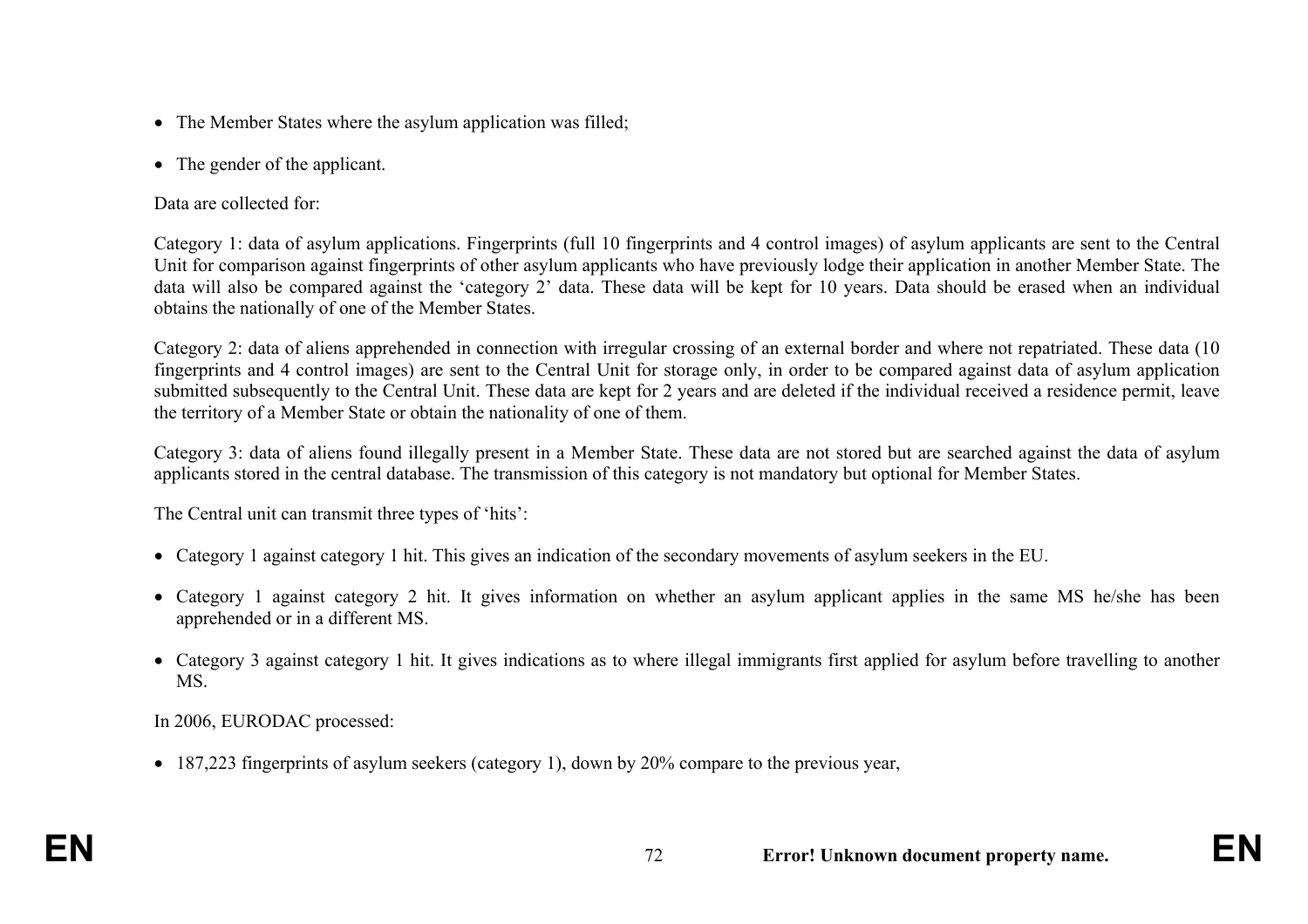- 25,162 fingerprints of people crossing the borders irregularly (category 2), increased by 36% from the previous year, and
- 46,299 fingerprints of people apprehended while illegally residing on the territory of a Member State (category 3). This figures has increased by 15% from the previous year, demonstrating a growing interests from Member States to make use of this search possibility.

The increase of category transaction may be due to the fact that Member States have completed the installation of fingerprint machines at their external borders.

EURODAC data also provide information on multiple asylum applications. In 2005, 16% of aliens applying for asylum had already lodged one or more applications in the same Member State or in another Member State. Out of a total of 187,223 asylum applications, 31,363 were 'multiple applications". See Table 1 for a comparison with year 2004 and 2006.

| Year | Number of asylum applications recorded by<br>EURODAC (Category 1) | At least one asylum application before<br>(in the same country or in another<br>Member State) |
|------|-------------------------------------------------------------------|-----------------------------------------------------------------------------------------------|
| 2004 | 246,902                                                           | 17,287                                                                                        |
| 2005 | 232,205                                                           | 31,307                                                                                        |
| 2006 | 187,223                                                           | 31,636                                                                                        |

Table 1 EURODAC information on multiple applications.

Source: The third EURODAC annual report,  $2006^{61}$ .

Currently the existing systems are not fully exploited and present some shortcoming such as:

<sup>61</sup> SEC(2006) 1170.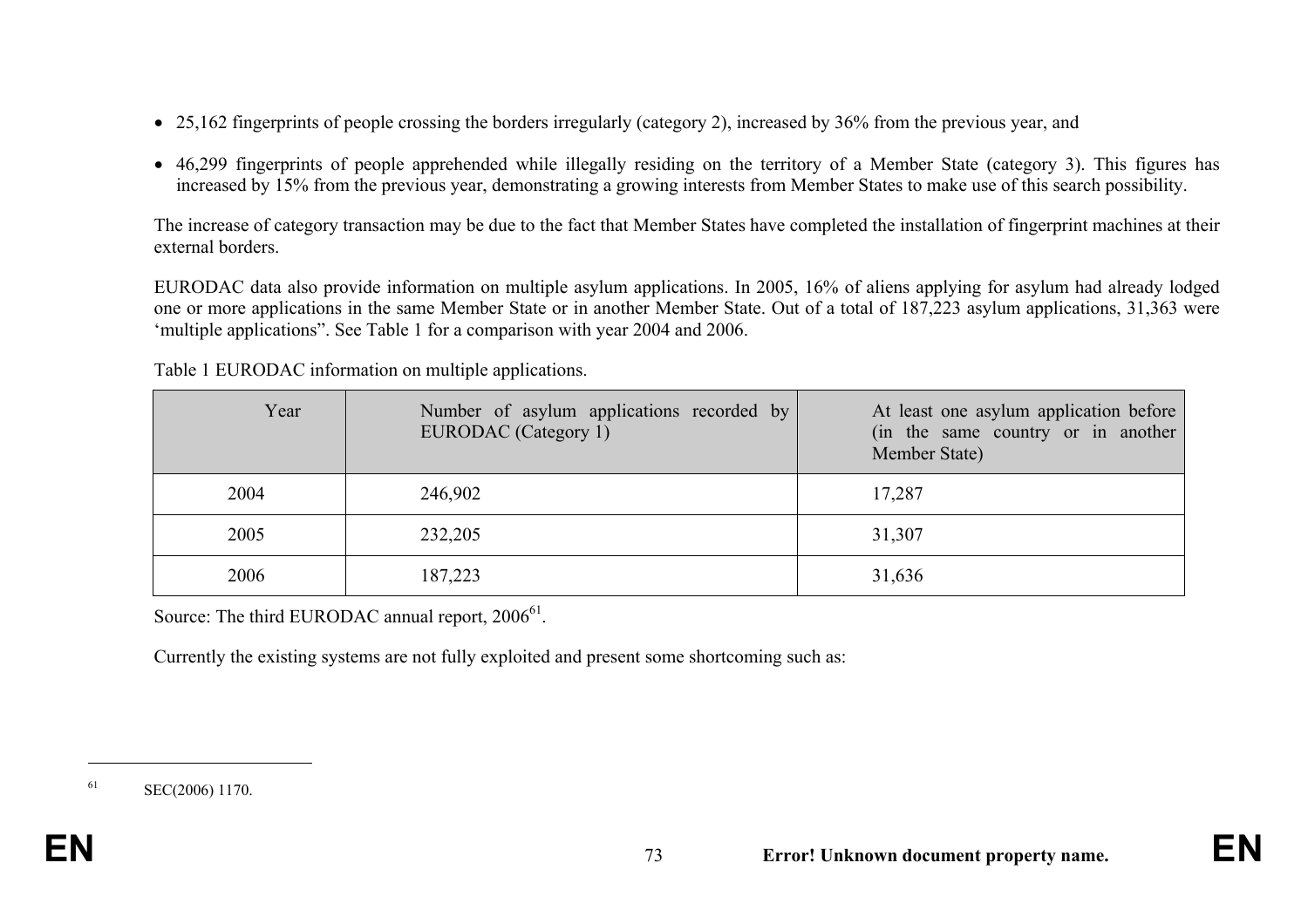- Some categories of alerts in the SIS, such as alerts issued for discreet surveillance or specific checks are used in a limited and heterogeneous way. Besides the common databases, many Member States maintain separate lists for the same purpose (e.g. refusal of entry, dangerous people) possibly duplicating efforts $^{62}$ .
- The number of EURODAC category 2 transactions (fingerprints of aliens apprehended crossing illegally the external borders) remains surprisingly low, especially in some Member States $^{63}$ .
- There is a relatively high rate of rejected EURODAC transactions (6.12%). This does not depend on technology or system weaknesses but on the low quality of the fingerprints images submitted by Member States, to human error or to the wrong configuration of Member States' equipment. Specific training to EURODAC national operators and purchase of state-of-the-arts equipment, such as live scanners, has been recommended to reduce rejection rate<sup>64</sup>.
- There is limited possibility to use data for internal security purposes. However, the Commission intends to explore the possibility to extend the scope of EURODAC with the view to use the data for law enforcement purpose and as a means to contribute to the fight against illegal migration $^{65}$ .

 $\frac{62}{63}$  COM(2005) 597.

<sup>&</sup>lt;sup>63</sup> COM(2007) 299 and SEC(2006) 1170.<br><sup>64</sup> COM(2005) 507. The Commission was

<sup>64</sup> COM(2005) 597. The Commission will organise training course for Member States to improve the quality of data. In addition, Member States are encouraged to use European findings to improve scan equipments.

 $65$  COM(2007) 299.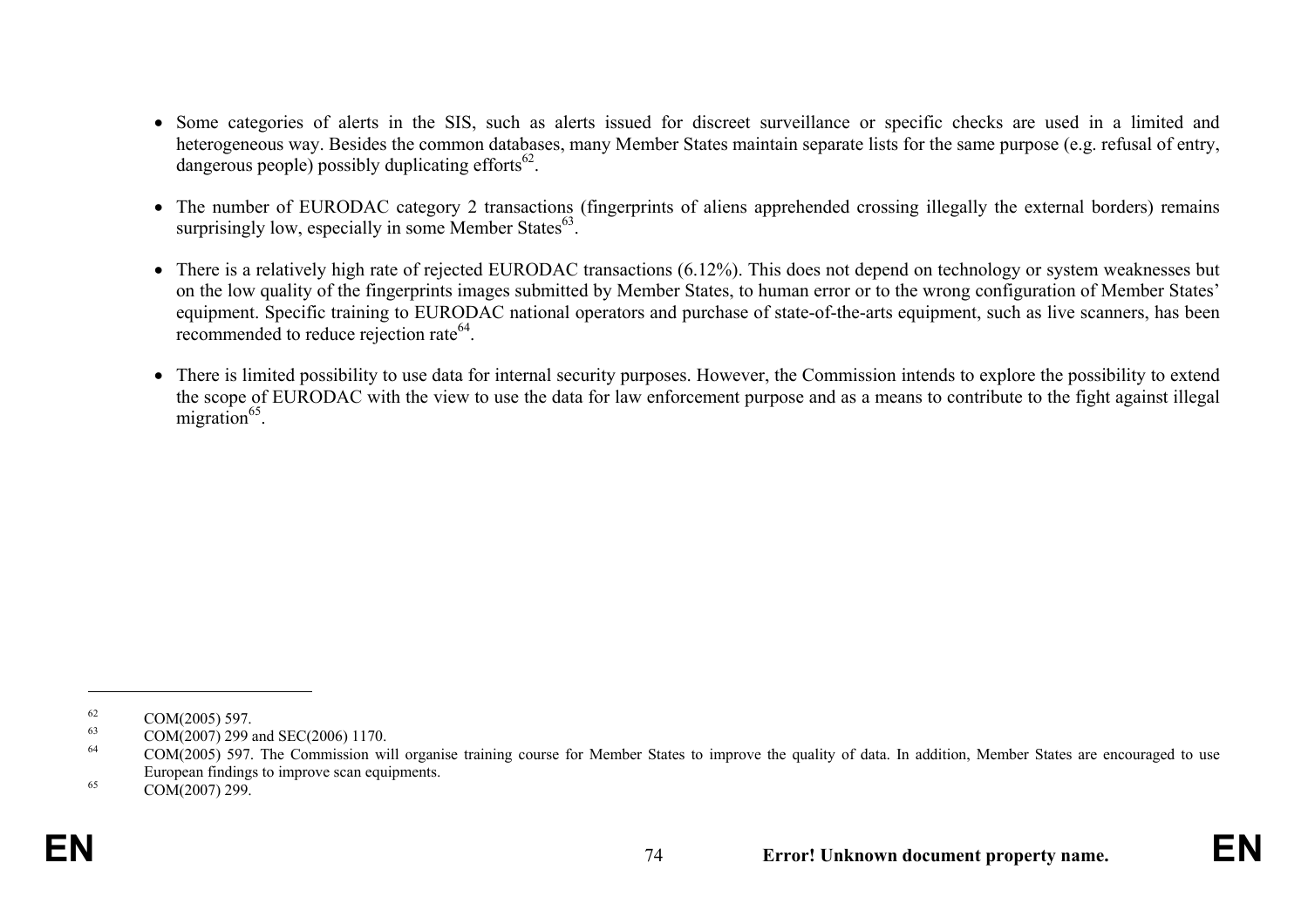## **ANNEX 4**

## **STATISTICS**

CIREFI (Centre for Information, Discussion and Exchange on the crossing of Frontiers and Immigration) was set up to assist Member States in effectively studying and preventing illegal immigration, and in facilitating exchange of data across the EU. Figures are submitted by Member States and are coordinated by CIREFI Unit within Eurostat.

CIREFI data have to be taken with caution. Figures are submitted by Member States, but sometimes the figures are not submitted for all categories or submitted only partially. In addition, CIREFI data do not make a distinction between the number of rejected asylum seekers that were removed and the number of undocumented and irregular migrants. The data on removals also include the number of non-EU person that were removed for other reasons (e.g. non-EU convicted for criminal offences).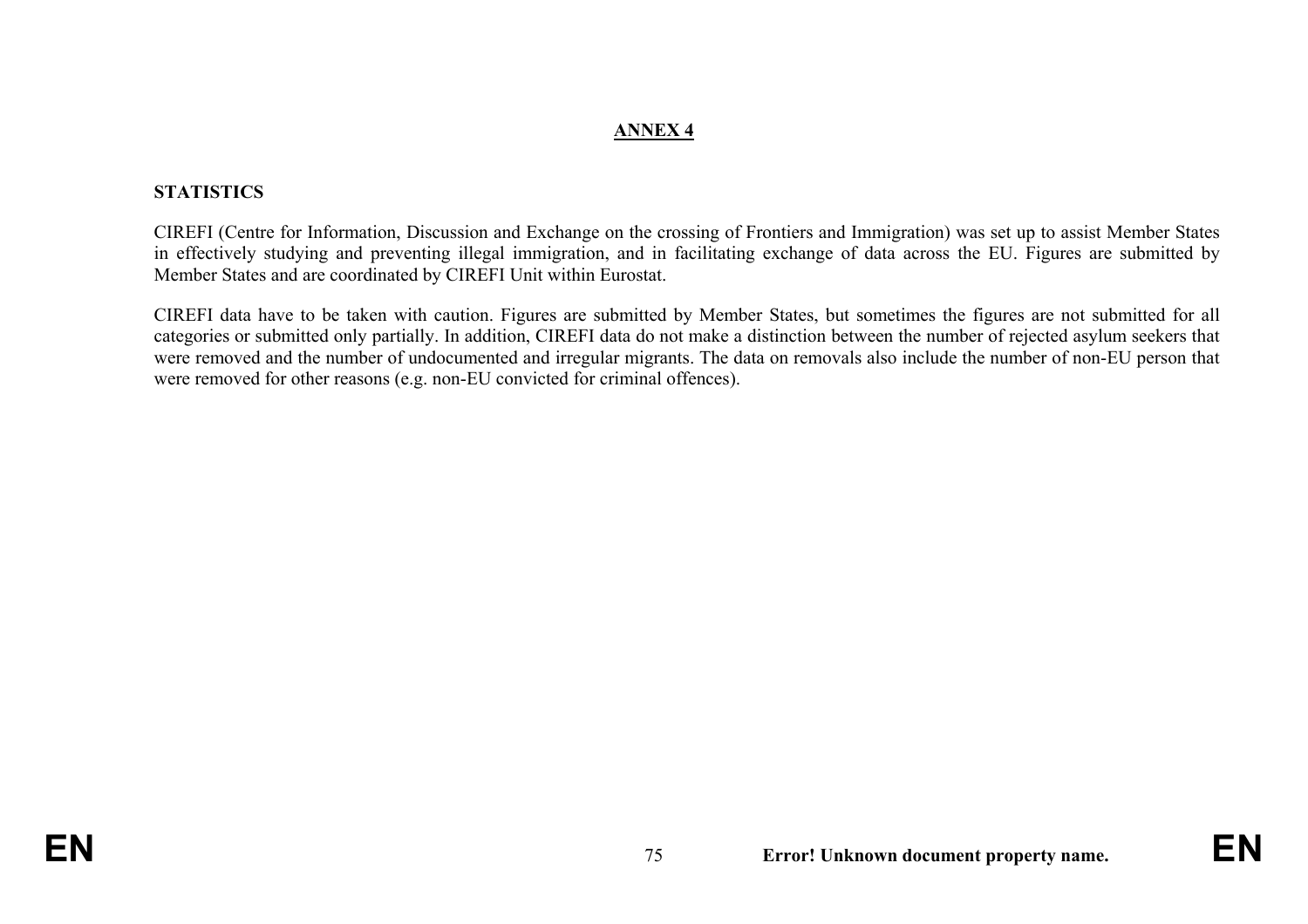| <b>Country</b>  | 2003      | 2004      | 2005      | 2006      |
|-----------------|-----------|-----------|-----------|-----------|
| Belgium         | 4,143     | 2,030     | 1,661     | 1,868     |
| <b>Bulgaria</b> | 5,917     | 6,395     | 6,561     | 5,765     |
| Czech Republic  | 31,166    | 37,534    | 6,486     | 3,067     |
| Denmark         | 658       | 367       | 333       | 210       |
| Germany         | 42,072    | 30,155    | 15,012    | 19,857    |
| Estonia         | 3,056     | 2,308     | 1,924     | 2,655     |
| Greece          | 17,300    | 14,338    | 11,399    | 10,729    |
| Spain*          | 706,081   | 602,262   | 598,510   | 630,305   |
| France          | 31,317    | 32,865    | 35,049    | 34,308    |
| Ireland         | 5,826     | 4,763     | 4,807     | 5,833     |
| Italy           | 24,003    | 24,003    | 19,336    | 20,266    |
| Cyprus          | 3,384     | 2,540     | 2,018     | 1,825     |
| Latvia          | 5,151     | 2,267     | 777       | 1,017     |
| Lithuania       | 5,516     | 4,690     | 3,886     | 3,332     |
| Luxembourg      | $\rm n.a$ | n.a       | $\rm n.a$ | n.a       |
| Hungary         | 21,263    | 23,823    | 21,159    | 23,015    |
| Malta           | 805       | 607       | 262       | 264       |
| The Netherlands | 9,382     | $\rm n.a$ | $\rm n.a$ | $\rm n.a$ |

Table 1: Number of aliens refused at the external borders 2003-2006.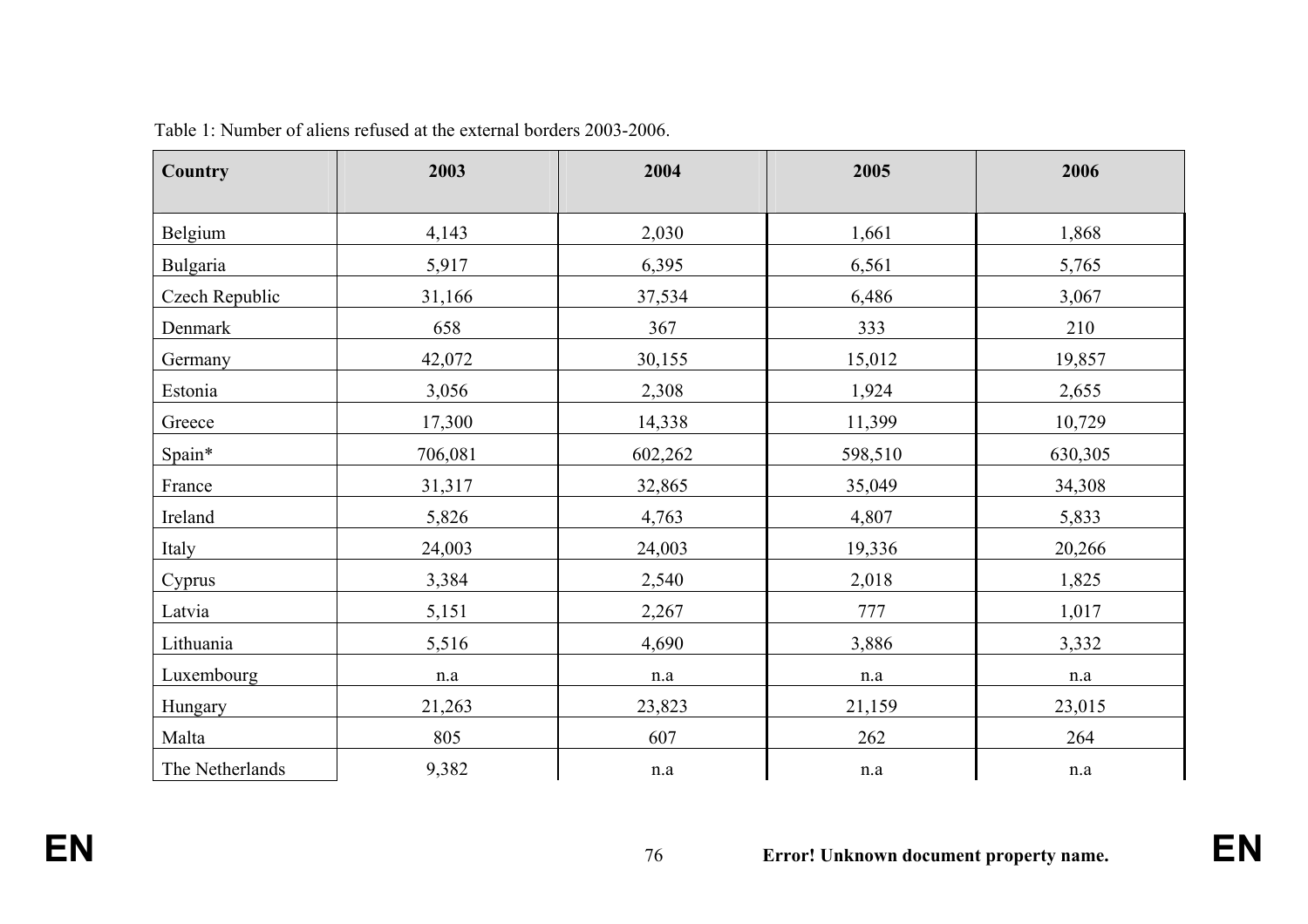| Austria            | 22,305    | 24,803  | 23,295  | 27,682  |
|--------------------|-----------|---------|---------|---------|
| Poland             | 44,380    | 65,403  | 41,296  | 39,812  |
| Portugal           | 3,695     | 4,327   | 4,146   | 3,590   |
| Romania            | 55,950    | 61,818  | 51,082  | 48,210  |
| Slovenia           | 38,589    | 28,410  | 28,401  | 23,518  |
| Slovakia           | 18,201    | 19,896  | 7,203   | 2,897   |
| Finland            | 2,910     | 1,533   | 951     | 1,033   |
| Sweden             | 1,601     | 557     | 813     | 668     |
| United Kingdom     | n.a       | n.a     | n.a     | n.a     |
| <b>EU 27 TOTAL</b> | 1,104,671 | 997,694 | 886,367 | 911,726 |

Source: CIREFI 2003-2006

\* The high number for Spain is due to the number of people refused at the borders of Ceuta and Melilla, the two Spanish enclaves in North Africa.

Table 2: Number of irregulars refused at the border by third-country nationality.

| <b>Third Countries</b> | <b>Refused aliens in EU27</b> |         |         |         |
|------------------------|-------------------------------|---------|---------|---------|
|                        | 2003                          | 2004    | 2005    | 2006    |
| <b>Morocco</b>         | 636,371                       | 597,957 | 591,582 | 619,178 |
| Mauritania             | 64,150                        |         |         |         |
| Romania                | 32,594                        | 30,092  | 34,537  | 48,594  |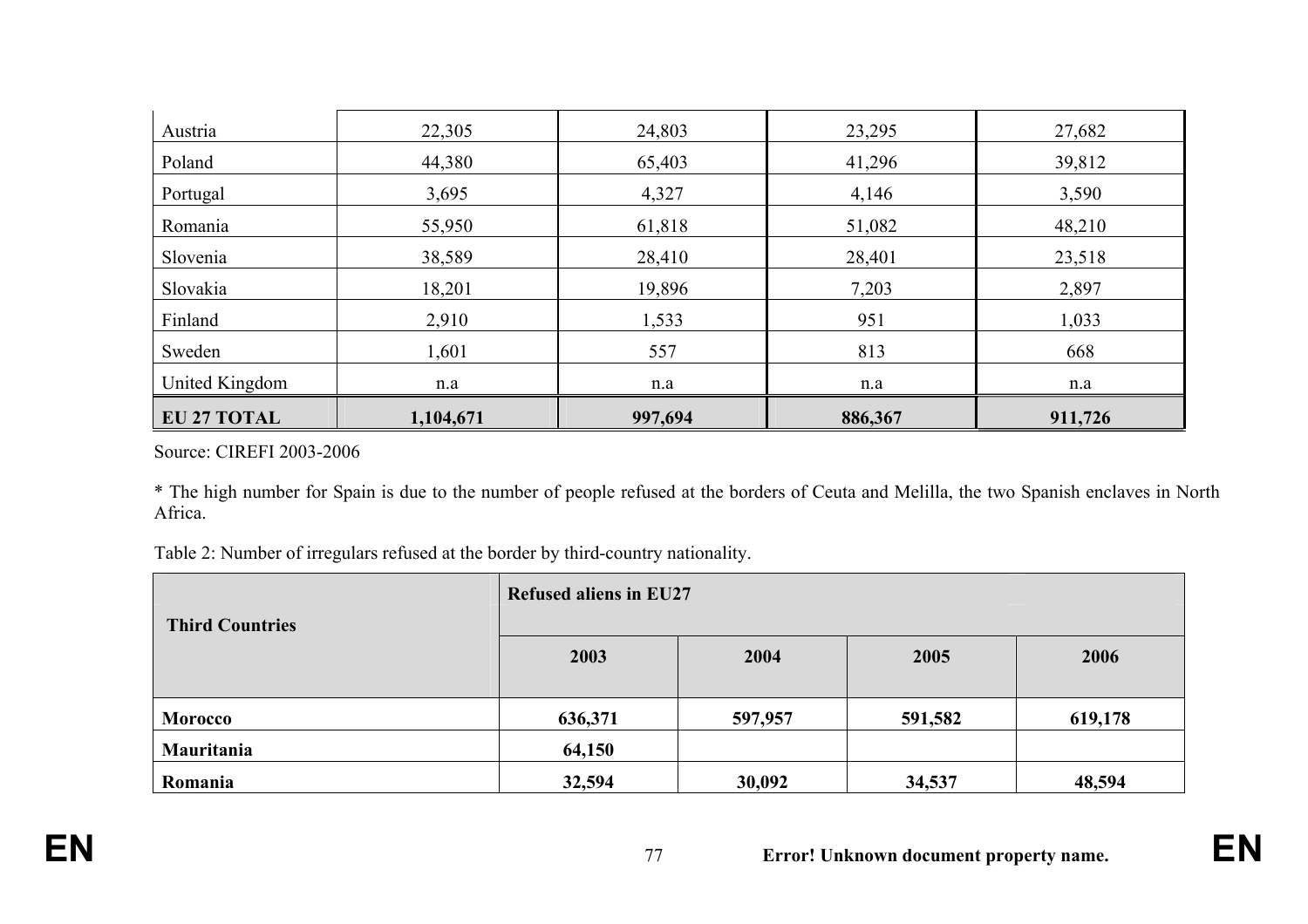| Moldova                 | 18,584    | 20,204  | 37,893  | 40,184  |
|-------------------------|-----------|---------|---------|---------|
| <b>Ukraine</b>          | 26,164    | 36,863  | 40,130  | 35,797  |
| Poland                  | 31,779    |         |         |         |
| ex-Yugoslavia (*)       | 28,432    | 30,182  |         |         |
| <b>Hungary</b>          | 24,093    | 19,247  |         |         |
| <b>Russia</b>           | 23,847    | 18,640  | 11,745  | 9,574   |
| <b>Bulgaria</b>         | 23,670    | 22,010  | 23,030  | 18,053  |
| Philippines             |           | 19,661  |         |         |
| Turkey                  | 16,300    | 16,300  | 10,427  | 8,619   |
| Serbia & Montenegro (*) |           |         | 12,005  | 13,430  |
| <b>Belarus</b>          |           |         | 12,146  | 12,096  |
| <b>Bolivia</b>          |           |         |         | 8,557   |
| China                   |           |         | 8,547   |         |
| Others                  | 178,687   | 186,538 | 104,325 | 97,644  |
| <b>TOTAL</b>            | 1,104,671 | 997,694 | 886,367 | 911,726 |
| Top 10 total            | 925,984   | 811,156 | 782,042 | 814,082 |
| % of TOTAL              | 83.82     | 81.30   | 88.23   | 89.29   |

Source: CIREFI 2003-2006

Note 1: \*) Since February 2003 name changed to "Serbia & Montenegro"

Note 2: Figures are not completed.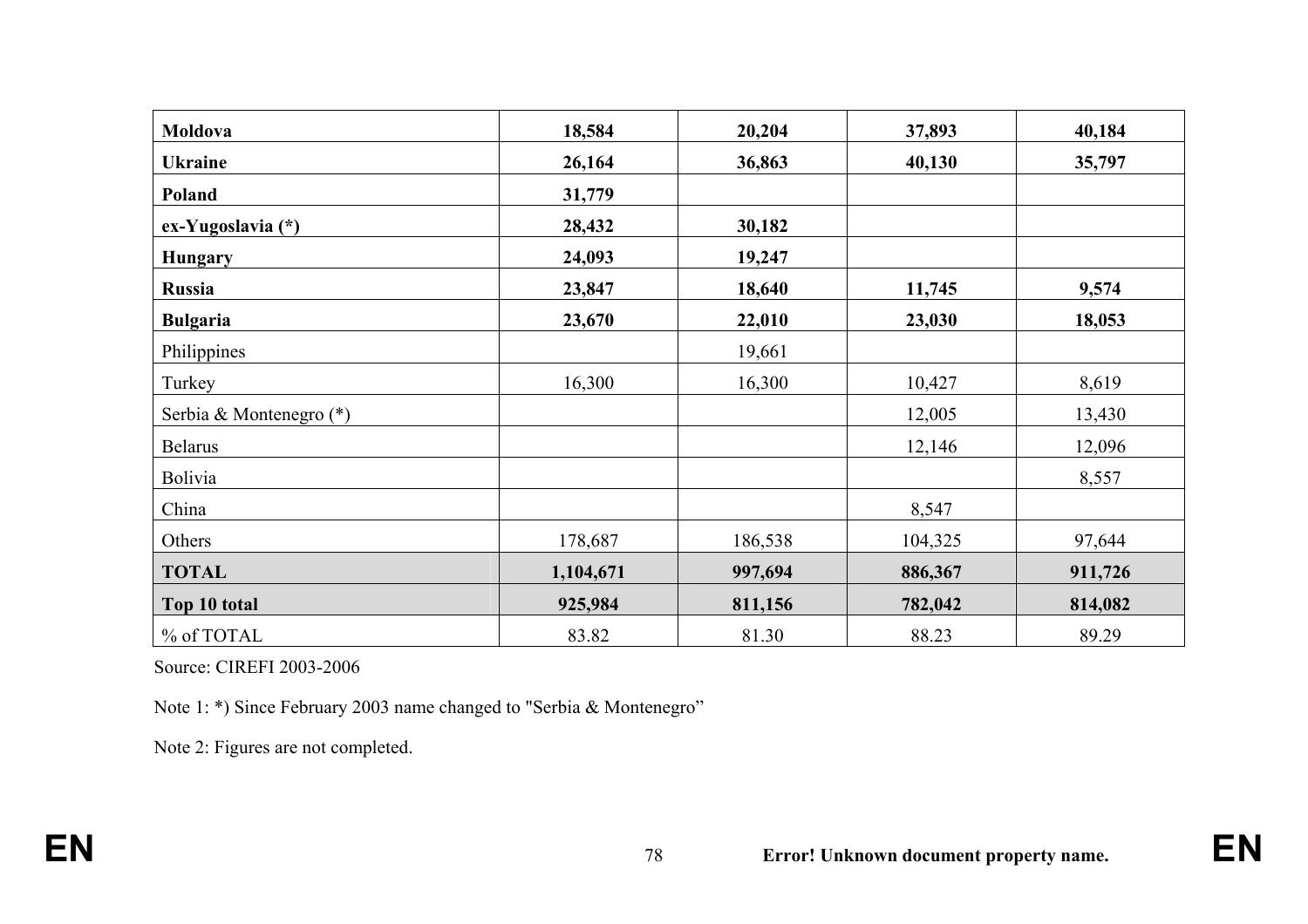| <b>Countries</b> | 2003      | 2004      | 2005      | 2006      |
|------------------|-----------|-----------|-----------|-----------|
| Belgium          | 22,164    | 20,606    | 18,400    | 15,670    |
| <b>Bulgaria</b>  | 454       | 877       | 1,190     | 1,238     |
| Czech Republic   | 23,142    | 18,675    | 11,606    | 7,536     |
| Denmark          | 1,666     | 1,414     | 1,064     | 867       |
| Germany          | 26,493    | 22,558    | 20,270    | 21,635    |
| Estonia          | 1,716     | 1,549     | 2,703     | 2,069     |
| Greece           | 47,915    | 42,834    | 58,836    | 77,030    |
| Spain            | 55,164    | 52,798    | 41,939    | 95,765    |
| France           | 54,092    | 55,283    | 62,468    | 67,134    |
| Ireland          | $\rm n.a$ | $\rm n.a$ | n.a       | $\rm n.a$ |
| Italy            | 59,535    | 61,024    | 83,809    | 92,029    |
| Cyprus           | 3,794     | 2,535     | 1,281     | 631       |
| Latvia           | 518       | 366       | 254       | 247       |
| Lithuania        | 502       | 406       | 863       | 1,156     |
| Luxembourg       | n.a       | n.a       | $\rm n.a$ | n.a       |
| Hungary          | 509       | 488       | 17,373    | 15,622    |
| Malta            | 945       | 1,723     | 2,416     | 2,185     |
| The Netherlands  | 12,189    | 10,883    | 10,803    | 11,939    |

Table 3: Number of irregulars or illegal immigrants apprehended on the EU territory by Member States.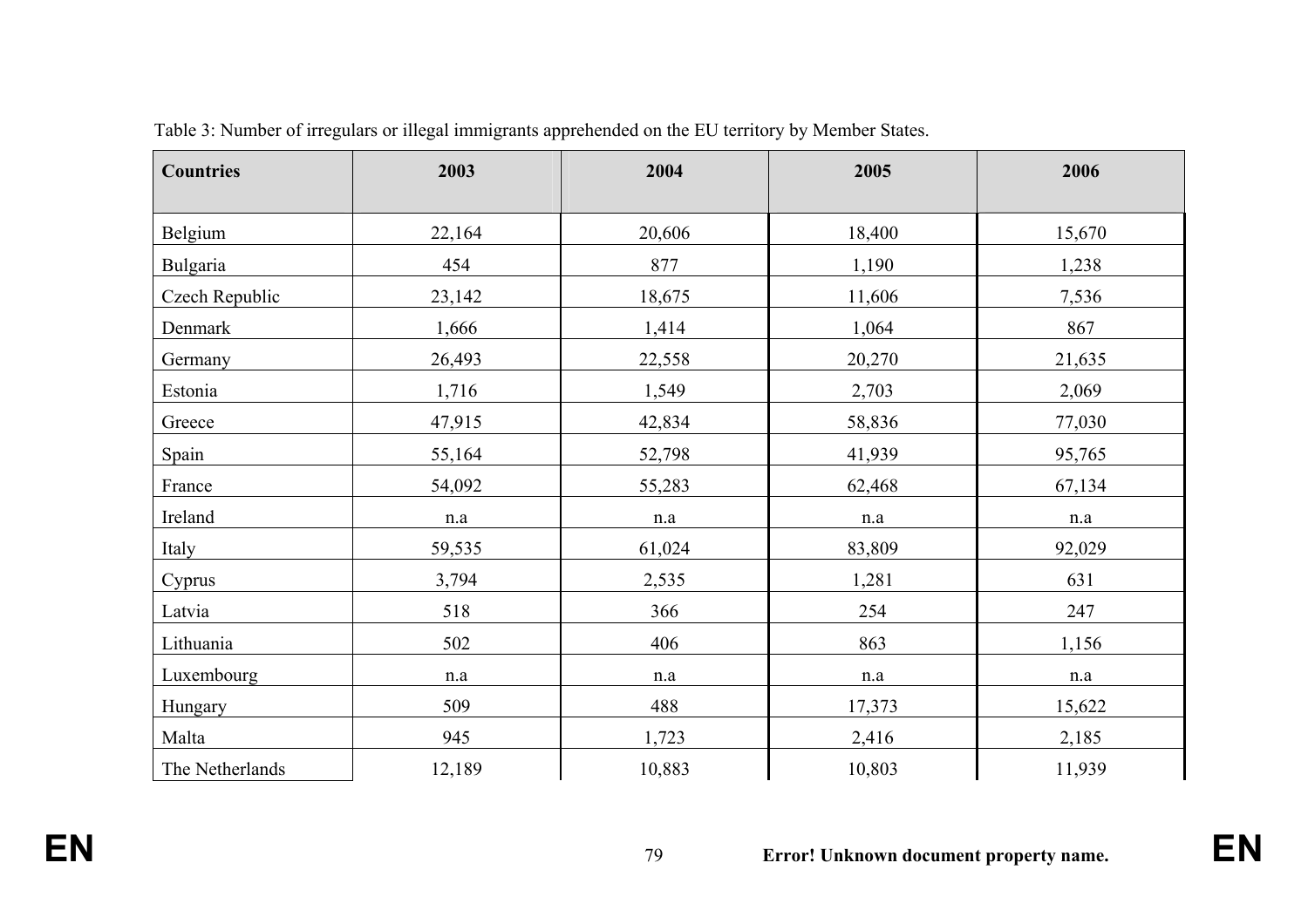| Austria            | 43,448  | 36,879  | 37,934  | 37,692  |
|--------------------|---------|---------|---------|---------|
| Poland             | 8,841   | 8,191   | 7,045   | 6,396   |
| Portugal           | 17,886  | 16,020  | 17,223  | 23,564  |
| Romania            | 4,975   | 4,981   | 4,940   | 4,809   |
| Slovenia           | 4,214   | 4,214   | 4,971   | 4,331   |
| Slovakia           | 10,257  | 8,571   | 4,916   | 4,035   |
| Finland            | 1,588   | 2,949   | 2,757   | 1,689   |
| Sweden             | 27,163  | 19,877  | 14,447  | 20,926  |
| United Kingdom     | n.a     | n.a     | n.a     | n.a     |
| <b>EU 27 TOTAL</b> | 429,170 | 395,701 | 429,508 | 516,195 |

Source: CIREFI 2003-2006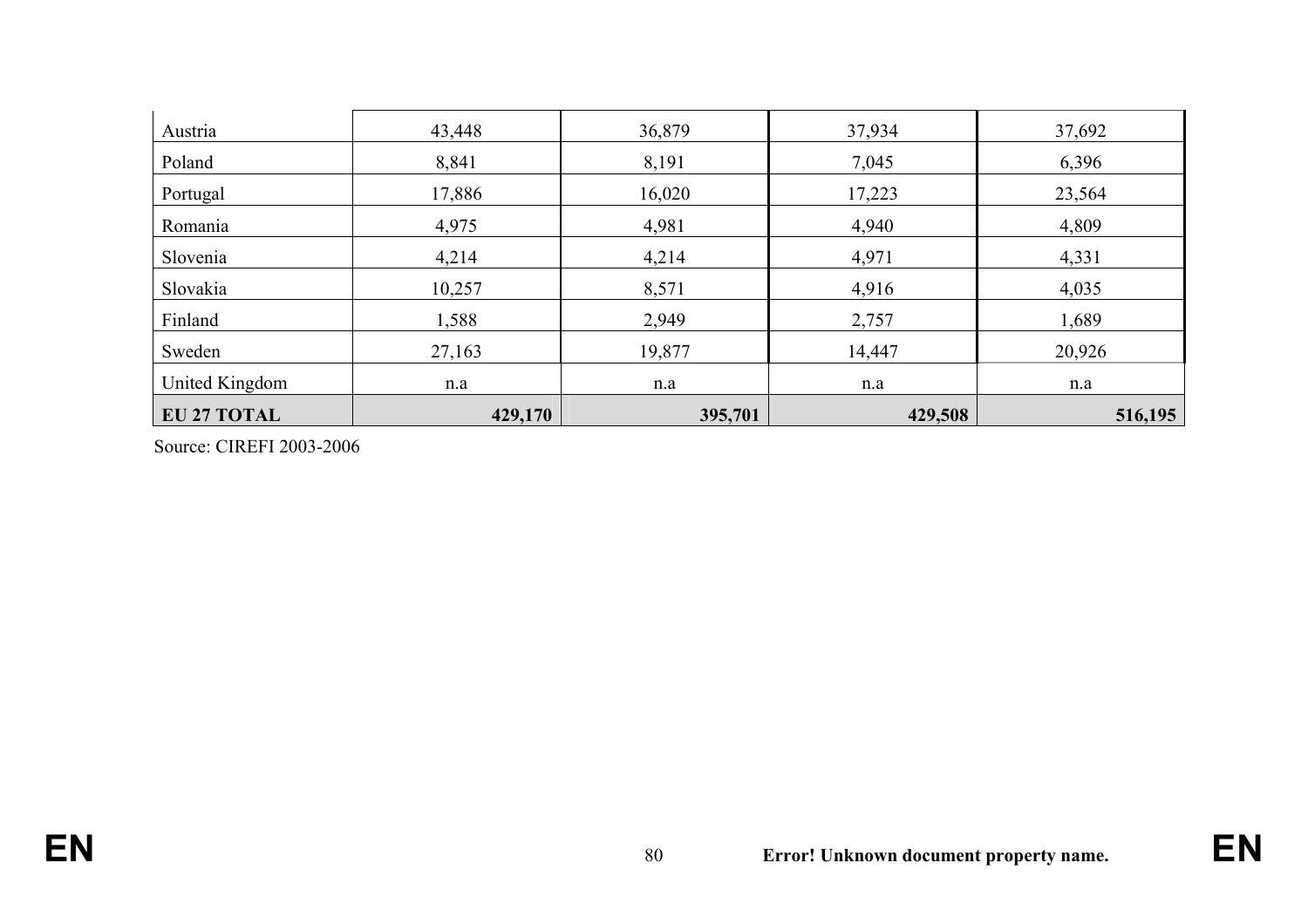| <b>Third Countries</b>  | Apprehended aliens in EU27 |         |         |         |  |
|-------------------------|----------------------------|---------|---------|---------|--|
|                         | 2003                       | 2004    | 2005    | 2006    |  |
| Romania                 | 38,894                     | 43,839  | 63,172  | 84,009  |  |
| Albania                 | 41,846                     | 37,025  | 52,461  | 58,738  |  |
| <b>Morocco</b>          | 35,048                     | 33,942  | 34,092  | 40,920  |  |
| <b>Ukraine</b>          | 34,082                     | 29,289  | 26,964  | 22,025  |  |
| Iraq                    | 13,518                     |         | 14,351  | 22,527  |  |
| Senegal                 |                            |         |         | 19,775  |  |
| Russia                  | 17,991                     | 17,346  | 13,937  |         |  |
| <b>Brazil</b>           |                            |         | 12,009  | 17,594  |  |
| <b>Algeria</b>          | 14,182                     | 14,634  |         | 14,019  |  |
| ex-Yugoslavia (*)       | 13,952                     |         |         |         |  |
| Pakistan                |                            |         |         | 13,654  |  |
| <b>Bulgaria</b>         | 13,473                     | 11,914  | 11,412  |         |  |
| Serbia & Montenegro (*) |                            |         | 13,101  | 11,860  |  |
| China                   | 13,020                     | 11,019  |         |         |  |
| Moldova                 |                            | 11,989  | 12,712  |         |  |
| Turkey                  |                            | 11,185  |         |         |  |
| Others                  | 193,164                    | 173,799 | 175,297 | 211,074 |  |

Table 4: Number of irregulars or illegal immigrants apprehended on the EU territory by country of origin.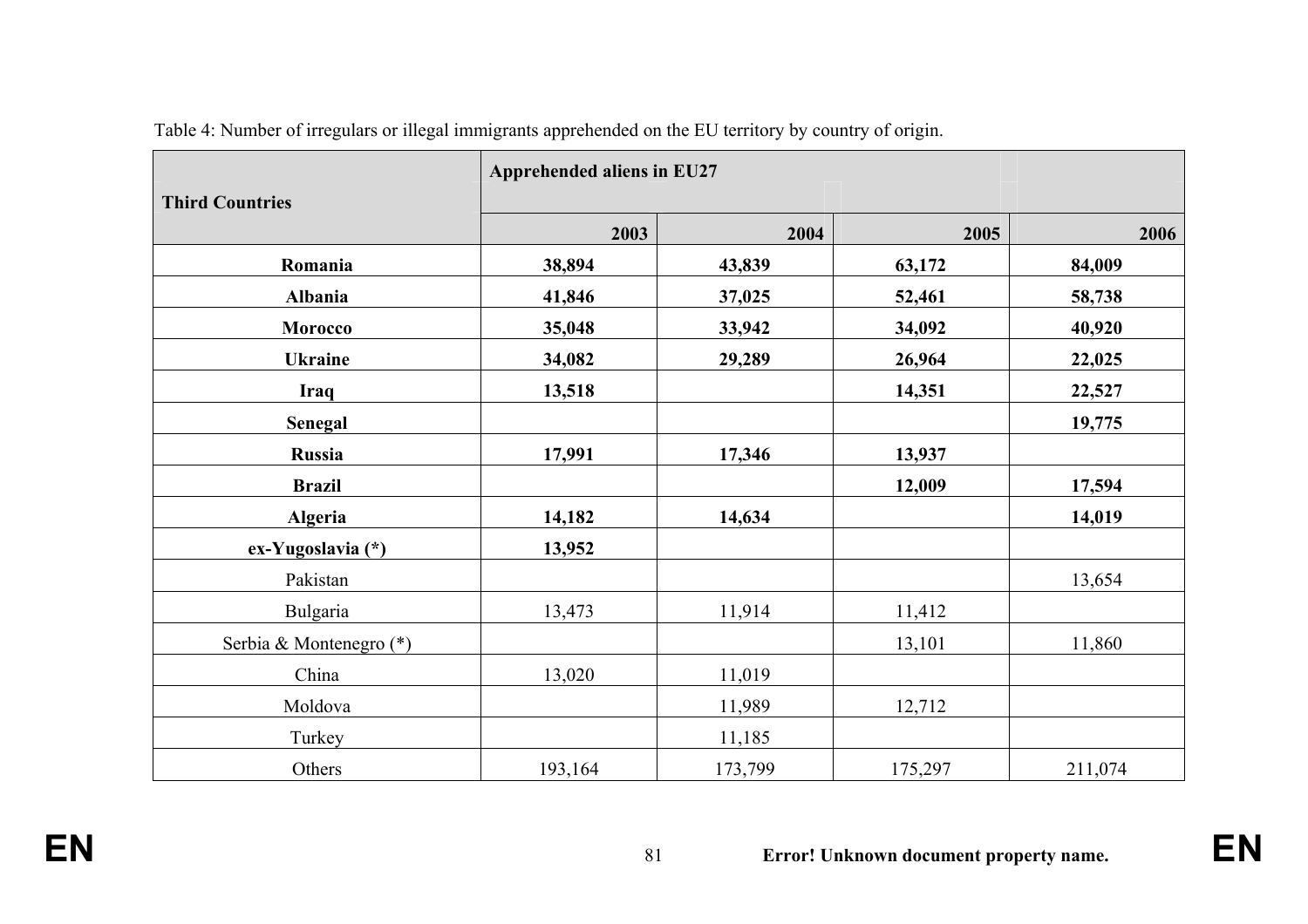| <b>TOTAL</b> | 429,170 | 395,981 | 429,508 | 516,195 |
|--------------|---------|---------|---------|---------|
| Top 10 total | 236,006 | 222,182 | 254,211 | 305,121 |
| % of TOTAL   | 54.99   | 56.11   | 59.19   | 59.11   |

Source: CIREFI 2003-2006

\*) Note: since February 2003 the name changed to Serbia&Montenegro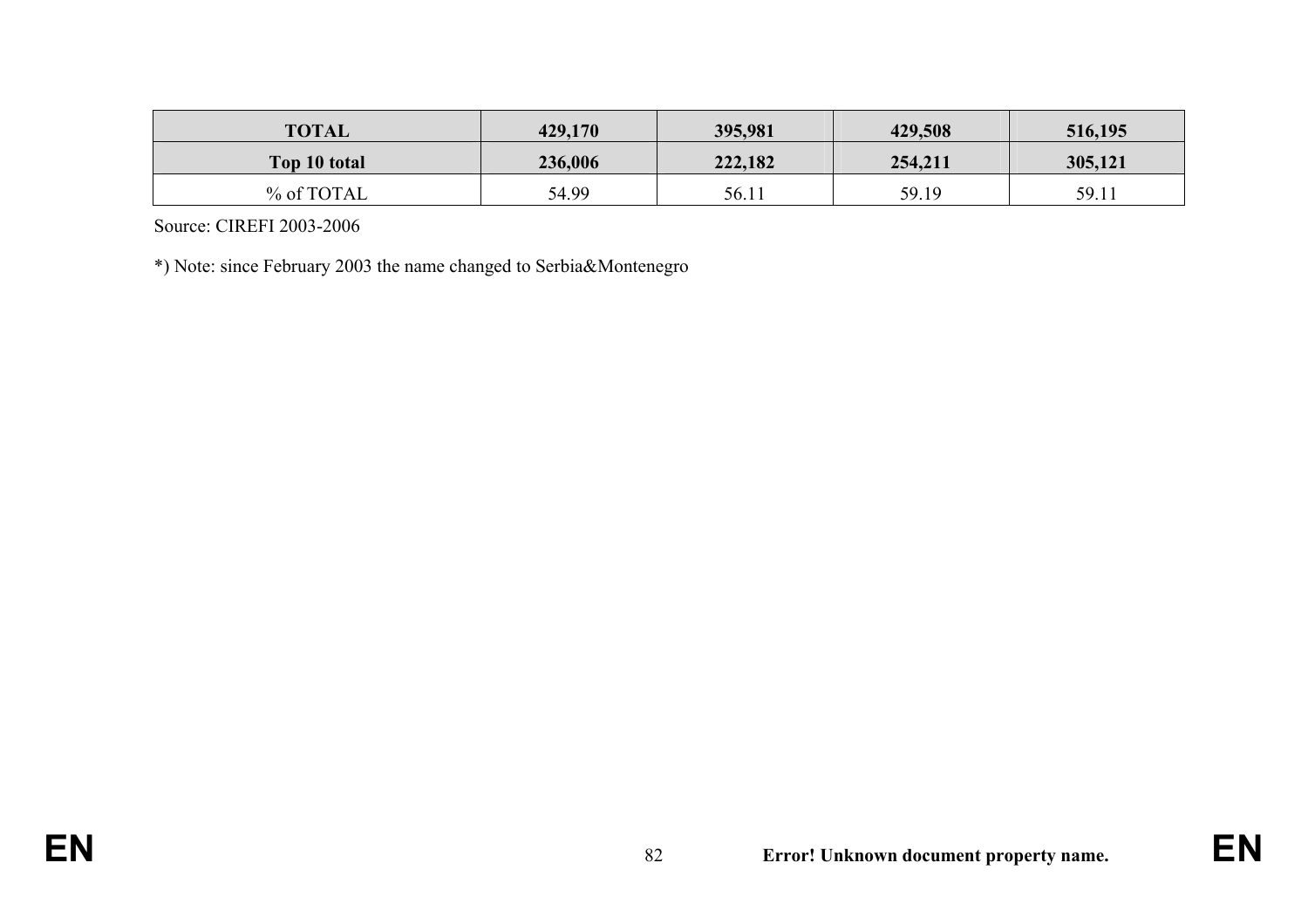| <b>Country</b>  | 2003   | 2004      | 2005      | 2006   |
|-----------------|--------|-----------|-----------|--------|
| Belgium         | 9,996  | 9,647     | 10,302    | 9,264  |
| Bulgaria        | 814    | 1,271     | 1,608     | 1,501  |
| Czech Republic  | 2,602  | 2,649     | 2,730     | 1,228  |
| Denmark         | 3,100  | 3,093     | 2,225     | 1,986  |
| Germany         | 30,176 | 26,807    | 19,988    | 15,407 |
| Estonia         | 171    | 101       | 60        | 91     |
| Greece          | 40,930 | 35,942    | 51,079    | 54,756 |
| Spain           | 26,757 | 27,364    | 25,359    | 33,235 |
| France          | 11,692 | 15,672    | 18,120    | 21,271 |
| Ireland         | n.a    | $\rm n.a$ | n.a       | n.a    |
| Italy           | 31,013 | 27,402    | 24,001    | 16,597 |
| Cyprus          | 3,307  | 2,982     | 3,015     | 3,222  |
| Latvia          | 375    | 234       | 162       | 141    |
| Lithuania       | 846    | 306       | 182       | 168    |
| Luxembourg      | n.a    | n.a       | $\rm n.a$ | n.a    |
| Hungary         | 4,804  | 3,980     | 4,348     | 3,057  |
| Malta           | 847    | 680       | 962       | 781    |
| The Netherlands | 23,206 | 17,775    | 12,386    | 12,669 |
| Austria         | 11,070 | 9,408     | 5,239     | 4,904  |

Table 5: Number of removed aliens by Member States.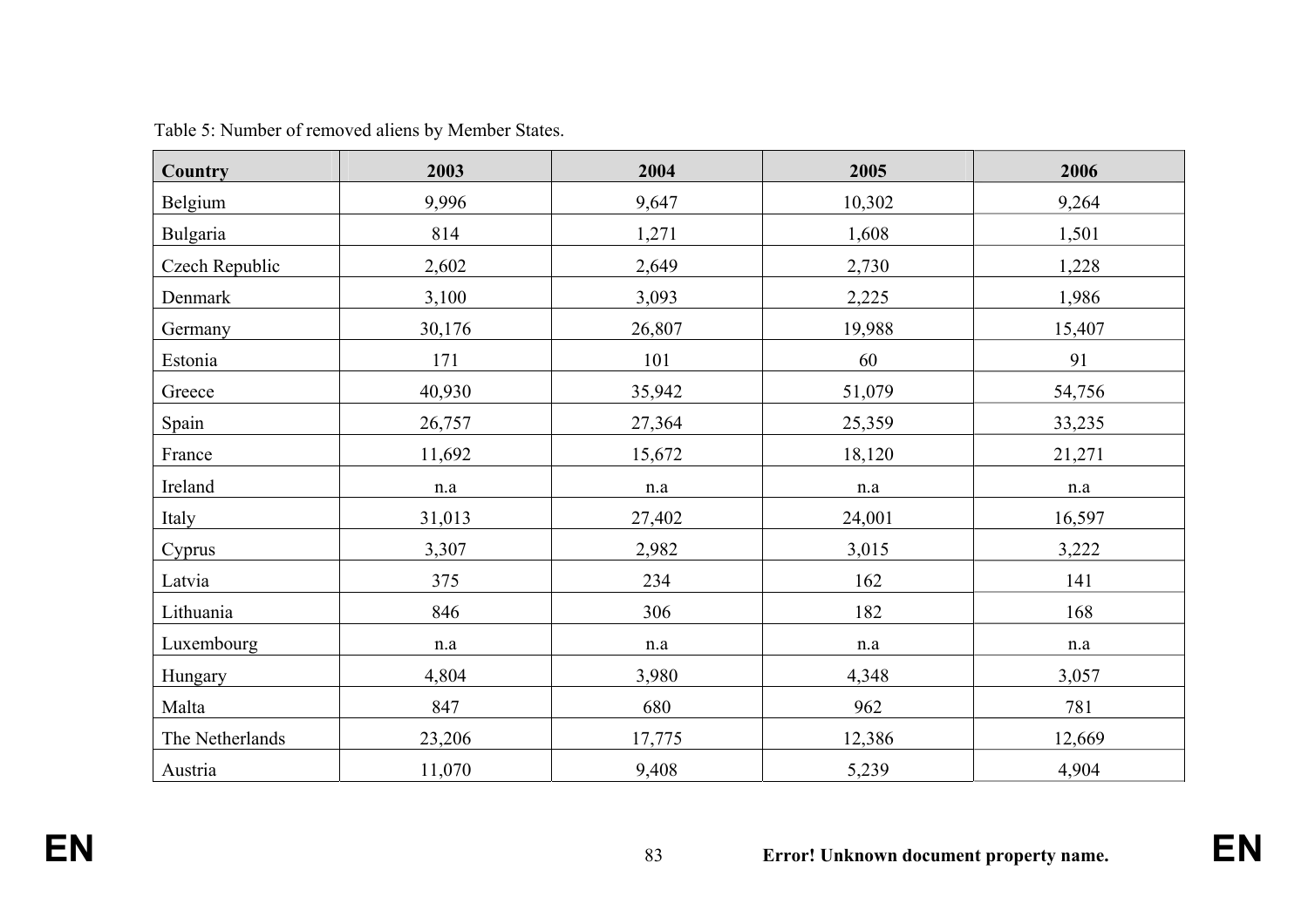| Poland             | 5,879   | 6,042   | 5,141   | 9,272   |
|--------------------|---------|---------|---------|---------|
| Portugal           | 2,798   | 3,507   | 6,162   | 1,079   |
| Romania            | 500     | 650     | 616     | 680     |
| Slovenia           | 3,209   | 2,632   | 3,133   | 3,173   |
| Slovakia           | 1,293   | 2,528   | 2,569   | 2,185   |
| Finland            | 2,773   | 2,775   | 1,900   | 1,410   |
| Sweden             | 7,355   | 11,714  | 8,122   | 3,793   |
| United Kingdom     | 21,380  | n.a     | n.a     | n.a     |
| <b>EU 27 TOTAL</b> | 246,893 | 215,161 | 209,409 | 201,870 |

Source: CIREFI 2003-2006

Note: figures cover both voluntary and forced return.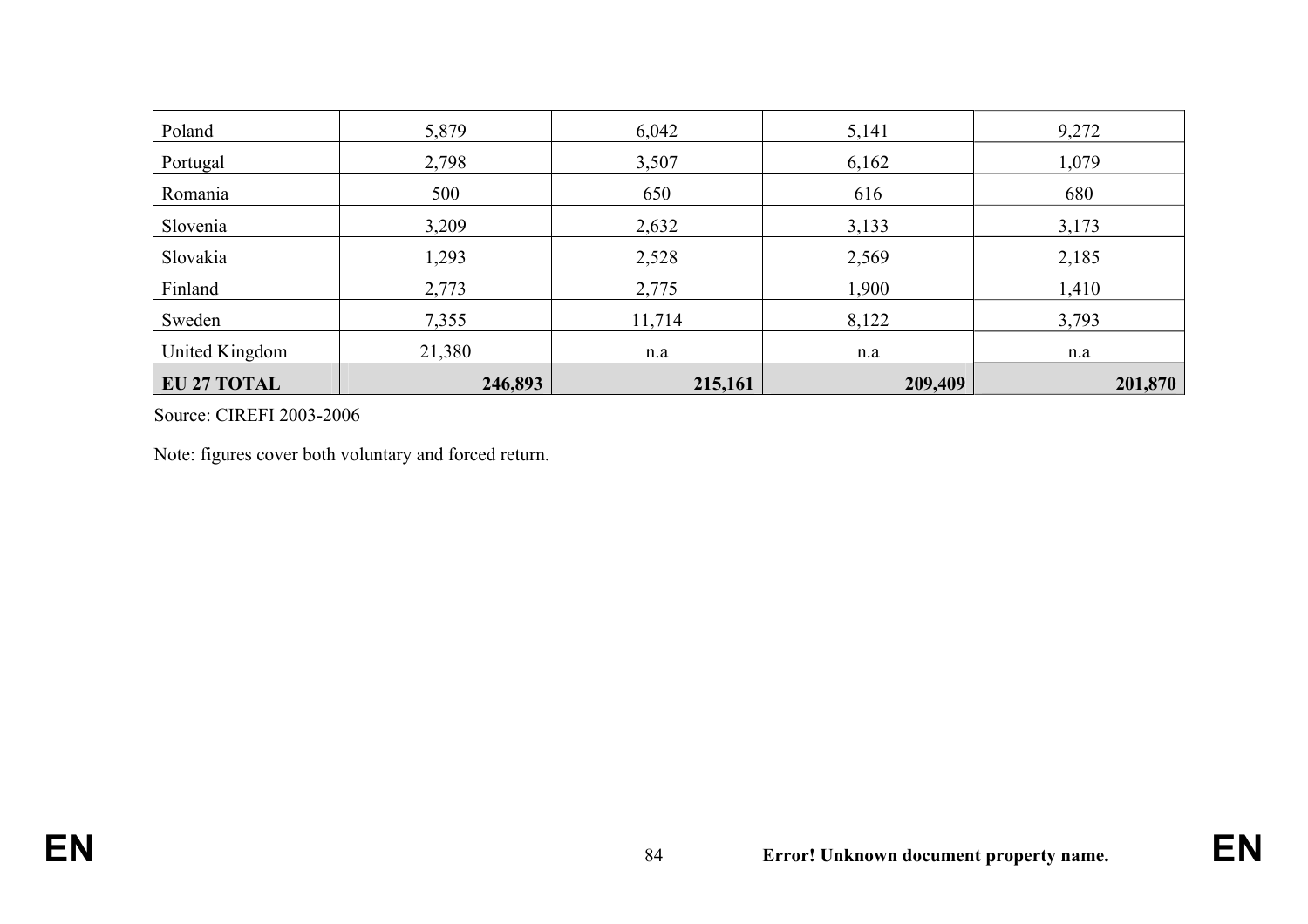# **Legal Migration**

| Country         | <b>Total Non-EU Population</b> | % Non-EU Population |
|-----------------|--------------------------------|---------------------|
| Belgium         | 274,000                        | 2.64                |
| Czech Republic  | 78,800                         | 0.77                |
| Denmark         | 204,800                        | 3.8                 |
| Germany         | 4,794,300                      | 5.8                 |
| Estonia         | 267,500                        | 19,72               |
| Greece          | 687,700                        | 6.25                |
| Spain           | 2,193,400                      | 5.2                 |
| France          | 2,060,800                      | 3.45                |
| Ireland         | 135,200                        | 3.14                |
| Italy           | 1,168,500                      | 2.04                |
| Cyprus          | 33,300                         | 4.65                |
| Latvia          | 28,900                         | 1.25                |
| Lithuania       | 32,500                         | 0.93                |
| Luxembourg      | 21,900                         | 4.88                |
| Hungary         | 112,700                        | 1.11                |
| Malta           | 2,700                          | 0.67                |
| The Netherlands | 477,900                        | 2.94                |
| Austria         | 551,100                        | 6.81                |

Table 6: Third country nationals legally living in EU25 in 2003.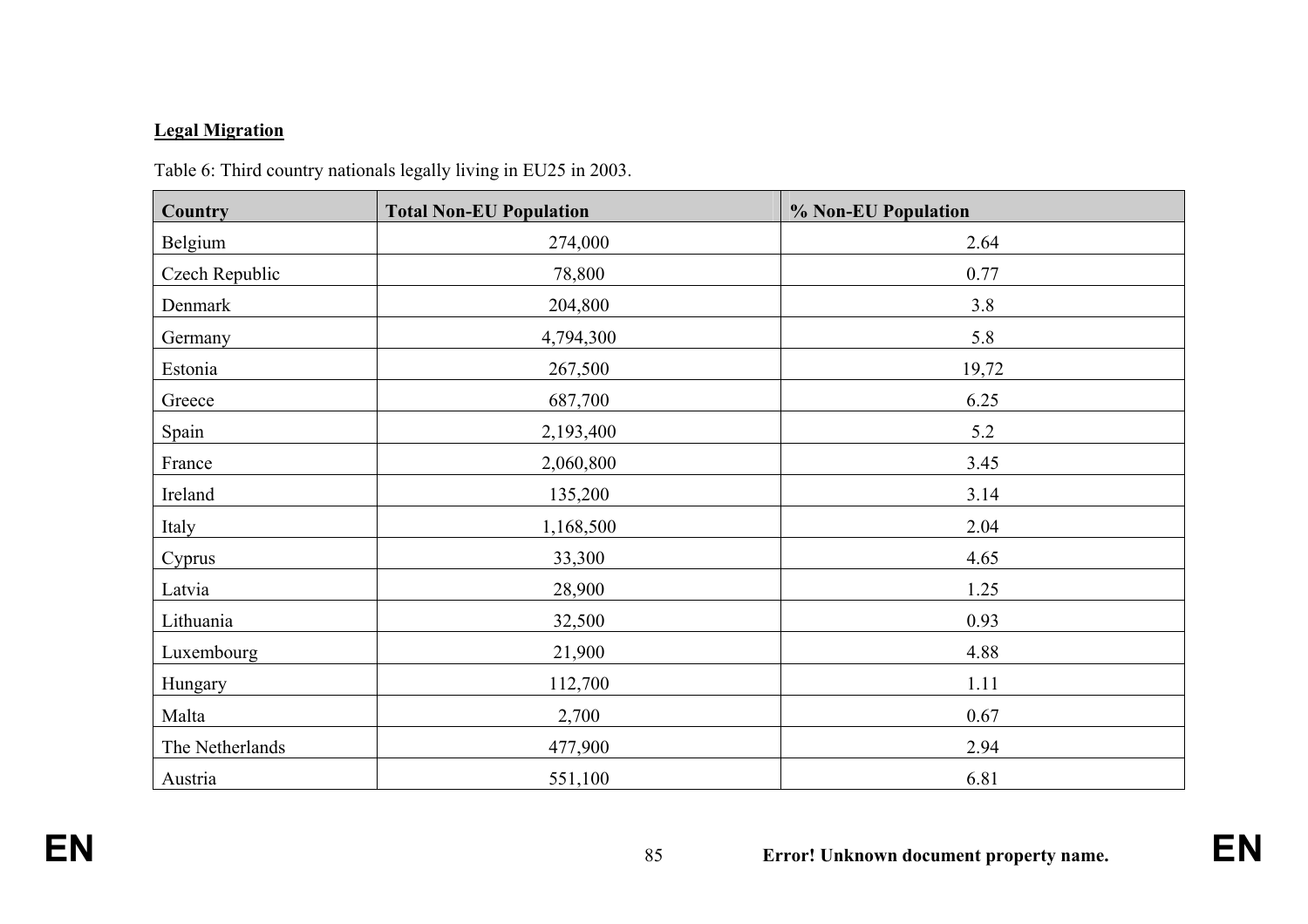| Poland         | 685,700    | 1.79 |
|----------------|------------|------|
| Portugal       | 183,400    | 1.8  |
| Slovenia       | 43,300     | 2.17 |
| Slovakia       | 91,300     | 1.7  |
| Finland        | 75,500     | 1.39 |
| Sweden         | 269,100    |      |
| United Kingdom | 1,719,600  | 2.89 |
| <b>Total</b>   | 16,190,900 | 3.55 |

Source: Eurostat estimate

Note: EU nationals include citizens from EU10 even though data refers to a year before 2004 accession.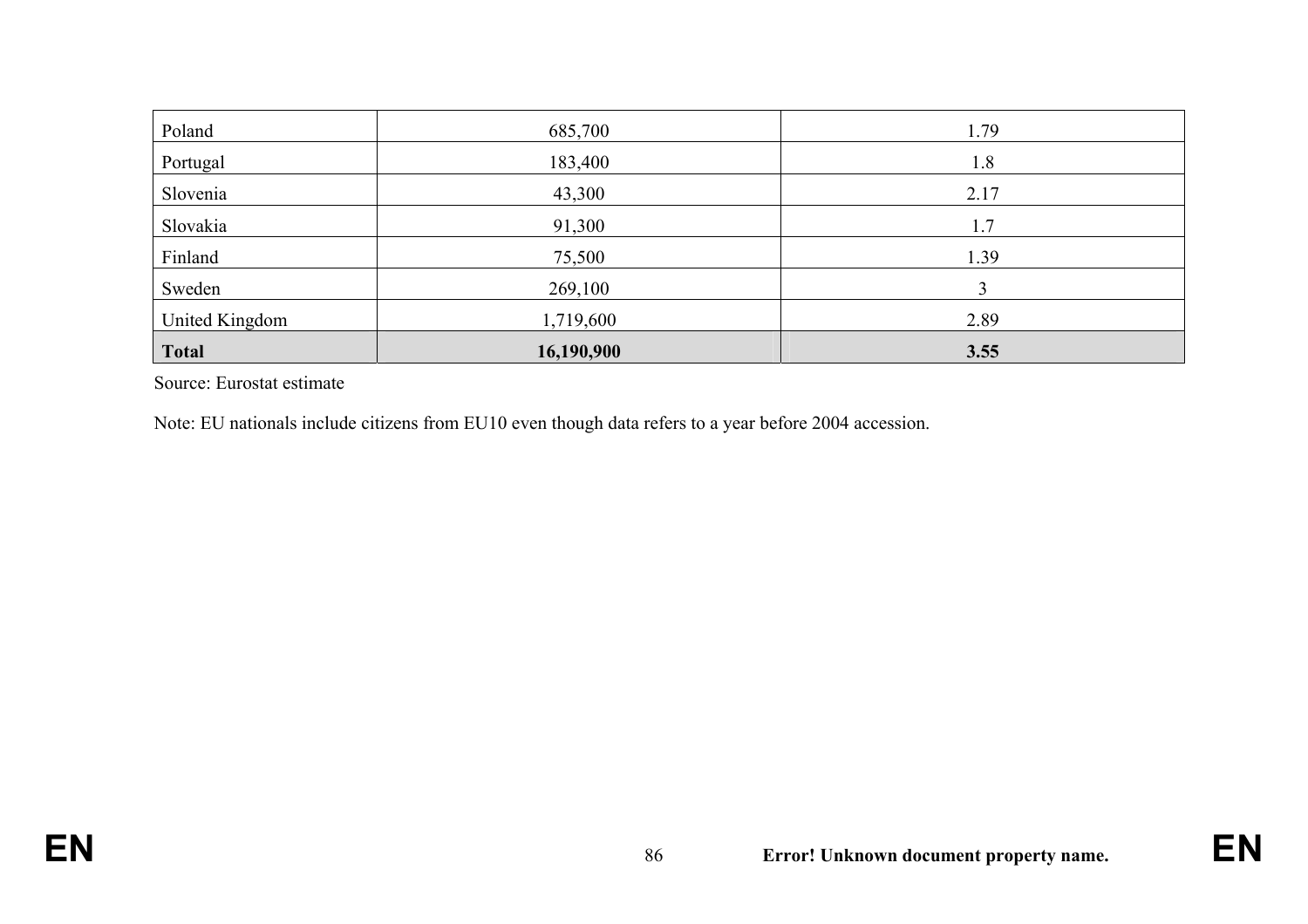| <b>Member</b><br><b>State</b> | Most important categories for granting residence permit for selected MS<br>(percentage) in 2003 |              |            |               |  |
|-------------------------------|-------------------------------------------------------------------------------------------------|--------------|------------|---------------|--|
|                               | <b>Family reunification</b>                                                                     | <b>Study</b> | Employment | <b>Others</b> |  |
| Austria                       | 43.1                                                                                            | 8.2          | 44.6       | 4.2           |  |
| Denmark                       | 21.3                                                                                            | 27.6         | 22.2       | 28.9          |  |
| Estonia                       | 29.9                                                                                            | 10.7         | 13         | 46.3          |  |
| France                        | 53.2                                                                                            | 27.1         | 4.8        | 14.9          |  |
| Italy                         | 31.4                                                                                            | 2.8          | 55.1       | 10.7          |  |
| Latvia                        | 50.0                                                                                            | 7.1          | 26.9       | 15.9          |  |
| Lithuania                     | 39.6                                                                                            | 8.4          | 6.2        | 45.7          |  |
| Hungary                       | 14.6                                                                                            | 14.1         | 59.5       | 11.8          |  |
| Romania                       | 12.6                                                                                            | 29.5         | 26         | 31.9          |  |
| Sweden                        | 60.8                                                                                            | 13.7         | 25.5       | $\theta$      |  |
| United<br>Kingdom             | 47.1                                                                                            | n.a.         | 21.2       | 31.7          |  |
| Average                       | 36.7                                                                                            | 15.0         | 28.0       | 22.0          |  |

Table 7: Resident permits breakdown for selected countries.

Source: Elaboration from Eurostat (Annual Report on Asylum and Migration 2003).

Note: Methodology of residency permit data collection varies to great extent from Member States to Member States. For example, some Member States have provided the stock of permit, some other only the flows, some include seasonal workers and other do not include seasonal workers. For this reason, only percentages are given, to provide an indication of the order of scale between the different residence permit, instead of absolute numbers.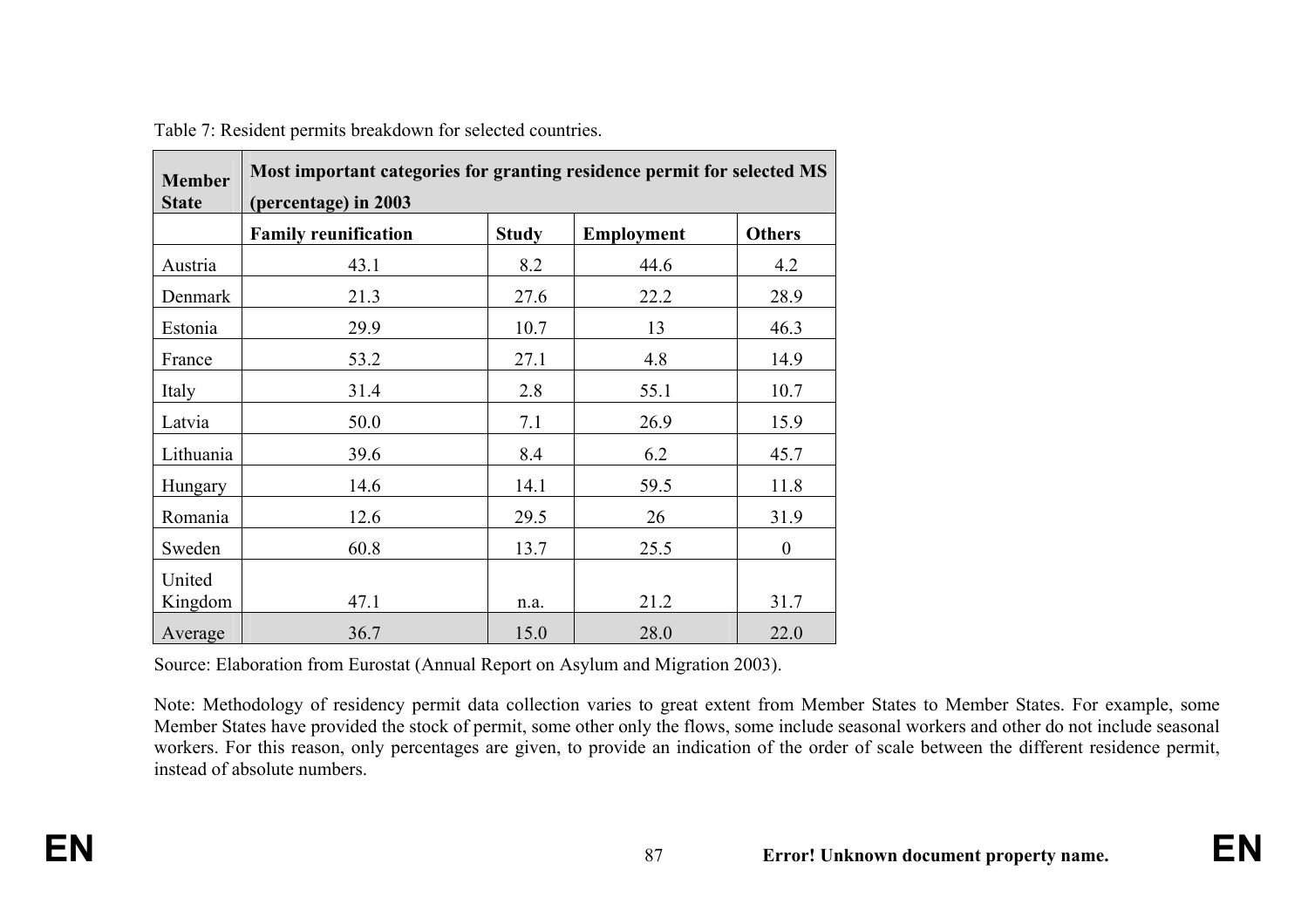|                     | <b>All work</b> | <b>Comments</b>                                                                                                                                                             |  |
|---------------------|-----------------|-----------------------------------------------------------------------------------------------------------------------------------------------------------------------------|--|
| <b>Member State</b> | permits holders |                                                                                                                                                                             |  |
| Denmark             | 1,600           | Figures from 2003.                                                                                                                                                          |  |
| Germany             | 165,000         | Figures from 2003. Figures relate to non-EU persons arriving in<br>Germany. The total includes multiple entries.                                                            |  |
| Spain               | 65,000          | Approximate net estimate for 2002/2003.                                                                                                                                     |  |
| France              | 31,200          | Figures from 2003.                                                                                                                                                          |  |
| Ireland             | 16,100          | Figures from 2003. New member states (EU10) are excluded.                                                                                                                   |  |
| Italy               | 78,800          | Work permit issued to non-EU nationals in 2003 for self employment and<br>contract work.                                                                                    |  |
| Latvia              | 2,800           | Figures from 2002.                                                                                                                                                          |  |
| Lithuania           | 500             | Figures from 2003.                                                                                                                                                          |  |
| Hungary             | 40,300          | Figures from 2003.                                                                                                                                                          |  |
| The Netherlands     | 38,000          | Figures from 2003                                                                                                                                                           |  |
| Poland              | 5,600           | Estimated new permits (excl renewals) for non-EU persons in 2002.                                                                                                           |  |
| Slovakia            | 1,000           | Total non-EU in-flow for 2002.                                                                                                                                              |  |
| Finland             | 13,100          | Figures from 2003.                                                                                                                                                          |  |
| Sweden              | 6,700           | Figures from 2002.                                                                                                                                                          |  |
| United Kingdom      | 89,200          | Figures from 2003. Persons who entered the UK from abroad with a work<br>permit in 2003. Excludes renewals and "first permissions" for those<br>already resident in the UK. |  |

Table 8: Estimate of annual inflows of work permit in 16 EU countries.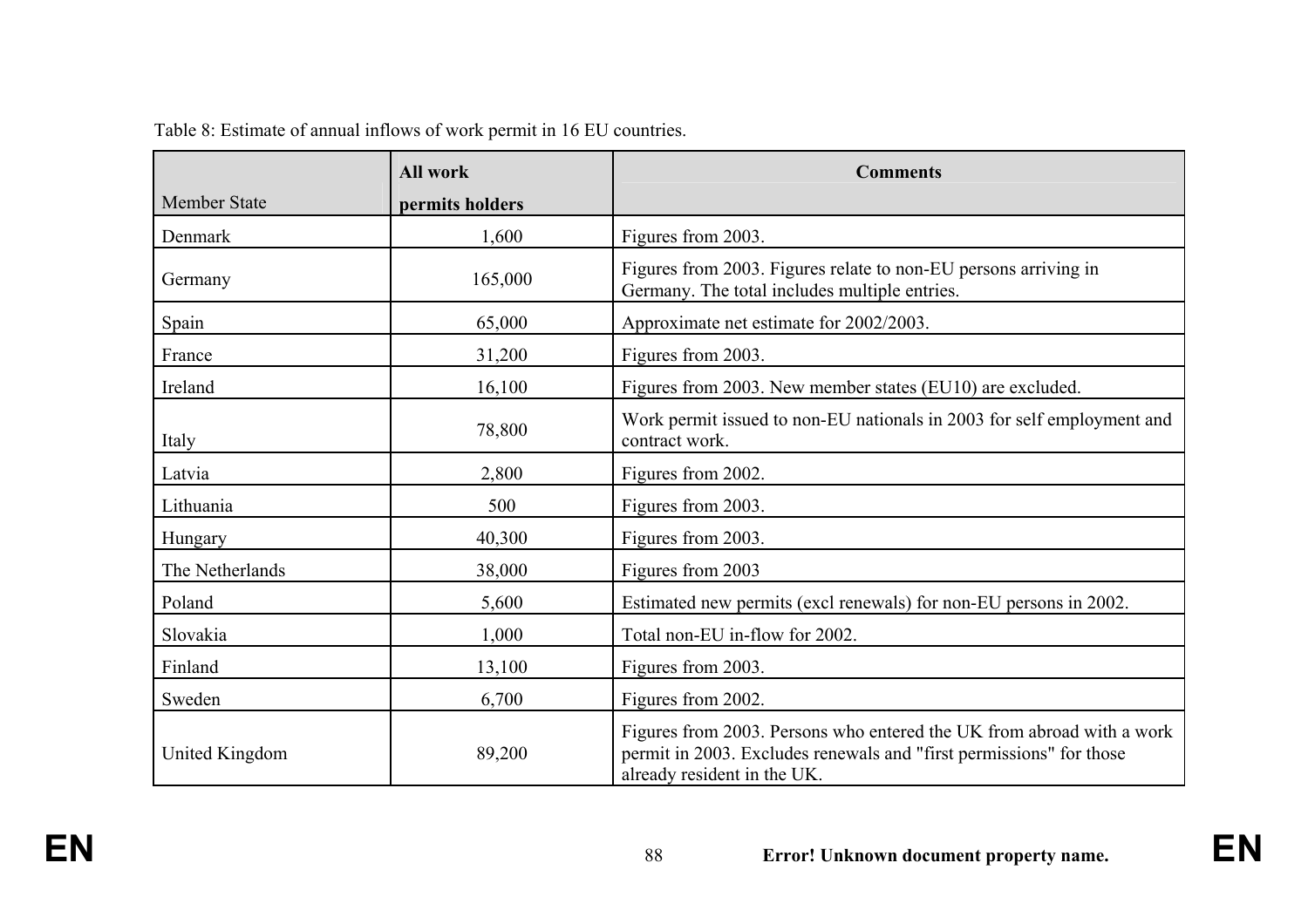| <b>Total</b> | 554,900 |            |
|--------------|---------|------------|
| <b>EU25</b>  | 633,200 | Estimation |

Source: Source: Policy Plan on Legal Immigration COM (2005) 669.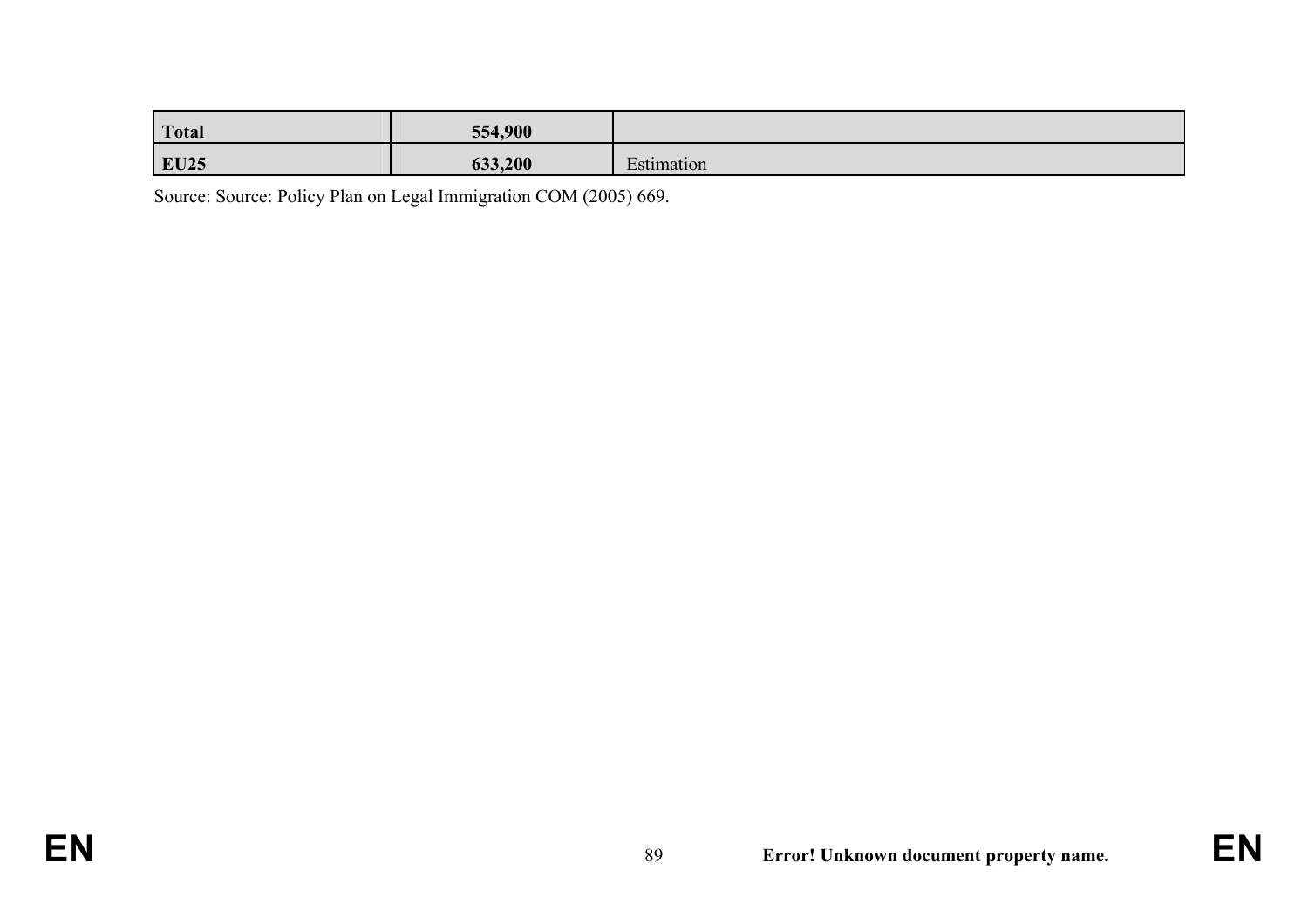| <b>MS</b>           | Year            | <b>Number of regularisations</b> | <b>Total</b> |
|---------------------|-----------------|----------------------------------|--------------|
|                     | 1998 White Card | 370,000                          |              |
| Greece              | 1998 Green Card | 220,000                          |              |
|                     | 2001            | 228,000                          |              |
| <b>Greece total</b> |                 |                                  | 818,000      |
|                     | 1986-87         | 118,700                          |              |
|                     | 1990            | 235,000                          |              |
| Italy               | 1995-96         | 238,000                          |              |
|                     | 1998-99         | 193,200                          |              |
|                     | 2002            | 634,700                          |              |
| <b>Italy total</b>  |                 |                                  | 1,419,600    |
| France              | 1981-82         | 121,100                          |              |
|                     | 1997-98         | 77,800                           |              |
| <b>France total</b> |                 |                                  | 198,900      |
|                     | 1985-86         | 23,000                           |              |
|                     | 1991            | 109,134                          |              |
| Spain               | 1996            | 21,300                           |              |
|                     | 2000            | 153,463                          |              |
|                     | 2001            | 221,083                          |              |

Table 9: Regularisation of illegal immigrants in selected Member States.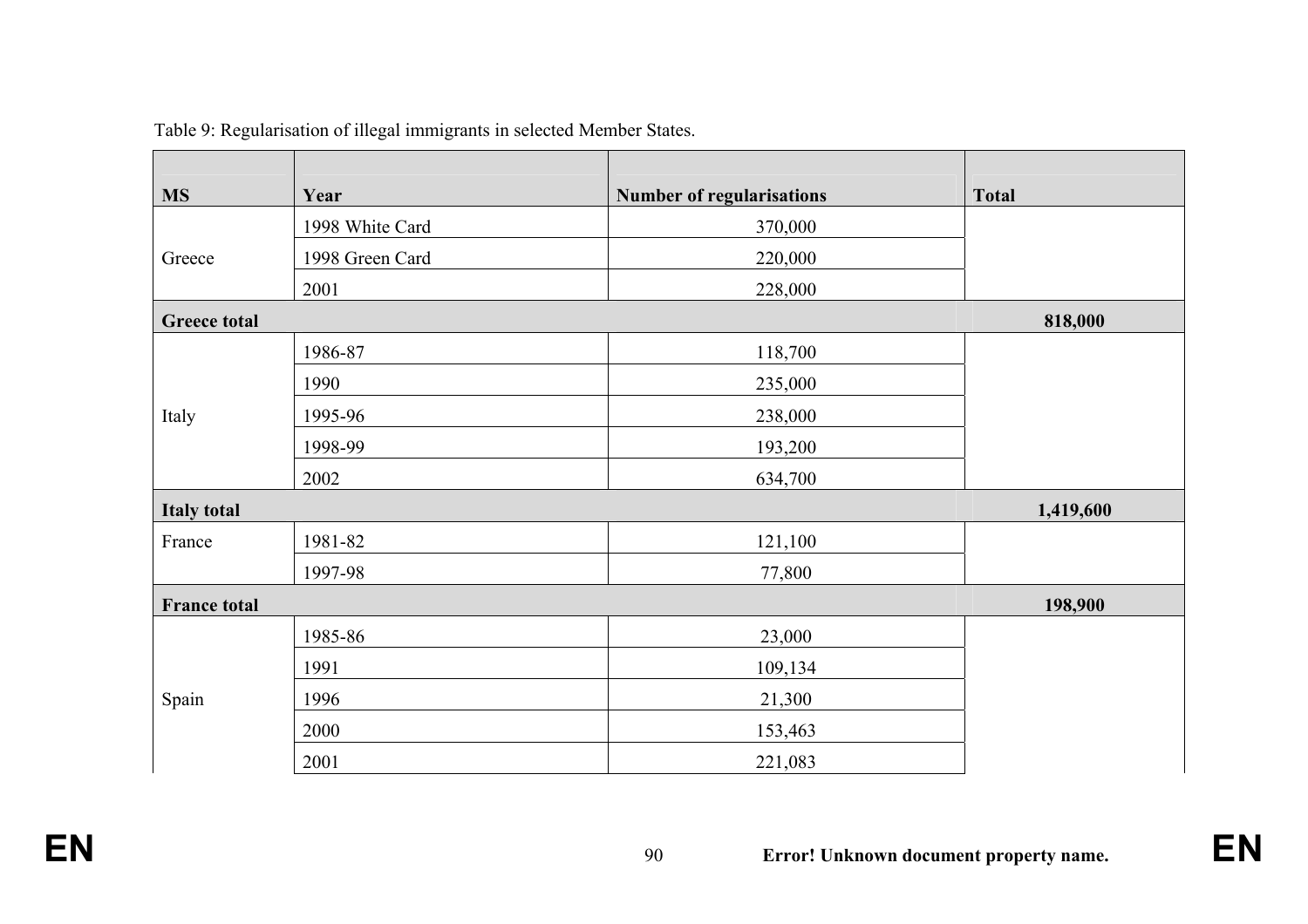|                    | 2005    | 500,000 |           |
|--------------------|---------|---------|-----------|
| <b>Spain total</b> |         |         | 1,027,980 |
|                    | 1992-93 | 38,364  |           |
| Portugal           | 1996    | 31,000  |           |
|                    | 2001    | 170,000 |           |
| Portugal           |         |         | 239,364   |
|                    |         |         |           |
| <b>Total</b>       |         |         | 3,464,480 |

Source: Policy Plan on Legal Immigration COM (2005) 669.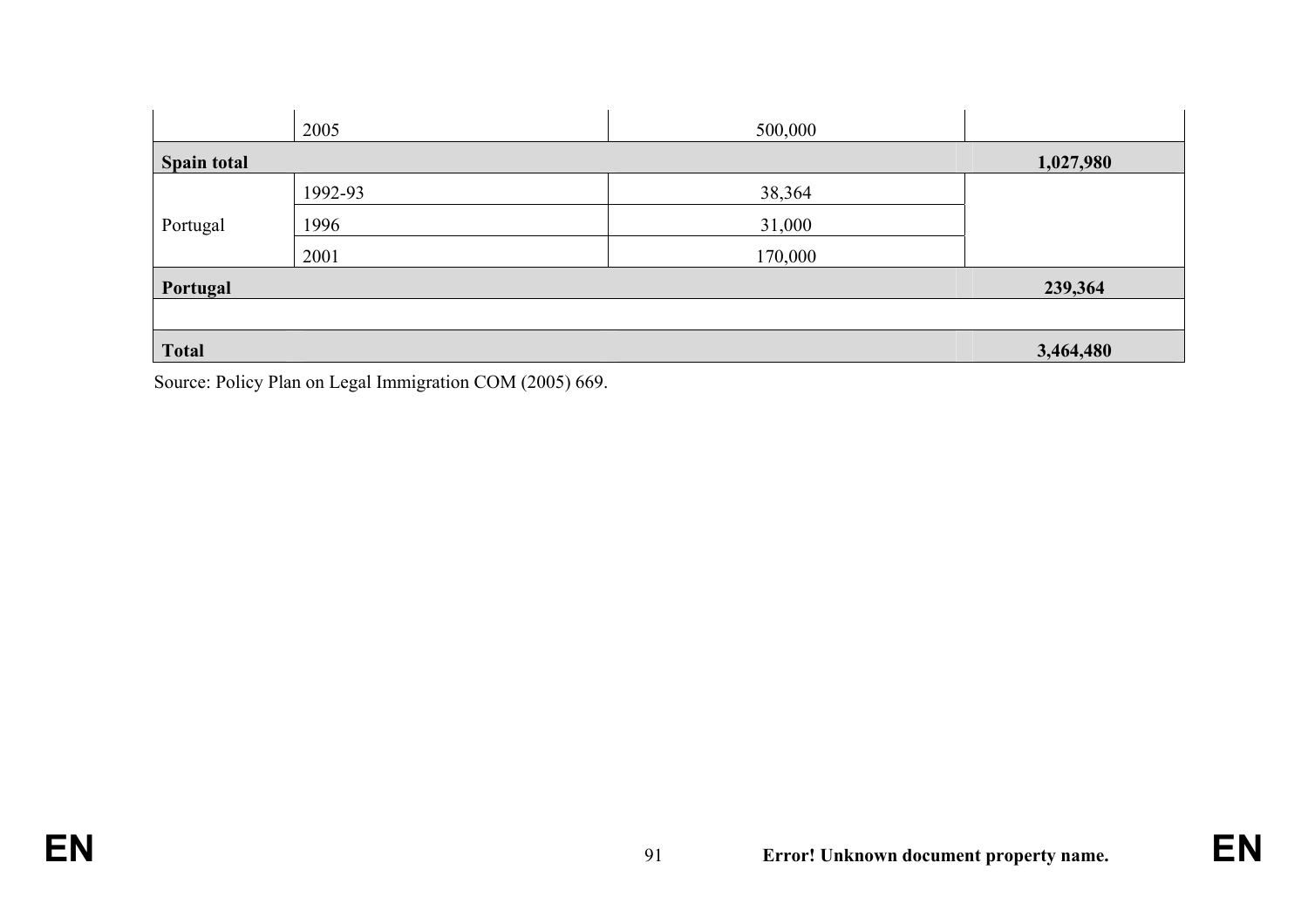#### **Visas**

Table 10: Number of Schengen visa.

| Total number of visa (A,B,C, VTL, D+C) | 2006      |
|----------------------------------------|-----------|
| Belgium                                | 155,669   |
| Germany                                | 1,827,686 |
| Denmark                                | 73,940    |
| Spain                                  | 733,015   |
| Finland                                | 570,726   |
| France                                 | 1,898,488 |
| Greece                                 | 578,527   |
| Italy                                  | 1,036,531 |
| Luxembourgh                            | 4,780     |
| The Netherlands                        | 382,280   |
| Norway                                 | 92,258    |
| Poland                                 | 91,200    |
| Sweden                                 | 189,331   |
| <b>Total Schengen</b>                  | 7,634,429 |
| Bulgaria                               | 404,335   |
| Cyprus                                 | 153,486   |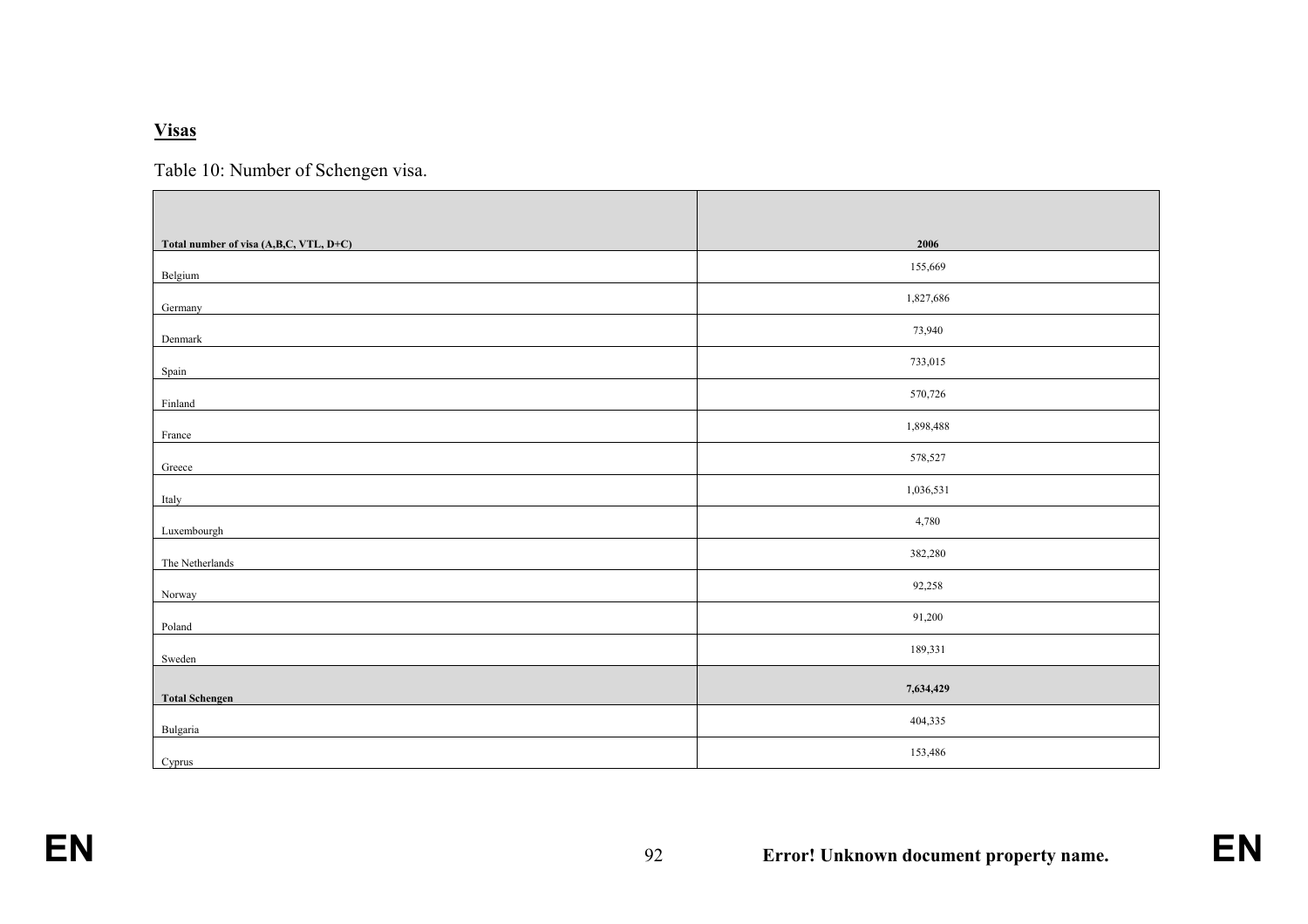| Czech republic            | 589,234    |
|---------------------------|------------|
| Estonia                   | 127,444    |
| Hungary                   | 580,317    |
| Lithuania                 | 420,878    |
| Latvia                    | 158,830    |
| Malta                     | 14,093     |
| Poland                    | 1,221,287  |
| Slovenia                  | 95,131     |
| Slovakia                  | 146,347    |
|                           | 3,911,381  |
| <b>Total Non-Schengen</b> | 11,545,810 |
| <b>Total</b>              |            |

Source: Council document No 10700/07 VISA 187 COMIX 556, 19.06.2007.

Note 2006: Austria, Switzerland and Romania have not submitted the information.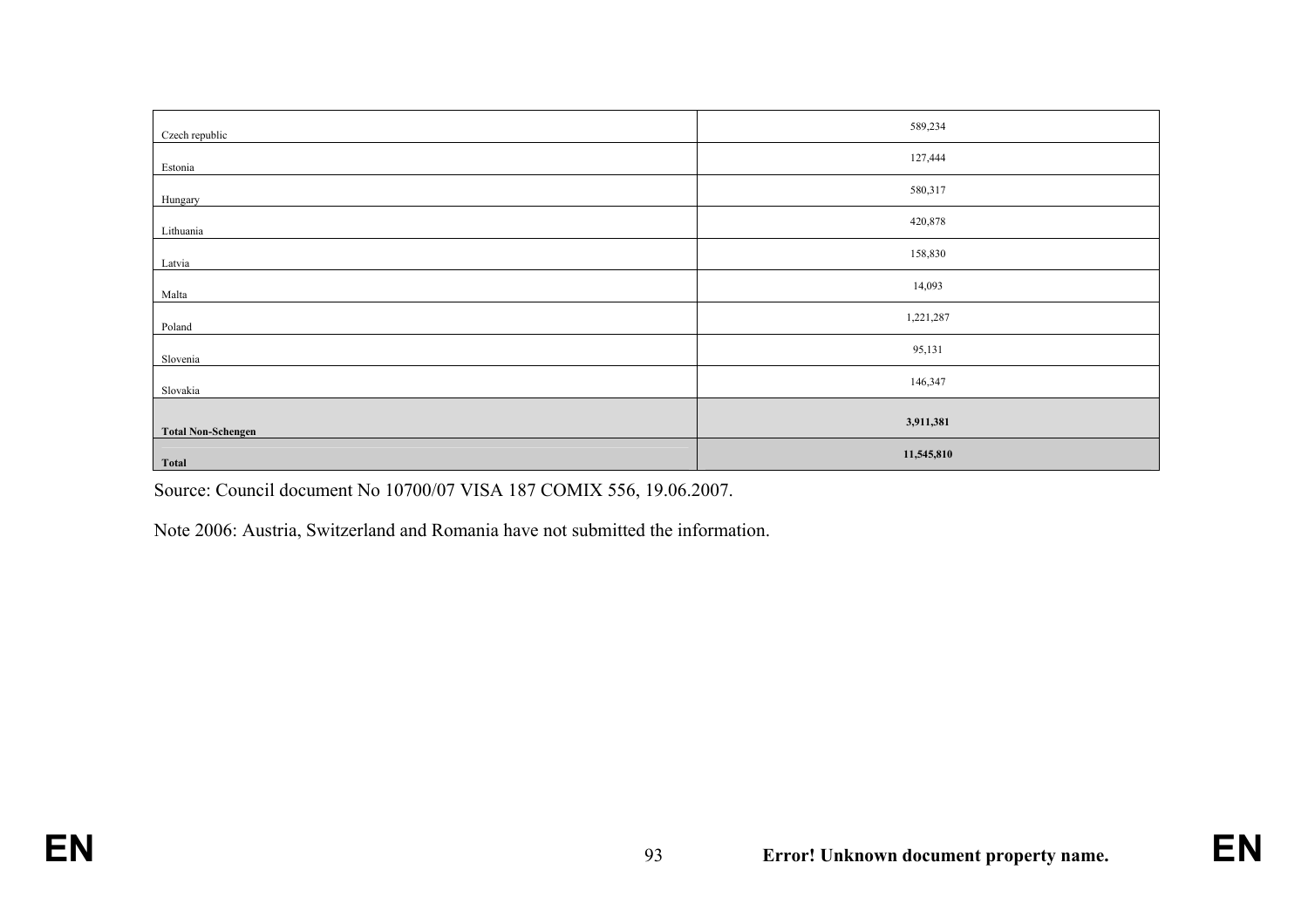Table 11: Schengen types of Visa and Visa Fees.

| <b>Type of Visa</b>                          | Fee to be charge (in Euro)                                                                         |
|----------------------------------------------|----------------------------------------------------------------------------------------------------|
| Airport Transit Visa (Category A)            | 60                                                                                                 |
| Transit Visa (Category B)                    | 60                                                                                                 |
| Short Stay Visa (1 to 90 days) (Category C)  | 60                                                                                                 |
| Visa with limited territorial validity (LTV) | 60                                                                                                 |
| Visa issued at the border (Category B and C) | 60 (this Visa might be issued free of charge)                                                      |
| Group Visa (Category A, B and C)             | 60 (per person, $5 - 50$ persons)                                                                  |
| National Long Stay Visit (Category D)        | The amount shall be fixed by Member States, who may decide to issue<br>these visas free of charge. |

Source: Council Decision (EC) No 440, 1.6.2006 amending the Annex 12 of the Common Consular Instructions and Annex 14a to the Common Manual on the fees to be charged corresponding to the administrative costs of processing visa application.

Table 12: List of States whose nationals are exempted by Schengen Visa.

| States whose nationals are exempted from Schengen Visa |  |
|--------------------------------------------------------|--|
|--------------------------------------------------------|--|

Australia and New Zealand

Canada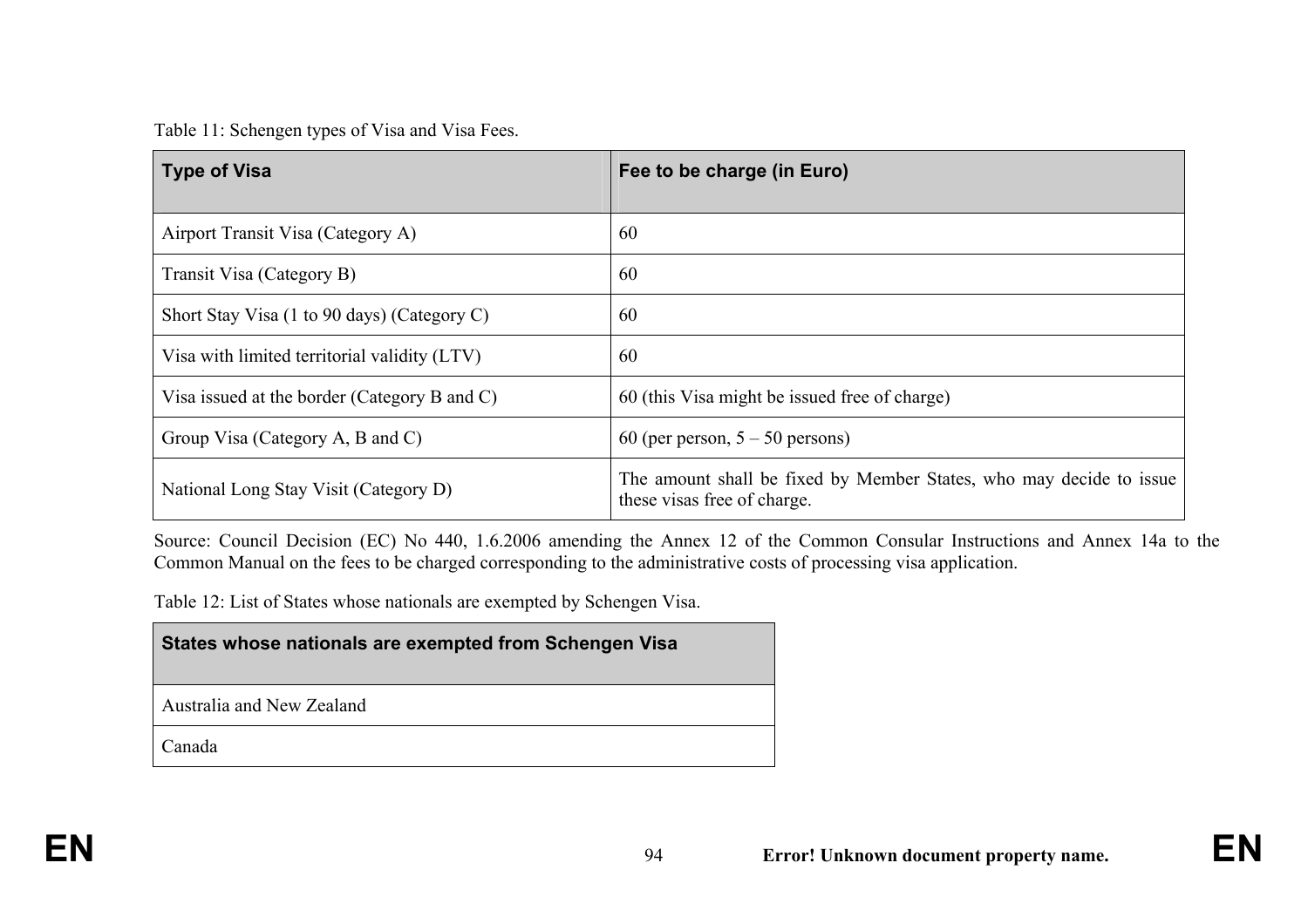Croatia, Andorra, Monaco, San Marino and the Holy See

Japan, South Korea, Malaysia, Brunei, Singapore, Israel, Hong Kong, Macao

Latin America States (except nationals from Colombia, Peru, Ecuador, Bolivia, Guyana, Suriname)

United State

Source: Council Regulation (EC) 539/2001, recently amended by the Regulation (EC) 1932/2006.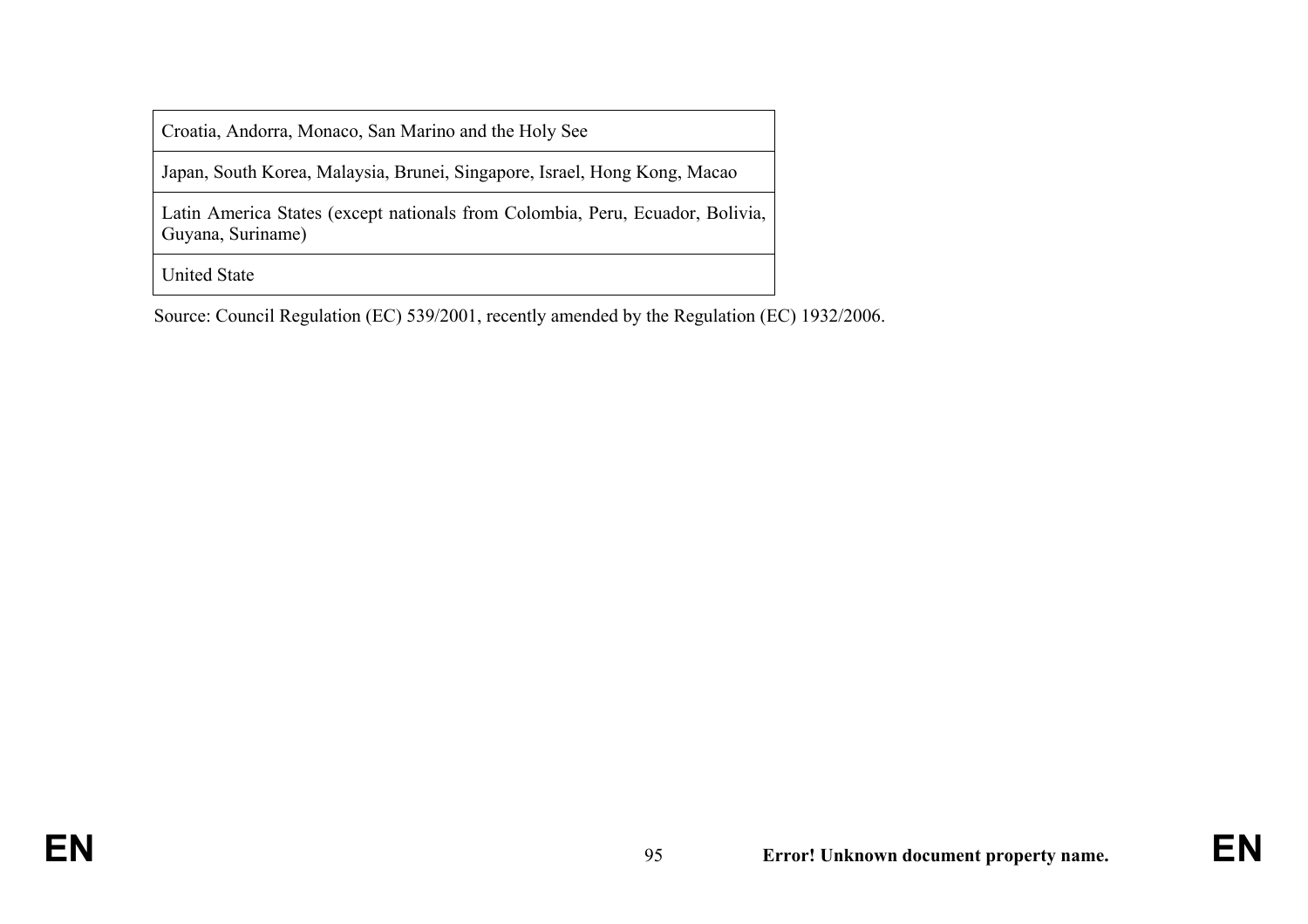# **Border crossing points and border crossings**

| <b>Member States</b> | <b>Land Borders</b> | <b>Sea Borders</b><br><b>Air Borders</b> |                | <b>Total</b>     |
|----------------------|---------------------|------------------------------------------|----------------|------------------|
| Belgium              | $\sqrt{2}$          | 6                                        | 6              | 14               |
| Czech Rep.           | $\boldsymbol{0}$    | $\boldsymbol{0}$                         | 19             | 19               |
| Denmark              | $\boldsymbol{0}$    | 133                                      | $38\,$         | 171              |
| Germany              | $\boldsymbol{0}$    | 119                                      | 131            | 250              |
| Estonia              | $\boldsymbol{7}$    | 39                                       | $\tau$         | 53               |
| Greece               | $11\,$              | 53                                       | $29\,$         | 93               |
| Spain                | $\sqrt{4}$          | $32\,$                                   | $31\,$         | 67               |
| France               | $\overline{9}$      | 42                                       | $108\,$        | 193              |
| Italy                | $\boldsymbol{0}$    | $108\,$                                  | $50\,$         | 158              |
| Cyprus               | $\boldsymbol{0}$    | $7\phantom{.0}$                          | $\sqrt{2}$     | $\boldsymbol{9}$ |
| Latvia               | $16\,$              | $\overline{9}$                           | $\overline{4}$ | $29\,$           |
| Lithuania            | 29                  | $\sqrt{2}$                               | $\overline{4}$ | $35\,$           |
| Luxembourg           | $\boldsymbol{0}$    | $\boldsymbol{0}$                         | $\mathbf{1}$   | $\mathbf{1}$     |
| Hungary              | $27\,$              | $\mathbf{1}$                             | $10\,$         | 38               |
| Malta                | $\boldsymbol{0}$    | $\mathfrak{Z}$                           | $\overline{4}$ | $\overline{4}$   |
| Netherlands          | $\boldsymbol{0}$    | $12\,$                                   | $\overline{9}$ | $21\,$           |

|  |  | Table 13: Official Border Crossing Points of the Schengen and future Schengen States by Member States and type of borders. |
|--|--|----------------------------------------------------------------------------------------------------------------------------|
|  |  |                                                                                                                            |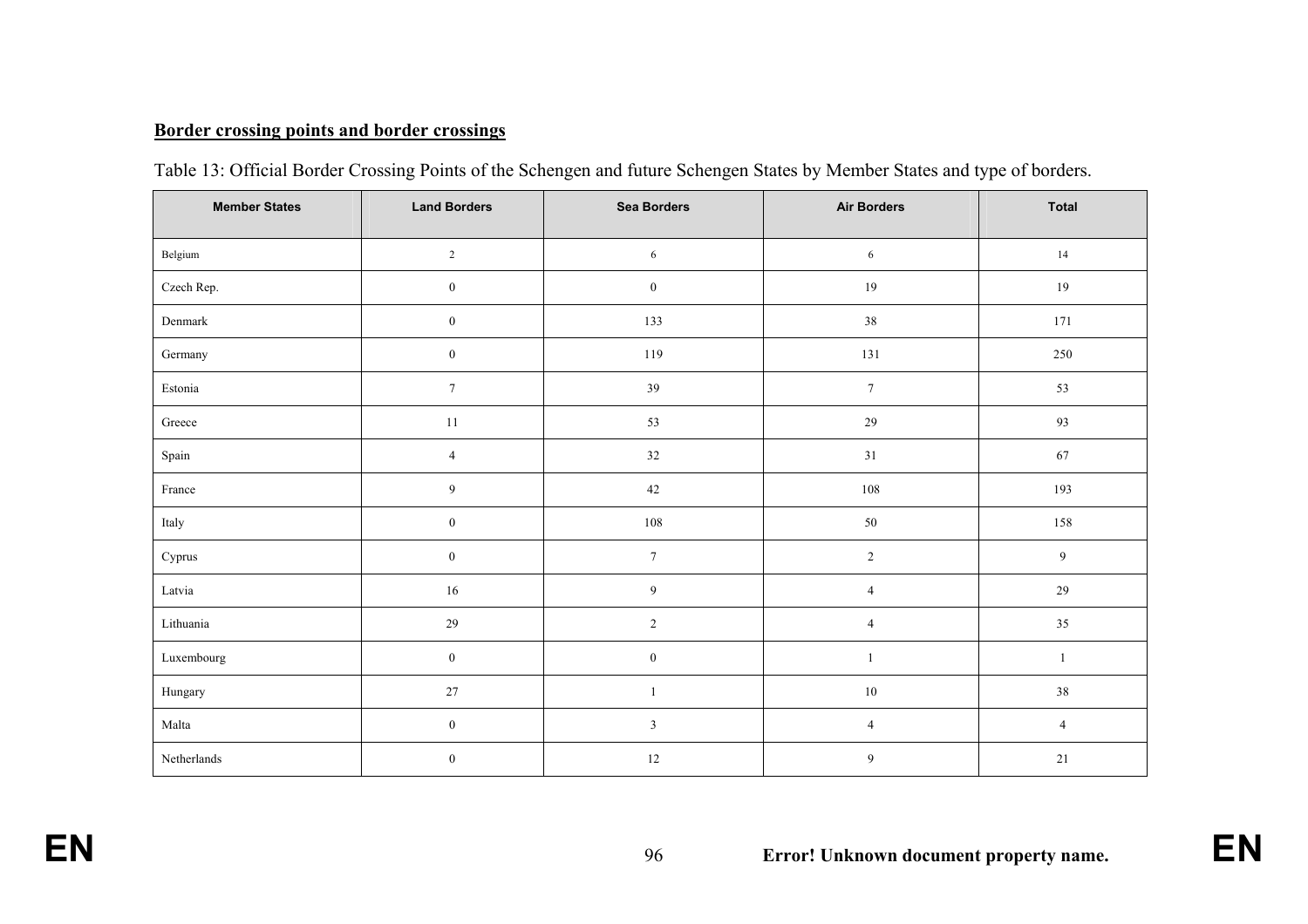| <b>Total</b> | 256              | 871          | 665            | 1792    |
|--------------|------------------|--------------|----------------|---------|
| Bulgaria     | $11\,$           | 11           | $\sqrt{5}$     | $27\,$  |
| Romania      | 23               | $10\,$       | 13             | 46      |
| Norway       | -1               | $76\,$       | $25\,$         | $102\,$ |
| Iceland      | $\boldsymbol{0}$ | $25\,$       | $\mathfrak{S}$ | $30\,$  |
| Sweden       | $\boldsymbol{0}$ | $60\,$       | 31             | 91      |
| Finland      | $26\,$           | 66           | 24             | 116     |
| Slovakia     | $\overline{4}$   |              | $\,8\,$        | $13\,$  |
| Slovenia     | 57               | $\mathbf{3}$ | $\mathfrak{Z}$ | 63      |
| Portugal     | $\bf{0}$         | $22\,$       | $\,8\,$        | $30\,$  |
| Poland       | $29\,$           | 19           | $20\,$         | 68      |
| Austria      | $\boldsymbol{0}$ | $\sqrt{2}$   | $70\,$         | $72\,$  |

Source: List of border crossing points referred to in Article 2(8) of Regulation (EC) No 562/2006 of the European Parliament and of the Council of 15 March 2006 establishing a Community Code on the rules governing the movement of persons across borders (Schengen Borders Code).

### Notes:

The table does not include the external border crossing points between the 'new' and 'old' Schengen States, and between the Member States and Switzerland/Liechtenstein, on the assumption that by the time an entry/exit system would be established, the abolition of internal border controls pursuant to the Schengen Convention would be fully applicable to these States.

Both river and sea ports are included in sea borders.

Both airports and aerodromes are included in air borders.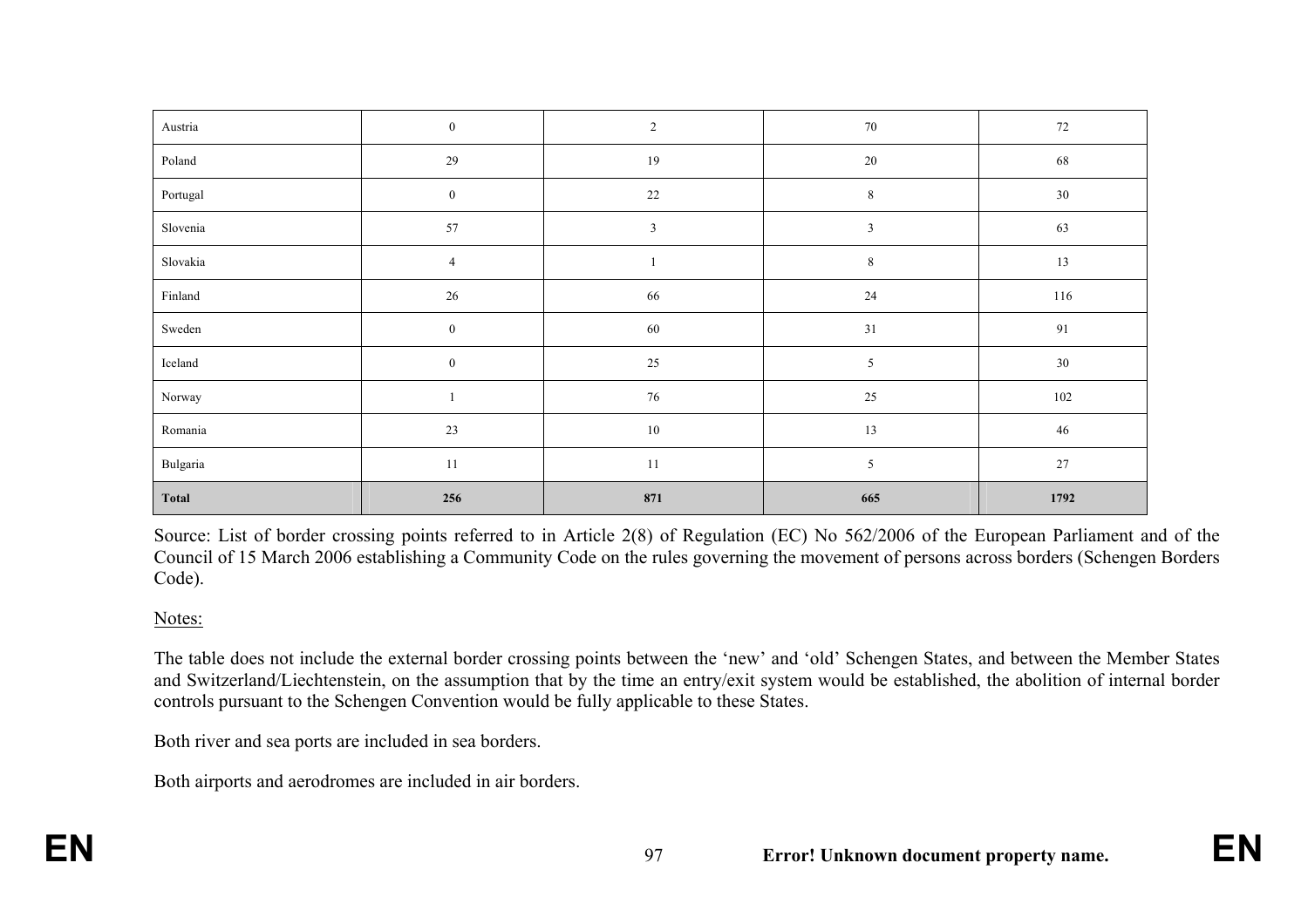Denmark: The mainland of Denmark has 106 ports, the Faroe Islands have 11, and Greenland has 18. As for airports, the mainland has 24, the Faroe Islands have 1, and Greenland has 13.

Cyprus: the de facto land borders within the country are not listed.

Latvia: 4 external land border crossing points are open to local border traffic only.

Slovenia: the land border crossing points are listed as 25 land borders, 10 interstate borders and 22 land borders reserved for local border traffic.

Finland: most of the land border crossing points (17 of them) are open for limited use only and that traffic at these points 'consists almost exclusively of timber freight'.

France: land border crossing points with UK are: (1) Gare de Paris/Nord-London Waterloo; (2) Gare de Lille Europe – London Waterloo; (3) Gare de Frethun- London Waterloo; (4) Cheriton- Coquelles (5) Gare-de-Chessy-Marne-la-Valle (6) Gare d'Avignon. Border with Andorra: (7) Pas de la Case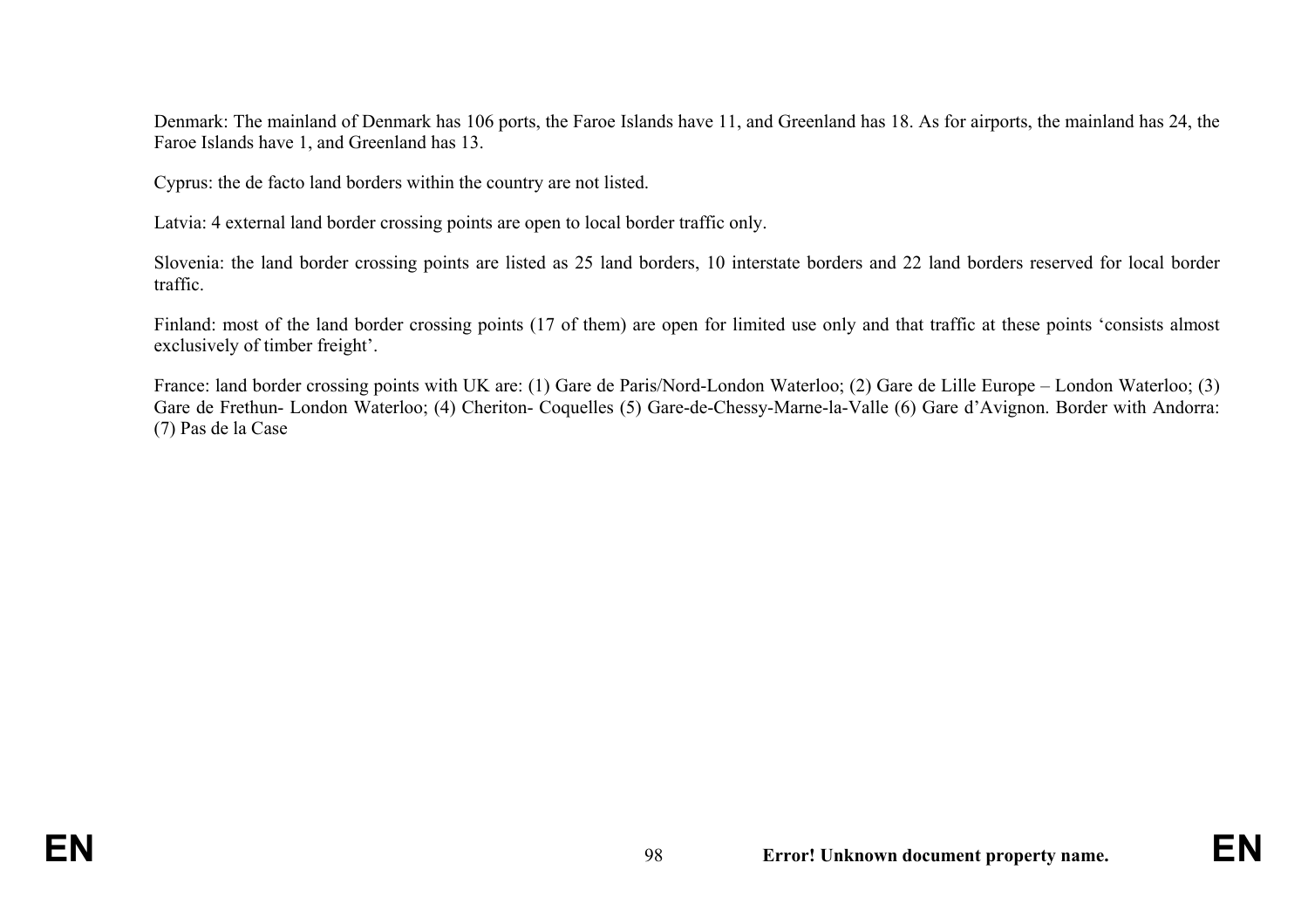| Country        | Number of trips made outside the EU in 2005 (Eurostat)* |  |  |  |  |
|----------------|---------------------------------------------------------|--|--|--|--|
| Belgium        | 1,751,947                                               |  |  |  |  |
| Bulgaria       | 4,087,974                                               |  |  |  |  |
| Czech Republic | 1,877,739                                               |  |  |  |  |
| Denmark        | 1,557,080                                               |  |  |  |  |
| Germany        | 24,626,901                                              |  |  |  |  |
| Estonia        | 131,291                                                 |  |  |  |  |
| Ireland        | 892,000                                                 |  |  |  |  |
| Greece         | 711,925                                                 |  |  |  |  |
| Spain          | 3,294,345                                               |  |  |  |  |
| France         | 9,659,104                                               |  |  |  |  |
| Italy          | 5,443,283                                               |  |  |  |  |
| Cyprus         | 245,080                                                 |  |  |  |  |
| Latvia         | 297,539                                                 |  |  |  |  |
| Lithuania      | 739,950                                                 |  |  |  |  |
| Luxembourg     | 180,000                                                 |  |  |  |  |
| Hungary        | 1,615,061                                               |  |  |  |  |
| Malta          | $\rm n.a$                                               |  |  |  |  |

Table 14: Number of trips made by EU resident populations outside the EU in 2005.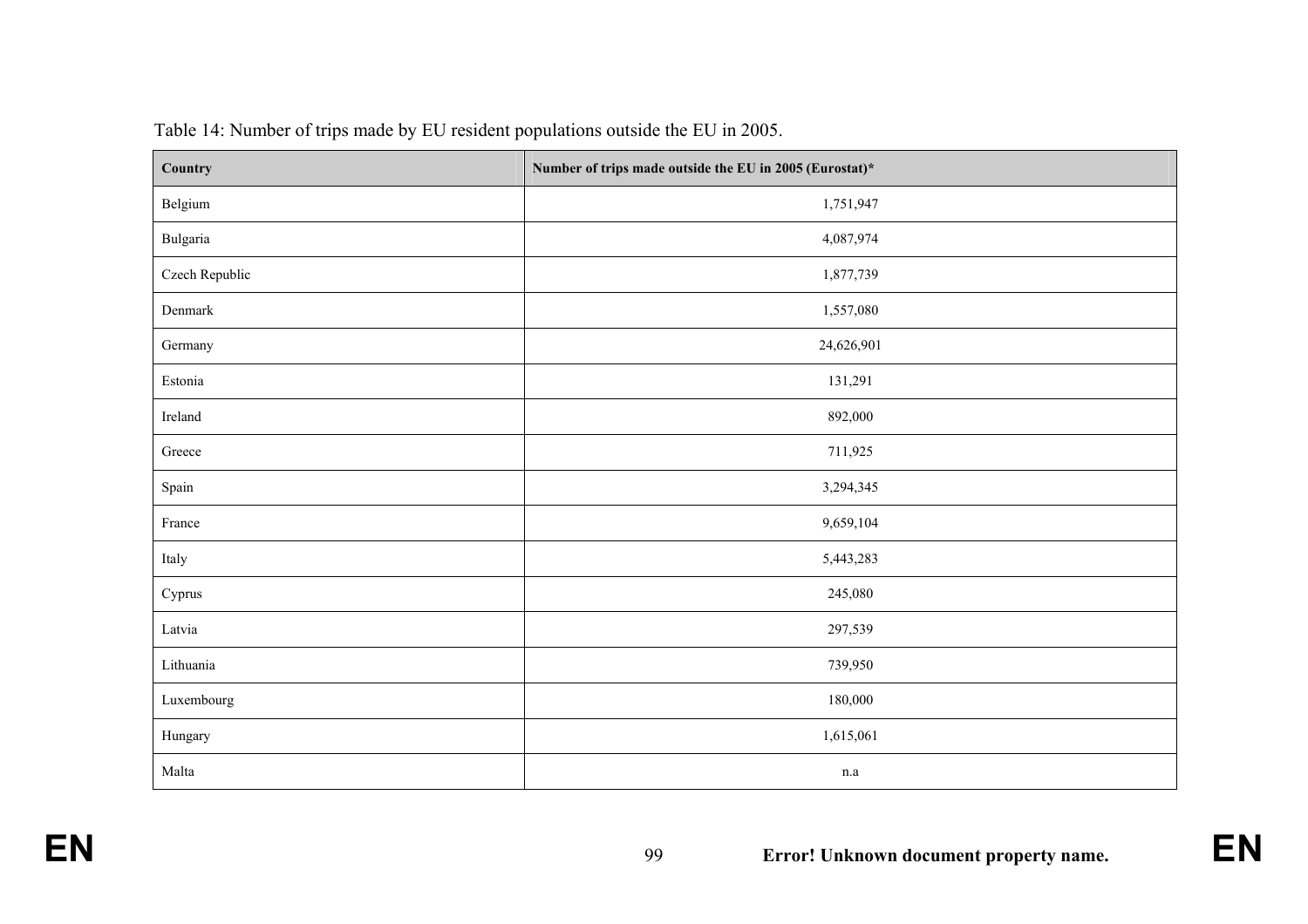| Netherlands    | 2,976,000  |
|----------------|------------|
| Austria        | 2,551,274  |
| Poland         | 1,059,000  |
| Portugal       | n.a        |
| Romania        | n.a        |
| Slovenia       | 1,818,103  |
| Slovakia       | 1,002,598  |
| Finland        | 1,011,000  |
| Sweden         | 550,000    |
| United Kingdom | 12,250,869 |
| <b>Total</b>   | 80,330,063 |

Source: own calculation from Eurostat database on tourism

Notes**\***:

Data are provided by Member States on the basis of their own estimates. Data for some countries are not available.

Data are based on the number of trips made by EU 27 resident population (every person living in that country for more that 12 months).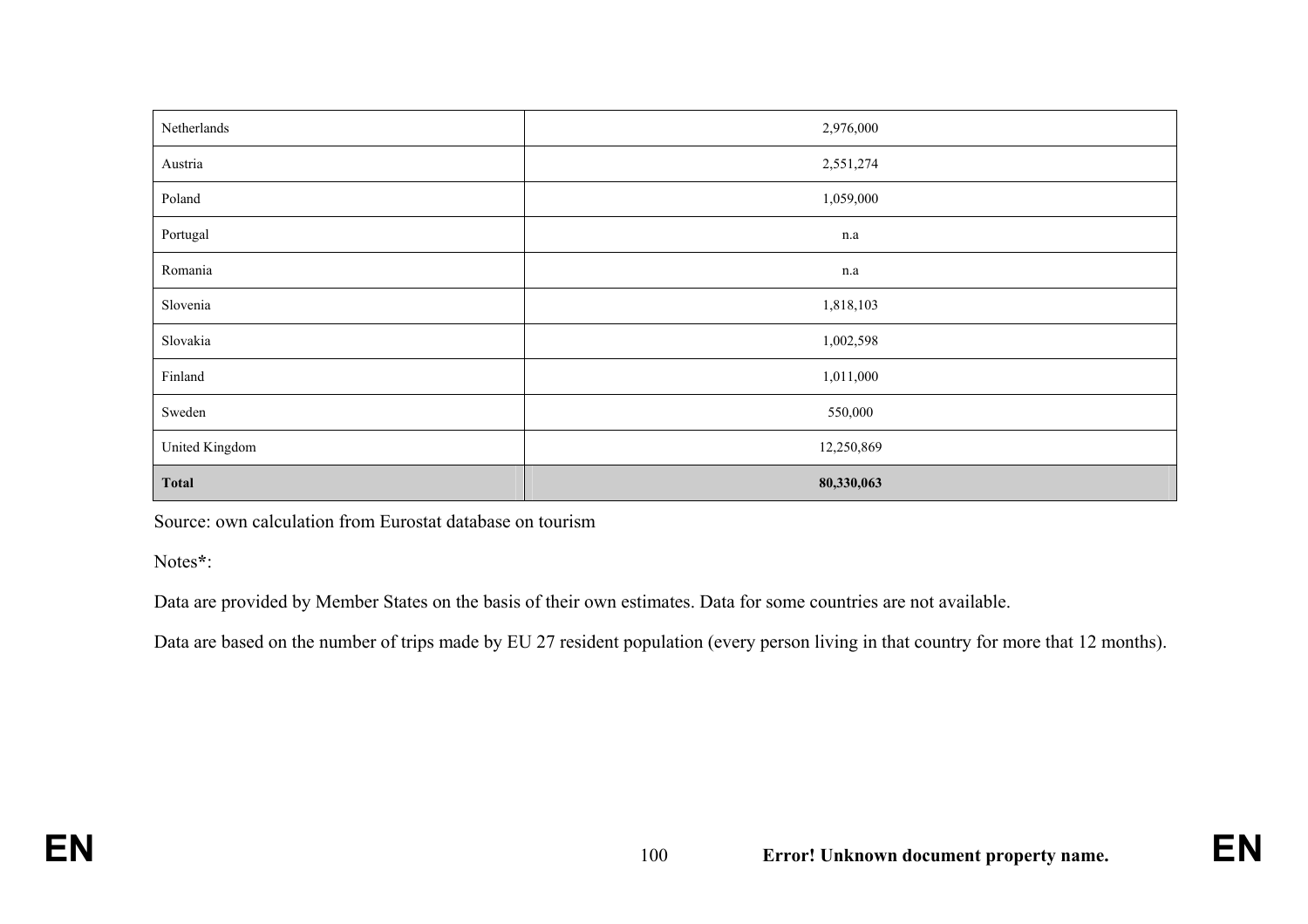| Country        | Number of trips made by Non-EU to EU 27 in 2005 |
|----------------|-------------------------------------------------|
| Belgium        | 1,186,471                                       |
| Bulgaria       | 527,315                                         |
| Czech Republic | 1,519,292                                       |
| Denmark        | 722,835                                         |
| Germany        | 8,214,155                                       |
| Estonia        | 159,682                                         |
| Ireland        | $\rm n.a$                                       |
| Greece         | 1,975,871                                       |
| Spain          | 6,647,613                                       |
| France         | 12,167,757                                      |
| Italy          | 14,304,009                                      |
| Cyprus         | 293,327                                         |
| Latvia         | 141,666                                         |
| Lithuania      | 160,729                                         |
| Luxembourg     | 107,416                                         |
| Hungary        | 1,029,189                                       |
| Malta          | 119,695                                         |

| Table 15: Number of trips made by Non-EU to EU 27 in 2005. |
|------------------------------------------------------------|
|------------------------------------------------------------|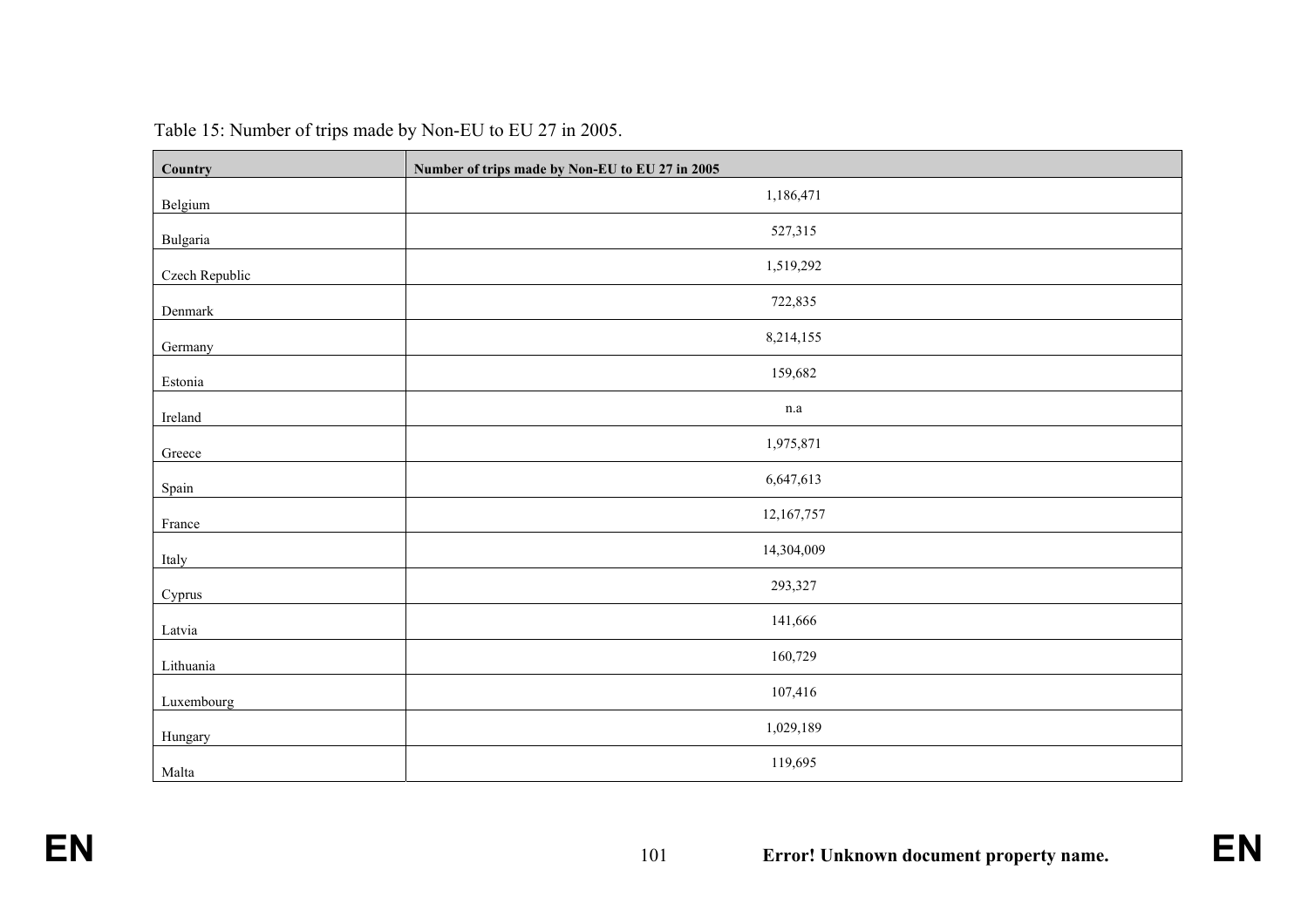| Netherlands    | 2,711,100  |
|----------------|------------|
| Austria        | 3,234,749  |
| Poland         | 1,156,236  |
| Portugal       | 1,001,915  |
| Romania        | $\rm n.a$  |
| Slovenia       | 369,959    |
| Slovakia       | 236,305    |
| Finland        | 756,206    |
| Sweden         | 2,125,176  |
| United Kingdom | 8,040,634  |
| <b>Total</b>   | 68,909,302 |

Source: Own calculation from Eurostat database on tourism

Note:

Data are provided by Member States on the basis of their own estimates. Data for some countries are not available.

The numbers are based on the estimates of overnight stays in hotel, collective accommodation establishment or in private tourism accommodation. People staying with friends and relatives are not counted. Overnight stays are registered by country of residence of the travellers. There is no age limit (children are covered).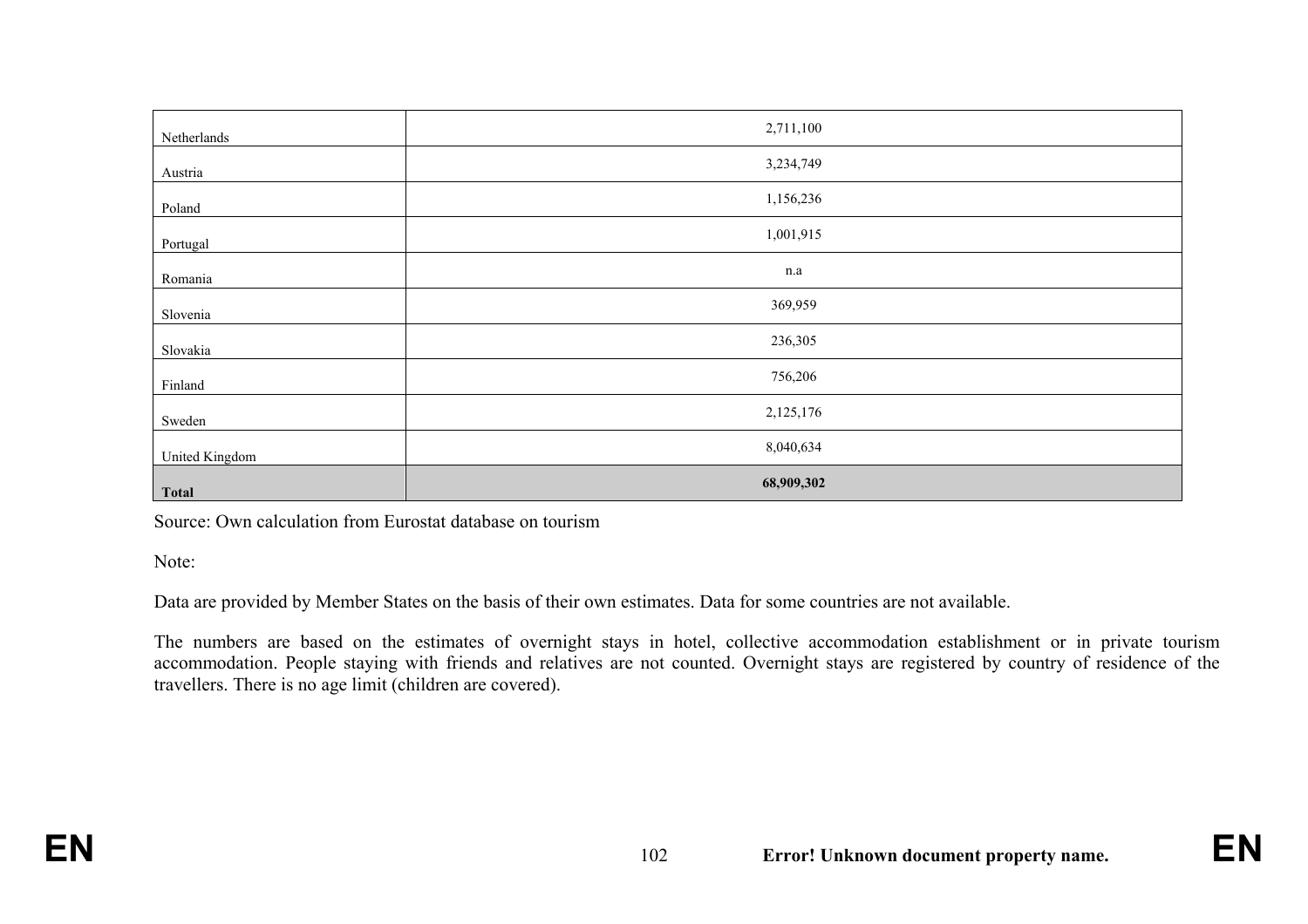| Country           | Canada  | <b>US</b> | <b>Brazil</b> | Japan     | <b>South</b><br>Korea | Oceania | total     |
|-------------------|---------|-----------|---------------|-----------|-----------------------|---------|-----------|
| Belgium           | 43,810  | 292,050   | 15,181        | 111,985   | 15,386                | 37,964  | 516,376   |
| Bulgaria          | n.a     | 31,901    | n.a           | 17,229    | n.a                   | n.a     | 49,130    |
| Czech<br>Republic | 45,439  | 303,641   | 11,652        | 153,980   | 46,850                | 48,896  | 610,458   |
| Denmark           | 9,210   | 105,337   | 4,227         | 34,491    | 3,636                 | 21,988  | 178,889   |
| Germany           | 203,187 | 1,949,825 | 93,836        | 730,232   | 137,652               | 220,328 | 3,335,060 |
| Estonia           | 3,254   | 19,506    | 450           | 8,066     | 360                   | 3,779   | 35,415    |
| Ireland           | n.a     | n.a       | n.a           | n.a       | n.a                   | n.a     | n.a       |
| Greece            | 101,230 | 581,095   | 14,601        | 91,212    | $\boldsymbol{0}$      | 112,149 | 900,287   |
| Spain             | 162,321 | 1,455,435 | 178,880       | 629,690   | 54,119                | 147,083 | 2,627,528 |
| France            | 377,239 | 3,166,708 | n.a           | 1,459,289 | n.a                   | n.a     | 5,003,236 |
| Italy             | 549,969 | 4,333,905 | 263,782       | 1,634,470 | 286,544               | 669,646 | 7,738,316 |
| Cyprus            | 2,342   | 9,280     | n.a           | 1,502     | n.a                   | 4,330   | 17,454    |
| Latvia            | 2,279   | 17,377    | 168           | 5,732     | 138                   | 3,320   | 29,014    |
| Lithuania         | 1,625   | 19,561    | 321           | 8,848     | 372                   | 2,315   | 33,042    |
| Luxembourg        | 3,852   | 23,100    | 1,929         | 6,161     | 934                   | 3,056   | 39,032    |
| Hungary           | 18,882  | 174,643   | n.a           | 112,127   | n.a                   | 20,437  | 326,089   |
| Malta             | 3,162   | 13,241    | 227           | 8,380     | 168                   | 7,575   | 32,753    |
| Netherlands       | 125,700 | 966,900   | 29,300        | 156,900   | 21,900                | 105,100 | 1,405,800 |
| Austria           | 69,957  | 539,674   | n.a           | 277,518   | 57,144                | 129,863 | 1,074,156 |

Table 16: Number of trips made by third country nationals not requiring visa (most important countries) into EU.